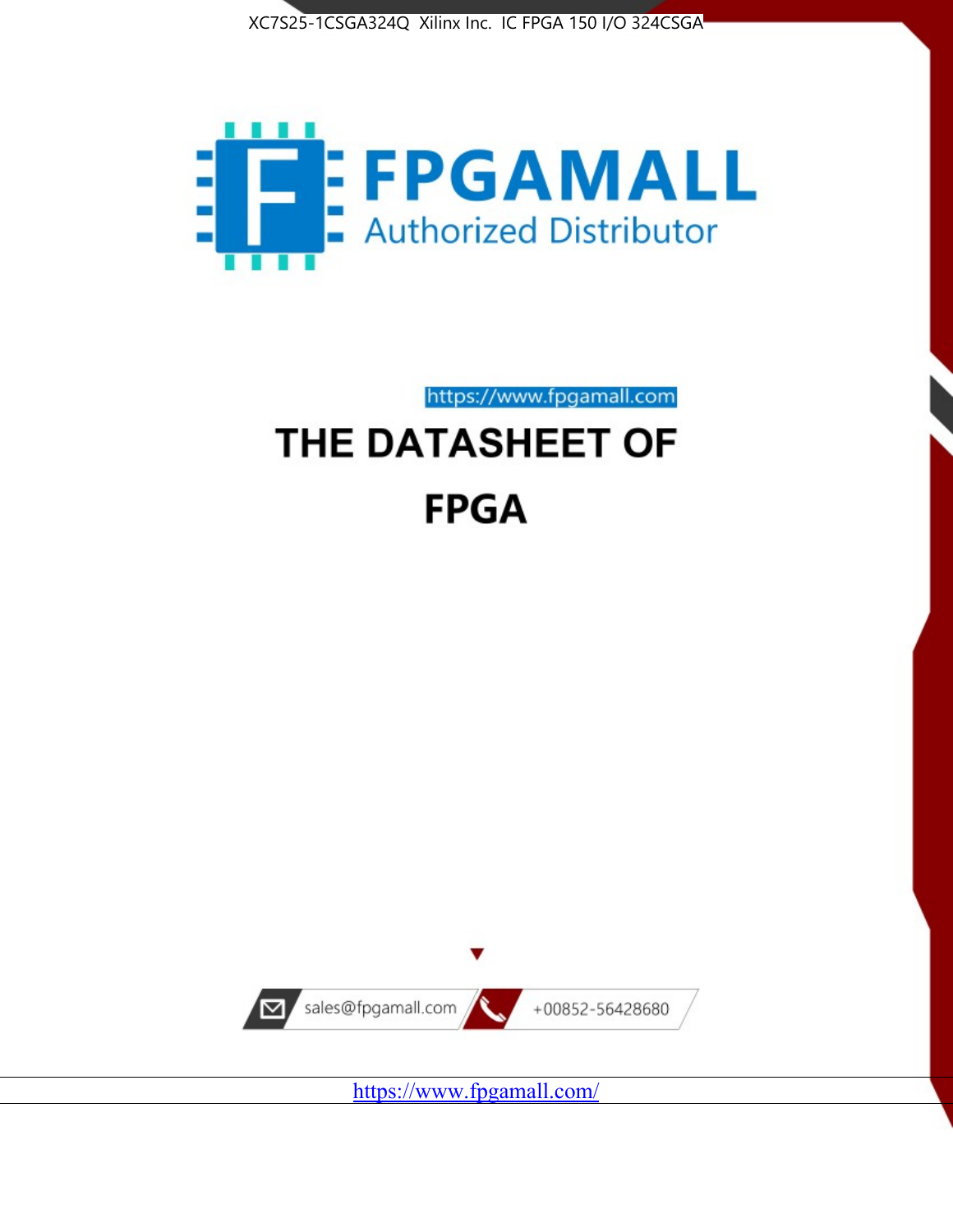## **Spartan-7 FPGAs Data Sheet: EXALINX DC and AC Switching Characteristics**

DS189 (v1.9) March 13, 2019 **Product Specification**

# **Introduction**

Spartan®-7 FPGAs are available in -2, -1, and -1L speed grades, with -2 having the highest performance. The Spartan-7 FPGAs predominantly operate at a 1.0V core voltage. The -1L devices are screened for lower maximum static power and can operate at lower core voltages for lower dynamic power than the -1 devices. The -1L devices operate only at  $V_{CCINT} = V_{CCBRAM} = 0.95V$  and have the same speed specifications as the -1 speed grade.

Spartan-7 FPGA DC and AC characteristics are specified in commercial (C), industrial (I), and expanded (Q) temperature ranges. Except the operating temperature range or unless otherwise noted, all the DC and AC electrical parameters are the same for a particular speed grade (that is, the timing characteristics of a -1Q expanded speed grade device are the same as for a -1C commercial speed grade device). However, only selected speed grades and/or devices are available in each temperature range. For example, the -1L speed grade is only available in the industrial (I) temperature range.

All supply voltage and junction temperature specifications are representative of worst-case conditions. The parameters included are common to popular designs and typical applications.

Available device and package combinations can be found in:

- *7 Series FPGAs Overview* (DS180) [Ref 1]
- *XA Spartan-7 Automotive FPGA Data Sheet: Overview* (DS171) [Ref 2]

This Spartan-7 FPGA data sheet, part of an overall set of documentation on the 7 series FPGAs, is available on the Xilinx website at <www.xilinx.com/documentation>.

# **DC Characteristics**

### *Table 1:* **Absolute Maximum Ratings(1)**

| Symbol                    | <b>Description</b>                              | Min    | Max | <b>Units</b>  |
|---------------------------|-------------------------------------------------|--------|-----|---------------|
| <b>FPGA Logic</b>         |                                                 |        |     |               |
| $V_{\text{CCINT}}$        | Internal supply voltage.                        | $-0.5$ | 1.1 |               |
| <b>V<sub>CCAUX</sub></b>  | Auxiliary supply voltage.                       | $-0.5$ | 2.0 | $\mathcal{U}$ |
| <b>V<sub>CCBRAM</sub></b> | Supply voltage for the block RAM memories.      | $-0.5$ | 1.1 |               |
| V <sub>CCO</sub>          | Output drivers supply voltage for HR I/O banks. | $-0.5$ | 3.6 | v             |
| V <sub>REF</sub>          | Input reference voltage.                        | $-0.5$ | 2.0 |               |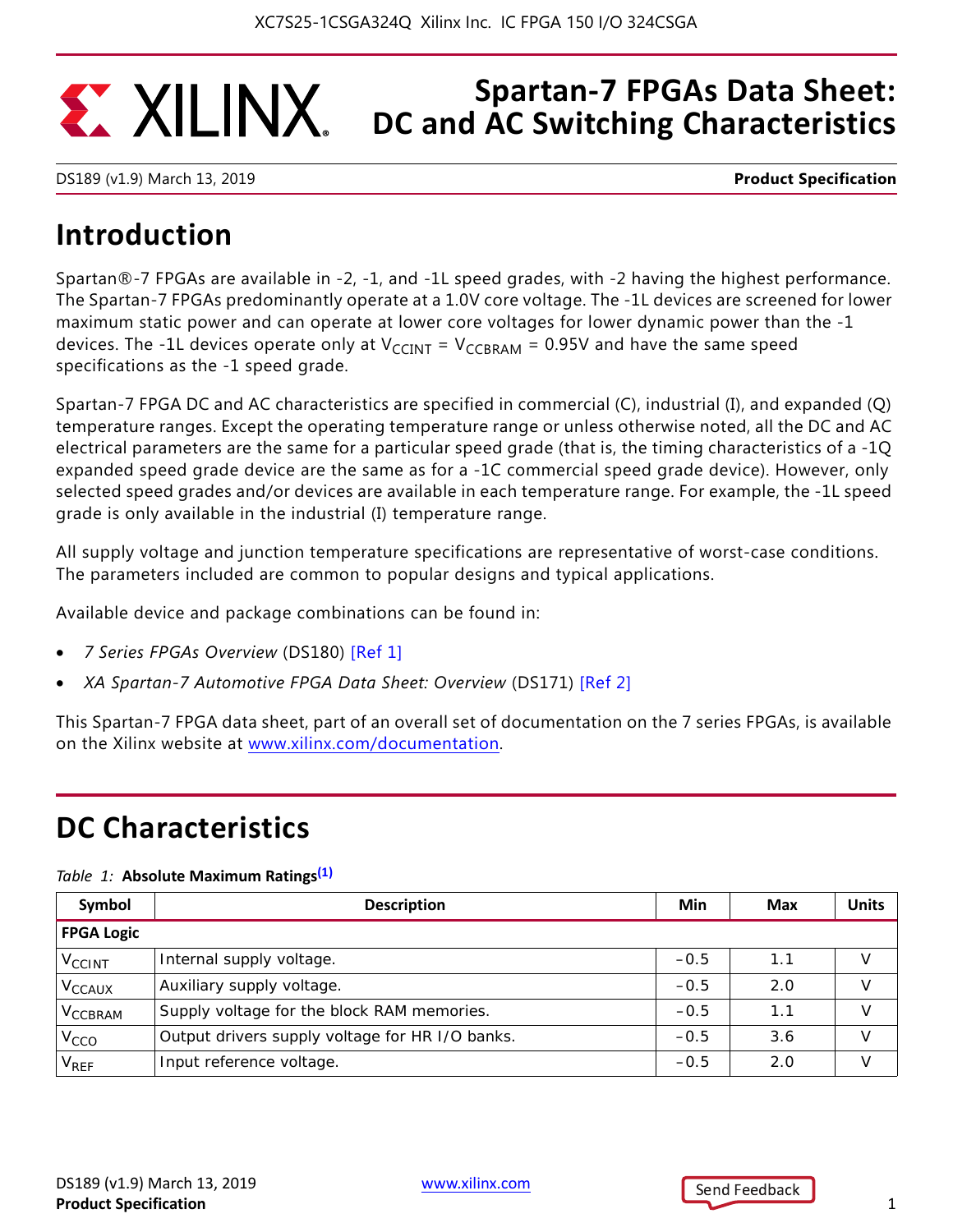

### **Spartan-7 FPGAs Data Sheet: DC and AC Switching Characteristics** XC7S25-1CSGA324Q Xilinx Inc. IC FPGA 150 I/O 324CSGA

### *Table 1:* **Absolute Maximum Ratings(1)** *(Cont'd)*

| Symbol                      | <b>Description</b>                                                                                                       | Min    | <b>Max</b>       | <b>Units</b> |
|-----------------------------|--------------------------------------------------------------------------------------------------------------------------|--------|------------------|--------------|
|                             | I/O input voltage.                                                                                                       | $-0.4$ | $V_{CCO}$ + 0.55 | $\vee$       |
| $V_{1N}(2)(3)(4)$           | I/O input voltage (when $V_{CCO}$ = 3.3V) for $V_{RFF}$ and differential I/O<br>standards except TMDS_33. <sup>(5)</sup> | $-0.4$ | 2.625            | $\vee$       |
| V <sub>CCBATT</sub>         | Key memory battery backup supply.                                                                                        | $-0.5$ | 2.0              | $\vee$       |
| <b>XADC</b>                 |                                                                                                                          |        |                  |              |
| V <sub>CCADC</sub>          | XADC supply relative to GNDADC.                                                                                          | $-0.5$ | 2.0              | $\vee$       |
| V <sub>REFP</sub>           | XADC reference input relative to GNDADC.                                                                                 | $-0.5$ | 2.0              | $\vee$       |
| <b>Temperature</b>          |                                                                                                                          |        |                  |              |
| T <sub>STG</sub>            | Storage temperature (ambient).                                                                                           | $-65$  | 150              | $^{\circ}$ C |
|                             | Maximum soldering temperature for Pb/Sn component bodies. (6)                                                            |        | $+220$           | $^{\circ}$ C |
| $\mathsf{T}_{\mathsf{SOL}}$ | Maximum soldering temperature for Pb-free component bodies. (6)                                                          |        | $+260$           | $^{\circ}$ C |
| $T_i$                       | Maximum junction temperature. (6)                                                                                        |        | $+125$           | $^{\circ}$ C |

**Notes:** 

1. Stresses beyond those listed under Absolute Maximum Ratings might cause permanent damage to the device. These are stress ratings only, and functional operation of the device at these or any other conditions beyond those listed under Operating Conditions is not implied. Exposure to Absolute Maximum Ratings conditions for extended periods of time might affect device reliability.

2. The lower absolute voltage specification always applies.

3. For I/O operation, refer to the *7 Series FPGAs SelectIO Resources User Guide* (UG471) [Ref 3].

4. The maximum limit applies to DC signals. For maximum undershoot and overshoot AC specifications, see Table 4.

5. See Table 9 for TMDS\_33 specifications.

6. For soldering guidelines and thermal considerations, see the *7 Series FPGA Packaging and Pinout Specification* (UG475) [Ref 4].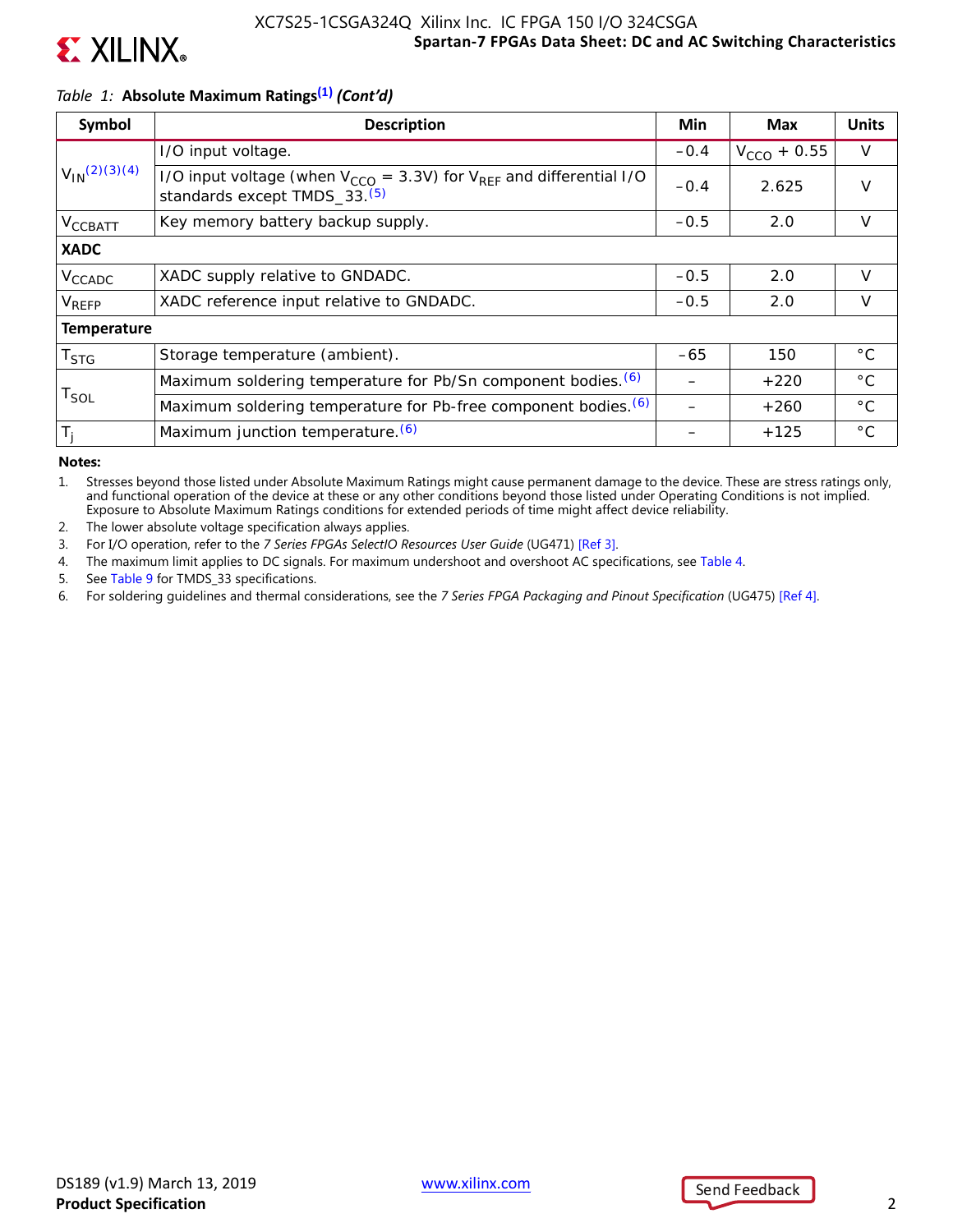

### **Spartan-7 FPGAs Data Sheet: DC and AC Switching Characteristics** XC7S25-1CSGA324Q Xilinx Inc. IC FPGA 150 I/O 324CSGA

### *Table 2:* **Recommended Operating Conditions(1)(2)**

| Symbol                      | <b>Description</b>                                                                                                        | Min         | <b>Typ</b>               | <b>Max</b>       | <b>Units</b> |
|-----------------------------|---------------------------------------------------------------------------------------------------------------------------|-------------|--------------------------|------------------|--------------|
| <b>FPGA Logic</b>           |                                                                                                                           |             |                          |                  |              |
|                             | For -2 and -1 (1.0V) devices: internal supply voltage.                                                                    | 0.95        | 1.00                     | 1.05             | $\vee$       |
| $V_{\text{CCINT}}^{(3)}$    | For -1L (0.95V) devices: internal supply voltage.                                                                         | 0.92        | 0.95                     | 0.98             | $\vee$       |
| $V_{CCAUX}$                 | Auxiliary supply voltage.                                                                                                 | 1.71        | 1.80                     | 1.89             | $\vee$       |
|                             | For -2 and -1 (1.0V) devices: block RAM supply voltage.                                                                   | 0.95        | 1.00                     | 1.05             | $\vee$       |
| $V_{\text{CCBRAM}}^{(3)}$   | For -1L (0.95V) devices: block RAM supply voltage.                                                                        | 0.92        | 0.95                     | 0.98             | $\vee$       |
| $V_{CCO}$ <sup>(4)(5)</sup> | Supply voltage for HR I/O banks.                                                                                          | 1.14        | $\overline{\phantom{0}}$ | 3.465            | $\vee$       |
|                             | I/O input voltage.                                                                                                        | $-0.20$     |                          | $V_{CCO}$ + 0.20 | $\vee$       |
| $V_{IN}$ <sup>(6)</sup>     | I/O input voltage (when $V_{CCO} = 3.3V$ ) for $V_{REF}$ and<br>differential I/O standards except TMDS_33. <sup>(7)</sup> | $-0.20$     |                          | 2.625            | $\vee$       |
| $I_{IN}$ (8)                | Maximum current through any pin in a powered or unpowered<br>bank when forward biasing the clamp diode.                   |             |                          | 10               | mA           |
| $V_{\text{CCBATT}}(9)$      | Battery voltage.                                                                                                          | 1.0         | —                        | 1.89             | $\vee$       |
| <b>XADC</b>                 |                                                                                                                           |             |                          |                  |              |
| $V_{CCADC}$                 | XADC supply relative to GNDADC.                                                                                           | 1.71        | 1.80                     | 1.89             | $\vee$       |
| $V_{REFP}$                  | Externally supplied reference voltage.                                                                                    | 1.20        | 1.25                     | 1.30             | $\vee$       |
| <b>Temperature</b>          |                                                                                                                           |             |                          |                  |              |
|                             | Junction temperature operating range for commercial (C)<br>temperature devices.                                           | $\mathbf 0$ |                          | 85               | $^{\circ}$ C |
| $T_{j}$                     | Junction temperature operating range for industrial (I)<br>temperature devices.                                           | $-40$       |                          | 100              | $^{\circ}$ C |
|                             | Junction temperature operating range for expanded $(Q)$<br>temperature devices.                                           | $-40$       |                          | 125              | $^{\circ}$ C |

#### **Notes:**

- 1. All voltages are relative to ground.
- 2. For the design of the power distribution system consult the *7 Series FPGAs PCB Design Guide* (UG483) [Ref 5].
- 3. If V<sub>CCINT</sub> and V<sub>CCBRAM</sub> are operating at the same voltage, V<sub>CCINT</sub> and V<sub>CCBRAM</sub> should be connected to the same supply.
- 4. Configuration data is retained even if  $V_{CCO}$  drops to 0V.
- 5. Includes V<sub>CCO</sub> of 1.2V, 1.35V, 1.5V, 1.8V, 2.5V, and 3.3V at  $\pm 5\%$ .
- 6. The lower absolute voltage specification always applies.
- 7. See Table 9 for TMDS\_33 specifications.
- 8. A total of 200 mA per bank should not be exceeded.
- 9. V<sub>CCBATT</sub> is required only when using bitstream encryption. If battery is not used, connect V<sub>CCBATT</sub> to either ground or V<sub>CCAUX</sub>.

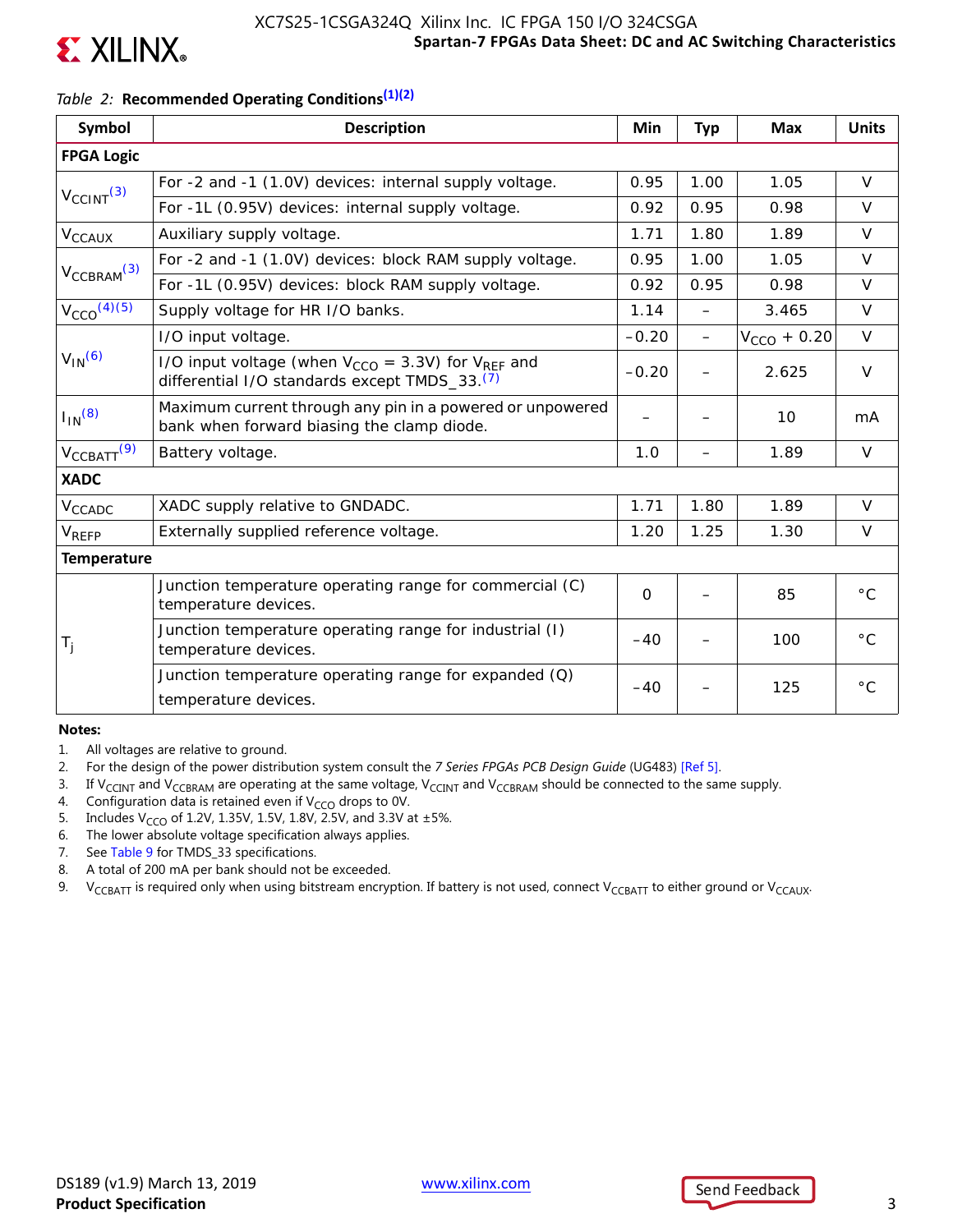

| Symbol                        | <b>Description</b>                                                                                             | Min                      | Typ <sup>(1)</sup>       | <b>Max</b> | <b>Units</b> |
|-------------------------------|----------------------------------------------------------------------------------------------------------------|--------------------------|--------------------------|------------|--------------|
| <b>V</b> DRINT                | Data retention V <sub>CCINT</sub> voltage (below which configuration<br>data might be lost).                   | 0.75                     |                          |            | $\vee$       |
| <b>V<sub>DRI</sub></b>        | Data retention V <sub>CCAUX</sub> voltage (below which configuration<br>data might be lost).                   | 1.5                      |                          |            | $\vee$       |
| $I_{REF}$                     | V <sub>REF</sub> leakage current per pin.                                                                      |                          | —                        | 15         | μA           |
| I <sub>L</sub>                | Input or output leakage current per pin (sample-tested).                                                       | —                        | $\overline{\phantom{0}}$ | 15         | μA           |
| $C_{1N}$ <sup>(2)</sup>       | Die input capacitance at the pad.                                                                              |                          |                          | 8          | pF           |
|                               | Pad pull-up (when selected) at $V_{IN} = OV, V_{CCO} = 3.3V$ .                                                 | 90                       | —                        | 330        | μA           |
| $I_{RPU}$                     | Pad pull-up (when selected) at $V_{IN} = OV$ , $V_{CCO} = 2.5V$ .                                              | 68                       | $\overline{\phantom{0}}$ | 250        | μA           |
|                               | Pad pull-up (when selected) at $V_{IN} = OV$ , $V_{CCO} = 1.8V$ .                                              | 34                       | —                        | 220        | μA           |
|                               | Pad pull-up (when selected) at $V_{IN} = OV, V_{CCO} = 1.5V$ .                                                 | 23                       |                          | 150        | μA           |
|                               | Pad pull-up (when selected) at $V_{IN} = OV$ , $V_{CCO} = 1.2V$ .                                              | 12                       | —                        | 120        | μA           |
| <b>I</b> <sub>RPD</sub>       | Pad pull-down (when selected) at $V_{IN} = 3.3V$ .                                                             | 68                       | $\qquad \qquad -$        | 330        | μA           |
| $I_{\text{CCADC}}$            | Analog supply current, analog circuits in powered up state.                                                    | $\qquad \qquad -$        |                          | 25         | mA           |
| $I_{\text{BATT}}^{(3)}$       | Battery supply current.                                                                                        | $\overline{\phantom{0}}$ | $\qquad \qquad -$        | 150        | nA           |
|                               | Thevenin equivalent resistance of programmable input<br>termination to $V_{CCO}/2$ (UNTUNED_SPLIT_40).         | 28                       | 40                       | 55         | $\Omega$     |
| $R_{IN\_TERM}$ <sup>(4)</sup> | Thevenin equivalent resistance of programmable input<br>termination to V <sub>CCO</sub> /2 (UNTUNED_SPLIT_50). | 35                       | 50                       | 65         | Ω            |
|                               | Thevenin equivalent resistance of programmable input<br>termination to V <sub>CCO</sub> /2 (UNTUNED_SPLIT_60). | 44                       | 60                       | 83         | Ω            |
| n                             | Temperature diode ideality factor.                                                                             |                          | 1.010                    |            |              |
| r                             | Temperature diode series resistance.                                                                           |                          | $\overline{2}$           |            | Ω            |

### *Table 3:* **DC Characteristics Over Recommended Operating Conditions**

**Notes:** 

1. Typical values are specified at nominal voltage, 25°C.

2. This measurement represents the die capacitance at the pad, not including the package.

3. Maximum value specified for worst case process at 25°C.

4. Termination resistance to a  $V_{CCO}/2$  level.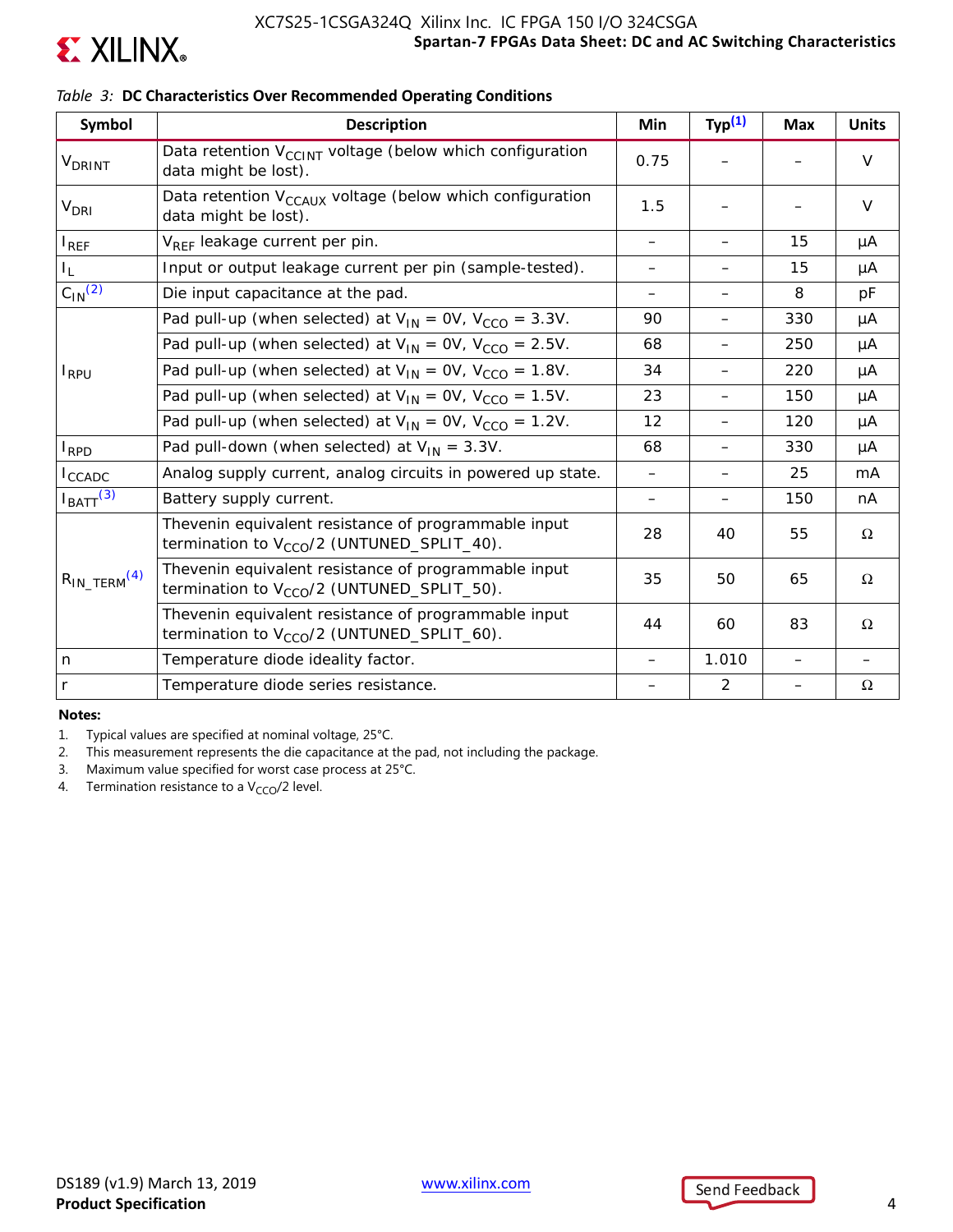

## *Table 4:* V<sub>IN</sub> Maximum Allowed AC Voltage Overshoot and Undershoot for HR I/O Banks<sup>(1)(2)</sup>

| <b>AC Voltage Overshoot</b> | % of UI at -40°C to 125°C | <b>AC Voltage Undershoot</b> | % of UI at -40°C to 125°C |
|-----------------------------|---------------------------|------------------------------|---------------------------|
|                             |                           | $-0.40$                      | 100                       |
|                             | 100                       | $-0.45$                      | 61.7                      |
| $V_{CCO}$ + 0.55            |                           | $-0.50$                      | 25.8                      |
|                             |                           | $-0.55$                      | 11.0                      |
| $V_{CCO}$ + 0.60            | 46.6                      | $-0.60$                      | 4.77                      |
| $V_{CCO} + 0.65$            | 21.2                      | $-0.65$                      | 2.10                      |
| $V_{CCO}$ + 0.70            | 9.75                      | $-0.70$                      | 0.94                      |
| $V_{CCO}$ + 0.75            | 4.55                      | $-0.75$                      | 0.43                      |
| $V_{CCO}$ + 0.80            | 2.15                      | $-0.80$                      | 0.20                      |
| $V_{CCO}$ + 0.85            | 1.02                      | $-0.85$                      | 0.09                      |
| $V_{CCO}$ + 0.90            | 0.49                      | $-0.90$                      | 0.04                      |
| $V_{CCO} + 0.95$            | 0.24                      | $-0.95$                      | 0.02                      |

#### **Notes:**

1. A total of 200 mA per bank should not be exceeded.

2. The peak voltage of the overshoot or undershoot, and the duration above V<sub>CCO</sub> + 0.20V or below GND – 0.20V, must not exceed the values in this table.

|  |  |  |  | Table 5: Typical Quiescent Supply Current <sup>(1)(2)(3)</sup> |
|--|--|--|--|----------------------------------------------------------------|
|--|--|--|--|----------------------------------------------------------------|

|                |                                              |               | <b>Speed Grade</b> |       |       |       |       |        |              |
|----------------|----------------------------------------------|---------------|--------------------|-------|-------|-------|-------|--------|--------------|
| Symbol         | <b>Description</b>                           | <b>Device</b> | 1.0V               |       |       |       |       | 0.95V  | <b>Units</b> |
|                |                                              |               | $-2C$              | $-21$ | $-1C$ | $-11$ | $-1Q$ | $-1LI$ |              |
|                | Quiescent V <sub>CCINT</sub> supply current. | XC7S6         | 36                 | 36    | 36    | 36    | 36    | 32     | mA           |
|                |                                              | <b>XC7S15</b> | 36                 | 36    | 36    | 36    | 36    | 32     | mA           |
|                |                                              | <b>XC7S25</b> | 48                 | 48    | 48    | 48    | 48    | 43     | mA           |
|                |                                              | <b>XC7S50</b> | 95                 | 95    | 95    | 95    | 95    | 59     | mA           |
|                |                                              | <b>XC7S75</b> | 148                | 148   | 148   | 148   | 148   | 134    | mA           |
|                |                                              | XC7S100       | 148                | 148   | 148   | 148   | 148   | 134    | mA           |
| <b>ICCINTO</b> |                                              | XA7S6         | N/A                | 36    | N/A   | 36    | 36    | N/A    | mA           |
|                |                                              | <b>XA7S15</b> | N/A                | 36    | N/A   | 36    | 36    | N/A    | mA           |
|                |                                              | <b>XA7S25</b> | N/A                | 48    | N/A   | 48    | 48    | N/A    | mA           |
|                |                                              | <b>XA7S50</b> | N/A                | 95    | N/A   | 95    | 95    | N/A    | mA           |
|                |                                              | <b>XA7S75</b> | N/A                | 148   | N/A   | 148   | 148   | N/A    | mA           |
|                |                                              | XA7S100       | N/A                | 148   | N/A   | 148   | 148   | N/A    | mA           |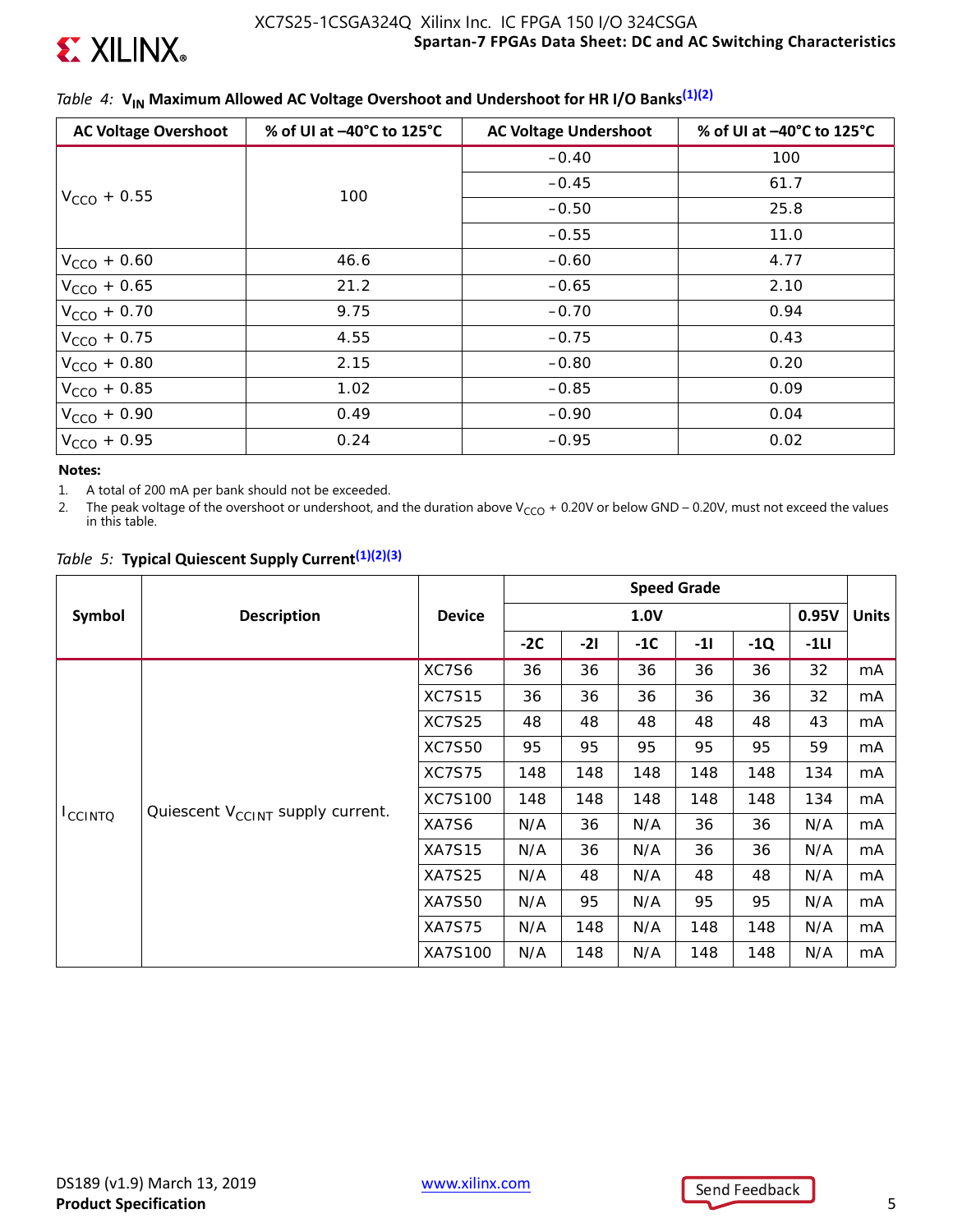

### **Spartan-7 FPGAs Data Sheet: DC and AC Switching Characteristics** XC7S25-1CSGA324Q Xilinx Inc. IC FPGA 150 I/O 324CSGA

## *Table 5:* **Typical Quiescent Supply Current(1)(2)(3)** *(Cont'd)*

|                 |                                              |               | <b>Speed Grade</b> |                |                |                |                |                |              |
|-----------------|----------------------------------------------|---------------|--------------------|----------------|----------------|----------------|----------------|----------------|--------------|
| Symbol          | <b>Description</b>                           | <b>Device</b> |                    |                | 1.0V           |                |                | 0.95V          | <b>Units</b> |
|                 |                                              |               | $-2C$              | $-21$          | $-1C$          | $-11$          | $-1Q$          | $-1LI$         |              |
|                 |                                              | XC7S6         | $\mathbf{1}$       | $\mathbf{1}$   | $\mathbf{1}$   | $\mathbf{1}$   | $\mathbf{1}$   | $\mathbf{1}$   | mA           |
|                 |                                              | <b>XC7S15</b> | 1                  | $\mathbf{1}$   | $\mathbf{1}$   | $\mathbf{1}$   | $\mathbf{1}$   | 1              | mA           |
|                 |                                              | <b>XC7S25</b> | $\mathbf{1}$       | 1              | 1              | $\mathbf{1}$   | 1              | 1              | mA           |
|                 |                                              | <b>XC7S50</b> | $\mathbf{1}$       | $\mathbf{1}$   | $\mathbf{1}$   | $\mathbf{1}$   | $\mathbf{1}$   | $\mathbf{1}$   | mA           |
|                 |                                              | <b>XC7S75</b> | $\overline{4}$     | $\overline{4}$ | $\overline{4}$ | $\overline{4}$ | $\overline{4}$ | $\overline{4}$ | mA           |
|                 | Quiescent V <sub>CCO</sub> supply current.   | XC7S100       | $\overline{4}$     | 4              | $\overline{4}$ | $\overline{4}$ | $\overline{4}$ | $\overline{4}$ | mA           |
| $I_{CCOO}$      |                                              | XA7S6         | N/A                | $\mathbf{1}$   | N/A            | $\mathbf{1}$   | 1              | N/A            | mA           |
|                 |                                              | <b>XA7S15</b> | N/A                | $\mathbf{1}$   | N/A            | $\mathbf{1}$   | $\mathbf{1}$   | N/A            | mA           |
|                 |                                              | XA7S25        | N/A                | $\mathbf{1}$   | N/A            | $\mathbf{1}$   | $\mathbf{1}$   | N/A            | mA           |
|                 |                                              | XA7S50        | N/A                | $\mathbf{1}$   | N/A            | $\mathbf{1}$   | $\mathbf{1}$   | N/A            | mA           |
|                 |                                              | <b>XA7S75</b> | N/A                | 4              | N/A            | $\overline{4}$ | 4              | N/A            | mA           |
|                 |                                              | XA7S100       | N/A                | $\overline{4}$ | N/A            | $\overline{4}$ | $\overline{4}$ | N/A            | mA           |
|                 |                                              | XC7S6         | 10                 | 10             | 10             | 10             | 10             | 10             | mA           |
|                 |                                              | <b>XC7S15</b> | 10                 | 10             | 10             | 10             | 10             | 10             | mA           |
|                 |                                              | <b>XC7S25</b> | 13                 | 13             | 13             | 13             | 13             | 13             | mA           |
|                 |                                              | <b>XC7S50</b> | 22                 | 22             | 22             | 22             | 22             | 20             | mA           |
|                 |                                              | <b>XC7S75</b> | 43                 | 43             | 43             | 43             | 43             | 43             | mA           |
|                 |                                              | XC7S100       | 43                 | 43             | 43             | 43             | 43             | 43             | mA           |
| <b>I</b> CCAUXQ | Quiescent V <sub>CCAUX</sub> supply current. | XA7S6         | N/A                | 10             | N/A            | 10             | 10             | N/A            | mA           |
|                 |                                              | <b>XA7S15</b> | N/A                | 10             | N/A            | 10             | 10             | N/A            | mA           |
|                 |                                              | <b>XA7S25</b> | N/A                | 13             | N/A            | 13             | 13             | N/A            | mA           |
|                 |                                              | <b>XA7S50</b> | N/A                | 22             | N/A            | 22             | 22             | N/A            | mA           |
|                 |                                              | <b>XA7S75</b> | N/A                | 43             | N/A            | 43             | 43             | N/A            | mA           |
|                 |                                              | XA7S100       | N/A                | 43             | N/A            | 43             | 43             | N/A            | mA           |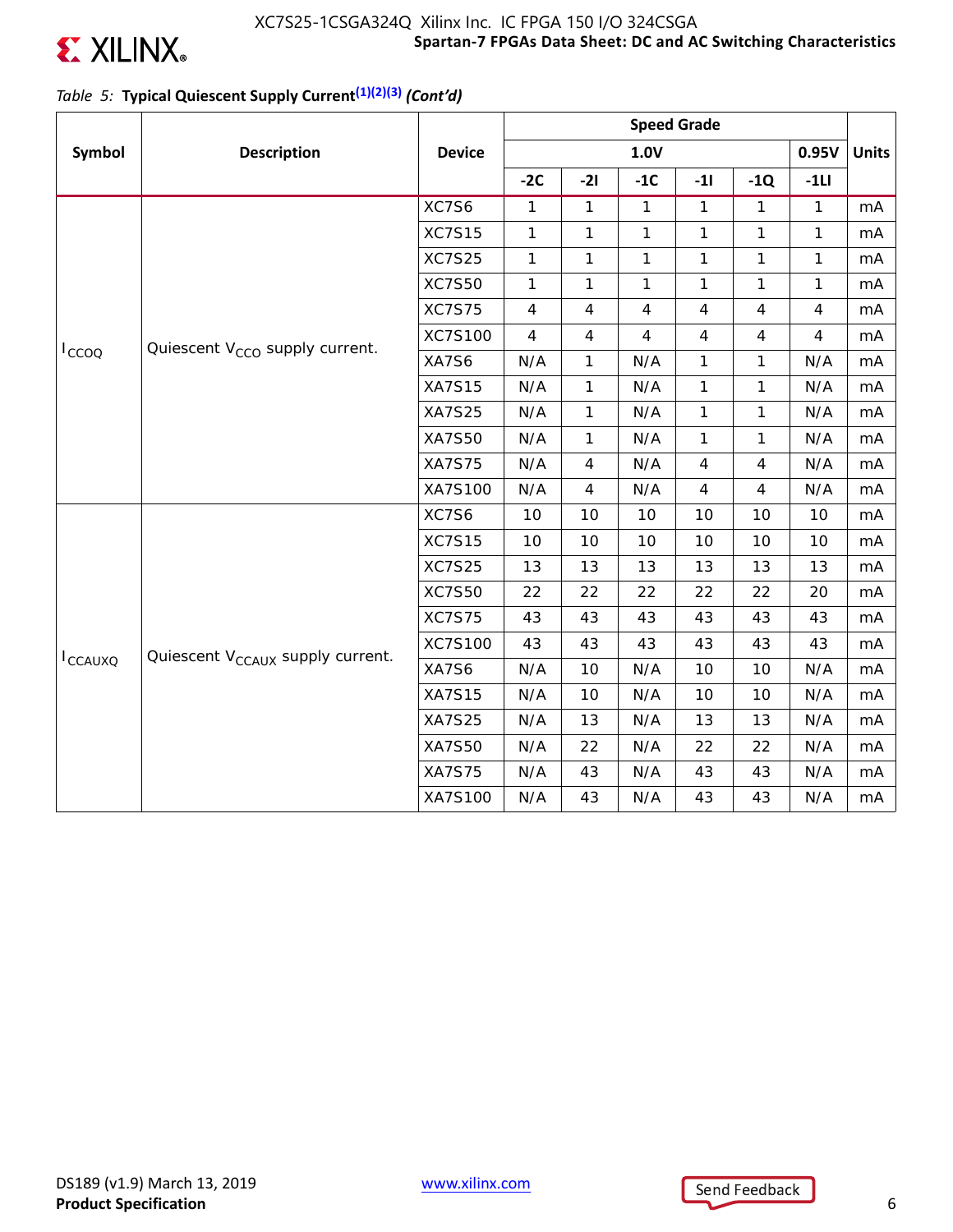

### **Spartan-7 FPGAs Data Sheet: DC and AC Switching Characteristics** XC7S25-1CSGA324Q Xilinx Inc. IC FPGA 150 I/O 324CSGA

## *Table 5:* **Typical Quiescent Supply Current(1)(2)(3)** *(Cont'd)*

|                      |                                               |                | <b>Speed Grade</b> |                |                |                |       |        |              |
|----------------------|-----------------------------------------------|----------------|--------------------|----------------|----------------|----------------|-------|--------|--------------|
| Symbol               | <b>Description</b>                            | <b>Device</b>  |                    | 1.0V           |                |                |       |        | <b>Units</b> |
|                      |                                               |                | $-2C$              | $-21$          | $-1C$          | $-11$          | $-1Q$ | $-1LI$ |              |
|                      | Quiescent V <sub>CCBRAM</sub> supply current. | XC7S6          | 1                  |                | 1              | 1              | 1     | 1      | mA           |
|                      |                                               | <b>XC7S15</b>  | 1                  | 1              | 1              | 1              | 1     | 1      | mA           |
|                      |                                               | <b>XC7S25</b>  | 1                  | 1              | $\mathbf{1}$   | 1              | 1     | 1      | mA           |
|                      |                                               | <b>XC7S50</b>  | 2                  | $\overline{2}$ | $\overline{2}$ | $\overline{2}$ | 2     | 1      | mA           |
|                      |                                               | <b>XC7S75</b>  | 9                  | 9              | 9              | 9              | 9     | 8      | mA           |
|                      |                                               | <b>XC7S100</b> | 9                  | 9              | 9              | 9              | 9     | 8      | mA           |
| <sup>I</sup> CCBRAMQ |                                               | XA7S6          | N/A                | 1              | N/A            | 1              | 1     | N/A    | mA           |
|                      |                                               | <b>XA7S15</b>  | N/A                | 1              | N/A            | 1              | 1     | N/A    | mA           |
|                      |                                               | <b>XA7S25</b>  | N/A                | 1              | N/A            | 1              | 1     | N/A    | mA           |
|                      |                                               | XA7S50         | N/A                | $\overline{2}$ | N/A            | 2              | 2     | N/A    | mA           |
|                      |                                               | <b>XA7S75</b>  | N/A                | 9              | N/A            | 9              | 9     | N/A    | mA           |
|                      |                                               | XA7S100        | N/A                | 9              | N/A            | 9              | 9     | N/A    | mA           |

#### **Notes:**

- 1. Typical values are specified at nominal voltage, 85°C junction temperature (T<sub>j</sub>) with single-ended SelectIO™ resources.
- 2. Typical values are for blank configured devices with no output current loads, no active input pull-up resistors, all I/O pins are 3-state and floating.
- 3. Use the *Xilinx Power Estimator* spreadsheet tool [Ref 6] to estimate static power consumption for conditions other than those specified.

# **Power-On/Off Power Supply Sequencing**

The recommended power-on sequence is  $V_{CClNT}$ ,  $V_{CCBRAM}$ ,  $V_{CCAUX}$ , and  $V_{CCO}$  to achieve minimum current draw and ensure that the I/Os are 3-stated at power-on. The recommended power-off sequence is the reverse of the power-on sequence. If V<sub>CCINT</sub> and V<sub>CCBRAM</sub> have the same recommended voltage levels then both can be powered by the same supply and ramped simultaneously. If  $V_{CCAUX}$  and  $V_{CCO}$  have the same recommended voltage levels then both can be powered by the same supply and ramped simultaneously.

For  $V_{CCO}$  voltages of 3.3V in HR I/O banks and configuration bank 0 the following conditions apply.

- The voltage difference between  $V_{CCO}$  and  $V_{CCAUX}$  must not exceed 2.625V for longer than T<sub>VCCO2VCCAUX</sub> for each power-on/off cycle to maintain device reliability levels.
- The  $T<sub>VCCO2VCCAUX</sub>$  time can be allocated in any percentage between the power-on and power-off ramps.

There is no recommended sequence for supplies not discussed in this section.

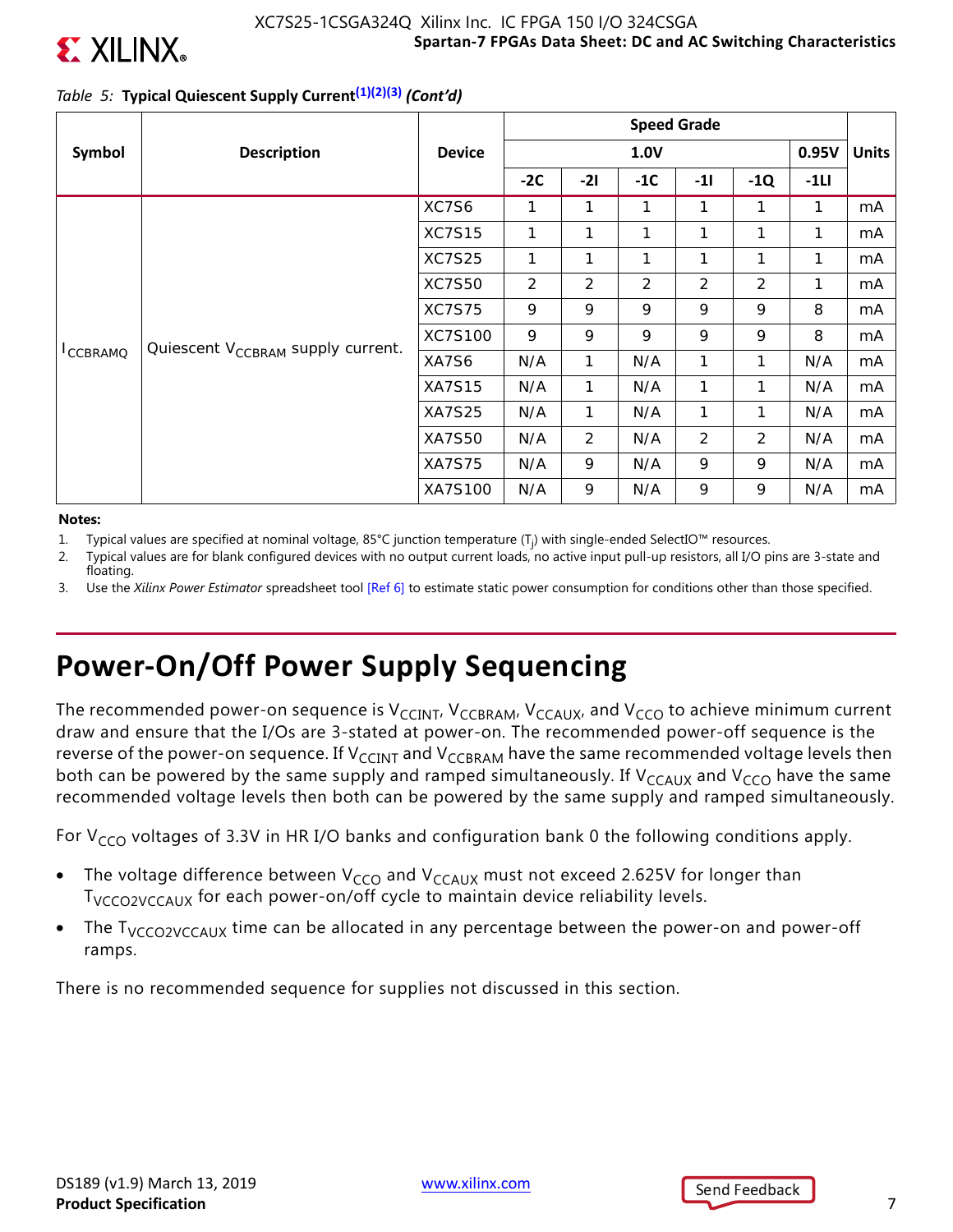

Table 6 shows the minimum current, in addition to  $I_{CCO}$  maximum, that is required by Spartan-7 devices for proper power-on and configuration. If the current minimums shown in Table 6 are met, the device powers on after all four supplies have passed through their power-on reset threshold voltages. The FPGA must not be configured until after V<sub>CCINT</sub> is applied. Once initialized and configured, use the *Xilinx Power Estimator* spreadsheet tool [Ref 6] to estimate current drain on these supplies.

| <b>Device</b> | <b>ICCINTMIN</b>          | <b>ICCAUXMIN</b>          | <b>ICCOMIN</b>              | <b>ICCBRAMMIN</b>  | <b>Units</b> |
|---------------|---------------------------|---------------------------|-----------------------------|--------------------|--------------|
| XC7S6         | $I_{\text{CCINTQ}} + 120$ | $I_{CCAUXQ}$ + 40         | $I_{CCOO}$ + 40 mA per bank | $I_{CCBRAMQ} + 60$ | mA           |
| <b>XC7S15</b> | $I_{\text{CCINTQ}} + 120$ | $I_{CCAUXQ} + 40$         | $I_{CCOO}$ + 40 mA per bank | $I_{CCBRAMQ} + 60$ | mA           |
| XC7S25        | $I_{\text{CCINTQ}} + 120$ | $I_{CCAUXQ} + 40$         | $I_{CCOO}$ + 40 mA per bank | $I_{CCBRAMQ} + 60$ | mA           |
| XC7S50        | $I_{\text{CCINTQ}} + 120$ | $I_{CCAUXQ} + 40$         | $I_{CCOO}$ + 40 mA per bank | $I_{CCBRAMQ} + 60$ | mA           |
| <b>XC7S75</b> | $I_{\text{CCINTQ}} + 300$ | $I_{CCAUXQ} + 140$        | $I_{CCOO}$ + 40 mA per bank | $I_{CCBRAMQ} + 60$ | mA           |
| XC7S100       | $I_{C CINTQ} + 300$       | $I_{CCAUXQ}$ + 140        | $I_{CCOO}$ + 40 mA per bank | $I_{CCBRAMQ} + 60$ | mA           |
| XA7S6         | $I_{\text{CCINTQ}} + 120$ | $I_{CCAUXQ} + 40$         | $I_{CCOO}$ + 40 mA per bank | $I_{CCBRAMQ} + 60$ | mA           |
| <b>XA7S15</b> | $I_{\text{CCINTQ}} + 120$ | $I_{CCAUXQ}$ + 40         | $I_{CCOO}$ + 40 mA per bank | $I_{CCBRAMQ} + 60$ | mA           |
| XA7S25        | $I_{\text{CCINTQ}} + 120$ | $I_{CCAUXQ} + 40$         | $I_{CCOO}$ + 40 mA per bank | $I_{CCBRAMQ} + 60$ | mA           |
| XA7S50        | $I_{\text{CCINTQ}} + 120$ | $I_{CCAUXQ} + 40$         | $I_{CCOO}$ + 40 mA per bank | $I_{CCBRAMQ} + 60$ | mA           |
| XA7S75        | $I_{\text{CCINTQ}} + 300$ | $I_{\text{CCAUXQ}} + 140$ | $I_{CCOO}$ + 40 mA per bank | $I_{CCBRAMQ} + 60$ | mA           |
| XA7S100       | $I_{\text{CCINTQ}} + 300$ | $I_{CCAUXQ} + 140$        | $I_{CCOO}$ + 40 mA per bank | $I_{CCBRAMQ} + 60$ | mA           |

### *Table 6:* **Power-On Current**

### *Table 7:* **Power Supply Ramp Time**

| Symbol                     | <b>Description</b>                                                | <b>Conditions</b>          | Min                      | <b>Max</b> | <b>Units</b> |
|----------------------------|-------------------------------------------------------------------|----------------------------|--------------------------|------------|--------------|
| <b>T</b> VCCINT            | Ramp time from GND to 90% of V <sub>CCINT</sub> .                 | 0.2                        | 50                       | ms         |              |
| T <sub>VCCO</sub>          | Ramp time from GND to 90% of $V_{CCO}$ .                          | 0.2                        | 50                       | ms         |              |
| <b>T</b> <sub>VCCAUX</sub> | Ramp time from GND to 90% of V <sub>CCAUX</sub> .                 | 0.2                        | 50                       | ms         |              |
| <b>I</b> VCCBRAM           | Ramp time from GND to 90% of V <sub>CCBRAM</sub> .                | 0.2                        | 50                       | ms         |              |
|                            |                                                                   | $T_1 = 125^{\circ}C^{(1)}$ |                          | 300        | ms           |
| I VCCO2VCCAUX              | Allowed time per power cycle for $V_{CCO} - V_{CCAUX} > 2.625V$ . | $T_1 = 100^{\circ}C^{(1)}$ | $\overline{\phantom{0}}$ | 500        | ms           |
|                            |                                                                   | $T_1 = 85^{\circ}C^{(1)}$  |                          | 800        | ms           |

### **Notes:**

1. Based on 240,000 power cycles with a nominal V<sub>CCO</sub> of 3.3V or 36,500 power cycles with a worst case V<sub>CCO</sub> of 3.465V.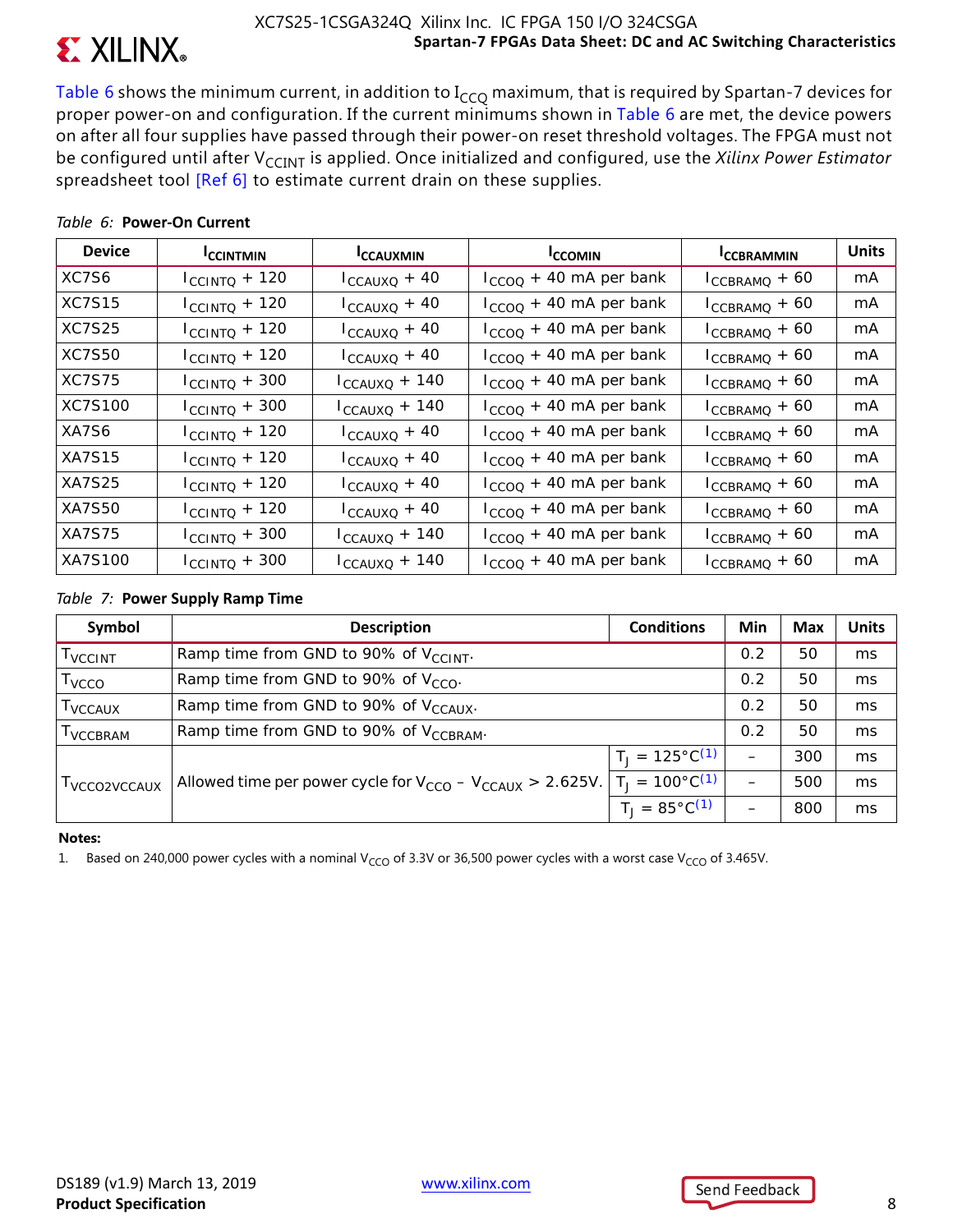# **DC Input and Output Levels**

Values for  $V_{IL}$  and  $V_{IH}$  are recommended input voltages. Values for  $I_{OL}$  and  $I_{OH}$  are guaranteed over the recommended operating conditions at the  $V_{OL}$  and  $V_{OH}$  test points. Only selected standards are tested. These are chosen to ensure that all standards meet their specifications. The selected standards are tested at a minimum V<sub>CCO</sub> with the respective V<sub>OL</sub> and V<sub>OH</sub> voltage levels shown. Other standards are sample tested.

| I/O Standard          | $V_{IL}$ |                      | $V_{\text{IH}}$      |                                                       | $V_{OL}$                                                                                                                          | $V_{OH}$             | $I_{OL}$        | $I_{OH}$ |
|-----------------------|----------|----------------------|----------------------|-------------------------------------------------------|-----------------------------------------------------------------------------------------------------------------------------------|----------------------|-----------------|----------|
|                       | V, Min   | V, Max               | V, Min               | V, Max                                                | V, Max                                                                                                                            | V, Min               | mA, Max mA, Min |          |
| HSTL_I                | $-0.300$ |                      |                      | $V_{REF}$ – 0.100 $V_{REF}$ + 0.100 $V_{CCO}$ + 0.300 | 0.400                                                                                                                             | $V_{CCO}$ – 0.400    | 8.00            | $-8.00$  |
| HSTL_I_18             | $-0.300$ |                      |                      | $ V_{REF} - 0.100 V_{REF} + 0.100 V_{CCO} + 0.300$    | 0.400                                                                                                                             | $V_{CCO} - 0.400$    | 8.00            | $-8.00$  |
| HSTL_II               | $-0.300$ |                      |                      | $V_{REF}$ – 0.100 $V_{REF}$ + 0.100 $V_{CCO}$ + 0.300 | 0.400                                                                                                                             | $V_{CCO} - 0.400$    | 16.00           | $-16.00$ |
| HSTL_II_18            | $-0.300$ |                      |                      | $ V_{REF} - 0.100 V_{REF} + 0.100 V_{CCO} + 0.300$    | 0.400                                                                                                                             | $V_{CCO} - 0.400$    | 16.00           | $-16.00$ |
| HSUL_12               | $-0.300$ |                      |                      | $V_{REF}$ – 0.130 $V_{REF}$ + 0.130 $V_{CCO}$ + 0.300 | 20% V <sub>CCO</sub>                                                                                                              | 80% V <sub>CCO</sub> | 0.10            | $-0.10$  |
| LVCMOS12              | $-0.300$ | 35% V <sub>CCO</sub> | 65% V <sub>CCO</sub> | $V_{CCO}$ + 0.300                                     | 0.400                                                                                                                             | $V_{CCO} - 0.400$    | Note 4          | Note 4   |
| LVCMOS15              | $-0.300$ | 35% V <sub>CCO</sub> | 65% V <sub>CCO</sub> | $V_{CCO}$ + 0.300                                     | 25% V <sub>CCO</sub>                                                                                                              | 75% V <sub>CCO</sub> | Note 5          | Note 5   |
| LVCMOS18              | $-0.300$ | 35% $VCCO$           | 65% V <sub>CCO</sub> | $V_{CCO}$ + 0.300                                     | 0.450                                                                                                                             | $V_{CCO}$ – 0.450    | Note 6          | Note 6   |
| LVCMOS25              | $-0.300$ | 0.7                  | 1.700                | $V_{CCO} + 0.300$                                     | 0.400                                                                                                                             | $V_{CCO} - 0.400$    | Note 5          | Note 5   |
| LVCMOS33              | $-0.300$ | 0.8                  | 2.000                | 3.450                                                 | 0.400                                                                                                                             | $V_{CCO} - 0.400$    | Note 5          | Note 5   |
| LVTTL                 | $-0.300$ | 0.8                  | 2.000                | 3.450                                                 | 0.400                                                                                                                             | 2.400                | Note 6          | Note 6   |
| MOBILE_DDR            | $-0.300$ | 20% V <sub>CCO</sub> | 80% V <sub>CCO</sub> | $V_{CCO}$ + 0.300                                     | 10% $V_{CCO}$                                                                                                                     | 90% V <sub>CCO</sub> | 0.10            | $-0.10$  |
| PC133_3               | $-0.400$ | 30% V <sub>CCO</sub> | 50% V <sub>CCO</sub> | $V_{CCO}$ + 0.500                                     | 10% V <sub>CCO</sub>                                                                                                              | 90% V <sub>CCO</sub> | 1.50            | $-0.50$  |
| SSTL135               | $-0.300$ |                      |                      |                                                       | $V_{REF}$ – 0.090 $V_{REF}$ + 0.090 $V_{CCO}$ + 0.300 $V_{CCO}/2$ – 0.150 $V_{CCO}/2$ + 0.150                                     |                      | 13.00           | $-13.00$ |
| <b>SSTL135_R</b>      | $-0.300$ |                      |                      |                                                       | $V_{REF}$ – 0.090 $V_{REF}$ + 0.090 $V_{CCO}$ + 0.300 $V_{CCO}/2$ – 0.150 $V_{CCO}/2$ + 0.150                                     |                      | 8.90            | $-8.90$  |
| SSTL <sub>15</sub>    | $-0.300$ |                      |                      |                                                       | $V_{REF}$ – 0.100 $V_{REF}$ + 0.100 $V_{CCO}$ + 0.300 $V_{CCO}/2$ – 0.175 $V_{CCO}/2$ + 0.175                                     |                      | 13.00           | $-13.00$ |
| SSTL15_R              | $-0.300$ |                      |                      |                                                       | $ V_{REF} - 0.100 V_{REF} + 0.100 V_{CCO} + 0.300 V_{CCO}/2 - 0.175 V_{CCO}/2 + 0.175 $                                           |                      | 8.90            | $-8.90$  |
| SSTL <sub>18</sub> _I | $-0.300$ |                      |                      |                                                       | $V_{REF}$ – 0.125 $V_{REF}$ + 0.125 $V_{CCO}$ + 0.300 $V_{CCO}/2$ – 0.470 $V_{CCO}/2$ + 0.470                                     |                      | 8.00            | $-8.00$  |
| SSTL18_II             |          |                      |                      |                                                       | $-0.300 \left V_{REF} - 0.125\right V_{REF} + 0.125 \left V_{CCO} + 0.300\right V_{CCO}/2 - 0.600 \left V_{CCO}/2 + 0.600\right $ |                      | 13.40           | $-13.40$ |

### *Table 8:* **SelectIO DC Input and Output Levels(1)(2)(3)**

### **Notes:**

- 1. Tested according to relevant specifications.
- 2. 3.3V and 2.5V standards are only supported in HR I/O banks.
- 3. For detailed interface specific DC voltage levels, see the *7 Series FPGAs SelectIO Resources User Guide* (UG471) [Ref 3].
- 4. Supported drive strengths of 4, 8, or 12 mA in HR I/O banks.
- 5. Supported drive strengths of 4, 8, 12, or 16 mA in HR I/O banks.
- 6. Supported drive strengths of 4, 8, 12, 16, or 24 mA in HR I/O banks.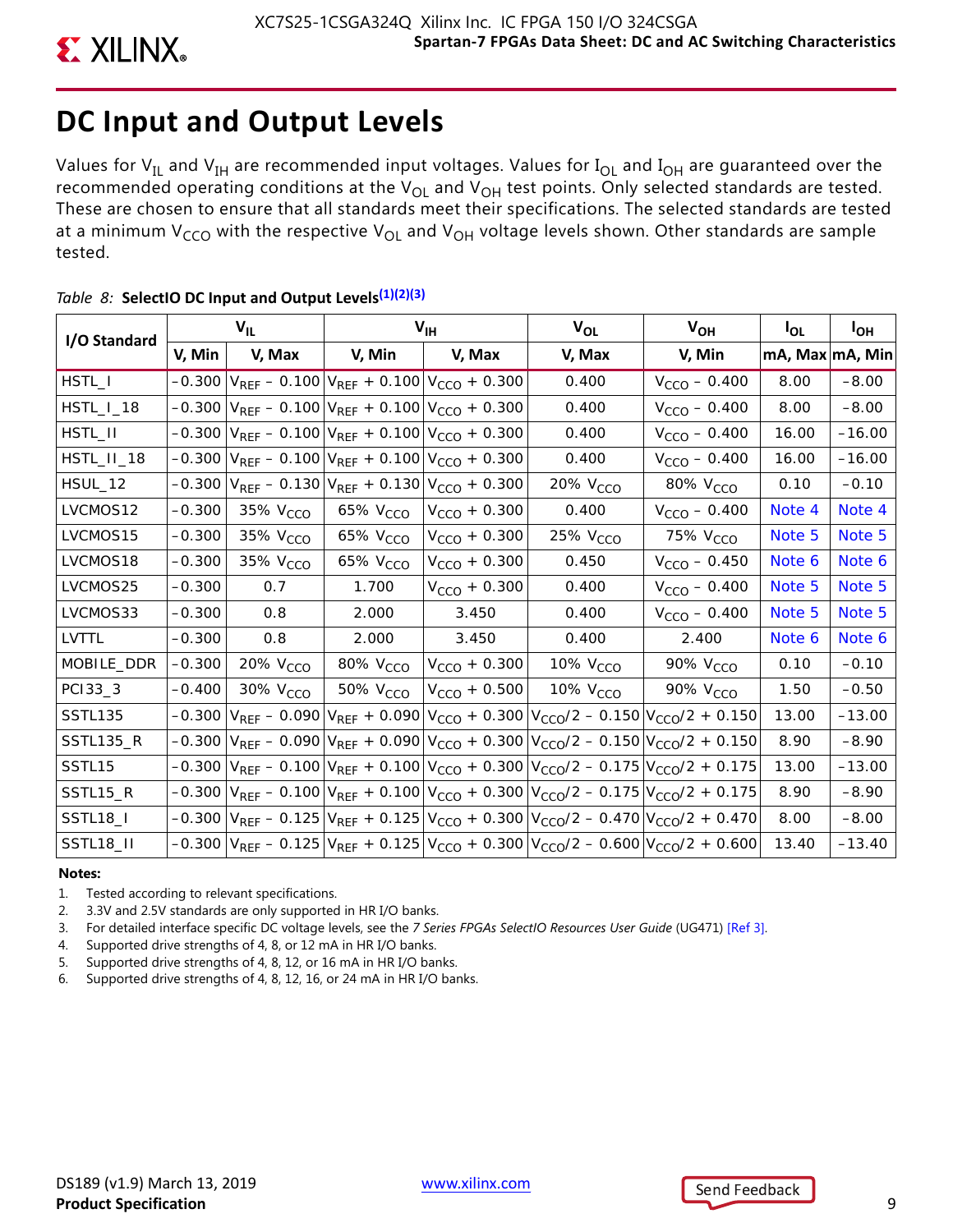

### *Table 9:* **Differential SelectIO DC Input and Output Levels**

|                                                               | V <sub>ICM</sub> <sup>(1)</sup> |             |                                             | $V_{ID}$ <sup>(2)</sup> |           |                  | $V_{OCM}$ <sup>(3)</sup> |                                                                                               |           |           | $V_{OD}^{(4)}$   |                   |  |
|---------------------------------------------------------------|---------------------------------|-------------|---------------------------------------------|-------------------------|-----------|------------------|--------------------------|-----------------------------------------------------------------------------------------------|-----------|-----------|------------------|-------------------|--|
| I/O Standard                                                  | V,<br>Min                       | V,<br>Тур   | V,<br><b>Max</b>                            | V,<br>Min               | V,<br>Тур | V,<br><b>Max</b> | V,<br>Min                | V,<br><b>Typ</b>                                                                              | V,<br>Max | V,<br>Min | V,<br><b>Typ</b> | V,<br>Max         |  |
| BLVDS_25                                                      |                                 |             | 0.300 1.200 1.425 0.100                     |                         |           |                  |                          | 1.250                                                                                         |           |           | Note 5           |                   |  |
| MINI_LVDS_25 0.300 1.200 $V_{\text{CCAUX}}$ 0.200 0.400 0.600 |                                 |             |                                             |                         |           |                  | 1.000                    | 1.200                                                                                         | 1.400     |           |                  | 0.300 0.450 0.600 |  |
| PPDS_25                                                       |                                 |             | $ 0.200 0.900 V_{CCAUX} 0.100 0.250 0.400 $ |                         |           |                  | 0.500                    | 0.950                                                                                         | 1.400     |           |                  | 0.100 0.250 0.400 |  |
| RSDS 25                                                       |                                 | 0.300 0.900 | 1.500 0.100 0.350 0.600                     |                         |           |                  | 1.000                    | 1.200                                                                                         | 1.400     |           |                  | 0.100 0.350 0.600 |  |
| TMDS_33                                                       |                                 | 2.700 2.965 |                                             |                         |           |                  |                          | 3.230 $ 0.150 0.675 1.200 V_{CCO} - 0.405 V_{CCO} - 0.300 V_{CCO} - 0.190 0.400 0.600 0.800 $ |           |           |                  |                   |  |

#### **Notes:**

1.  $V_{ICM}$  is the input common mode voltage.

2.  $V_{\text{ID}}$  is the input differential voltage (Q –  $\overline{Q}$ ).<br>3.  $V_{\text{OCM}}$  is the output common mode voltage

3.  $V_{\text{OCM}}$  is the output common mode voltage.<br>4.  $V_{\text{OD}}$  is the output differential voltage (Q – Q

 $V_{OD}$  is the output differential voltage (Q –  $\overline{Q}$ ).

5.  $V_{OD}$  for BLVDS will vary significantly depending on topology and loading.

### *Table 10:* **Complementary Differential SelectIO DC Input and Output Levels**

| I/O Standard    | $V_{ICM}$ <sup>(1)</sup> |        | $V_{ID}$ <sup>(2)</sup> |        | $V_{OL}$ <sup>(3)</sup> | $V_{OH}$ <sup>(4)</sup> | <sup>I</sup> OL                               | I <sub>OH</sub> |          |
|-----------------|--------------------------|--------|-------------------------|--------|-------------------------|-------------------------|-----------------------------------------------|-----------------|----------|
|                 | V, Min                   | V, Typ | V, Max                  | V, Min | V, Max                  | V, Max                  | V, Min                                        | mA, Max         | mA, Min  |
| DIFF_HSTL_I     | 0.300                    | 0.750  | 1.125                   | 0.100  |                         | 0.400                   | $V_{CCO} - 0.400$                             | 8.00            | $-8.00$  |
| DIFF_HSTL_I_18  | 0.300                    | 0.900  | 1.425                   | 0.100  | —                       | 0.400                   | $V_{CCO} - 0.400$                             | 8.00            | $-8.00$  |
| DIFF_HSTL_II    | 0.300                    | 0.750  | 1.125                   | 0.100  | —                       | 0.400                   | $V_{CCO} - 0.400$                             | 16.00           | $-16.00$ |
| DIFF_HSTL_II_18 | 0.300                    | 0.900  | 1.425                   | 0.100  |                         | 0.400                   | $V_{CCO} - 0.400$                             | 16.00           | $-16.00$ |
| DIFF HSUL 12    | 0.300                    | 0.600  | 0.850                   | 0.100  | —                       | 20% V <sub>CCO</sub>    | 80% V <sub>CCO</sub>                          | 0.100           | $-0.100$ |
| DIFF_MOBILE_DDR | 0.300                    | 0.900  | 1.425                   | 0.100  | -                       | 10% V <sub>CCO</sub>    | 90% V <sub>CCO</sub>                          | 0.100           | $-0.100$ |
| DIFF SSTL135    | 0.300                    | 0.675  | 1.000                   | 0.100  | —                       |                         | $(V_{CCO}/2) - 0.150   (V_{CCO}/2) + 0.150$   | 13.0            | $-13.0$  |
| DIFF_SSTL135_R  | 0.300                    | 0.675  | 1.000                   | 0.100  | —                       |                         | $(V_{CCO}/2) - 0.150   (V_{CCO}/2) + 0.150  $ | 8.9             | $-8.9$   |
| DIFF SSTL15     | 0.300                    | 0.750  | 1.125                   | 0.100  | $\qquad \qquad -$       |                         | $(V_{CCO}/2) - 0.175   (V_{CCO}/2) + 0.175$   | 13.0            | $-13.0$  |
| DIFF SSTL15 R   | 0.300                    | 0.750  | 1.125                   | 0.100  | —                       |                         | $(V_{CCO}/2) - 0.175   (V_{CCO}/2) + 0.175$   | 8.9             | $-8.9$   |
| DIFF_SSTL18_I   | 0.300                    | 0.900  | 1.425                   | 0.100  | —                       |                         | $(V_{CCO}/2) - 0.470   (V_{CCO}/2) + 0.470  $ | 8.00            | $-8.00$  |
| DIFF SSTL18 II  | 0.300                    | 0.900  | 1.425                   | 0.100  | —                       |                         | $(V_{CCO}/2) - 0.600   (V_{CCO}/2) + 0.600  $ | 13.4            | $-13.4$  |

#### **Notes:**

1.  $V_{ICM}$  is the input common mode voltage.

2.  $V_{\text{ID}}$  is the input differential voltage (Q –  $\overline{Q}$ ).

3.  $V_{OL}$  is the single-ended low-output voltage.

4.  $V_{OH}$  is the single-ended high-output voltage.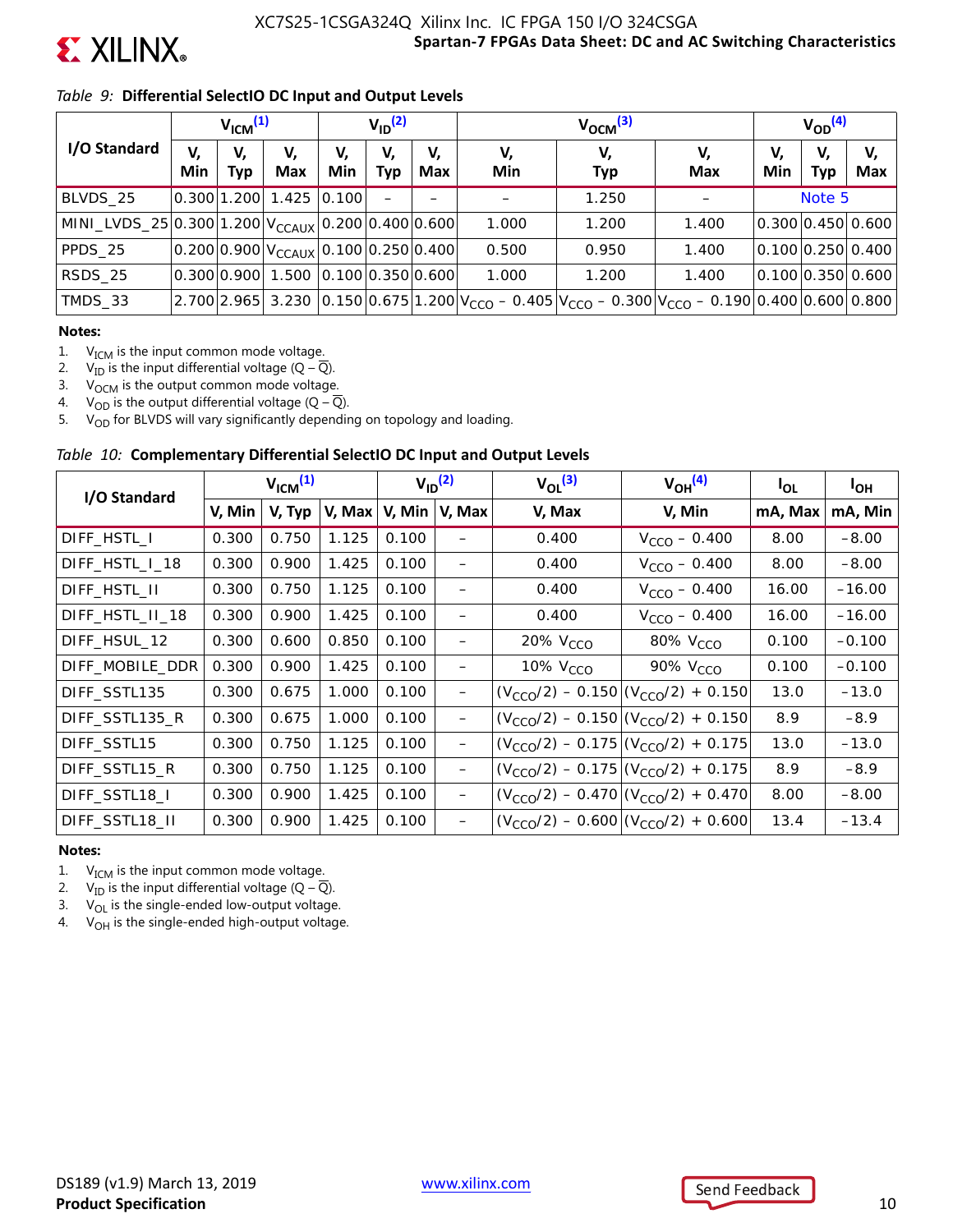

# **LVDS DC Specifications (LVDS\_25)**

## *Table 11:* **LVDS\_25 DC Specifications(1)**

| Symbol           | <b>DC Parameter</b>                          | <b>Conditions</b>                            | Min                                                                                                                  | Тур   | Max   | <b>Units</b> |
|------------------|----------------------------------------------|----------------------------------------------|----------------------------------------------------------------------------------------------------------------------|-------|-------|--------------|
| V <sub>CCO</sub> | Supply voltage.                              |                                              | 2.375                                                                                                                | 2.500 | 2.625 | V            |
| $V_{OH}$         | Output High voltage for Q and Q.             | $R_T = 100\Omega$ across Q and Q signals.    |                                                                                                                      |       | 1.675 | V            |
| $V_{OL}$         | Output Low voltage for Q and Q.              | $R_T = 100\Omega$ across Q and Q signals.    | 0.700                                                                                                                |       |       | V            |
|                  | Differential output voltage:                 |                                              |                                                                                                                      |       |       |              |
| VODIFF           | $(Q - \overline{Q})$ , $Q = High$            | 247                                          | 350                                                                                                                  | 600   | mV    |              |
|                  | $(\overline{Q} - Q)$ , $\overline{Q} =$ High |                                              | $R_T = 100\Omega$ across Q and Q signals.<br>1.000<br>1.250<br>1.425<br>100<br>350<br>600<br>0.300<br>1.200<br>1.500 |       |       |              |
| V <sub>OCM</sub> | Output common-mode voltage.                  | $R_T$ = 100 $\Omega$ across Q and Q signals. |                                                                                                                      |       |       | $\vee$       |
|                  | Differential input voltage:                  |                                              |                                                                                                                      |       |       |              |
| $V_{IDIFF}$      | $(Q - \overline{Q})$ , $Q = High$            |                                              |                                                                                                                      |       | mV    |              |
| V <sub>ICM</sub> | $(\overline{Q} - Q)$ , $\overline{Q}$ = High |                                              |                                                                                                                      |       |       |              |
|                  | Input common-mode voltage.                   |                                              |                                                                                                                      |       |       | v            |

#### **Notes:**

1. Differential inputs for LVDS\_25 can be placed in banks with V<sub>CCO</sub> levels that are different from the required level for outputs. Consult the 7 Series FPGAs SelectIO Resources User Guide (UG471) [Ref 3] for more inform

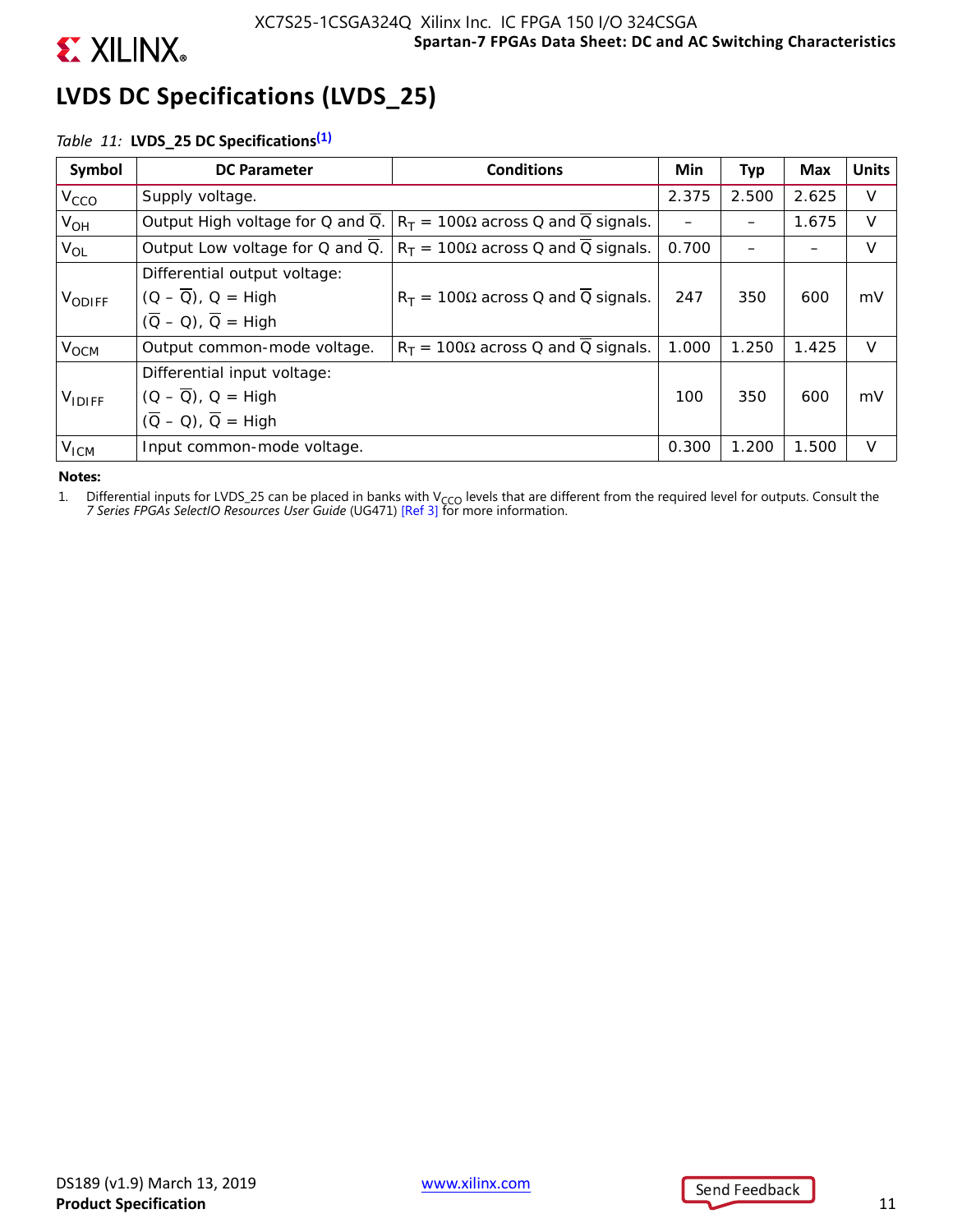

# **AC Switching Characteristics**

All values represented in this data sheet are based on the speed specifications from the Vivado® Design Suite as outlined in Table 12.

*Table 12:* **Speed Specification Version By Device**

| 2018.2.1 | <b>Device</b>                                  |
|----------|------------------------------------------------|
| 1.23     | XC7S6, XC7S15, XC7S25, XC7S50, XC7S75, XC7S100 |
| 1.16     | XA7S6, XA7S15, XA7S25, XA7S50, XA7S75, XA7S100 |

Switching characteristics are specified on a per-speed-grade basis and can be designated as Advance, Preliminary, or Production. Each designation is defined as follows.

### **Advance Product Specification**

These specifications are based on simulations only and are typically available soon after device design specifications are frozen. Although speed grades with this designation are considered relatively stable and conservative, some under-reporting might still occur.

### **Preliminary Product Specification**

These specifications are based on complete ES (engineering sample) silicon characterization. Devices and speed grades with this designation are intended to give a better indication of the expected performance of production silicon. The probability of under-reporting delays is greatly reduced as compared to Advance data.

## **Production Product Specification**

These specifications are released once enough production silicon of a particular device family member has been characterized to provide full correlation between specifications and devices over numerous production lots. There is no under-reporting of delays, and customers receive formal notification of any subsequent changes. Typically, the slowest speed grades transition to Production before faster speed grades.

# **Testing of AC Switching Characteristics**

Internal timing parameters are derived from measuring internal test patterns. All AC switching characteristics are representative of worst-case supply voltage and junction temperature conditions.

For more specific, more precise, and worst-case guaranteed data, use the values reported by the static timing analyzer and back-annotate to the simulation net list. Unless otherwise noted, values apply to all Spartan-7 FPGAs.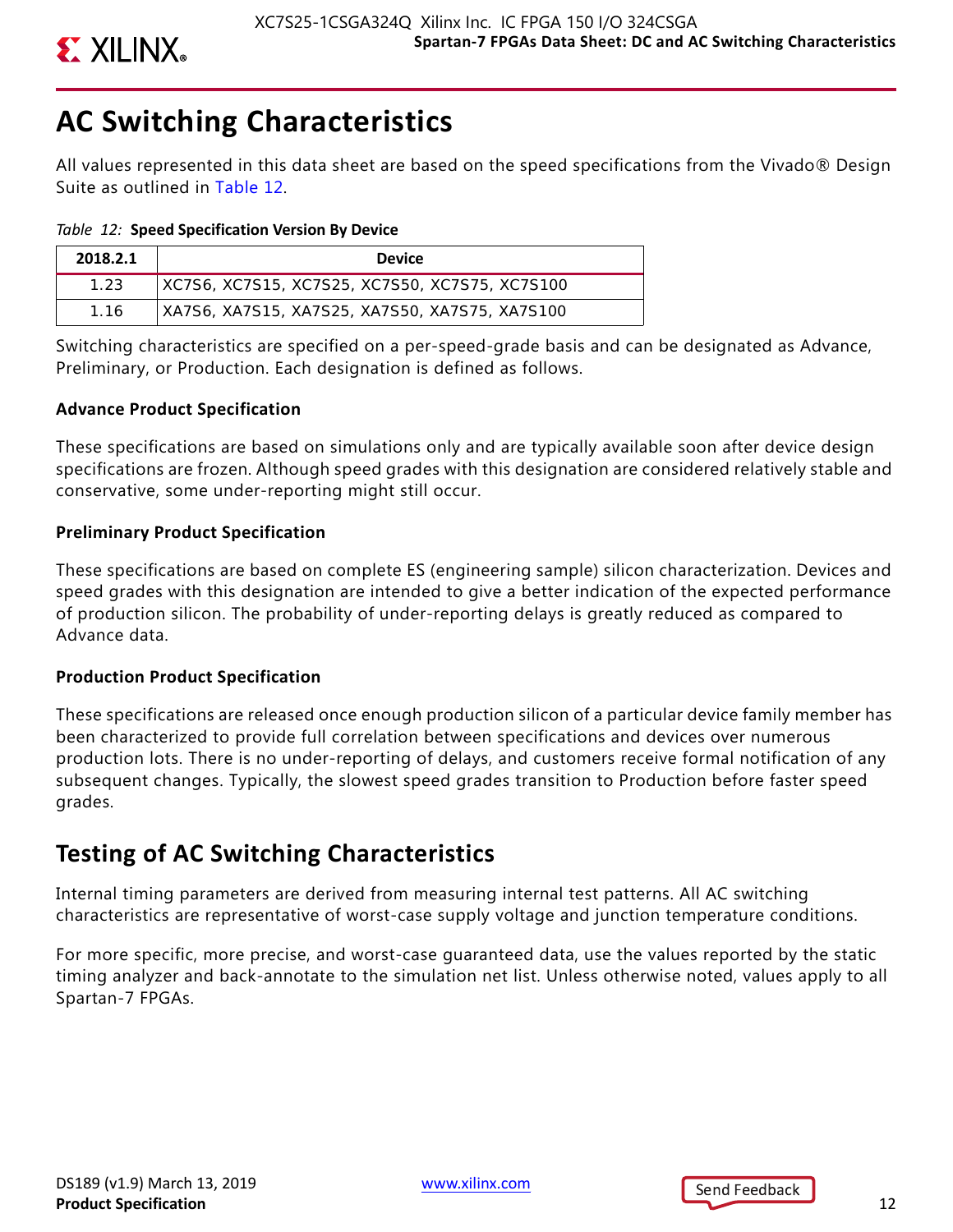

# **Speed Grade Designations**

Since individual family members are produced at different times, the migration from one category to another depends completely on the status of the fabrication process for each device. Table 13 correlates the current status of each Spartan-7 device on a per speed grade basis.

| <b>Device</b> |         | Speed Grade, Temperature Range, and V <sub>CCINT</sub> Operating Voltage |                                                                                                            |  |  |  |  |  |  |  |
|---------------|---------|--------------------------------------------------------------------------|------------------------------------------------------------------------------------------------------------|--|--|--|--|--|--|--|
|               | Advance | Preliminary                                                              | Production                                                                                                 |  |  |  |  |  |  |  |
| XC7S6         |         |                                                                          | $-2C(1.0V), -2I(1.0V), -1C(1.0V),$<br>-11 (1.0V), -1Q (1.0V), and -1LI (0.95V) <sup>(1)</sup>              |  |  |  |  |  |  |  |
| <b>XC7S15</b> |         |                                                                          | $-2C(1.0V), -2I(1.0V), -1C(1.0V),$<br>-11 (1.0V), -1Q (1.0V), and -1LI (0.95V) <sup>(1)</sup>              |  |  |  |  |  |  |  |
| <b>XC7S25</b> |         |                                                                          | $-2C(1.0V)$ , $-2I(1.0V)$ , $-1C(1.0V)$ ,<br>-11 (1.0V), -1Q (1.0V), and -1LI (0.95V) <sup>(1)</sup>       |  |  |  |  |  |  |  |
| <b>XC7S50</b> |         |                                                                          | $-2C(1.0V)$ , $-2I(1.0V)$ , $-1C(1.0V)$ ,<br>-11 (1.0V), -1Q (1.0V), and -1LI (0.95V) <sup>(1)</sup>       |  |  |  |  |  |  |  |
| <b>XC7S75</b> |         |                                                                          | $-2C(1.0V)$ , $-2I(1.0V)$ , $-1C(1.0V)$ ,<br>-11 $(1.0V)$ , -1Q $(1.0V)$ , and -1LI $(0.95V)^{(1)}$        |  |  |  |  |  |  |  |
| XC7S100       |         |                                                                          | $-2C(1.0V)$ , $-2I(1.0V)$ , $-1C(1.0V)$ ,<br>$-11$ (1.0V), $-10$ (1.0V), and $-1LI$ (0.95V) <sup>(1)</sup> |  |  |  |  |  |  |  |
| XA7S6         |         |                                                                          | $-21$ (1.0V), $-11$ (1.0V), $-10$ (1.0V)                                                                   |  |  |  |  |  |  |  |
| <b>XA7S15</b> |         |                                                                          | $-21$ (1.0V), $-11$ (1.0V), $-10$ (1.0V)                                                                   |  |  |  |  |  |  |  |
| XA7S25        |         |                                                                          | $-21(1.0V), -11(1.0V), -10(1.0V)$                                                                          |  |  |  |  |  |  |  |
| <b>XA7S50</b> |         |                                                                          | $-21$ (1.0V), $-11$ (1.0V), $-10$ (1.0V)                                                                   |  |  |  |  |  |  |  |
| <b>XA7S75</b> |         |                                                                          | $-21$ (1.0V), $-11$ (1.0V), $-10$ (1.0V)                                                                   |  |  |  |  |  |  |  |
| XA7S100       |         |                                                                          | $-21(1.0V)$ , $-11(1.0V)$ , $-10(1.0V)$                                                                    |  |  |  |  |  |  |  |

|  |  |  | Table 13: Spartan-7 Device Speed Grade Designations |  |  |
|--|--|--|-----------------------------------------------------|--|--|
|--|--|--|-----------------------------------------------------|--|--|

### **Notes:**

1. The lowest power -1LI devices, where  $V_{CCHIT} = 0.95V$ , are listed in the Vivado Design Suite as -1IL.

## **Production Silicon and Software Status**

In some cases, a particular family member (and speed grade) is released to production before a speed specification is released with the correct label (Advance, Preliminary, Production). Any labeling discrepancies are corrected in subsequent speed specification releases.

Table 14 lists the production released Spartan-7 device, speed grade, and the minimum corresponding supported speed specification version and software revisions. The software and speed specifications listed are the minimum releases required for production. All subsequent releases of software and speed specifications are valid.

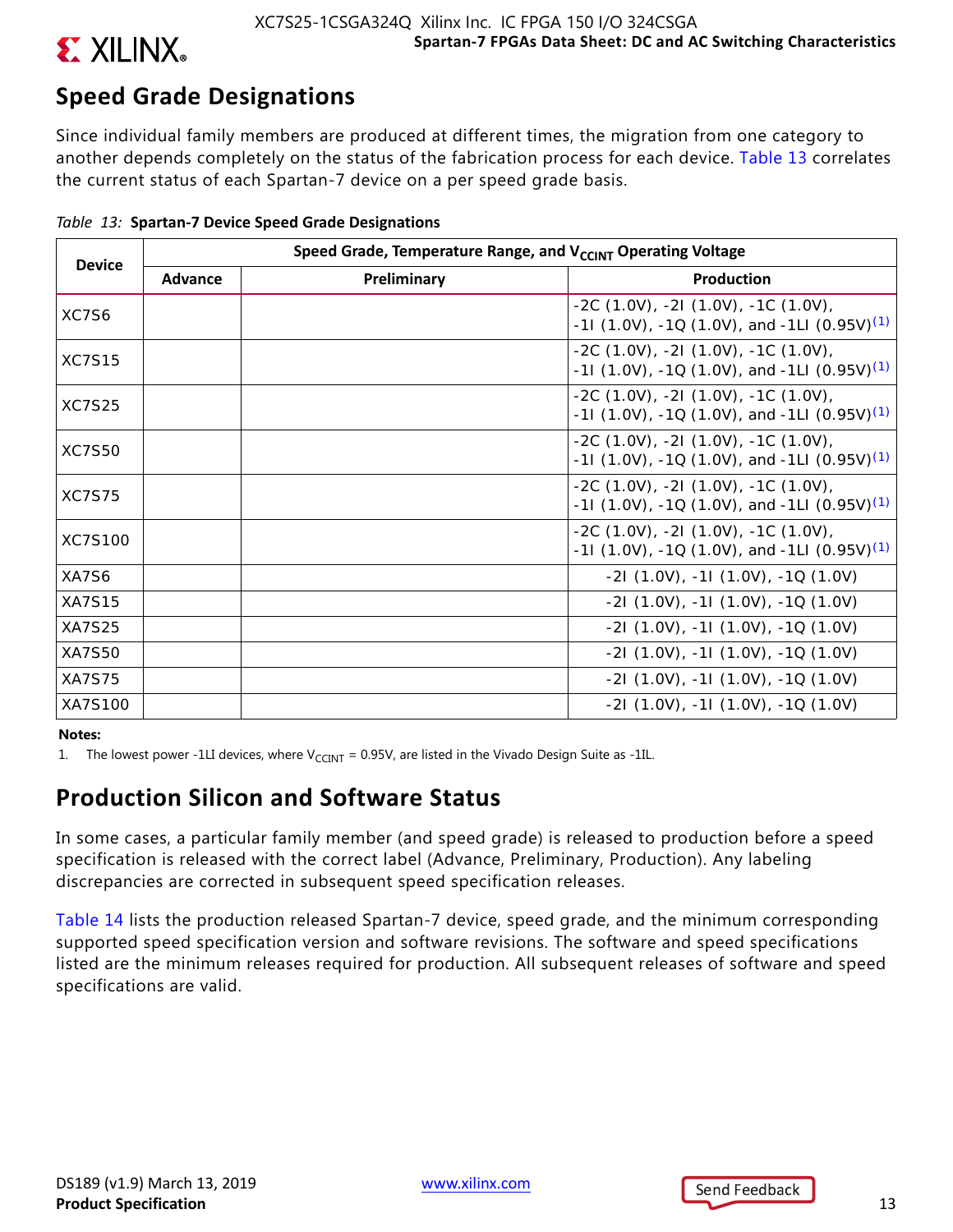

|                | V <sub>CCINT</sub> Operating Voltage, Speed Grade, and Temperature Range |                                                                             |                                |                              |                              |                              |                                |                              |  |  |
|----------------|--------------------------------------------------------------------------|-----------------------------------------------------------------------------|--------------------------------|------------------------------|------------------------------|------------------------------|--------------------------------|------------------------------|--|--|
| <b>Device</b>  |                                                                          | 0.95V                                                                       |                                |                              |                              |                              |                                |                              |  |  |
|                | $-2C$                                                                    | $-21$                                                                       | $-1Q$                          | $-1LI$                       |                              |                              |                                |                              |  |  |
| XC7S6          |                                                                          | Vivado tools 2018.2 v1.22                                                   |                                |                              |                              |                              | Vivado tools<br>2018.2.1 v1.23 | Vivado tools<br>2018.2 v1.22 |  |  |
| <b>XC7S15</b>  |                                                                          | Vivado tools<br>Vivado tools 2018.2 v1.22<br>2018.2.1 v1.23<br>2018.2 v1.22 |                                |                              |                              |                              |                                |                              |  |  |
| <b>XC7S25</b>  |                                                                          |                                                                             | Vivado tools 2017.4 v1.20      |                              | Vivado tools<br>2018.1 v1.21 | Vivado tools<br>2017.4 v1.20 |                                |                              |  |  |
| <b>XC7S50</b>  |                                                                          |                                                                             | Vivado tools 2017.2 v1.17      |                              | Vivado tools<br>2017.3 v1.19 | Vivado tools<br>2017.2 v1.17 |                                |                              |  |  |
| <b>XC7S75</b>  |                                                                          | Vivado tools<br>Vivado tools 2018.1 v1.21<br>2018.2.1 v1.23                 |                                |                              |                              |                              |                                |                              |  |  |
| <b>XC7S100</b> |                                                                          | Vivado tools 2018.1 v1.21                                                   | Vivado tools<br>2018.2.1 v1.23 | Vivado tools<br>2018.1 v1.21 |                              |                              |                                |                              |  |  |
| XA7S6          | N/A                                                                      | Vivado tools<br>2018.2.1 v1.16                                              | N/A                            |                              | Vivado tools 2018.2.1 v1.16  | N/A                          |                                |                              |  |  |
| <b>XA7S15</b>  | N/A                                                                      | Vivado tools<br>2018.2.1 v1.16                                              | N/A                            |                              | Vivado tools 2018.2.1 v1.16  | N/A                          |                                |                              |  |  |
| <b>XA7S25</b>  | N/A                                                                      | Vivado tools<br>2018.1 v1.15                                                | N/A                            |                              | Vivado tools 2018.1 v1.15    | N/A                          |                                |                              |  |  |
| XA7S50         | N/A                                                                      | Vivado tools<br>2017.3 v1.12                                                | N/A                            |                              | Vivado tools 2017.3 v1.12    | N/A                          |                                |                              |  |  |
| <b>XA7S75</b>  | N/A                                                                      | Vivado tools<br>2018.2.1 v1.16                                              | N/A                            |                              | Vivado tools 2018.2.1 v1.16  | N/A                          |                                |                              |  |  |
| XA7S100        | N/A                                                                      | Vivado tools<br>2018.2.1 v1.16                                              | N/A                            |                              | Vivado tools 2018.2.1 v1.16  | N/A                          |                                |                              |  |  |

### *Table 14:* **Spartan-7 Device Production Software and Speed Specification Release**

# **Performance Characteristics**

This section provides the performance characteristics of some common functions and designs implemented in Spartan-7 FPGAs. These values are subject to the same guidelines as the AC Switching Characteristics, page 12.

|  |  | Table 15: Networking Applications Interface Performances |
|--|--|----------------------------------------------------------|
|--|--|----------------------------------------------------------|

|                                                             | V <sub>CCINT</sub> Operating Voltage, Speed<br><b>Grade, and Temperature Range</b> |               |        |              |
|-------------------------------------------------------------|------------------------------------------------------------------------------------|---------------|--------|--------------|
| <b>Description</b>                                          |                                                                                    | 1.0V          | 0.95V  | <b>Units</b> |
|                                                             | $-2C/-2I$                                                                          | $-1C/-11/-1Q$ | $-1LI$ |              |
| SDR LVDS transmitter (using OSERDES; DATA_WIDTH = $4$ to 8) | 680                                                                                | 600           | 600    | Mb/s         |
| DDR LVDS transmitter (using OSERDES; DATA_WIDTH = 4 to 14)  | 1250                                                                               | 950           | 950    | Mb/s         |
| SDR LVDS receiver <sup>(1)</sup>                            | 680                                                                                | 600           | 600    | Mb/s         |

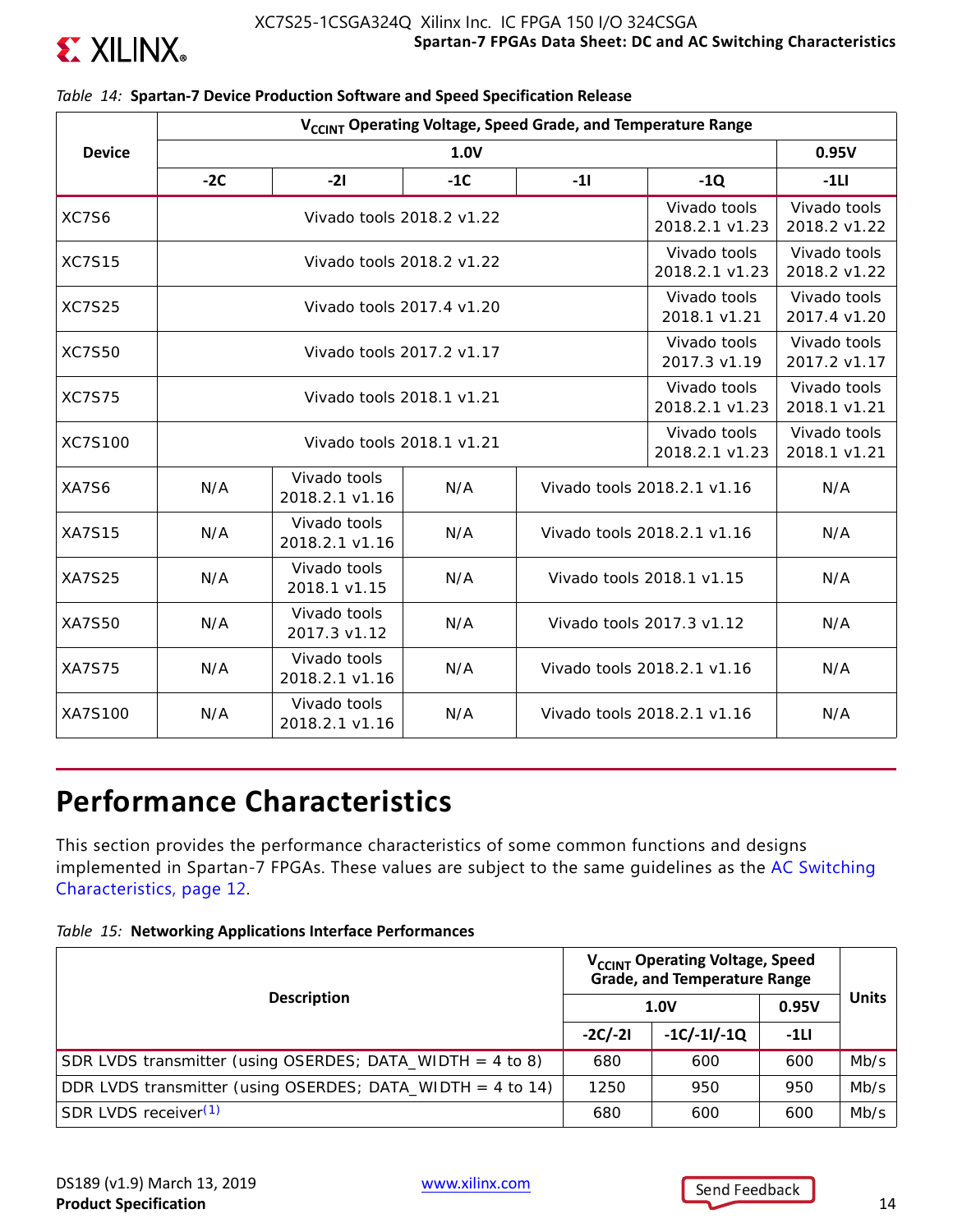

*Table 15:* **Networking Applications Interface Performances** *(Cont'd)*

|                                  | V <sub>CCINT</sub> Operating Voltage, Speed                                 |     |       |              |
|----------------------------------|-----------------------------------------------------------------------------|-----|-------|--------------|
| <b>Description</b>               | 1.0V                                                                        |     | 0.95V | <b>Units</b> |
|                                  | <b>Grade, and Temperature Range</b><br>$-1C/-11/-1Q$<br>$-2C/-2I$<br>$-1LI$ |     |       |              |
| DDR LVDS receiver <sup>(1)</sup> | 1250                                                                        | 950 | 950   | Mb/s         |

**Notes:** 

1. LVDS receivers are typically bounded with certain applications where specific dynamic phase-alignment (DPA) algorithms dominate deterministic performance.

### *Table 16:* **Maximum Physical Interface (PHY) Rate for Memory Interface IP available with the Memory Interface Generator(1)**

|                               | V <sub>CCINT</sub> Operating Voltage, Speed Grade,<br>and Temperature Range |               |        |              |
|-------------------------------|-----------------------------------------------------------------------------|---------------|--------|--------------|
| <b>Memory Standard</b>        |                                                                             | 1.0V          | 0.95V  | <b>Units</b> |
|                               | $-2C/-2I$                                                                   | $-1C/-11/-1Q$ | $-1LI$ |              |
| <b>4:1 Memory Controllers</b> |                                                                             |               |        |              |
| DDR <sub>3</sub>              | $800^{(2)}$                                                                 | 667           | 667    | Mb/s         |
| DDR3L                         | $800^{(2)}$                                                                 | 667           | 667    | Mb/s         |
| DDR <sub>2</sub>              | 800(2)                                                                      | 667           | 667    | Mb/s         |
| 2:1 Memory Controllers        |                                                                             |               |        |              |
| DDR <sub>3</sub>              | $800^{(2)}$                                                                 | 667           | 667    | Mb/s         |
| DDR3L                         | $800^{(2)}$                                                                 | 667           | 667    | Mb/s         |
| DDR <sub>2</sub>              | 800(2)                                                                      | 667           | 667    | Mb/s         |
| LPDDR2                        | 667                                                                         | 533           | 533    | Mb/s         |

### **Notes:**

1. V<sub>REF</sub> tracking is required. For more information, see the *Zynq-7000 SoC and 7 Series Devices Memory Interface Solutions User Guide* (UG586) [Ref 7].

2. The maximum PHY rate is 667 Mb/s in the FTGB196 package.

# **IOB Pad Input/Output/3-State**

Table 17 summarizes the values of standard-specific data input delay adjustments, output delays terminating at pads (based on standard) and 3-state delays.

- $\bullet$  T<sub>IOPI</sub> is described as the delay from IOB pad through the input buffer to the I-pin of an IOB pad. The delay varies depending on the capability of the SelectIO input buffer.
- T<sub>IOOP</sub> is described as the delay from the O pin to the IOB pad through the output buffer of an IOB pad. The delay varies depending on the capability of the SelectIO output buffer.
- $T_{\text{IOTP}}$  is described as the delay from the T pin to the IOB pad through the output buffer of an IOB pad, when 3-state is disabled. The delay varies depending on the SelectIO capability of the output buffer. In HR I/O banks, the IN\_TERM termination turn-on time is always faster than  $T_{\text{IOTP}}$  when the INTERMDISABLE pin is used.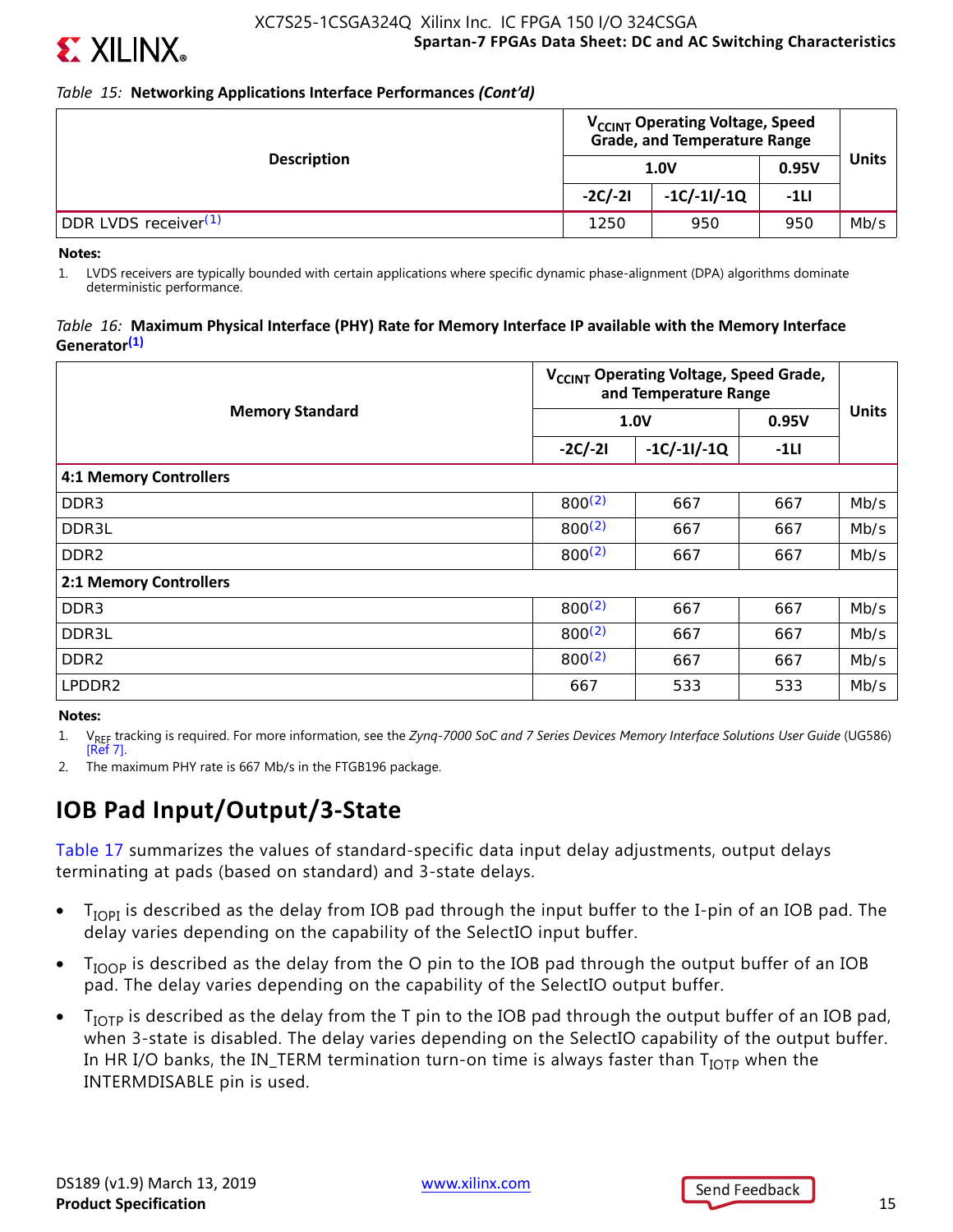

## *Table 17:* **IOB High Range (HR) Switching Characteristics**

|                          |      | <b>TIOPI</b> |       |                                                      | <b>TIOOP</b> |       |      | $T_{\text{IOTP}}$ |       |              |
|--------------------------|------|--------------|-------|------------------------------------------------------|--------------|-------|------|-------------------|-------|--------------|
|                          |      |              |       | V <sub>CCINT</sub> Operating Voltage and Speed Grade |              |       |      |                   |       |              |
| I/O Standard             |      | 1.0V         | 0.95V |                                                      | 1.0V         | 0.95V |      | 1.0V              | 0.95V | <b>Units</b> |
|                          | $-2$ | $-1$         | $-1L$ | $-2$                                                 | $-1$         | $-1L$ | $-2$ | $-1$              | $-1L$ |              |
| LVTTL_S4                 | 1.34 | 1.41         | 1.41  | 3.93                                                 | 4.18         | 4.18  | 3.96 | 4.20              | 4.20  | ns           |
| LVTTL_S8                 | 1.34 | 1.41         | 1.41  | 3.66                                                 | 3.92         | 3.92  | 3.69 | 3.93              | 3.93  | ns           |
| LVTTL_S12                | 1.34 | 1.41         | 1.41  | 3.65                                                 | 3.90         | 3.90  | 3.68 | 3.91              | 3.91  | ns           |
| LVTTL_S16                | 1.34 | 1.41         | 1.41  | 3.19                                                 | 3.45         | 3.45  | 3.22 | 3.46              | 3.46  | ns           |
| LVTTL_S24                | 1.34 | 1.41         | 1.41  | 3.41                                                 | 3.67         | 3.67  | 3.44 | 3.68              | 3.68  | ns           |
| LVTTL_F4                 | 1.34 | 1.41         | 1.41  | 3.38                                                 | 3.64         | 3.64  | 3.41 | 3.65              | 3.65  | ns           |
| LVTTL_F8                 | 1.34 | 1.41         | 1.41  | 2.87                                                 | 3.12         | 3.12  | 2.90 | 3.13              | 3.13  | ns           |
| LVTTL_F12                | 1.34 | 1.41         | 1.41  | 2.85                                                 | 3.10         | 3.10  | 2.88 | 3.12              | 3.12  | ns           |
| LVTTL_F16                | 1.34 | 1.41         | 1.41  | 2.68                                                 | 2.93         | 2.93  | 2.71 | 2.95              | 2.95  | ns           |
| LVTTL_F24                | 1.34 | 1.41         | 1.41  | 2.65                                                 | 2.90         | 2.90  | 2.68 | 2.91              | 2.91  | ns           |
| $LVDS_25$                | 0.81 | 0.88         | 0.88  | 1.41                                                 | 1.67         | 1.67  | 1.44 | 1.68              | 1.68  | ns           |
| MINI_LVDS_25             | 0.81 | 0.88         | 0.88  | 1.40                                                 | 1.65         | 1.65  | 1.43 | 1.66              | 1.66  | ns           |
| BLVDS_25                 | 0.81 | 0.88         | 0.88  | 1.96                                                 | 2.21         | 2.21  | 1.99 | 2.23              | 2.23  | ns           |
| RSDS_25 (point to point) | 0.81 | 0.88         | 0.88  | 1.40                                                 | 1.65         | 1.65  | 1.43 | 1.66              | 1.66  | ns           |
| PPDS_25                  | 0.81 | 0.88         | 0.88  | 1.41                                                 | 1.67         | 1.67  | 1.44 | 1.68              | 1.68  | ns           |
| TMDS_33                  | 0.81 | 0.88         | 0.88  | 1.54                                                 | 1.79         | 1.79  | 1.57 | 1.80              | 1.80  | ns           |
| PC133_3                  | 1.32 | 1.39         | 1.39  | 3.22                                                 | 3.48         | 3.48  | 3.25 | 3.49              | 3.49  | ns           |
| <b>HSUL_12_S</b>         | 0.75 | 0.82         | 0.82  | 1.93                                                 | 2.18         | 2.18  | 1.96 | 2.20              | 2.20  | ns           |
| HSUL_12_F                | 0.75 | 0.82         | 0.82  | 1.41                                                 | 1.67         | 1.67  | 1.44 | 1.68              | 1.68  | ns           |
| DIFF_HSUL_12_S           | 0.76 | 0.83         | 0.83  | 1.93                                                 | 2.18         | 2.18  | 1.96 | 2.20              | 2.20  | ns           |
| DIFF_HSUL_12_F           | 0.76 | 0.83         | 0.83  | 1.41                                                 | 1.67         | 1.67  | 1.44 | 1.68              | 1.68  | ns           |
| MOBILE_DDR_S             | 0.84 | 0.91         | 0.91  | 1.80                                                 | 2.06         | 2.06  | 1.83 | 2.07              | 2.07  | ns           |
| MOBILE_DDR_F             | 0.84 | 0.91         | 0.91  | 1.51                                                 | 1.76         | 1.76  | 1.54 | 1.77              | 1.77  | ns           |
| DIFF_MOBILE_DDR_S        | 0.78 | 0.85         | 0.85  | 1.82                                                 | 2.07         | 2.07  | 1.85 | 2.09              | 2.09  | ns           |
| DIFF_MOBILE_DDR_F        | 0.78 | 0.85         | 0.85  | 1.57                                                 | 1.82         | 1.82  | 1.60 | 1.84              | 1.84  | ns           |
| HSTL_I_S                 | 0.75 | 0.82         | 0.82  | 1.74                                                 | 1.99         | 1.99  | 1.77 | 2.01              | 2.01  | ns           |
| HSTL_II_S                | 0.73 | 0.80         | 0.80  | 1.54                                                 | 1.79         | 1.79  | 1.57 | 1.80              | 1.80  | ns           |
| $HSTL_l_13_S$            | 0.75 | 0.82         | 0.82  | 1.41                                                 | 1.67         | 1.67  | 1.44 | 1.68              | 1.68  | ns           |
| HSTL_II_18_S             | 0.75 | 0.81         | 0.81  | 1.54                                                 | 1.79         | 1.79  | 1.57 | 1.80              | 1.80  | ns           |
| DIFF_HSTL_I_S            | 0.76 | 0.83         | 0.83  | 1.71                                                 | 1.96         | 1.96  | 1.74 | 1.98              | 1.98  | ns           |
| DIFF_HSTL_II_S           | 0.76 | 0.83         | 0.83  | 1.63                                                 | 1.88         | 1.88  | 1.66 | 1.90              | 1.90  | ns           |
| DIFF_HSTL_I_18_S         | 0.79 | 0.86         | 0.86  | 1.51                                                 | 1.76         | 1.76  | 1.54 | 1.77              | 1.77  | ns           |
| DIFF_HSTL_II_18_S        | 0.78 | 0.85         | 0.85  | 1.58                                                 | 1.84         | 1.84  | 1.61 | 1.85              | 1.85  | ns           |
| $HSTL_l_F$               | 0.75 | 0.82         | 0.82  | 1.22                                                 | 1.48         | 1.48  | 1.25 | 1.49              | 1.49  | ns           |
| HSTL_II_F                | 0.73 | 0.80         | 0.80  | 1.24                                                 | 1.49         | 1.49  | 1.27 | 1.51              | 1.51  | ns           |
| HSTL_I_18_F              | 0.75 | 0.82         | 0.82  | 1.26                                                 | 1.51         | 1.51  | 1.29 | 1.52              | 1.52  | ns           |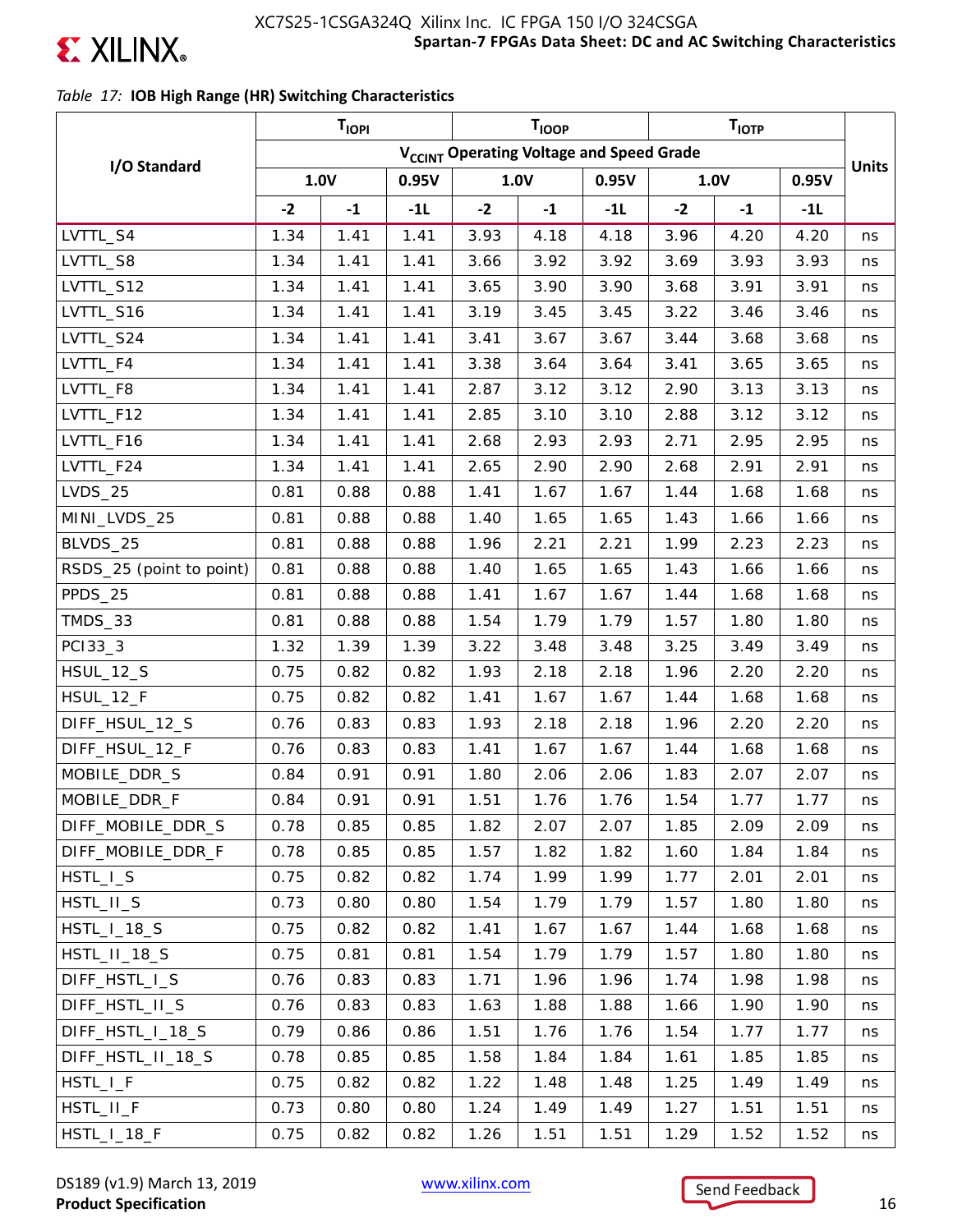

## *Table 17:* **IOB High Range (HR) Switching Characteristics** *(Cont'd)*

|                   | T <sub>IOPI</sub><br><b>TIOOP</b><br>T <sub>IOTP</sub> |      |       |      |      |       |      |      |       |              |
|-------------------|--------------------------------------------------------|------|-------|------|------|-------|------|------|-------|--------------|
|                   | V <sub>CCINT</sub> Operating Voltage and Speed Grade   |      |       |      |      |       |      |      |       |              |
| I/O Standard      |                                                        | 1.0V | 0.95V |      | 1.0V | 0.95V |      | 1.0V | 0.95V | <b>Units</b> |
|                   | $-2$                                                   | $-1$ | $-1L$ | $-2$ | $-1$ | $-11$ | $-2$ | $-1$ | -1L   |              |
| HSTL_II_18_F      | 0.75                                                   | 0.81 | 0.81  | 1.24 | 1.49 | 1.49  | 1.27 | 1.51 | 1.51  | ns           |
| DIFF_HSTL_I_F     | 0.76                                                   | 0.83 | 0.83  | 1.30 | 1.56 | 1.56  | 1.33 | 1.57 | 1.57  | ns           |
| DIFF_HSTL_II_F    | 0.76                                                   | 0.83 | 0.83  | 1.33 | 1.59 | 1.59  | 1.36 | 1.60 | 1.60  | ns           |
| DIFF_HSTL_I_18_F  | 0.79                                                   | 0.86 | 0.86  | 1.33 | 1.59 | 1.59  | 1.36 | 1.60 | 1.60  | ns           |
| DIFF_HSTL_II_18_F | 0.78                                                   | 0.85 | 0.85  | 1.33 | 1.59 | 1.59  | 1.36 | 1.60 | 1.60  | ns           |
| LVCMOS33_S4       | 1.34                                                   | 1.41 | 1.41  | 3.93 | 4.18 | 4.18  | 3.96 | 4.20 | 4.20  | ns           |
| LVCMOS33_S8       | 1.34                                                   | 1.41 | 1.41  | 3.65 | 3.90 | 3.90  | 3.68 | 3.91 | 3.91  | ns           |
| LVCMOS33_S12      | 1.34                                                   | 1.41 | 1.41  | 3.21 | 3.46 | 3.46  | 3.24 | 3.48 | 3.48  | ns           |
| LVCMOS33_S16      | 1.34                                                   | 1.41 | 1.41  | 3.52 | 3.77 | 3.77  | 3.55 | 3.79 | 3.79  | ns           |
| LVCMOS33_F4       | 1.34                                                   | 1.41 | 1.41  | 3.38 | 3.64 | 3.64  | 3.41 | 3.65 | 3.65  | ns           |
| LVCMOS33_F8       | 1.34                                                   | 1.41 | 1.41  | 2.87 | 3.12 | 3.12  | 2.90 | 3.13 | 3.13  | ns           |
| LVCMOS33_F12      | 1.34                                                   | 1.41 | 1.41  | 2.68 | 2.93 | 2.93  | 2.71 | 2.95 | 2.95  | ns           |
| LVCMOS33_F16      | 1.34                                                   | 1.41 | 1.41  | 2.68 | 2.93 | 2.93  | 2.71 | 2.95 | 2.95  | ns           |
| LVCMOS25_S4       | 1.20                                                   | 1.27 | 1.27  | 3.26 | 3.51 | 3.51  | 3.29 | 3.52 | 3.52  | ns           |
| LVCMOS25_S8       | 1.20                                                   | 1.27 | 1.27  | 3.01 | 3.26 | 3.26  | 3.04 | 3.27 | 3.27  | ns           |
| LVCMOS25_S12      | 1.20                                                   | 1.27 | 1.27  | 2.60 | 2.85 | 2.85  | 2.63 | 2.87 | 2.87  | ns           |
| LVCMOS25_S16      | 1.20                                                   | 1.27 | 1.27  | 2.94 | 3.20 | 3.20  | 2.97 | 3.21 | 3.21  | ns           |
| LVCMOS25_F4       | 1.20                                                   | 1.27 | 1.27  | 2.87 | 3.12 | 3.12  | 2.90 | 3.13 | 3.13  | ns           |
| LVCMOS25_F8       | 1.20                                                   | 1.27 | 1.27  | 2.30 | 2.56 | 2.56  | 2.33 | 2.57 | 2.57  | ns           |
| LVCMOS25_F12      | 1.20                                                   | 1.27 | 1.27  | 2.29 | 2.54 | 2.54  | 2.32 | 2.55 | 2.55  | ns           |
| LVCMOS25_F16      | 1.20                                                   | 1.27 | 1.27  | 2.13 | 2.39 | 2.39  | 2.16 | 2.40 | 2.40  | ns           |
| LVCMOS18_S4       | 0.83                                                   | 0.89 | 0.89  | 1.74 | 1.99 | 1.99  | 1.77 | 2.01 | 2.01  | ns           |
| LVCMOS18_S8       | 0.83                                                   | 0.89 | 0.89  | 2.30 | 2.56 | 2.56  | 2.33 | 2.57 | 2.57  | ns           |
| LVCMOS18_S12      | 0.83                                                   | 0.89 | 0.89  | 2.30 | 2.56 | 2.56  | 2.33 | 2.57 | 2.57  | ns           |
| LVCMOS18_S16      | 0.83                                                   | 0.89 | 0.89  | 1.65 | 1.90 | 1.90  | 1.68 | 1.91 | 1.91  | ns           |
| LVCMOS18_S24      | 0.83                                                   | 0.89 | 0.89  | 1.72 | 1.98 | 1.98  | 1.75 | 1.99 | 1.99  | ns           |
| LVCMOS18_F4       | 0.83                                                   | 0.89 | 0.89  | 1.57 | 1.82 | 1.82  | 1.60 | 1.84 | 1.84  | ns           |
| LVCMOS18 F8       | 0.83                                                   | 0.89 | 0.89  | 1.80 | 2.06 | 2.06  | 1.83 | 2.07 | 2.07  | ns           |
| LVCMOS18_F12      | 0.83                                                   | 0.89 | 0.89  | 1.80 | 2.06 | 2.06  | 1.83 | 2.07 | 2.07  | ns           |
| LVCMOS18_F16      | 0.83                                                   | 0.89 | 0.89  | 1.52 | 1.77 | 1.77  | 1.55 | 1.79 | 1.79  | ns           |
| LVCMOS18_F24      | 0.83                                                   | 0.89 | 0.89  | 1.46 | 1.71 | 1.71  | 1.49 | 1.73 | 1.73  | ns           |
| LVCMOS15_S4       | 0.86                                                   | 0.93 | 0.93  | 2.18 | 2.43 | 2.43  | 2.21 | 2.45 | 2.45  | ns           |
| LVCMOS15_S8       | 0.86                                                   | 0.93 | 0.93  | 2.21 | 2.46 | 2.46  | 2.24 | 2.48 | 2.48  | ns           |
| LVCMOS15_S12      | 0.86                                                   | 0.93 | 0.93  | 1.71 | 1.96 | 1.96  | 1.74 | 1.98 | 1.98  | ns           |
| LVCMOS15_S16      | 0.86                                                   | 0.93 | 0.93  | 1.71 | 1.96 | 1.96  | 1.74 | 1.98 | 1.98  | ns           |
| LVCMOS15_F4       | 0.86                                                   | 0.93 | 0.93  | 1.97 | 2.23 | 2.23  | 2.00 | 2.24 | 2.24  | ns           |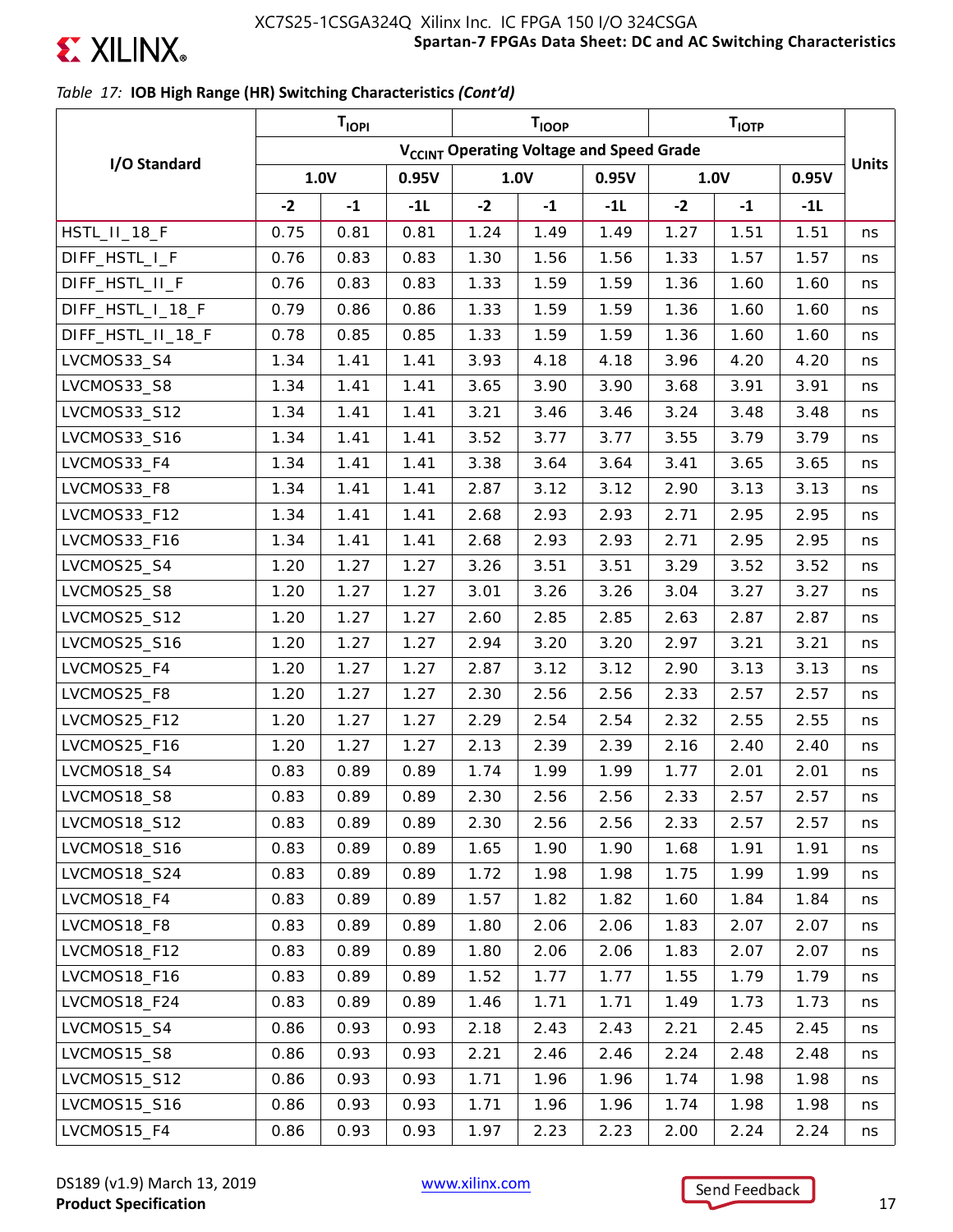

### *Table 17:* **IOB High Range (HR) Switching Characteristics** *(Cont'd)*

|                   |                                                      | T <sub>IOPI</sub> |       |      | <b>T<sub>IOOP</sub></b> |       |      | T <sub>IOTP</sub> |       |              |
|-------------------|------------------------------------------------------|-------------------|-------|------|-------------------------|-------|------|-------------------|-------|--------------|
|                   | V <sub>CCINT</sub> Operating Voltage and Speed Grade |                   |       |      |                         |       |      |                   |       |              |
| I/O Standard      | 1.0V                                                 |                   | 0.95V |      | 1.0V                    | 0.95V | 1.0V |                   | 0.95V | <b>Units</b> |
|                   | $-2$                                                 | $\textbf{-1}$     | $-1L$ | $-2$ | $-1$                    | $-1L$ | $-2$ | $-1$              | $-1L$ |              |
| LVCMOS15_F8       | 0.86                                                 | 0.93              | 0.93  | 1.72 | 1.98                    | 1.98  | 1.75 | 1.99              | 1.99  | ns           |
| LVCMOS15_F12      | 0.86                                                 | 0.93              | 0.93  | 1.47 | 1.73                    | 1.73  | 1.50 | 1.74              | 1.74  | ns           |
| LVCMOS15_F16      | 0.86                                                 | 0.93              | 0.93  | 1.46 | 1.71                    | 1.71  | 1.49 | 1.73              | 1.73  | ns           |
| LVCMOS12_S4       | 0.95                                                 | 1.02              | 1.02  | 2.69 | 2.95                    | 2.95  | 2.72 | 2.96              | 2.96  | ns           |
| LVCMOS12_S8       | 0.95                                                 | 1.02              | 1.02  | 2.21 | 2.46                    | 2.46  | 2.24 | 2.48              | 2.48  | ns           |
| LVCMOS12_S12      | 0.95                                                 | 1.02              | 1.02  | 1.91 | 2.17                    | 2.17  | 1.94 | 2.18              | 2.18  | ns           |
| LVCMOS12_F4       | 0.95                                                 | 1.02              | 1.02  | 2.10 | 2.35                    | 2.35  | 2.13 | 2.37              | 2.37  | ns           |
| LVCMOS12_F8       | 0.95                                                 | 1.02              | 1.02  | 1.66 | 1.92                    | 1.92  | 1.69 | 1.93              | 1.93  | ns           |
| LVCMOS12_F12      | 0.95                                                 | 1.02              | 1.02  | 1.51 | 1.76                    | 1.76  | 1.54 | 1.77              | 1.77  | ns           |
| <b>SSTL135_S</b>  | 0.75                                                 | 0.82              | 0.82  | 1.47 | 1.73                    | 1.73  | 1.50 | 1.74              | 1.74  | ns           |
| SSTL15_S          | 0.68                                                 | 0.75              | 0.75  | 1.43 | 1.68                    | 1.68  | 1.46 | 1.69              | 1.69  | ns           |
| <b>SSTL18_I_S</b> | 0.75                                                 | 0.82              | 0.82  | 1.79 | 2.04                    | 2.04  | 1.82 | 2.06              | 2.06  | ns           |
| SSTL18_II_S       | 0.75                                                 | 0.82              | 0.82  | 1.43 | 1.68                    | 1.68  | 1.46 | 1.70              | 1.70  | ns           |
| DIFF_SSTL135_S    | 0.76                                                 | 0.83              | 0.83  | 1.47 | 1.73                    | 1.73  | 1.50 | 1.74              | 1.74  | ns           |
| DIFF_SSTL15_S     | 0.76                                                 | 0.83              | 0.83  | 1.43 | 1.68                    | 1.68  | 1.46 | 1.69              | 1.69  | ns           |
| DIFF_SSTL18_I_S   | 0.79                                                 | 0.86              | 0.86  | 1.80 | 2.06                    | 2.06  | 1.83 | 2.07              | 2.07  | ns           |
| DIFF_SSTL18_II_S  | 0.79                                                 | 0.86              | 0.86  | 1.51 | 1.76                    | 1.76  | 1.54 | 1.77              | 1.77  | ns           |
| SSTL135_F         | 0.75                                                 | 0.82              | 0.82  | 1.24 | 1.49                    | 1.49  | 1.27 | 1.51              | 1.51  | ns           |
| SSTL15_F          | 0.68                                                 | 0.75              | 0.75  | 1.19 | 1.45                    | 1.45  | 1.22 | 1.46              | 1.46  | ns           |
| SSTL18_I_F        | 0.75                                                 | 0.82              | 0.82  | 1.24 | 1.49                    | 1.49  | 1.27 | 1.51              | 1.51  | ns           |
| SSTL18_II_F       | 0.75                                                 | 0.82              | 0.82  | 1.24 | 1.49                    | 1.49  | 1.27 | 1.51              | 1.51  | ns           |
| DIFF_SSTL135_F    | 0.76                                                 | 0.83              | 0.83  | 1.24 | 1.49                    | 1.49  | 1.27 | 1.51              | 1.51  | ns           |
| DIFF_SSTL15_F     | 0.76                                                 | 0.83              | 0.83  | 1.19 | 1.45                    | 1.45  | 1.22 | 1.46              | 1.46  | ns           |
| DIFF_SSTL18_I_F   | 0.79                                                 | 0.86              | 0.86  | 1.35 | 1.60                    | 1.60  | 1.38 | 1.62              | 1.62  | ns           |
| DIFF_SSTL18_II_F  | 0.79                                                 | 0.86              | 0.86  | 1.33 | 1.59                    | 1.59  | 1.36 | 1.60              | 1.60  | ns           |

Table 18 specifies the values of  $T_{IOTPHZ}$  and  $T_{IOIBUPDISABLE}$ .  $T_{IOTPHZ}$  is described as the delay from the T pin to the IOB pad through the output buffer of an IOB pad, when 3-state is enabled (i.e., a high impedance state). T<sub>IOIBUFDISABLE</sub> is described as the IOB delay from IBUFDISABLE to O output. In HR I/O banks, the internal IN\_TERM termination turn-off time is always faster than T<sub>IOTPHZ</sub> when the INTERMDISABLE pin is used.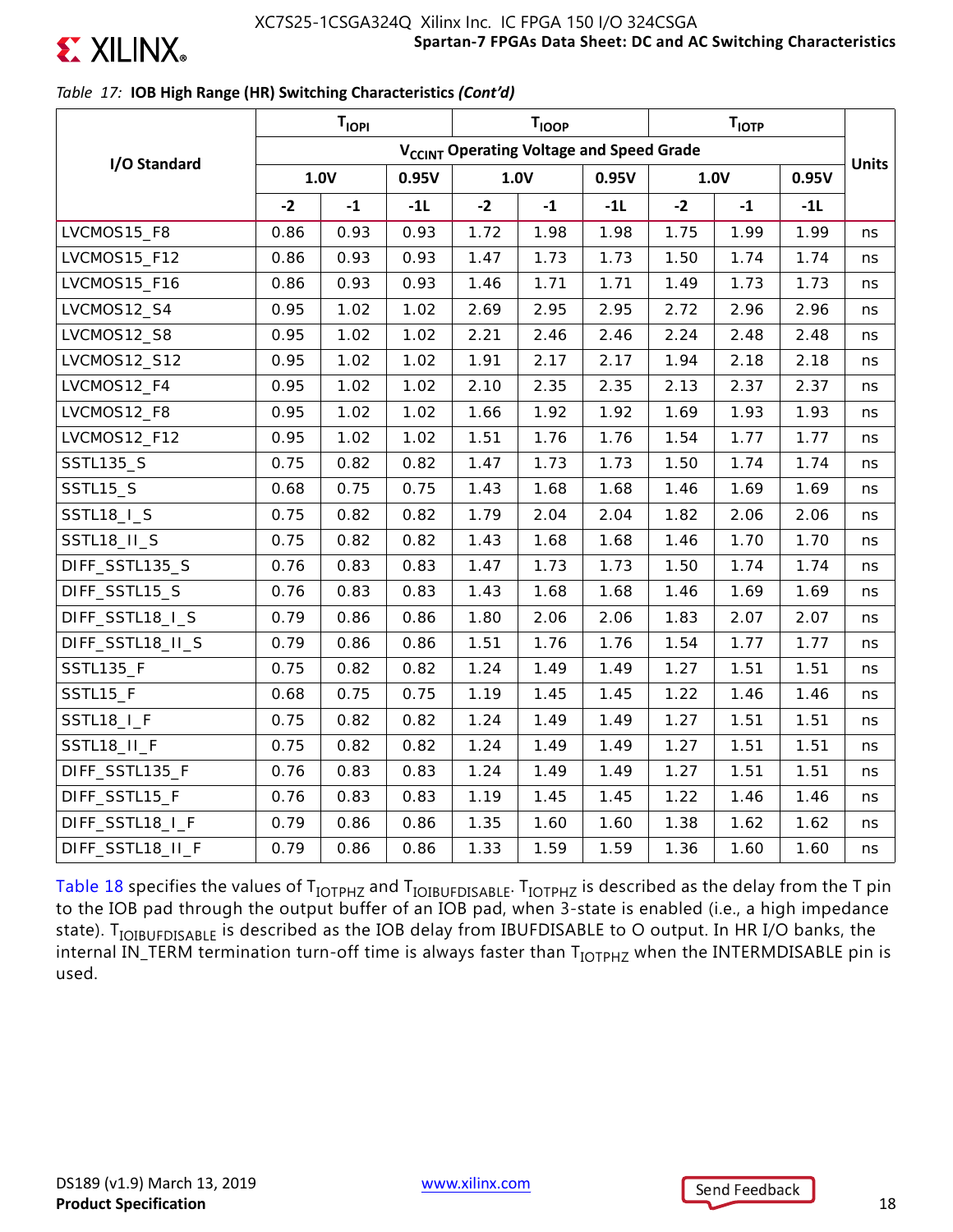

### **Spartan-7 FPGAs Data Sheet: DC and AC Switching Characteristics** XC7S25-1CSGA324Q Xilinx Inc. IC FPGA 150 I/O 324CSGA

### *Table 18:* **IOB 3-state Output Switching Characteristics**

|                        |                                                 | V <sub>CCINT</sub> Operating Voltage and<br><b>Speed Grade</b> |      |       |              |
|------------------------|-------------------------------------------------|----------------------------------------------------------------|------|-------|--------------|
| Symbol                 | <b>Description</b>                              | 1.0V                                                           |      | 0.95V | <b>Units</b> |
|                        |                                                 | $-2$                                                           | -1   | -11   |              |
| I IOTPHZ               | T input to pad high-impedance.                  | 2.19                                                           | 2.37 | 2.37  | ns           |
| <b>I IOIBUFDISABLE</b> | IBUF turn-on time from IBUFDISABLE to O output. | 2.30                                                           | 2.60 | 2.60  | ns           |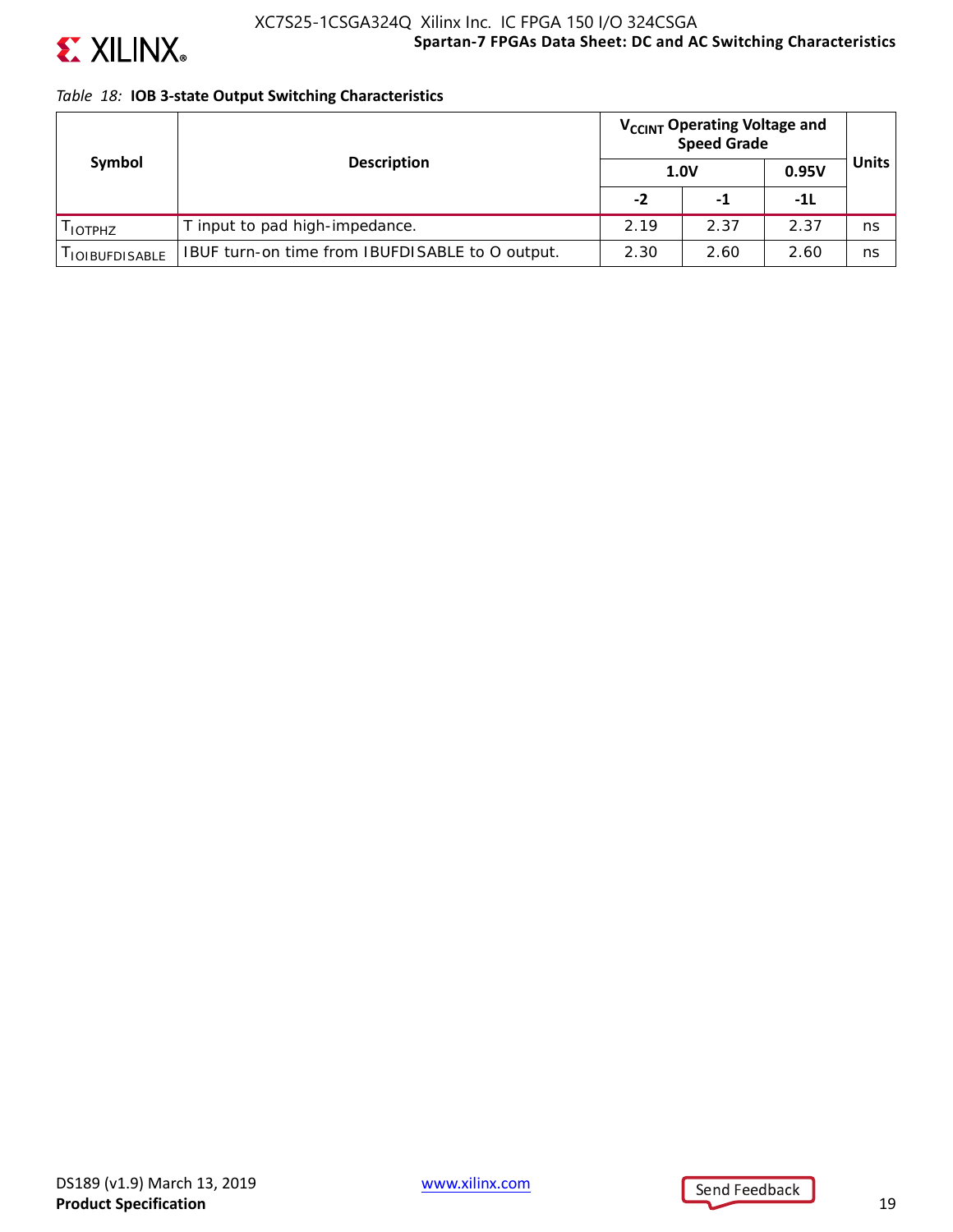

# **I/O Standard Adjustment Measurement Methodology**

## *Input Delay Measurements*

Table 19 shows the test setup parameters used for measuring input delay.

### *Table 19:* **Input Delay Measurement Methodology**

| <b>Description</b>                                    | I/O Standard Attribute             | $V_1^{(1)}$       | $V_H^{(1)}$                   | $V_{MEAS}$ $(3)(5)$    | $V_{\text{REF}}^{(2)(4)}$ |
|-------------------------------------------------------|------------------------------------|-------------------|-------------------------------|------------------------|---------------------------|
| LVCMOS, 1.2V                                          | LVCMOS12                           | 0.1               | 1.1                           | 0.6                    |                           |
| LVCMOS, 1.5V                                          | LVCMOS15                           | 0.1               | 1.4                           | 0.75                   |                           |
| LVCMOS, 1.8V                                          | LVCMOS18                           | 0.1               | 1.7                           | 0.9                    |                           |
| LVCMOS, 2.5V                                          | LVCMOS25                           | 0.1               | 2.4                           | 1.25                   | $\qquad \qquad -$         |
| LVCMOS, 3.3V                                          | LVCMOS33                           | 0.1               | 3.2                           | 1.65                   |                           |
| LVTTL, 3.3V                                           | <b>LVTTL</b>                       | 0.1               | 3.2                           | 1.65                   |                           |
| MOBILE_DDR, 1.8V                                      | MOBILE_DDR                         | 0.1               | 1.7                           | 0.9                    |                           |
| PC133, 3.3V                                           | PC133_3                            | 0.1               | 3.2                           | 1.65                   | $\overline{\phantom{m}}$  |
| HSTL (high-speed transceiver<br>logic), Class I, 1.2V | $HSTL_l_12$                        | $V_{REF}$ – 0.5   | $V_{REF}$ + 0.5               | $V_{REF}$              | 0.60                      |
| HSTL, Class I & II, 1.5V                              | HSTL_I, HSTL_II                    | $V_{REF}$ – 0.65  | $V_{REF}$ + 0.65              | <b>V<sub>REF</sub></b> | 0.75                      |
| HSTL, Class I & II, 1.8V                              | $HSTL_l_13,$<br>HSTL_II_18         | $V_{RFF}$ – 0.8   | $V_{RFF}$ + 0.8               | <b>V<sub>REF</sub></b> | 0.90                      |
| HSUL (high-speed<br>unterminated logic), 1.2V         | HSUL_12                            | $V_{REF}$ – 0.5   | $V_{REF}$ + 0.5               | <b>V<sub>REF</sub></b> | 0.60                      |
| SSTL (stub-terminated<br>transceiver logic), 1.2V     | SSTL12                             | $V_{RFF}$ – 0.5   | $V_{REF}$ + 0.5               | $V_{REF}$              | 0.60                      |
| SSTL, 1.35V                                           | SSTL135, SSTL135_R                 | $V_{REF}$ - 0.575 | $V_{REF}$ + 0.575             | V <sub>REF</sub>       | 0.675                     |
| <b>SSTL, 1.5V</b>                                     | SSTL15, SSTL15_R                   | $V_{REF}$ – 0.65  | $V_{REF} + 0.65$              | V <sub>REF</sub>       | 0.75                      |
| SSTL, Class I & II, 1.8V                              | SSTL18_I, SSTL18_II                | $V_{REF}$ – 0.8   | $V_{REF}$ + 0.8               | V <sub>REF</sub>       | 0.90                      |
| DIFF_MOBILE_DDR, 1.8V                                 | DIFF_MOBILE_DDR                    | $0.9 - 0.125$     | $0.9 + 0.125$                 | $0^{(5)}$              |                           |
| DIFF_HSTL, Class I, 1.2V                              | DIFF_HSTL_I_12                     | $0.6 - 0.125$     | $0.6 + 0.125$                 | $0^{(5)}$              | $\qquad \qquad -$         |
| DIFF_HSTL, Class I & II, 1.5V                         | DIFF_HSTL_I,<br>DIFF_HSTL_II       | $0.75 - 0.125$    | $0.75 + 0.125$                | $0^{(5)}$              |                           |
| DIFF_HSTL, Class I & II, 1.8V                         | DIFF_HSTL_I_18,<br>DIFF_HSTL_II_18 | $0.9 - 0.125$     | $0.9 + 0.125$                 | $0^{(5)}$              |                           |
| DIFF_HSUL, 1.2V                                       | DIFF_HSUL_12                       | $0.6 - 0.125$     | $0.6 + 0.125$                 | $0^{(5)}$              |                           |
| DIFF_SSTL135/<br>DIFF_SSTL135_R, 1.35V                | DIFF_SSTL135,<br>DIFF_SSTL135_R    |                   | $0.675 - 0.125$ 0.675 + 0.125 | O(5)                   |                           |
| DIFF_SSTL15/<br>DIFF_SSTL15_R, 1.5V                   | DIFF_SSTL15,<br>DIFF_SSTL15_R      | $0.75 - 0.125$    | $0.75 + 0.125$                | $O^{(5)}$              |                           |
| DIFF_SSTL18_I/<br>DIFF_SSTL18_II, 1.8V                | DIFF_SSTL18_I,<br>DIFF_SSTL18_II   | $0.9 - 0.125$     | $0.9 + 0.125$                 | $0^{(5)}$              |                           |
| LVDS_25, 2.5V                                         | $LVDS_25$                          | $1.2 - 0.125$     | $1.2 + 0.125$                 | $0^{(5)}$              |                           |
| BLVDS_25, 2.5V                                        | BLVDS_25                           | $1.25 - 0.125$    | $1.25 + 0.125$                | $0^{(5)}$              |                           |
| MINI_LVDS_25, 2.5V                                    | MINI_LVDS_25                       | $1.25 - 0.125$    | $1.25 + 0.125$                | $0^{(5)}$              | $\overline{\phantom{0}}$  |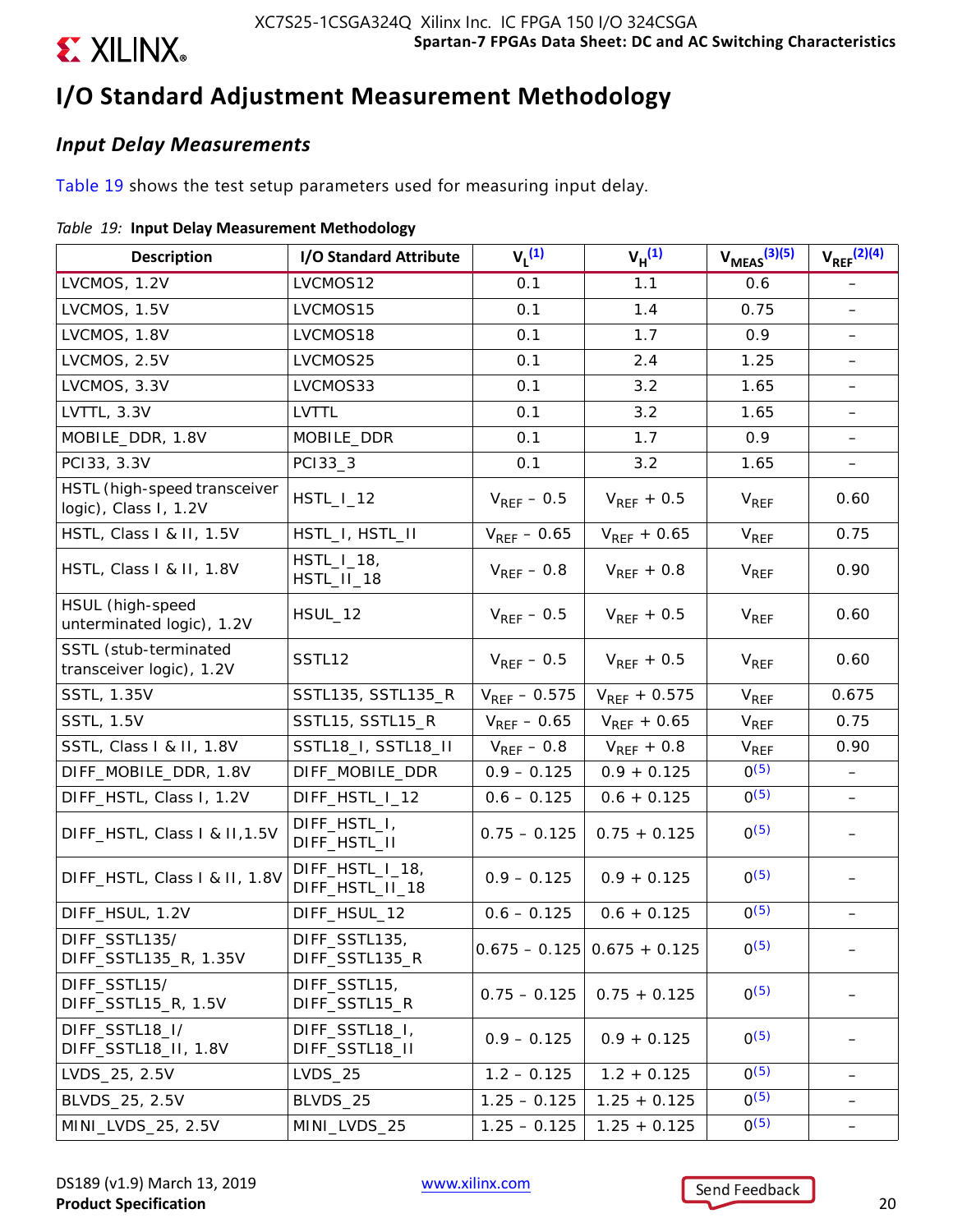

### *Table 19:* **Input Delay Measurement Methodology** *(Cont'd)*

| <b>Description</b> | I/O Standard Attribute | $V_1$ <sup>(1)</sup> | $V_{\mu}^{(1)}$                 | $V_{MEAS}$ <sup>(3)(5)</sup> | $V_{\text{REF}}^{(2)(4)}$ |
|--------------------|------------------------|----------------------|---------------------------------|------------------------------|---------------------------|
| PPDS 25            | PPDS 25                |                      | $1.25 - 0.125$   $1.25 + 0.125$ | O(5)                         | -                         |
| $ $ RSDS_25        | RSDS 25                |                      | $1.25 - 0.125$   1.25 + 0.125   | O(5)                         | $\overline{\phantom{0}}$  |
| TMDS_33            | TMDS 33                | $3 - 0.125$          | $3 + 0.125$                     | O(5)                         | $\qquad \qquad$           |

#### **Notes:**

1. Input waveform switches between  $V_L$  and  $V_H$ .

2. Measurements are made at typical, minimum, and maximum VREF values. Reported delays reflect worst case of these measurements. VREF values listed are typical.

3. Input voltage level from which measurement starts.

4. This is an input voltage reference that bears no relation to the V<sub>REF</sub> / V<sub>MEAS</sub> parameters found in IBIS models and/or noted in Figure 1.

5. The value given is the differential input voltage.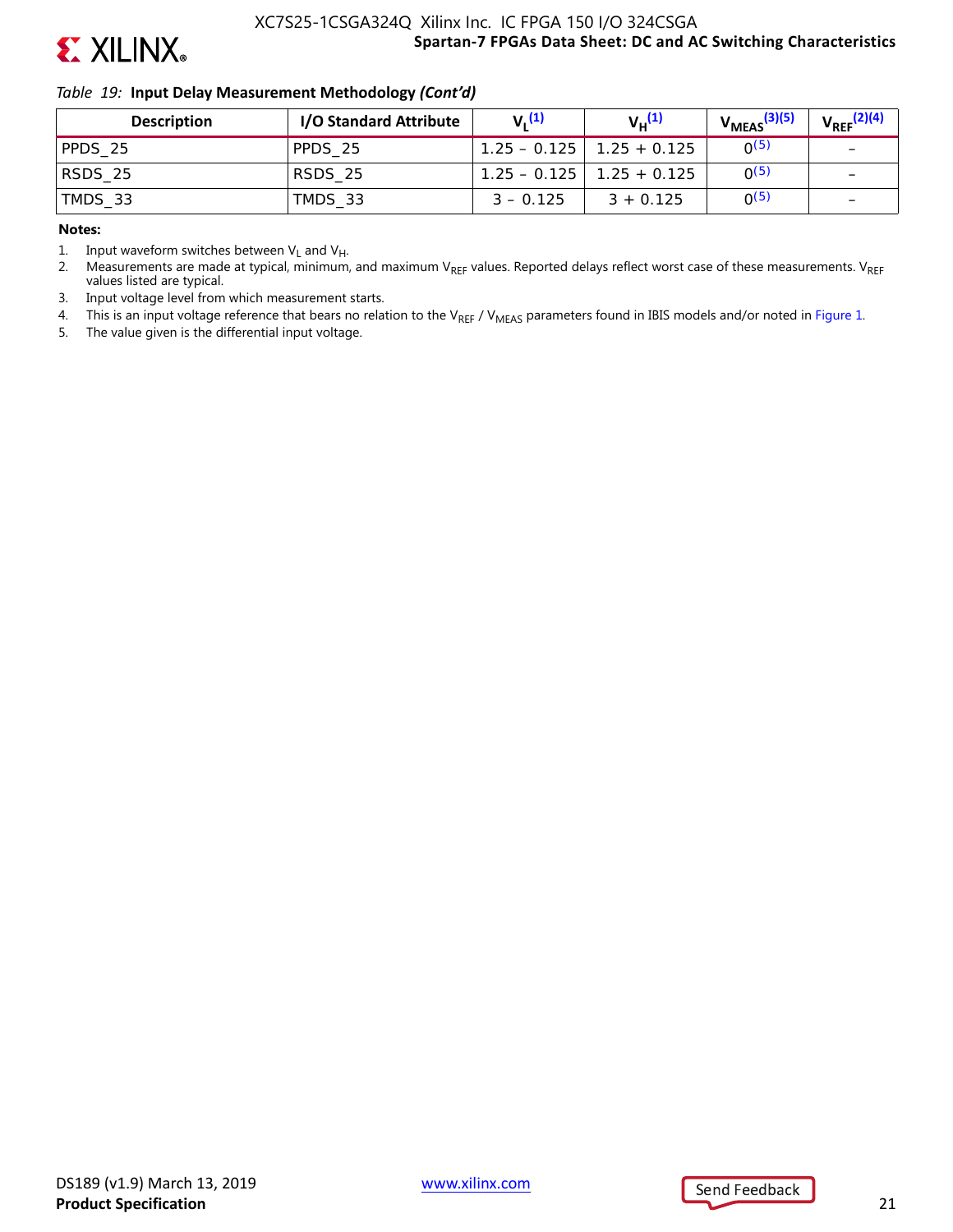

## *Output Delay Measurements*

Output delays are measured with short output traces. Standard termination was used for all testing. The propagation delay of the trace is characterized separately and subtracted from the final measurement, and is therefore not included in the generalized test setups shown in Figure 1 and Figure 2.



X16654-092616

*Figure 1:* **Single-ended Test Setup**



*Figure 2:* **Differential Test Setup**

Parameters V<sub>REF</sub>, R<sub>REF</sub>, C<sub>REF</sub>, and V<sub>MEAS</sub> fully describe the test conditions for each I/O standard. The most accurate prediction of propagation delay in any given application can be obtained through IBIS simulation, using this method:

- 1. Simulate the output driver of choice into the generalized test setup using values from Table 20.
- 2. Record the time to  $V_{MFAS}$ .
- 3. Simulate the output driver of choice into the actual PCB trace and load using the appropriate IBIS model or capacitance value to represent the load.
- 4. Record the time to  $V_{MFAS}$ .
- 5. Compare the results of step 2 and step 4. The increase or decrease in delay yields the actual propagation delay of the PCB trace.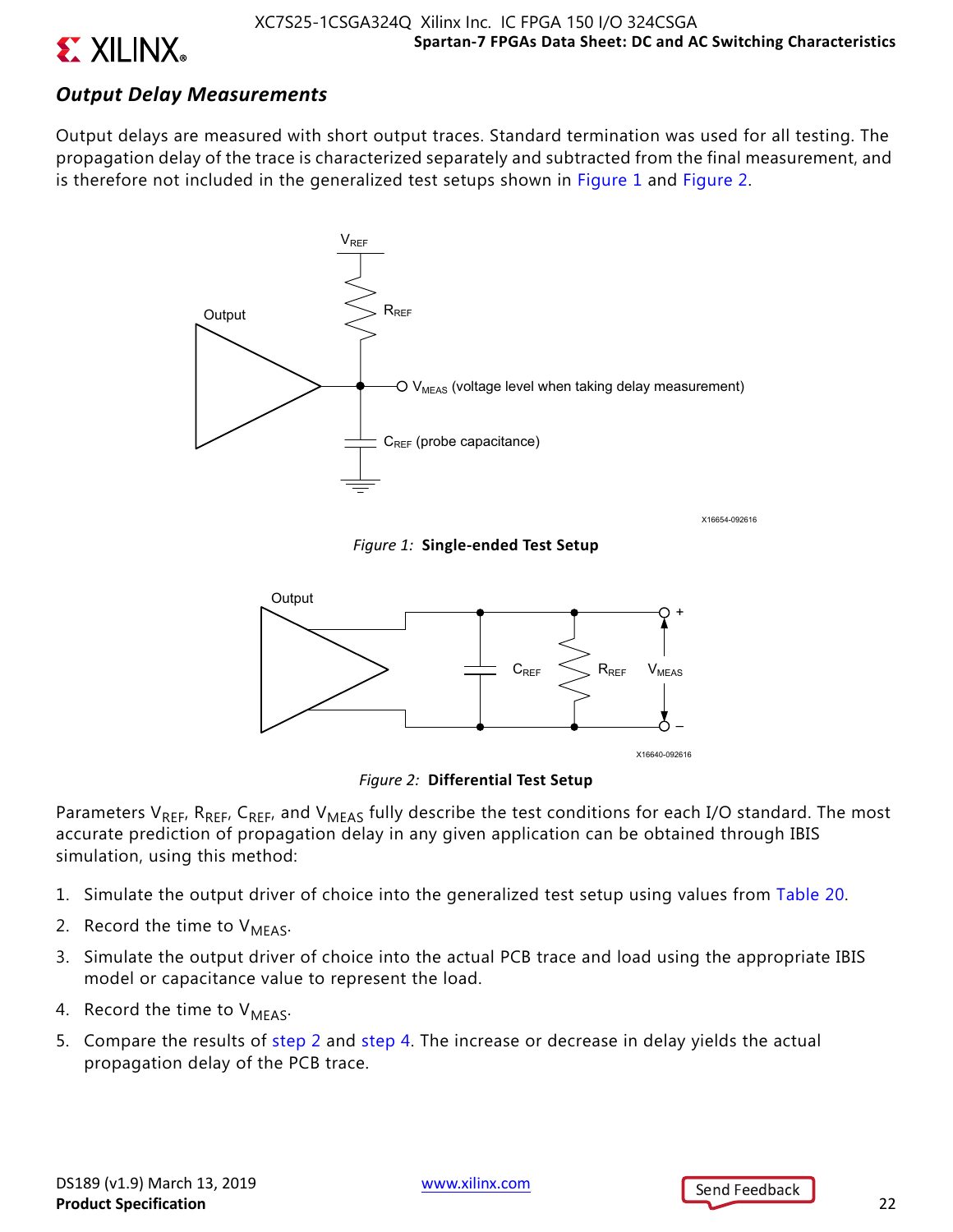

### *Table 20:* **Output Delay Measurement Methodology**

| <b>Description</b>                                               | I/O Standard Attribute             | $R_{REF}$<br>$(\Omega)$ | $C_{REF}^{(1)}$<br>(pF) | <b>V<sub>MEAS</sub></b><br>(V) | $V_{REF}$<br>(V) |
|------------------------------------------------------------------|------------------------------------|-------------------------|-------------------------|--------------------------------|------------------|
| LVCMOS, 1.2V                                                     | LVCMOS12                           | 1M                      | $\mathsf{O}$            | 0.6                            | 0                |
| LVCMOS, 1.5V                                                     | LVCMOS15                           | 1M                      | $\Omega$                | 0.75                           | $\mathsf{O}$     |
| LVCMOS, 1.8V                                                     | LVCMOS18                           | 1M                      | $\mathbf 0$             | 0.9                            | $\mathsf{O}$     |
| LVCMOS, 2.5V                                                     | LVCMOS25                           | 1M                      | $\mathbf 0$             | 1.25                           | $\mathbf 0$      |
| LVCMOS, 3.3V                                                     | LVCMOS33                           | 1M                      | $\mathbf 0$             | 1.65                           | $\mathsf{O}$     |
| LVTTL, 3.3V                                                      | <b>LVTTL</b>                       | 1M                      | $\mathbf 0$             | 1.65                           | $\mathsf{O}$     |
| PC133, 3.3V                                                      | PC133_3                            | 25                      | 10                      | 1.65                           | $\mathbf 0$      |
| HSTL (high-speed transceiver logic), Class I, 1.2V               | $HSTL_l_12$                        | 50                      | 0                       | <b>V<sub>REF</sub></b>         | 0.6              |
| HSTL, Class I, 1.5V                                              | HSTL_I                             | 50                      | $\mathbf 0$             | $V_{REF}$                      | 0.75             |
| HSTL, Class II, 1.5V                                             | HSTL_II                            | 25                      | $\mathbf 0$             | $V_{REF}$                      | 0.75             |
| HSTL, Class I, 1.8V                                              | HSTL_I_18                          | 50                      | $\mathbf 0$             | $V_{REF}$                      | 0.9              |
| HSTL, Class II, 1.8V                                             | HSTL_II_18                         | 25                      | $\mathbf 0$             | V <sub>REF</sub>               | 0.9              |
| HSUL (high-speed unterminated logic), 1.2V                       | <b>HSUL_12</b>                     | 50                      | $\mathbf 0$             | $V_{REF}$                      | 0.6              |
| SSTL12, 1.2V                                                     | SSTL12                             | 50                      | $\mathbf 0$             | <b>V<sub>REF</sub></b>         | 0.6              |
| SSTL135/SSTL135_R, 1.35V                                         | SSTL135, SSTL135_R                 | 50                      | $\mathbf 0$             | $V_{REF}$                      | 0.675            |
| SSTL15/SSTL15_R, 1.5V                                            | SSTL15, SSTL15_R                   | 50                      | 0                       | V <sub>REF</sub>               | 0.75             |
| SSTL (stub-series terminated logic),<br>Class I & Class II, 1.8V | SSTL18_I, SSTL18_II                | 50                      | 0                       | $V_{REF}$                      | 0.9              |
| DIFF_MOBILE_DDR, 1.8V                                            | DIFF_MOBILE_DDR                    | 50                      | $\mathsf{O}$            | $V_{REF}$                      | 0.9              |
| DIFF_HSTL, Class I, 1.2V                                         | DIFF_HSTL_I_12                     | 50                      | $\mathsf{O}$            | $V_{REF}$                      | 0.6              |
| DIFF_HSTL, Class I & II, 1.5V                                    | DIFF_HSTL_I, DIFF_HSTL_II          | 50                      | 0                       | $V_{REF}$                      | 0.75             |
| DIFF_HSTL, Class I & II, 1.8V                                    | DIFF_HSTL_I_18,<br>DIFF_HSTL_II_18 | 50                      | 0                       | $V_{REF}$                      | 0.9              |
| DIFF_HSUL_12, 1.2V                                               | DIFF_HSUL_12                       | 50                      | $\mathsf{O}$            | $V_{REF}$                      | 0.6              |
| DIFF_SSTL135/DIFF_SSTL135_R, 1.35V                               | DIFF_SSTL135,<br>DIFF_SSTL135_R    | 50                      | 0                       | $V_{REF}$                      | 0.675            |
| DIFF_SSTL15/DIFF_SSTL15_R, 1.5V                                  | DIFF_SSTL15, DIFF_SSTL15_R         | 50                      | 0                       | $V_{REF}$                      | 0.75             |
| DIFF_SSTL18, Class   & II, 1.8V                                  | DIFF_SSTL18_I,<br>DIFF_SSTL18_II   | 50                      | 0                       | <b>V<sub>REF</sub></b>         | 0.9              |
| <b>LVDS, 2.5V</b>                                                | <b>LVDS_25</b>                     | 100                     | $\mathbf 0$             | O(2)                           | 0                |
| BLVDS (Bus LVDS), 2.5V                                           | BLVDS_25                           | 100                     | 0                       | O(2)                           | 0                |
| Mini LVDS, 2.5V                                                  | MINI_LVDS_25                       | 100                     | $\mathbf 0$             | O(2)                           | 0                |
| PPDS_25                                                          | PPDS 25                            | 100                     | 0                       | O(2)                           | 0                |
| RSDS_25                                                          | RSDS_25                            | 100                     | 0                       | O(2)                           | 0                |
| TMDS_33                                                          | TMDS_33                            | 50                      | $\mathbf 0$             | O(2)                           | 3.3              |

#### **Notes:**

1.  $C_{REF}$  is the capacitance of the probe, nominally 0 pF.<br>2. The value given is the differential output voltage.

The value given is the differential output voltage.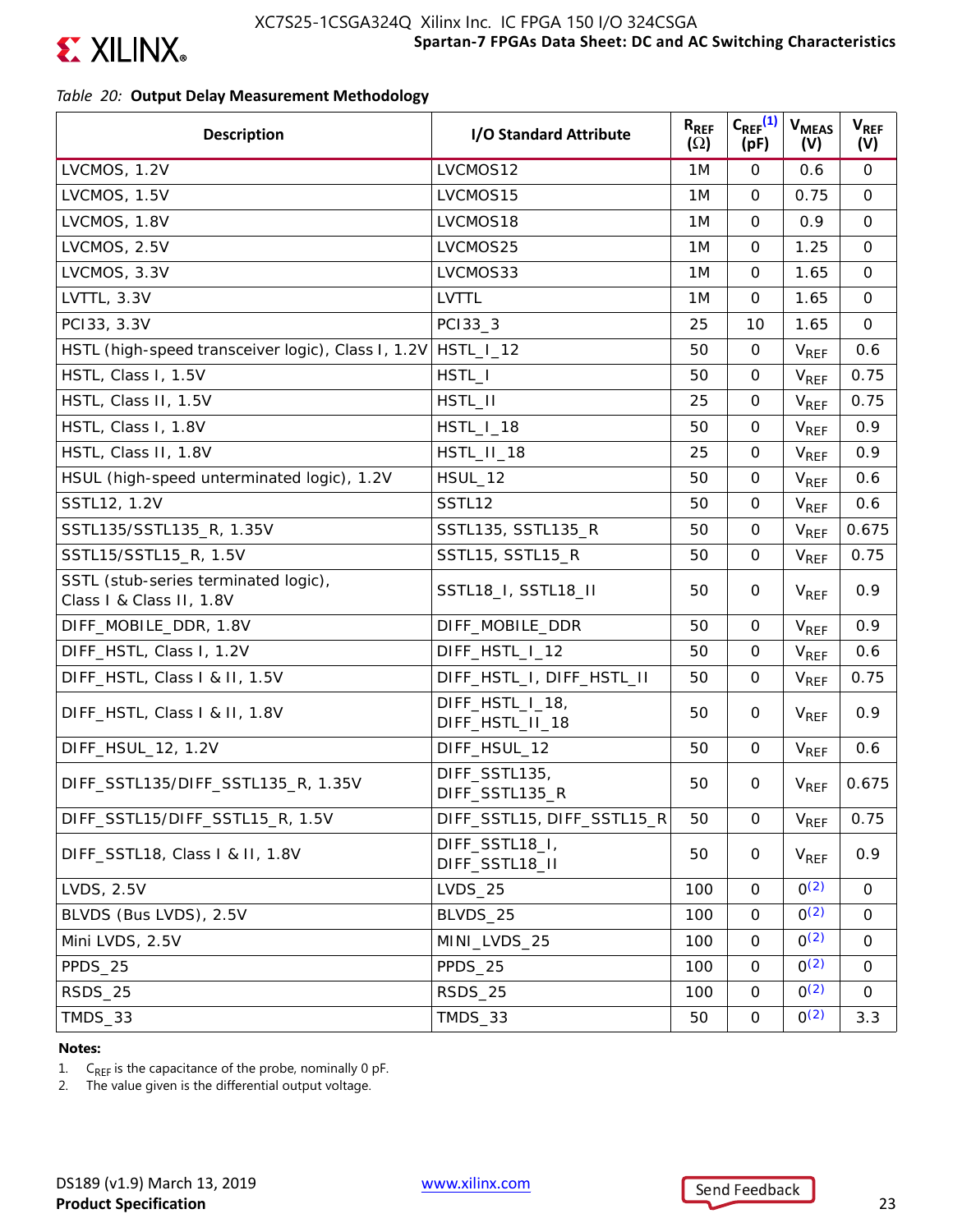

# **Input/Output Logic Switching Characteristics**

*Table 21:* **ILOGIC Switching Characteristics**

|                                          |                                                                  |           | V <sub>CCINT</sub> Operating Voltage and<br><b>Speed Grade</b> |           |              |
|------------------------------------------|------------------------------------------------------------------|-----------|----------------------------------------------------------------|-----------|--------------|
| Symbol                                   | <b>Description</b>                                               |           | 1.0V                                                           | 0.95V     | <b>Units</b> |
|                                          |                                                                  | $-2$      | $-1$                                                           | $-1L$     |              |
| Setup/Hold                               |                                                                  |           |                                                                |           |              |
| TICE1CK/TICKCE1                          | CE1 pin setup/hold with respect to CLK.                          | 0.54/0.02 | 0.76/0.02                                                      | 0.76/0.02 | ns           |
| T <sub>ISRCK</sub> /T <sub>ICKSR</sub>   | SR pin setup/hold with respect to CLK.                           | 0.70/0.01 | 1.13/0.01                                                      | 1.13/0.01 | ns           |
| T <sub>IDOCK</sub> /T <sub>IOCKD</sub>   | D pin setup/hold with respect to CLK without<br>delay.           | 0.01/0.29 | 0.01/0.33                                                      | 0.01/0.33 | ns           |
| T <sub>IDOCKD</sub> /T <sub>IOCKDD</sub> | DDLY pin setup/hold with respect to CLK (using<br>IDELAY).       | 0.02/0.29 | 0.02/0.33                                                      | 0.02/0.33 | ns           |
| <b>Combinatorial</b>                     |                                                                  |           |                                                                |           |              |
| $T_{\text{IDI}}$                         | D pin to O pin propagation delay, no delay.                      | 0.11      | 0.13                                                           | 0.13      | ns           |
| T <sub>IDID</sub>                        | DDLY pin to O pin propagation delay (using<br>IDELAY).           | 0.12      | 0.14                                                           | 0.14      | ns           |
| <b>Sequential Delays</b>                 |                                                                  |           |                                                                |           |              |
| T <sub>IDLO</sub>                        | D pin to Q1 pin using flip-flop as a latch without<br>delay.     | 0.44      | 0.51                                                           | 0.51      | ns           |
| TIDLOD                                   | DDLY pin to Q1 pin using flip-flop as a latch (using<br>IDELAY). | 0.44      | 0.51                                                           | 0.51      | ns           |
| TICKQ                                    | CLK to Q outputs.                                                | 0.57      | 0.66                                                           | 0.66      | ns           |
| T <sub>RQ</sub> _ILOGIC                  | SR pin to OQ/TQ out.                                             | 1.08      | 1.32                                                           | 1.32      | ns           |
| T <sub>GSRQ</sub> _ILOGIC                | Global set/reset to Q outputs.                                   | 7.60      | 10.51                                                          | 10.51     | ns           |
| Set/Reset                                |                                                                  |           |                                                                |           |              |
| T <sub>RPW</sub> _ILOGIC                 | Minimum pulse width, SR inputs.                                  | 0.72      | 0.72                                                           | 0.72      | ns, Min      |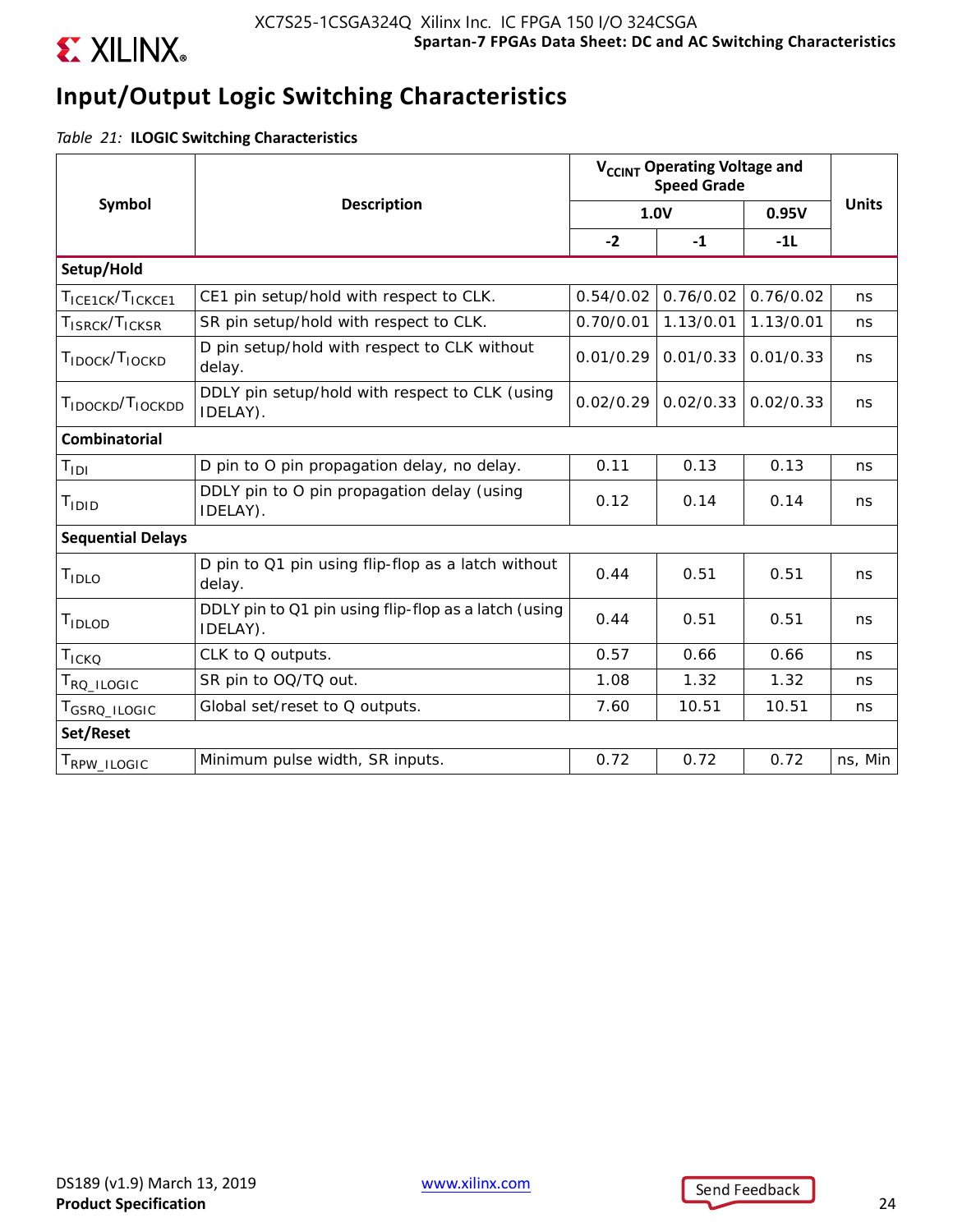

## **Spartan-7 FPGAs Data Sheet: DC and AC Switching Characteristics** XC7S25-1CSGA324Q Xilinx Inc. IC FPGA 150 I/O 324CSGA

### *Table 22:* **OLOGIC Switching Characteristics**

|                                          |                                            |              | V <sub>CCINT</sub> Operating Voltage and Speed |              |              |  |  |
|------------------------------------------|--------------------------------------------|--------------|------------------------------------------------|--------------|--------------|--|--|
| Symbol                                   | <b>Description</b>                         |              | 1.0V                                           | 0.95V        | <b>Units</b> |  |  |
|                                          |                                            | $-2$         | $-1$                                           | $-1L$        |              |  |  |
| Setup/Hold                               |                                            |              |                                                |              |              |  |  |
| T <sub>ODCK</sub> /T <sub>OCKD</sub>     | D1/D2 pins setup/hold with respect to CLK. | $0.71/-0.11$ | $0.84/-0.11$                                   | $0.84/-0.11$ | ns           |  |  |
| T <sub>OOCECK</sub> /T <sub>OCKOCE</sub> | OCE pin setup/hold with respect to CLK.    | 0.34/0.58    | 0.51/0.58                                      | 0.51/0.58    | ns           |  |  |
| T <sub>OSRCK</sub> /T <sub>OCKSR</sub>   | SR pin setup/hold with respect to CLK.     | 0.44/0.21    | 0.80/0.21                                      | 0.80/0.21    | ns           |  |  |
| T <sub>OTCK</sub> /T <sub>OCKT</sub>     | T1/T2 pins setup/hold with respect to CLK. | $0.73/-0.14$ | $0.89/-0.14$                                   | $0.89/-0.14$ | ns           |  |  |
| T <sub>OTCECK</sub> /T <sub>OCKTCE</sub> | TCE pin setup/hold with respect to CLK.    | 0.34/0.01    | 0.51/0.01                                      | 0.51/0.01    | ns           |  |  |
| <b>Combinatorial</b>                     |                                            |              |                                                |              |              |  |  |
| T <sub>ODQ</sub>                         | D1 to OQ out or T1 to TQ out.              | 0.96         | 1.16                                           | 1.16         | ns           |  |  |
| <b>Sequential Delays</b>                 |                                            |              |                                                |              |              |  |  |
| T <sub>OCKQ</sub>                        | CLK to OQ/TQ out.                          | 0.49         | 0.56                                           | 0.56         | ns           |  |  |
| T <sub>RQ</sub> _OLOGIC                  | SR pin to OQ/TQ out.                       | 0.80         | 0.95                                           | 0.95         | ns           |  |  |
| GSRQ_OLOGIC                              | Global set/reset to Q outputs.             | 7.60         | 10.51                                          | 10.51        | ns           |  |  |
| Set/Reset                                |                                            |              |                                                |              |              |  |  |
| RPW_OLOGIC                               | Minimum pulse width, SR inputs.            | 0.74         | 0.74                                           | 0.74         | ns, Min      |  |  |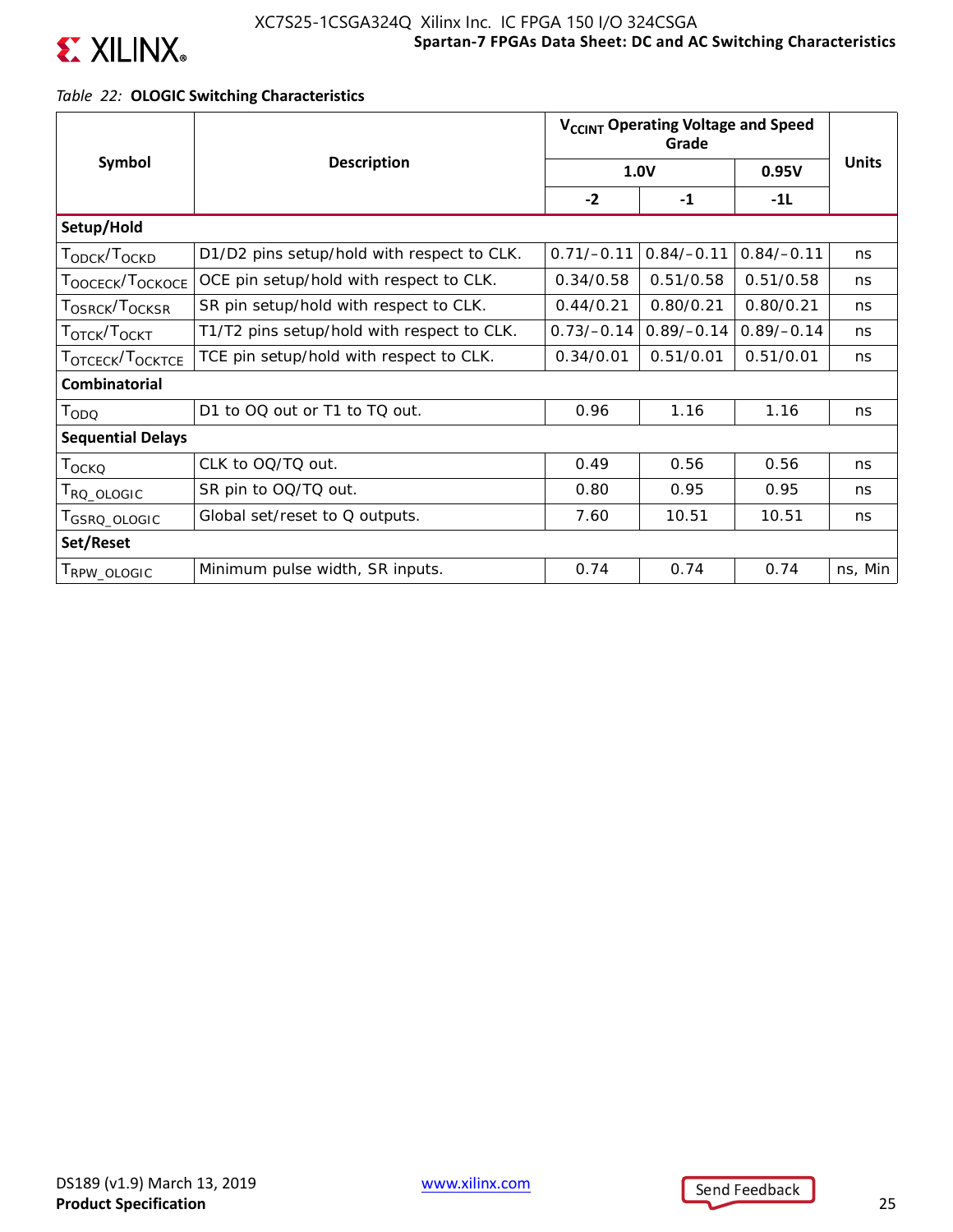

# **Input Serializer/Deserializer Switching Characteristics**

*Table 23:* **ISERDES Switching Characteristics**

|                                                                   |                                                                                    |              | V <sub>CCINT</sub> Operating Voltage and Speed |              |              |
|-------------------------------------------------------------------|------------------------------------------------------------------------------------|--------------|------------------------------------------------|--------------|--------------|
| Symbol                                                            | <b>Description</b>                                                                 |              | 1.0V                                           | 0.95V        | <b>Units</b> |
|                                                                   |                                                                                    | $-2$         | $-1$                                           | $-1L$        |              |
| <b>Setup/Hold for Control Lines</b>                               |                                                                                    |              |                                                |              |              |
| TISCCK BITSLIP<br>T <sub>ISCKC</sub> _BITSLIP                     | BITSLIP pin setup/hold with respect to<br>CLKDIV.                                  | 0.02/0.15    | 0.02/0.17                                      | 0.02/0.17    | ns           |
| $T_{ISCCK\_CE}/$<br>T <sub>ISCKC</sub> _CE                        | CE pin setup/hold with respect to CLK<br>(for CE1).                                | $0.50/-0.01$ | $0.72/-0.01$                                   | $0.72/-0.01$ | ns           |
| $T_{ISCCK\_CE2}$<br>T <sub>ISCKC</sub> CE <sub>2</sub>            | CE pin setup/hold with respect to CLKDIV<br>(for $CE2$ ).                          | $-0.10/0.36$ | $-0.10/0.40$                                   | $-0.10/0.40$ | ns           |
| <b>Setup/Hold for Data Lines</b>                                  |                                                                                    |              |                                                |              |              |
| $T_{ISDCK_D}$<br>T <sub>ISCKD</sub> _D                            | D pin setup/hold with respect to CLK.                                              | $-0.02/0.14$ | $-0.02/0.17$                                   | $-0.02/0.17$ | ns           |
| T <sub>ISDCK</sub> DDLY <sup>/</sup><br>T <sub>ISCKD_DDLY</sub>   | DDLY pin setup/hold with respect to CLK<br>(using IDELAY). $(1)$                   | $-0.02/0.14$ | $-0.02/0.17$                                   | $-0.02/0.17$ | ns           |
| T <sub>ISDCK</sub> D DDR <sup>/</sup><br>T <sub>ISCKD_D_DDR</sub> | D pin setup/hold with respect to CLK at<br>DDR mode.                               | $-0.02/0.14$ | $-0.02/0.17$                                   | $-0.02/0.17$ | ns           |
| TISDCK_DDLY_DDR <sup>/</sup><br>TISCKD_DDLY_DDR                   | D pin setup/hold with respect to CLK at<br>DDR mode (using IDELAY). <sup>(1)</sup> | 0.14/0.14    | 0.17/0.17                                      | 0.17/0.17    | ns           |
| <b>Sequential Delays</b>                                          |                                                                                    |              |                                                |              |              |
| T <sub>ISCKO_Q</sub>                                              | CLKDIV to out at Q pin.                                                            | 0.54         | 0.66                                           | 0.66         | ns           |
| <b>Propagation Delays</b>                                         |                                                                                    |              |                                                |              |              |
| T <sub>ISDO_DO</sub>                                              | D input to DO output pin.                                                          | 0.11         | 0.13                                           | 0.13         | ns           |

**Notes:** 

1. Recorded at 0 tap value.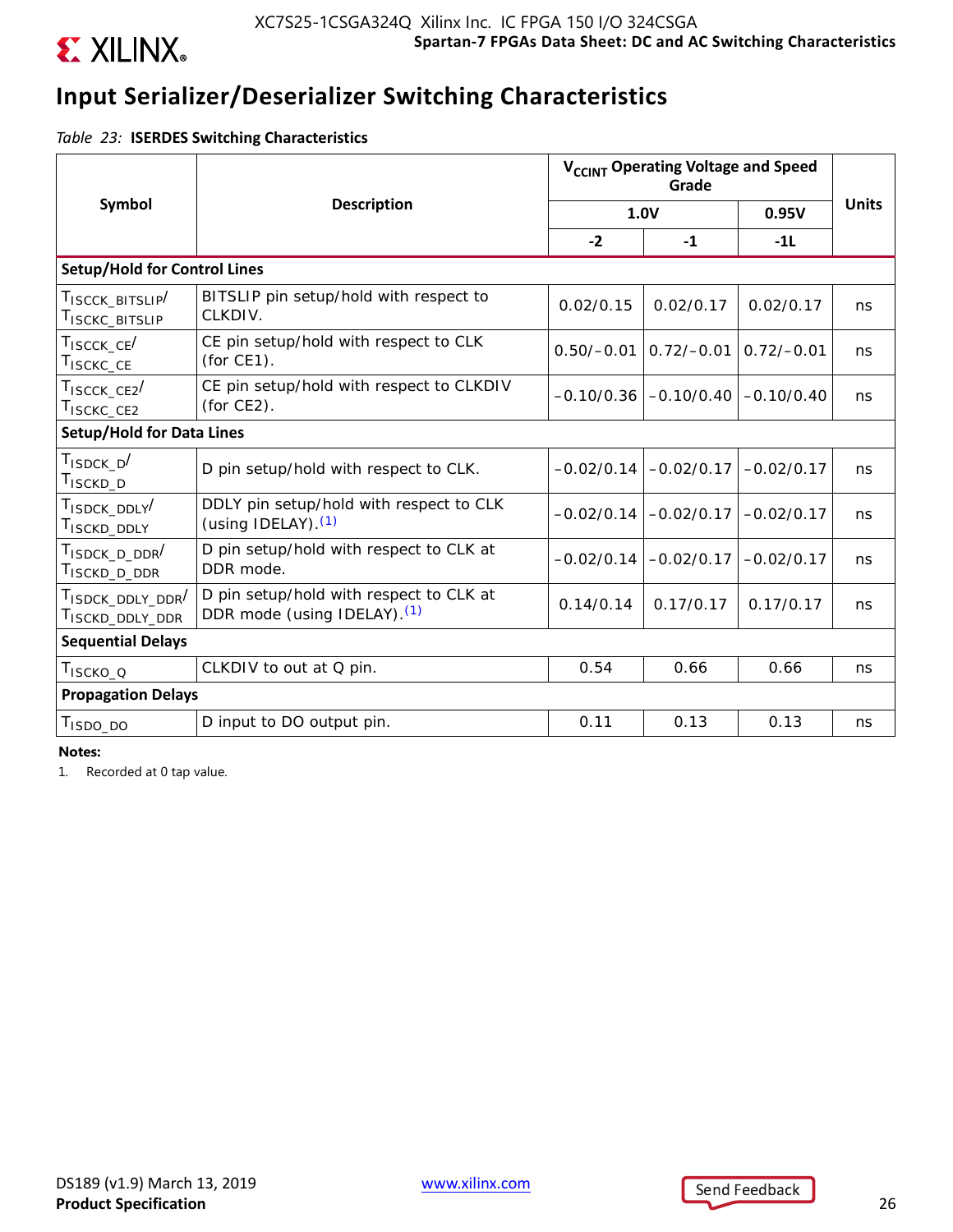

# **Output Serializer/Deserializer Switching Characteristics**

*Table 24:* **OSERDES Switching Characteristics**

|                                                                   |                                                | V <sub>CCINT</sub> Operating Voltage and Speed |              |              |              |  |  |  |
|-------------------------------------------------------------------|------------------------------------------------|------------------------------------------------|--------------|--------------|--------------|--|--|--|
| Symbol                                                            | <b>Description</b>                             |                                                | 1.0V         | 0.95V        | <b>Units</b> |  |  |  |
|                                                                   |                                                | $-2$                                           | $-1$         | $-11$        |              |  |  |  |
| Setup/Hold                                                        |                                                |                                                |              |              |              |  |  |  |
| $T_{\scriptsize \text{OSDCK\_D}}/$<br>T <sub>OSCKD_D</sub>        | D input setup/hold with respect to CLKDIV.     | 0.45/0.03                                      | 0.63/0.03    | 0.63/0.03    | ns           |  |  |  |
| T <sub>OSDCK T</sub> /<br>T <sub>OSCKD_T</sub>                    | T input setup/hold with respect to CLK.        | $0.73/-0.13$                                   | $0.88/-0.13$ | $0.88/-0.13$ | ns           |  |  |  |
| $\tau_{\text{OSDCK\_T2}}/$<br>T <sub>OSCKD_T2</sub>               | T input setup/hold with respect to CLKDIV.     | $0.34/-0.13$                                   | $0.39/-0.13$ | $0.39/-0.13$ | ns           |  |  |  |
| T <sub>OSCCK</sub> _oce <sup>/</sup><br>$T_{OSCKC\_OCE}$          | OCE input setup/hold with respect to CLK.      | 0.34/0.58                                      | 0.51/0.58    | 0.51/0.58    | ns           |  |  |  |
| $T_{\scriptsize \textrm{OSCCK\_S}}$                               | SR (reset) input setup with respect to CLKDIV. | 0.52                                           | 0.85         | 0.85         | ns           |  |  |  |
| $\tau_{\text{OSCCK\_TCE}}/$<br>$\mathsf{T}_{\mathsf{OSCKC\_TCE}}$ | TCE input setup/hold with respect to CLK.      | 0.34/0.01                                      | 0.51/0.01    | 0.51/0.01    | ns           |  |  |  |
| <b>Sequential Delays</b>                                          |                                                |                                                |              |              |              |  |  |  |
| T <sub>OSCKO_OQ</sub>                                             | Clock to out from CLK to OQ.                   | 0.42                                           | 0.48         | 0.48         | ns           |  |  |  |
| Τ <sub>Ο</sub> ς κο_το                                            | Clock to out from CLK to TQ.                   | 0.49                                           | 0.56         | 0.56         | ns           |  |  |  |
| <b>Combinatorial</b>                                              |                                                |                                                |              |              |              |  |  |  |
| Τ <sub>OSDO_ΤΤΩ</sub>                                             | T input to TQ out.                             | 0.92                                           | 1.11         | 1.11         | ns           |  |  |  |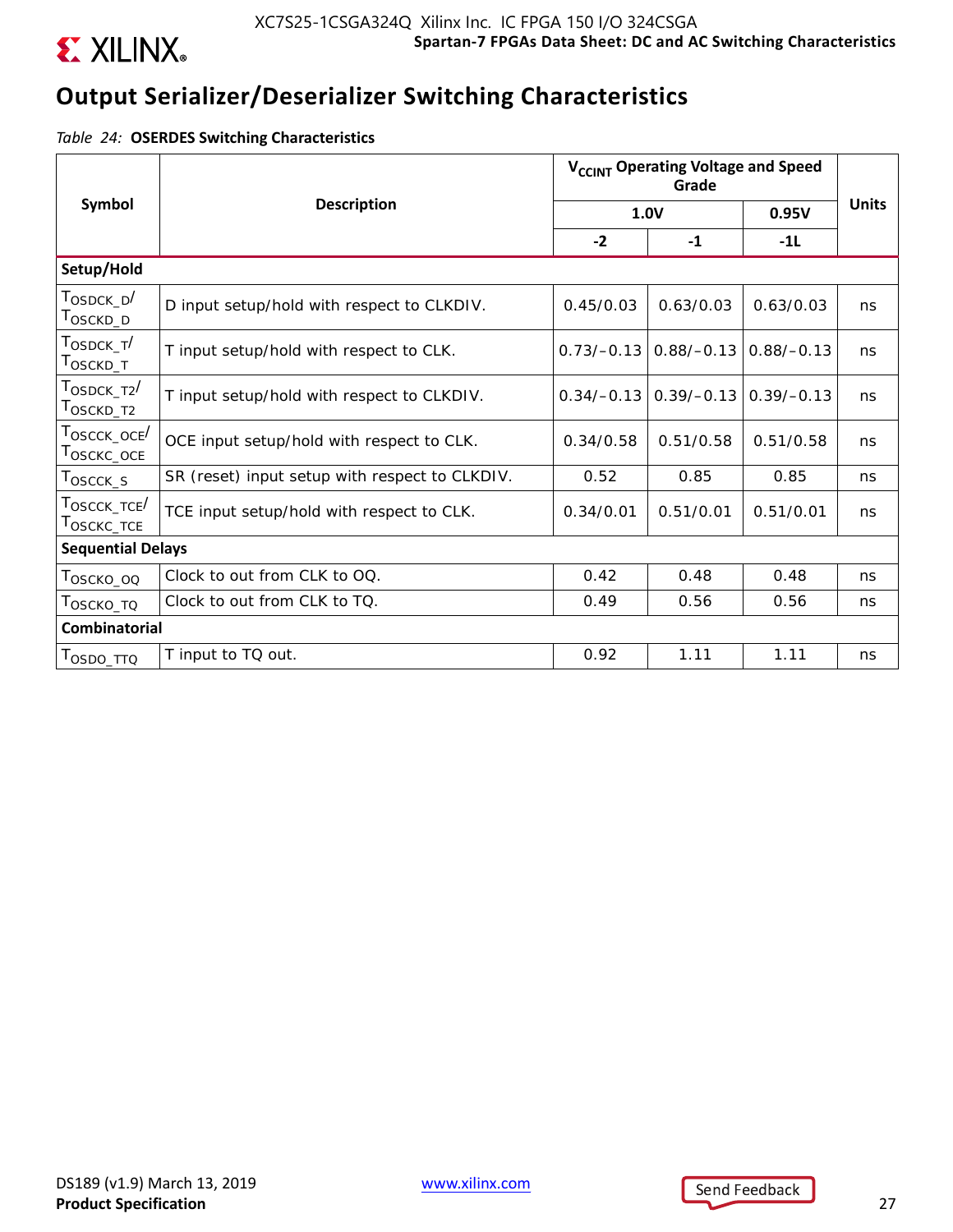

# **Input/Output Delay Switching Characteristics**

*Table 25:* **Input/Output Delay Switching Characteristics**

|                                                                                            | <b>Description</b>                                                                                  |                                  | 1.0V                  | 0.95V                                                                                                                           | <b>Units</b>  |
|--------------------------------------------------------------------------------------------|-----------------------------------------------------------------------------------------------------|----------------------------------|-----------------------|---------------------------------------------------------------------------------------------------------------------------------|---------------|
| Symbol<br>T <sub>IDELAY_CLK_MAX</sub><br>T <sub>IDCKC</sub> _INC<br>T <sub>IDCKC</sub> RST |                                                                                                     | $-2$                             | $-1$                  | $-11$                                                                                                                           |               |
| <b>IDELAYCTRL</b>                                                                          |                                                                                                     |                                  |                       |                                                                                                                                 |               |
| T <sub>DLYCCO</sub> _RDY                                                                   | Reset to ready for IDELAYCTRL.                                                                      | 3.67                             | 3.67                  | 3.67                                                                                                                            | $\mu s$       |
|                                                                                            | Attribute REFCLK frequency = $200.00$ . <sup>(1)</sup>                                              | 200.00                           | 200.00                | 200.00                                                                                                                          | <b>MHz</b>    |
| FIDELAYCTRL_REF                                                                            | Attribute REFCLK frequency = $300.00$ . <sup>(1)</sup>                                              | 300.00                           | 300.00                | 300.00                                                                                                                          | <b>MHz</b>    |
|                                                                                            | Attribute REFCLK frequency = $400.00$ . <sup>(1)</sup>                                              | 400.00                           | N/A                   | N/A                                                                                                                             | <b>MHz</b>    |
| IDELAYCTRL_REF_<br><b>PRECISION</b>                                                        | <b>REFCLK</b> precision                                                                             | ±10                              | ±10                   | ±10                                                                                                                             | <b>MHz</b>    |
| TIDELAYCTRL_RPW                                                                            | Minimum reset pulse width.                                                                          | 59.28                            | 59.28                 | 59.28                                                                                                                           | ns            |
| <b>IDELAY</b>                                                                              |                                                                                                     |                                  |                       |                                                                                                                                 |               |
| TIDELAYRESOLUTION                                                                          | IDELAY chain delay resolution.                                                                      | $1/(32 \times 2 \times F_{REF})$ |                       |                                                                                                                                 | μs            |
|                                                                                            | Pattern dependent period jitter in delay chain for<br>clock pattern. $(2)$                          | $\mathbf 0$                      | $\mathbf 0$           | $\mathbf 0$                                                                                                                     | ps<br>per tap |
| TIDELAYPAT JIT                                                                             | Pattern dependent period jitter in delay chain for<br>random data pattern (PRBS 23). <sup>(3)</sup> | ±5                               | ±5                    | ±5                                                                                                                              | ps<br>per tap |
|                                                                                            | Pattern dependent period jitter in delay chain for<br>random data pattern (PRBS 23). <sup>(4)</sup> | ±9                               | ±9                    | V <sub>CCINT</sub> Operating Voltage and<br><b>Speed Grade</b><br>±9<br>600.00<br>0.21/0.16<br>0.16/0.22<br>0.18/0.14<br>Note 5 | ps<br>per tap |
|                                                                                            | Maximum frequency of CLK input to IDELAY.                                                           | 680.00                           | 600.00                |                                                                                                                                 | <b>MHz</b>    |
| TIDCCK_CE /<br>TIDCKC_CE                                                                   | CE pin setup/hold with respect to C for IDELAY.                                                     | 0.16/0.13                        | 0.21/0.16             |                                                                                                                                 | ns            |
| $T_{\text{IDCCK\_INC}}$                                                                    | INC pin setup/hold with respect to C for IDELAY.                                                    |                                  | $0.14/0.18$ 0.16/0.22 |                                                                                                                                 | ns            |
| TIDCCK_RST                                                                                 | RST pin setup/hold with respect to C for IDELAY.                                                    | 0.16/0.11                        | 0.18/0.14             |                                                                                                                                 | ns            |
| T <sub>IDDO</sub> _IDATAIN                                                                 | Propagation delay through IDELAY.                                                                   | Note 5                           | Note 5                |                                                                                                                                 | ps            |

#### **Notes:**

1. Average tap delay at 200 MHz = 78 ps, at 300 MHz = 52 ps, and at 400 MHz = 39 ps.

2. When HIGH\_PERFORMANCE mode is set to TRUE or FALSE.

3. When HIGH\_PERFORMANCE mode is set to TRUE.

4. When HIGH\_PERFORMANCE mode is set to FALSE.

5. Delay depends on IDELAY tap setting. See the timing report for actual values.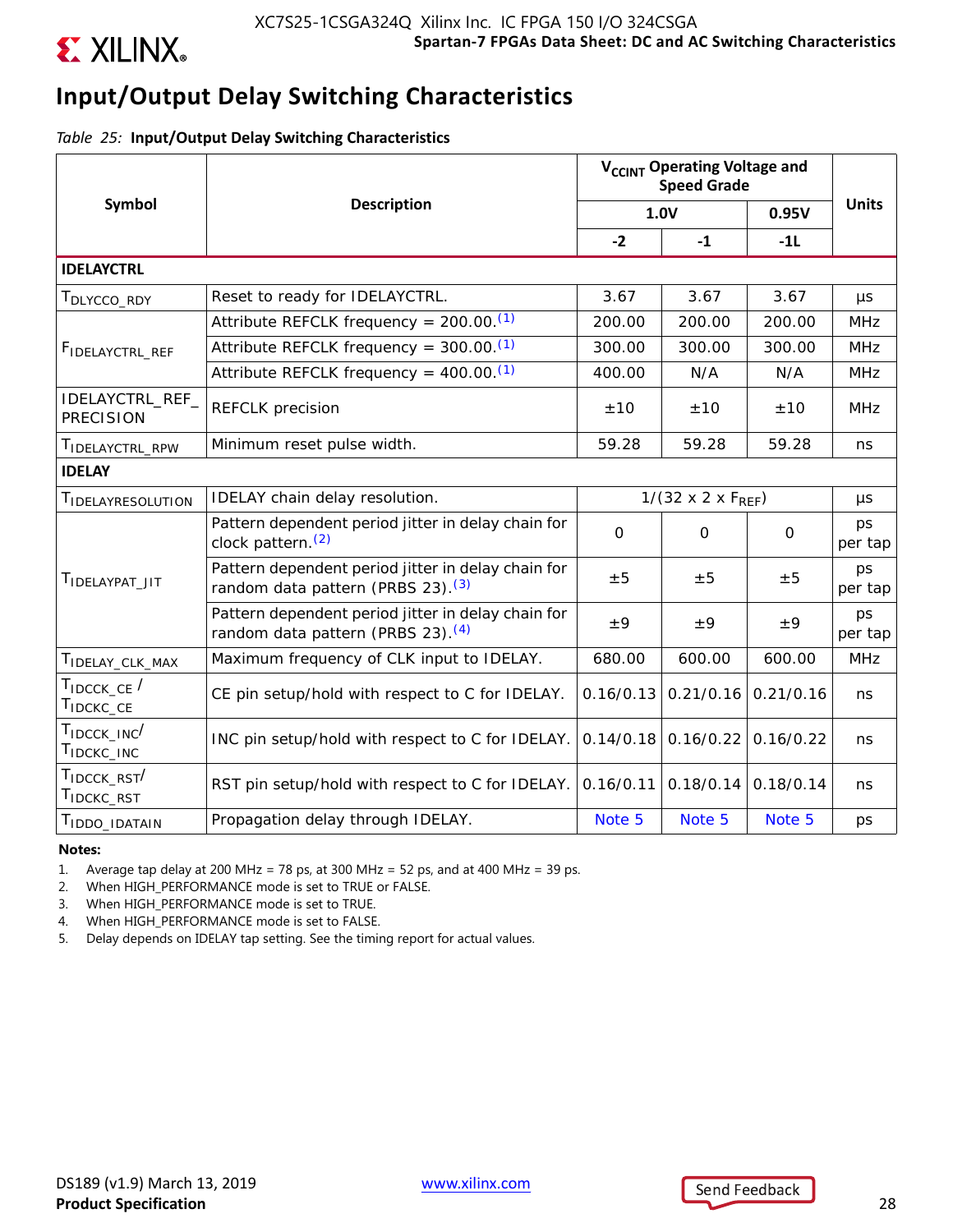

### *Table 26:* **IO\_FIFO Switching Characteristics**

| Symbol                                                              |                         | V <sub>CCINT</sub> Operating Voltage and Speed |              |              |              |  |  |  |
|---------------------------------------------------------------------|-------------------------|------------------------------------------------|--------------|--------------|--------------|--|--|--|
|                                                                     | <b>Description</b>      |                                                | 1.0V         | 0.95V        | <b>Units</b> |  |  |  |
|                                                                     |                         | $-2$                                           | $-1$         | $-1L$        |              |  |  |  |
| <b>IO_FIFO Clock to Out Delays</b>                                  |                         |                                                |              |              |              |  |  |  |
| T <sub>OFFCKO</sub> _DO                                             | RDCLK to Q outputs.     | 0.60                                           | 0.68         | 0.68         | ns           |  |  |  |
| CKO_FLAGS                                                           | Clock to IO_FIFO flags. | 0.61                                           | 0.77         | 0.77         | ns           |  |  |  |
| Setup/Hold                                                          |                         |                                                |              |              |              |  |  |  |
| T <sub>CCK_D</sub> /T <sub>CKC_D</sub>                              | D inputs to WRCLK.      | 0.51/0.02                                      | 0.58/0.02    | 0.58/0.02    | ns           |  |  |  |
| TIFFCCK_WREN<br><b>I</b> IFFCKC_WREN                                | WREN to WRCLK.          | $0.47/-0.01$                                   | $0.53/-0.01$ | $0.53/-0.01$ | ns           |  |  |  |
| T <sub>OFFCCK</sub> _RDEN <sup>/</sup><br>T <sub>OFFCKC</sub> _RDEN | RDEN to RDCLK.          | 0.58/0.02                                      | 0.66/0.02    | 0.66/0.02    | ns           |  |  |  |
| <b>Minimum Pulse Width</b>                                          |                         |                                                |              |              |              |  |  |  |
| PWH_IO_FIFO                                                         | RESET, RDCLK, WRCLK.    | 2.15                                           | 2.15         | 2.15         | ns           |  |  |  |
| PWL_IO_FIFO                                                         | RESET, RDCLK, WRCLK.    | 2.15                                           | 2.15         | 2.15         | ns           |  |  |  |
| Maximum Frequency                                                   |                         |                                                |              |              |              |  |  |  |
| $F_{MAX}$                                                           | RDCLK and WRCLK.        | 200.00                                         | 200.00       | 200.00       | MHz          |  |  |  |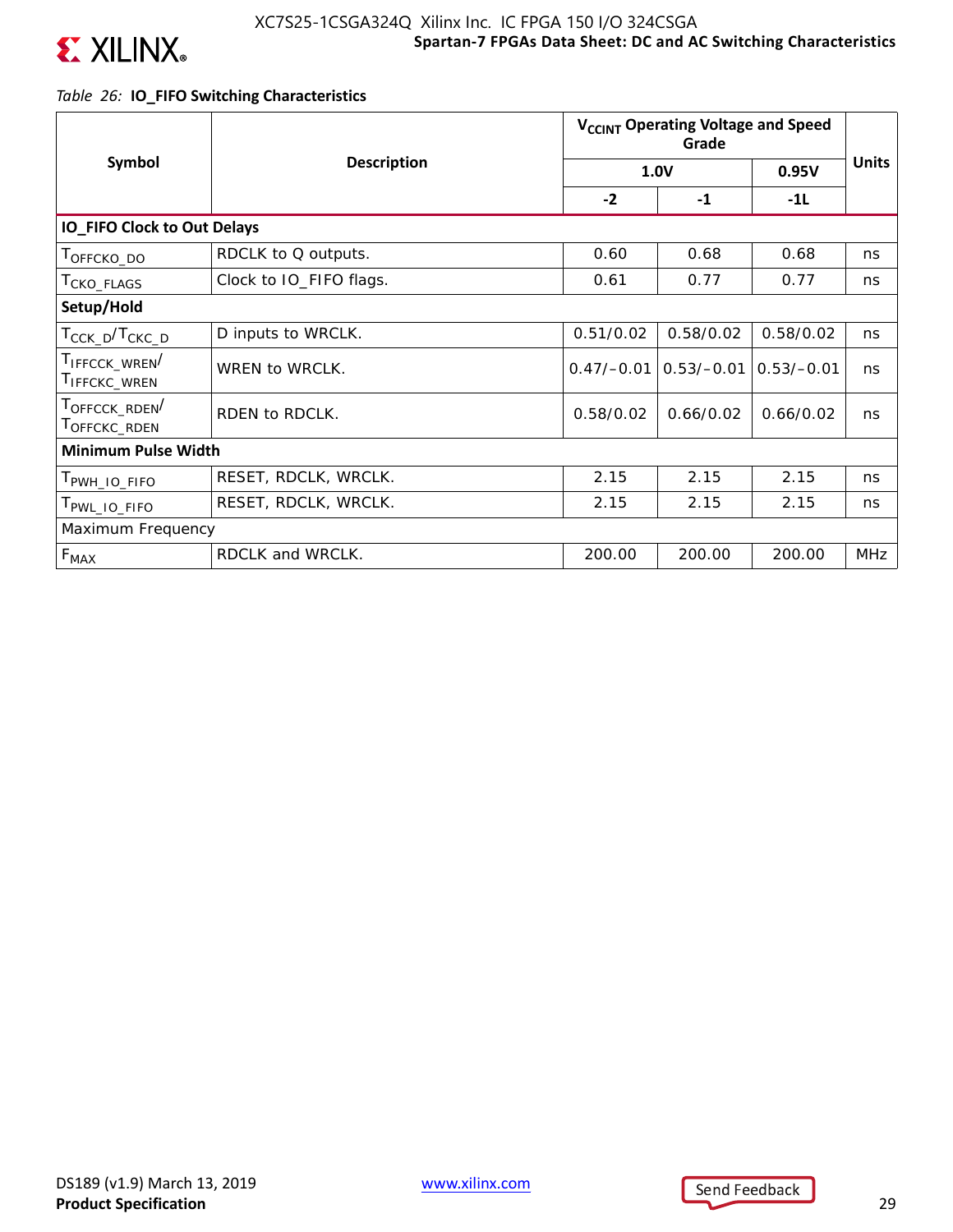

# **CLB Switching Characteristics**

*Table 27:* **CLB Switching Characteristics**

|                                         |                                                                                | V <sub>CCINT</sub> Operating Voltage and Speed |           |                       |              |
|-----------------------------------------|--------------------------------------------------------------------------------|------------------------------------------------|-----------|-----------------------|--------------|
| Symbol                                  | <b>Description</b>                                                             |                                                | 1.0V      | 0.95V                 | <b>Units</b> |
|                                         |                                                                                | $-2$                                           | $-1$      | $-11$                 |              |
| <b>Combinatorial Delays</b>             |                                                                                |                                                |           |                       |              |
| Τιιο                                    | An - Dn LUT address to A.                                                      | 0.11                                           | 0.13      | 0.13                  | ns, Max      |
| $TILO_2$                                | An - Dn LUT address to AMUX/CMUX.                                              | 0.30                                           | 0.36      | 0.36                  | ns, Max      |
| $TILO_3$                                | An - Dn LUT address to BMUX_A.                                                 | 0.46                                           | 0.55      | 0.55                  | ns, Max      |
| Т <sub>ІТО</sub>                        | An - Dn inputs to $A - D Q$ outputs.                                           | 1.05                                           | 1.27      | 1.27                  | ns, Max      |
| $\mathsf{T}_{\mathsf{AXA}}$             | AX inputs to AMUX output.                                                      | 0.69                                           | 0.84      | 0.84                  | ns, Max      |
| $T_{\sf AXB}$                           | AX inputs to BMUX output.                                                      | 0.66                                           | 0.83      | 0.83                  | ns, Max      |
| $\mathsf{T}_{\mathsf{AXC}}$             | AX inputs to CMUX output.                                                      | 0.68                                           | 0.82      | 0.82                  | ns, Max      |
| $\mathsf{T}_{\mathsf{AXD}}$             | AX inputs to DMUX output.                                                      | 0.75                                           | 0.90      | 0.90                  | ns, Max      |
| Т <sub>вхв</sub>                        | BX inputs to BMUX output.                                                      | 0.57                                           | 0.69      | 0.69                  | ns, Max      |
| $\mathsf{T}_{\mathsf{BXD}}$             | BX inputs to DMUX output.                                                      | 0.69                                           | 0.82      | 0.82                  | ns, Max      |
| $\mathsf{T}_{\mathsf{CXC}}$             | CX inputs to CMUX output.                                                      | 0.48                                           | 0.58      | 0.58                  | ns, Max      |
| $\mathsf{T}_{\text{CXD}}$               | CX inputs to DMUX output.                                                      | 0.59                                           | 0.71      | 0.71                  | ns, Max      |
| T <sub>DXD</sub>                        | DX inputs to DMUX output.                                                      | 0.58                                           | 0.70      | 0.70                  | ns, Max      |
| <b>Sequential Delays</b>                |                                                                                |                                                |           |                       |              |
| $T_{CKO}$                               | Clock to AQ - DQ outputs.                                                      | 0.44                                           | 0.53      | 0.53                  | ns, Max      |
| Т <sub>SHCKO</sub>                      | Clock to AMUX - DMUX outputs.                                                  | 0.53                                           | 0.66      | 0.66                  | ns, Max      |
|                                         | Setup and Hold Times of CLB Flip-Flops Before/After Clock CLK                  |                                                |           |                       |              |
| $T_{AS}/T_{AH}$                         | $AN$ – DN input to CLK on $A$ – D flip-flops.                                  | 0.09/0.14                                      | 0.11/0.18 | 0.11/0.18             | ns, Min      |
|                                         | $AX - DX$ input to CLK on $A - D$ flip-flops.                                  | 0.07/0.21                                      | 0.09/0.26 | 0.09/0.26             | ns, Min      |
| T <sub>DICK</sub> /T <sub>CKDI</sub>    | AX - DX input through MUXs and/or carry logic to<br>CLK on $A - D$ flip-flops. | 0.66/0.09                                      | 0.81/0.11 | 0.81/0.11             | ns, Min      |
| $T_{\text{CECK\_CLB}}/$<br>CKCE_CLB     | CE input to CLK on A - D flip-flops.                                           | 0.17/0.00                                      |           | $0.21/0.01$ 0.21/0.01 | ns, Min      |
| ${\sf T}_{\sf SRCK}/{\sf T}_{\sf CKSR}$ | SR input to CLK on $A - D$ flip-flops.                                         | 0.43/0.04                                      | 0.53/0.05 | 0.53/0.05             | ns, Min      |
| Set/Reset                               |                                                                                |                                                |           |                       |              |
| T <sub>SRMIN</sub>                      | SR input minimum pulse width.                                                  | 0.78                                           | 1.04      | 1.04                  | ns, Min      |
| $\mathsf{T}_{\mathsf{RQ}}$              | Delay from SR input to AQ - DQ flip-flops.                                     | 0.59                                           | 0.71      | 0.71                  | ns, Max      |
| T <sub>CEO</sub>                        | Delay from CE input to AQ - DQ flip-flops.                                     | 0.58                                           | 0.70      | 0.70                  | ns, Max      |
| F <sub>TOG</sub>                        | Toggle frequency (for export control).                                         | 1286                                           | 1098      | 1098                  | MHz          |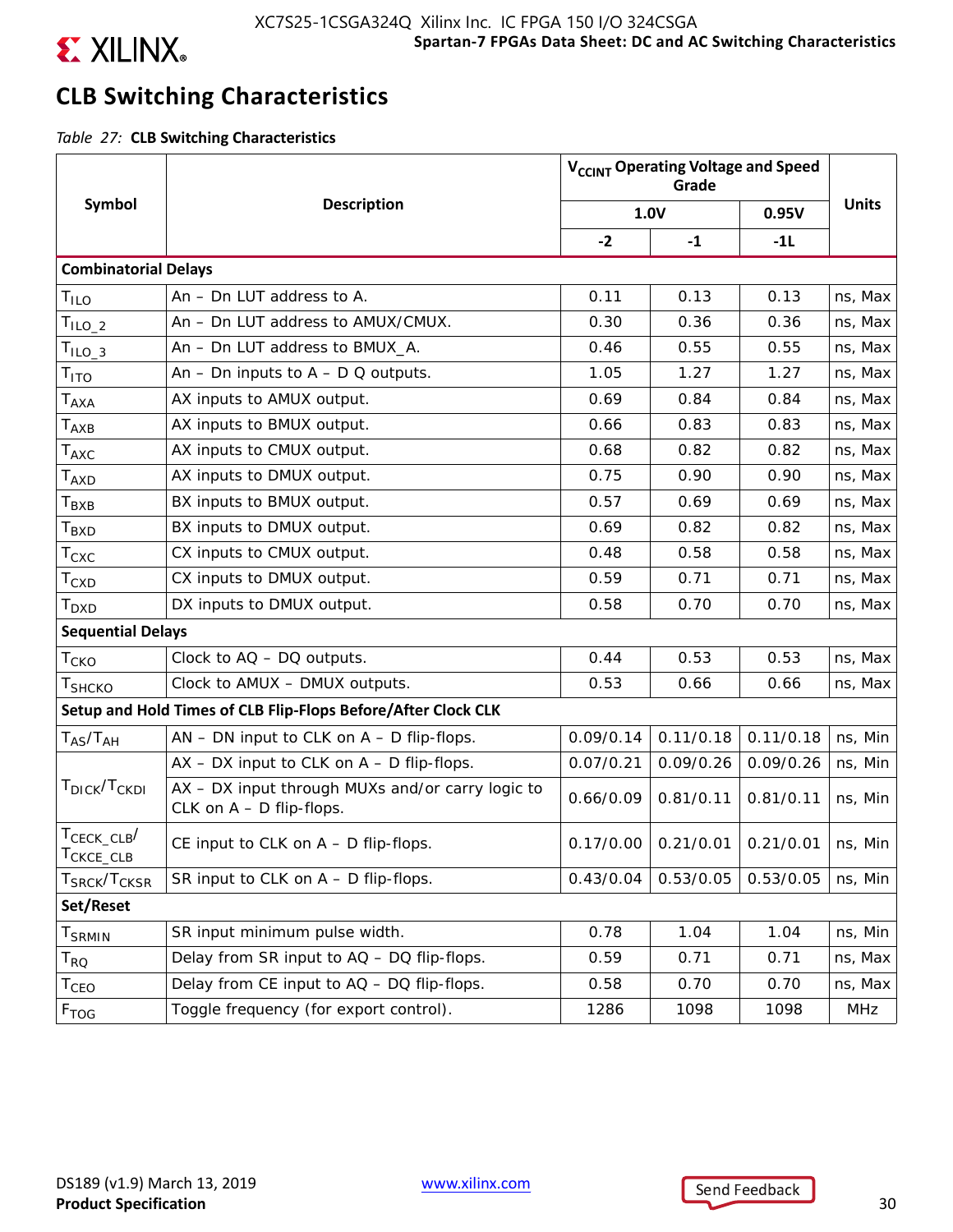

# **CLB Distributed RAM Switching Characteristics (SLICEM Only)**

*Table 28:* **CLB Distributed RAM Switching Characteristics**

|                                             |                                                                |           | V <sub>CCINT</sub> Operating Voltage and<br><b>Speed Grade</b> |                       |              |
|---------------------------------------------|----------------------------------------------------------------|-----------|----------------------------------------------------------------|-----------------------|--------------|
| Symbol                                      | <b>Description</b>                                             |           | <b>1.0V</b>                                                    | 0.95V                 | <b>Units</b> |
|                                             |                                                                | $-2$      | $-1$                                                           | $-1L$                 |              |
| <b>Sequential Delays</b>                    |                                                                |           |                                                                |                       |              |
| T <sub>SHCKO</sub>                          | Clock to $A - B$ outputs.                                      | 1.09      | 1.32                                                           | 1.32                  | ns, Max      |
| T <sub>SHCKO_1</sub>                        | Clock to AMUX - BMUX outputs.                                  | 1.53      | 1.86                                                           | 1.86                  | ns, Max      |
| Setup and Hold Times Before/After Clock CLK |                                                                |           |                                                                |                       |              |
| T <sub>DS_LRAM</sub> /T <sub>DH_LRAM</sub>  | $A - D$ inputs to CLK.                                         | 0.60/0.30 | 0.72/0.35                                                      | 0.72/0.35             | ns, Min      |
|                                             | Address An inputs to clock.                                    | 0.30/0.60 |                                                                | $0.37/0.70$ 0.37/0.70 | ns, Min      |
| T <sub>AS_LRAM</sub> /T <sub>AH_LRAM</sub>  | Address An inputs through MUXs and/or<br>carry logic to clock. | 0.77/0.21 |                                                                | $0.94/0.26$ 0.94/0.26 | ns, Min      |
| T <sub>WS</sub> _LRAM <sup>/T</sup> WH_LRAM | WE input to clock.                                             | 0.43/0.12 | 0.53/0.17                                                      | 0.53/0.17             | ns, Min      |
| TCECK_LRAM <sup>/T</sup> CKCE_LRAM          | CE input to CLK.                                               | 0.44/0.11 | 0.53/0.17                                                      | 0.53/0.17             | ns, Min      |
| <b>Clock CLK</b>                            |                                                                |           |                                                                |                       |              |
| T <sub>MPW</sub> _LRAM                      | Minimum pulse width.                                           | 1.13      | 1.25                                                           | 1.25                  | ns, Min      |
| $T_{\text{MCP}}$                            | Minimum clock period.                                          | 2.26      | 2.50                                                           | 2.50                  | ns, Min      |

**Notes:** 

1. T<sub>SHCKO</sub> also represents the CLK to XMUX output. Refer to the timing report for the CLK to XMUX path.

# **CLB Shift Register Switching Characteristics (SLICEM Only)**

|  |  |  |  | Table 29: CLB Shift Register Switching Characteristics |
|--|--|--|--|--------------------------------------------------------|
|--|--|--|--|--------------------------------------------------------|

|                                                |                                      | V <sub>CCINT</sub> Operating Voltage and<br><b>Speed Grade</b> |           |           |              |
|------------------------------------------------|--------------------------------------|----------------------------------------------------------------|-----------|-----------|--------------|
| Symbol                                         | <b>Description</b>                   | <b>1.0V</b>                                                    |           | 0.95V     | <b>Units</b> |
|                                                |                                      | $-2$                                                           | $-1$      | $-11$     |              |
| <b>Sequential Delays</b>                       |                                      |                                                                |           |           |              |
| $T_{REG}$                                      | Clock to $A - D$ outputs.            | 1.33                                                           | 1.61      | 1.61      | ns, Max      |
| T <sub>REG_MUX</sub>                           | Clock to AMUX - DMUX output.         | 1.77                                                           | 2.15      | 2.15      | ns, Max      |
| T <sub>REG_M31</sub>                           | Clock to DMUX output via M31 output. | 1.23                                                           | 1.46      | 1.46      | ns, Max      |
| Setup and Hold Times Before/After Clock CLK    |                                      |                                                                |           |           |              |
| T <sub>WS_SHFREG</sub> /T <sub>WH_SHFREG</sub> | WE input.                            | 0.41/0.12                                                      | 0.51/0.17 | 0.51/0.17 | ns, Min      |
| TCECK_SHFREG/<br>T <sub>CKCE</sub> _SHFREG     | CE input to CLK.                     | 0.42/0.11                                                      | 0.52/0.17 | 0.52/0.17 | ns, Min      |
| T <sub>DS</sub> SHFREG <sup>/T</sup> DH SHFREG | $A - D$ inputs to CLK.               | 0.37/0.37                                                      | 0.44/0.43 | 0.44/0.43 | ns, Min      |
| <b>Clock CLK</b>                               |                                      |                                                                |           |           |              |
| MPW_SHFREG                                     | Minimum pulse width.                 | 0.86                                                           | 0.98      | 0.98      | ns, Min      |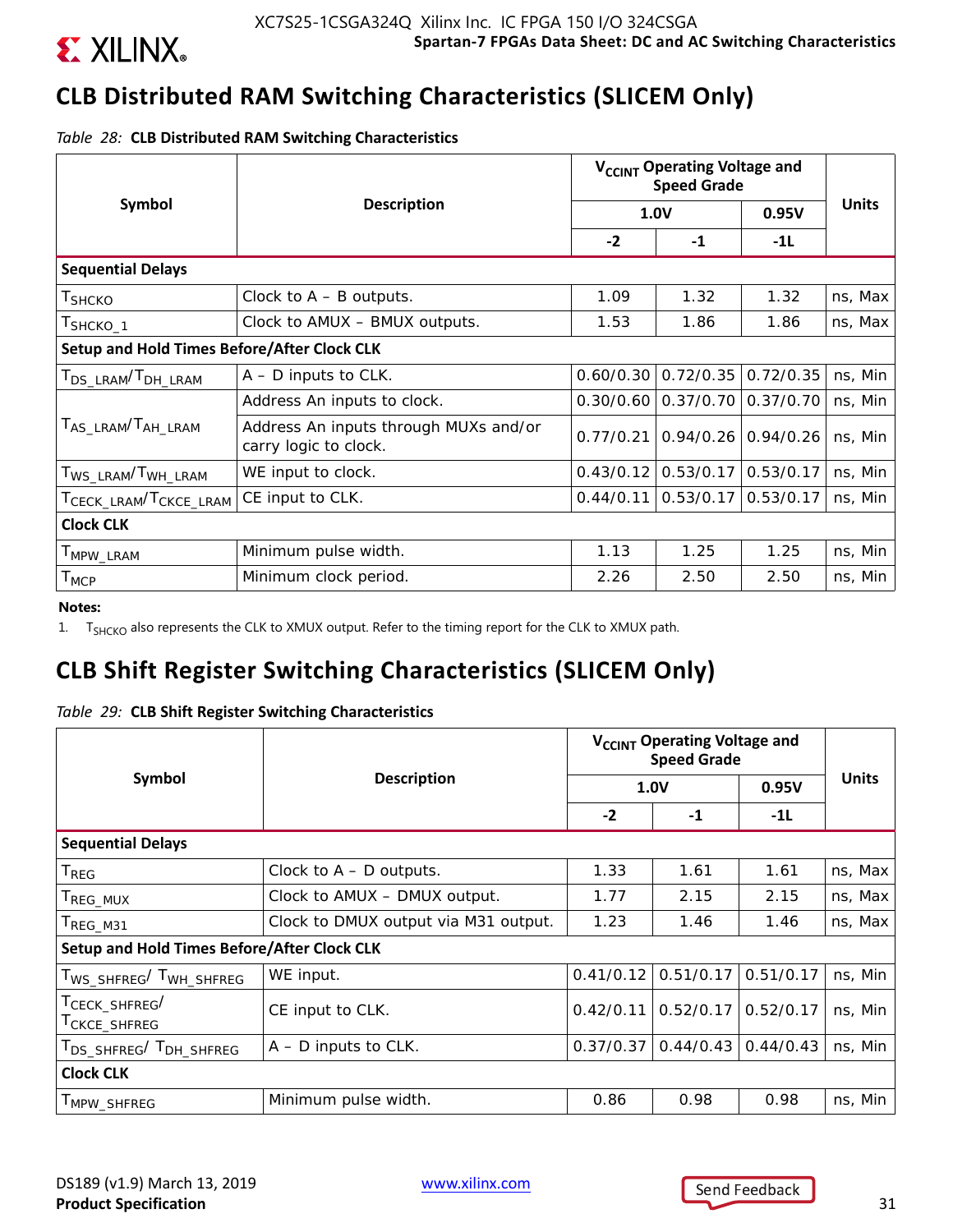

# **Block RAM and FIFO Switching Characteristics**

*Table 30:* **Block RAM and FIFO Switching Characteristics**

|                                                                                      |                                                                                                                | V <sub>CCINT</sub> Operating Voltage and Speed |           |           |              |
|--------------------------------------------------------------------------------------|----------------------------------------------------------------------------------------------------------------|------------------------------------------------|-----------|-----------|--------------|
| Symbol                                                                               | <b>Description</b>                                                                                             |                                                | 1.0V      | 0.95V     | <b>Units</b> |
|                                                                                      |                                                                                                                | $-2$                                           | $-1$      | $-1L$     |              |
| <b>Block RAM and FIFO Clock-to-Out Delays</b>                                        |                                                                                                                |                                                |           |           |              |
| T <sub>RCKO_DO</sub> and                                                             | Clock CLK to DOUT output (without<br>output register). $(1)(2)$                                                | 2.13                                           | 2.46      | 2.46      | ns, Max      |
| $T_{\scriptstyle\rm RCKO\_DO\_REG}$                                                  | Clock CLK to DOUT output (with output<br>register). $(3)(4)$                                                   | 0.74                                           | 0.89      | 0.89      | ns, Max      |
| Т <sub>RCKO_DO_ECC</sub> and                                                         | Clock CLK to DOUT output with ECC<br>(without output register). $(1)(2)$                                       | 3.04                                           | 3.84      | 3.84      | ns, Max      |
| $\mathsf{T}_{\mathsf{RCKO\_DO\_ECC\_REG}}$                                           | Clock CLK to DOUT output with ECC<br>(with output register). $(3)(4)$                                          | 0.81                                           | 0.94      | 0.94      | ns, Max      |
| TRCKO_DO_CASCOUT and                                                                 | Clock CLK to DOUT output with cascade<br>(without output register). <sup>(1)</sup>                             | 2.88                                           | 3.30      | 3.30      | ns, Max      |
| TRCKO_DO_CASCOUT_REG                                                                 | Clock CLK to DOUT output with cascade<br>(with output register). (3)                                           | 1.28                                           | 1.46      | 1.46      | ns, Max      |
| T <sub>RCKO</sub> _FLAGS                                                             | Clock CLK to FIFO flags outputs. (5)                                                                           | 0.87                                           | 1.05      | 1.05      | ns, Max      |
| T <sub>RCKO</sub> _POINTERS                                                          | Clock CLK to FIFO pointers outputs. (6)                                                                        | 1.02                                           | 1.15      | 1.15      | ns, Max      |
| T <sub>RCKO</sub> _parity_ecc                                                        | Clock CLK to ECCPARITY in ECC encode<br>only mode.                                                             | 0.85                                           | 0.94      | 0.94      | ns, Max      |
| T <sub>RCKO</sub> _spBIT_ECC and                                                     | Clock CLK to BITERR (without output<br>register).                                                              | 2.81                                           | 3.55      | 3.55      | ns, Max      |
| T <sub>RCKO</sub> _SDBIT_ECC_REG                                                     | Clock CLK to BITERR (with output<br>register).                                                                 | 0.76                                           | 0.89      | 0.89      | ns, Max      |
| TRCKO_RDADDR_ECC and                                                                 | Clock CLK to RDADDR output with ECC<br>(without output register).                                              | 0.88                                           | 1.07      | 1.07      | ns, Max      |
| TRCKO_RDADDR_ECC_REG                                                                 | Clock CLK to RDADDR output with ECC<br>(with output register).                                                 | 0.93                                           | 1.08      | 1.08      | ns, Max      |
| <b>Setup and Hold Times Before/After Clock CLK</b>                                   |                                                                                                                |                                                |           |           |              |
| T <sub>RCCK</sub> _ADDRA <sup>/</sup><br>$\mathsf{T}_{\mathsf{RCKC\_ADDRA}}$         | ADDR inputs. <sup>(7)</sup>                                                                                    | 0.49/0.33                                      | 0.57/0.36 | 0.57/0.36 | ns, Min      |
| T <sub>RDCK</sub> _DI_WF_NC <sup>/</sup><br>$\mathsf{T}_{\mathsf{RCKD\_DI\_WF\_NC}}$ | Data input setup/hold time when block<br>RAM is configured in WRITE_FIRST or<br>NO_CHANGE mode. <sup>(8)</sup> | 0.65/0.63                                      | 0.74/0.67 | 0.74/0.67 | ns, Min      |
| T <sub>RDCK</sub> _DI_RF <sup>/</sup><br>$\mathsf{T}_{\mathsf{RCKD\_DI\_RF}}$        | Data input setup/hold time when block<br>RAM is configured in READ_FIRST<br>mode. $(8)$                        | 0.22/0.34                                      | 0.25/0.41 | 0.25/0.41 | ns, Min      |
| $T_{\sf RDCK\_DI\_ECC}$<br>$\mathsf{T}_{\mathsf{RCKD\_DI\_ECC}}$                     | DIN inputs with block RAM ECC in<br>standard mode. <sup>(8)</sup>                                              | 0.55/0.46                                      | 0.63/0.50 | 0.63/0.50 | ns, Min      |
| T <sub>RDCK</sub> _DI_ECCW <sup>/</sup><br>T <sub>RCKD</sub> _DI_ECCW                | DIN inputs with block RAM ECC encode<br>only. $(8)$                                                            | 1.02/0.46                                      | 1.17/0.50 | 1.17/0.50 | ns, Min      |

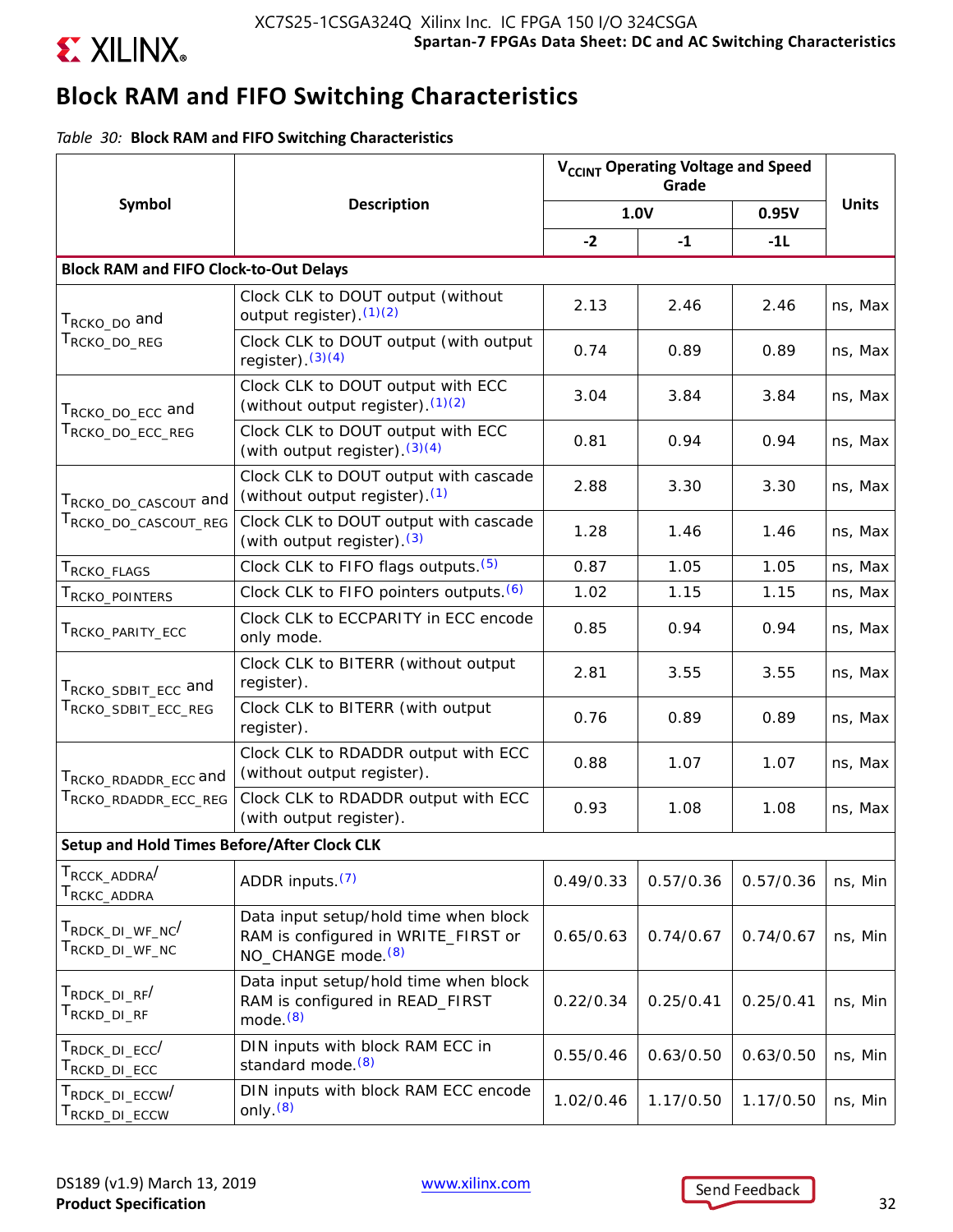

### *Table 30:* **Block RAM and FIFO Switching Characteristics** *(Cont'd)*

|                                                                                            |                                                                                                                                                    | V <sub>CCINT</sub> Operating Voltage and Speed |              |              |              |
|--------------------------------------------------------------------------------------------|----------------------------------------------------------------------------------------------------------------------------------------------------|------------------------------------------------|--------------|--------------|--------------|
| Symbol                                                                                     | <b>Description</b>                                                                                                                                 |                                                | 1.0V         | 0.95V        | <b>Units</b> |
|                                                                                            |                                                                                                                                                    | $-2$                                           | $-1$         | $-1L$        |              |
| T <sub>RDCK</sub> _di_ecc_fifo <sup>/</sup><br>T <sub>RCKD</sub> _di_ecc_fifo              | DIN inputs with FIFO ECC in standard<br>mode. $(8)$                                                                                                | 1.15/0.59                                      | 1.32/0.64    | 1.32/0.64    | ns, Min      |
| T <sub>RCCK</sub> _INJECTBITERR <sup>/</sup><br>$\mathsf{T}_{\mathsf{RCKC\_INIECTBITERR}}$ | Inject single/double bit error in ECC<br>mode.                                                                                                     | 0.64/0.37                                      | 0.74/0.40    | 0.74/0.40    | ns, Min      |
| ${\sf T}_{\sf RCCK\_EN}/{\sf T}_{\sf RCKC\_EN}$                                            | Block RAM enable (EN) input.                                                                                                                       | 0.39/0.21                                      | 0.45/0.23    | 0.45/0.23    | ns, Min      |
| $\mathsf{T}_{\mathsf{RCCK\_REGCE}}$ /<br>$\mathsf{T}_{\mathsf{RCKC\_REGCE}}$               | CE input of output register.                                                                                                                       | 0.29/0.15                                      | 0.36/0.16    | 0.36/0.16    | ns, Min      |
| $\mathsf{T}_{\mathsf{RCCK\_RSTREG}}$<br>$\mathsf{T}_{\mathsf{RCKC\_RSTREG}}$               | Synchronous RSTREG input.                                                                                                                          | 0.32/0.07                                      | 0.35/0.07    | 0.35/0.07    | ns, Min      |
| ${\sf T}_{\sf RCCK\_RSTRAM} /$<br>${\sf T}_{\sf RCKC\_RSTRAM}$                             | Synchronous RSTRAM input.                                                                                                                          | 0.34/0.43                                      | 0.36/0.46    | 0.36/0.46    | ns, Min      |
| T <sub>RCCK</sub> _wea <sup>/T</sup> RCKC_WEA                                              | Write enable (WE) input (block RAM<br>only).                                                                                                       | 0.48/0.19                                      | 0.54/0.20    | 0.54/0.20    | ns, Min      |
| T <sub>RCCK</sub> _WREN <sup>/</sup><br>${\sf T}_{\sf RCKC\_WREN}$                         | WREN FIFO inputs.                                                                                                                                  | 0.46/0.35                                      | 0.47/0.43    | 0.47/0.43    | ns, Min      |
| $\mathsf{T}_{\mathsf{RCCK\_RDEN}}$<br>$\mathsf{T}_{\mathsf{RCKC\_RDEN}}$                   | RDEN FIFO inputs.                                                                                                                                  | 0.43/0.35                                      | 0.43/0.43    | 0.43/0.43    | ns, Min      |
| <b>Reset Delays</b>                                                                        |                                                                                                                                                    |                                                |              |              |              |
| T <sub>RCO</sub> _FLAGS                                                                    | Reset RST to FIFO flags/pointers. <sup>(9)</sup>                                                                                                   | 0.98                                           | 1.10         | 1.10         | ns, Max      |
| T <sub>RREC</sub> _RST <sup>/T</sup> RREM_RST                                              | FIFO reset recovery and removal<br>timing $(10)$                                                                                                   | $2.07/-0.81$                                   | $2.37/-0.81$ | $2.37/-0.81$ | ns, Max      |
| <b>Maximum Frequency</b>                                                                   |                                                                                                                                                    |                                                |              |              |              |
| F <sub>MAX_BRAM_WF_NC</sub>                                                                | Block RAM (write first and no change<br>modes) when not in SDP RF mode.                                                                            | 460.83                                         | 388.20       | 388.20       | <b>MHz</b>   |
| $F_{MAX\_BRAM\_RF\_}$<br>PERFORMANCE                                                       | Block RAM (read first, performance<br>mode) when in SDP RF mode but no<br>address overlap between port A and<br>port B.                            | 460.83                                         | 388.20       | 388.20       | MHZ          |
| $F_{MAX\_BRAM\_RF\_}$<br>DELAYED_WRITE                                                     | Block RAM (read first, delayed write<br>mode) when in SDP RF mode and there<br>is possibility of overlap between port A<br>and port B addresses.   | 404.53                                         | 339.67       | 339.67       | <b>MHz</b>   |
| F <sub>MAX_CAS_WF_NC</sub>                                                                 | Block RAM cascade (write first, no<br>change mode) when cascade but not in<br>RF mode.                                                             | 418.59                                         | 345.78       | 345.78       | <b>MHz</b>   |
| $F_{MAX\_CAS\_RF\_}$<br>PERFORMANCE                                                        | Block RAM cascade (read first,<br>performance mode) when in cascade<br>with RF mode and no possibility of<br>address overlap/one port is disabled. | 418.59                                         | 345.78       | 345.78       | <b>MHz</b>   |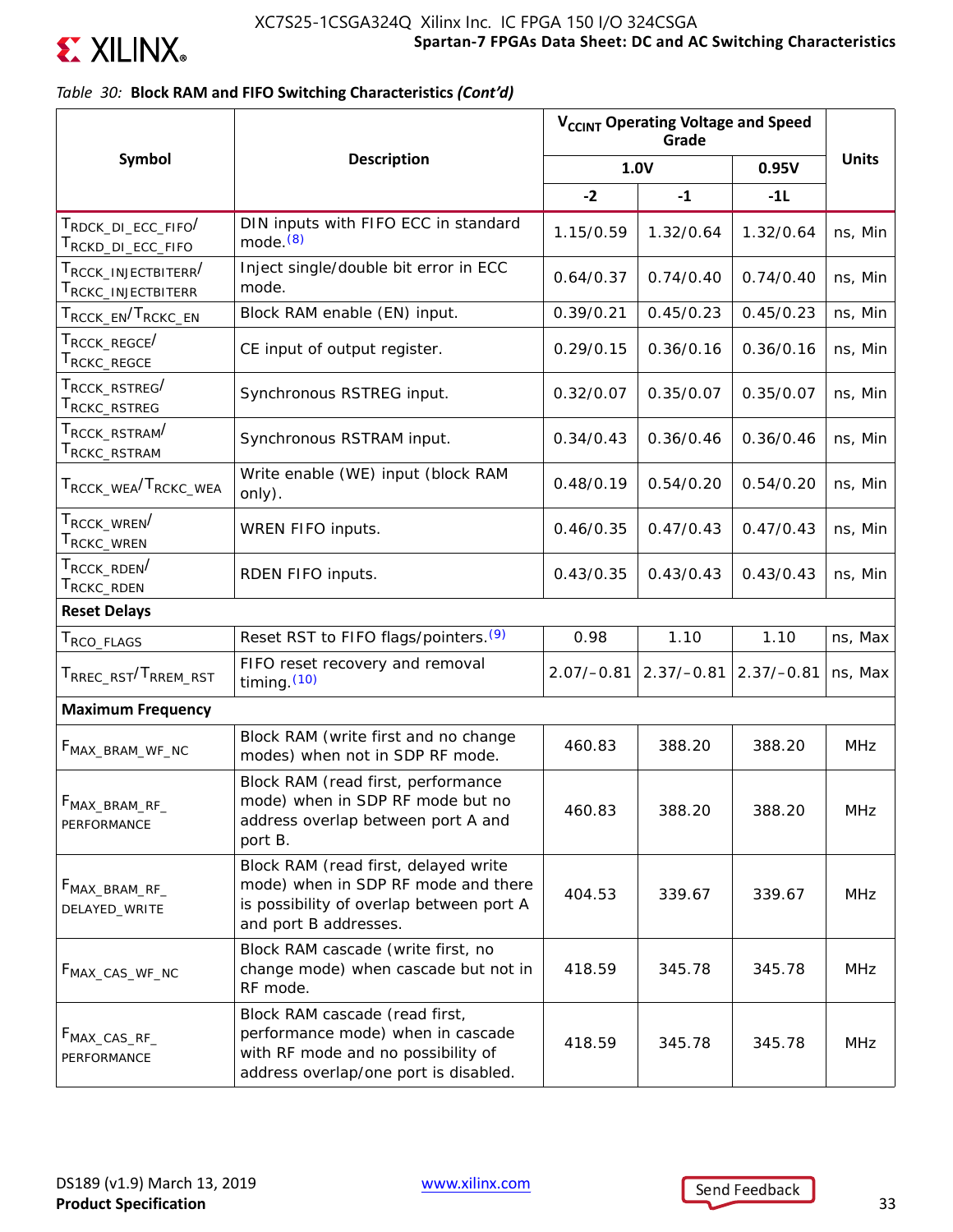

### *Table 30:* **Block RAM and FIFO Switching Characteristics** *(Cont'd)*

|                                           |                                                                                                        | V <sub>CCINT</sub> Operating Voltage and Speed |        |        |              |
|-------------------------------------------|--------------------------------------------------------------------------------------------------------|------------------------------------------------|--------|--------|--------------|
| Symbol                                    | <b>Description</b>                                                                                     | <b>1.0V</b>                                    |        | 0.95V  | <b>Units</b> |
|                                           |                                                                                                        | $-2$                                           | -1     | $-11$  |              |
| F <sub>MAX_CAS_RF_</sub><br>DELAYED WRITE | When in cascade RF mode and there is a<br>possibility of address overlap between<br>port A and port B. | 362.19                                         | 297.35 | 297.35 | <b>MHz</b>   |
| $F_{MAX\_FIFO}$                           | FIFO in all modes without ECC.                                                                         | 460.83                                         | 388.20 | 388.20 | <b>MHz</b>   |
| $F_{MAX\_ECC}$                            | Block RAM and FIFO in ECC<br>configuration.                                                            | 365.10                                         | 297.53 | 297.53 | <b>MHz</b>   |

**Notes:** 

- 1.  $T_{RCKO_DOR}$  includes  $T_{RCKO_DOW}$ ,  $T_{RCKO_DOPR}$ , and  $T_{RCKO_DOPW}$  as well as the B port equivalent timing parameters.<br>2. These parameters also apply to synchronous FIFO with DO REG = 0.
- These parameters also apply to synchronous FIFO with  $DO\_REG = 0$ .
- 3.  $T_{RCKO\_DO}$  includes  $T_{RCKO\_DOP}$  as well as the B port equivalent timing parameters.<br>4. These parameters also apply to multi-rate (asynchronous) and synchronous FIFO
- These parameters also apply to multi-rate (asynchronous) and synchronous FIFO with  $DO\_REG = 1$ .
- 5. TRCKO\_FLAGS includes the following parameters: TRCKO\_AEMPTY, TRCKO\_AFULL, TRCKO\_EMPTY, TRCKO\_FULL, TRCKO\_RDERR, TRCKO\_WRERR.
- 6.  $T_{RCKO\_POINTER}$  includes both  $T_{RCKO\_RDCOUNT}$  and  $T_{RCKO\_WRCOUNT}$ .<br>7. The ADDR setup and hold must be met when EN is asserted (even v
- 7. The ADDR setup and hold must be met when EN is asserted (even when WE is deasserted). Otherwise, block RAM data corruption is possible.
- 8. These parameters include both A and B inputs as well as the parity inputs of A and B.
- 9. T<sub>RCO FLAGS</sub> includes the following flags: AEMPTY, AFULL, EMPTY, FULL, RDERR, WRERR, RDCOUNT, and WRCOUNT.
- 10. RDEN and WREN must be held Low prior to and during reset. The FIFO reset must be asserted for at least five positive clock edges of the slowest clock (WRCLK or RDCLK).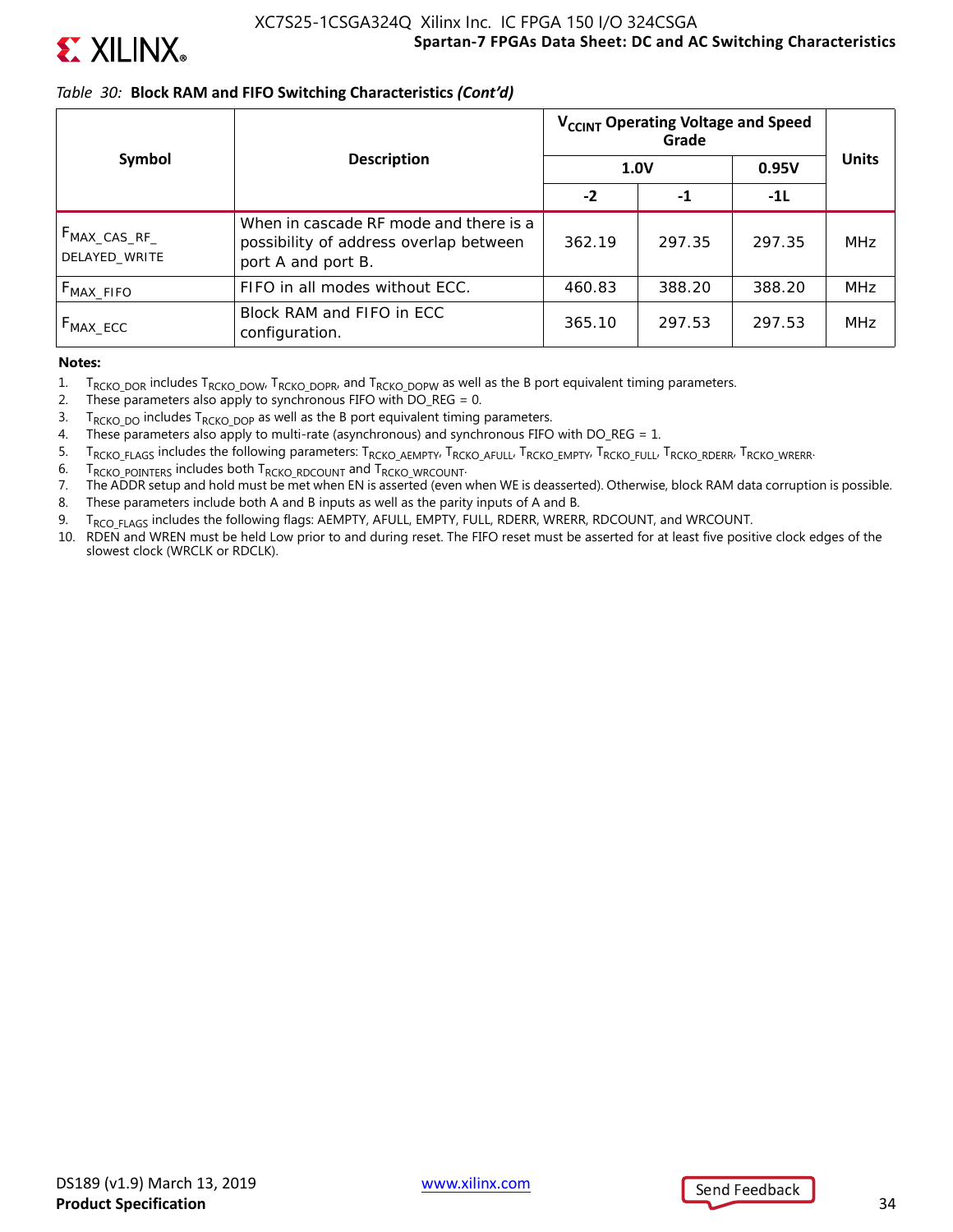

# **DSP48E1 Switching Characteristics**

*Table 31:* **DSP48E1 Switching Characteristics**

| Symbol                                                                                                                                                     | <b>Description</b>                                      |                  | V <sub>CCINT</sub> Operating<br><b>Voltage and Speed</b><br>Grade |                  |              |
|------------------------------------------------------------------------------------------------------------------------------------------------------------|---------------------------------------------------------|------------------|-------------------------------------------------------------------|------------------|--------------|
|                                                                                                                                                            |                                                         | 1.0V             |                                                                   | 0.95V            | <b>Units</b> |
|                                                                                                                                                            |                                                         |                  | $-1$                                                              | $-11$            |              |
| Setup and Hold Times of Data/Control Pins to the Input Register Clock                                                                                      |                                                         |                  |                                                                   |                  |              |
| T <sub>DSPDCK</sub> _A_AREG <sup>/</sup><br>$\mathsf{T}_{\mathsf{DSPCKD\_A\_AREG}}$                                                                        | A input to A register CLK.                              | 0.30/<br>0.13    | 0.37/<br>0.14                                                     | 0.37/<br>0.14    | ns           |
| $\mathsf{T}_{\mathsf{DSPDCK\_B\_BREG}}/$<br>T <sub>DSPCKD</sub> _B_BREG                                                                                    | B input to B register CLK.                              | 0.38/<br>0.16    | 0.45/<br>0.18                                                     | 0.45/<br>0.18    | ns           |
| $\mathsf{T}_{\mathsf{DSPDCK\_C\_CREG}}$<br>T <sub>DSPCKD</sub> _C_CREG                                                                                     | C input to C register CLK.                              | 0.20/<br>0.19    | 0.24/<br>0.21                                                     | 0.24/<br>0.21    | ns           |
| $\mathsf{T}_{\mathsf{DSPDCK\_D\_DREG}}/$<br>T <sub>DSPCKD</sub> _D_DREG                                                                                    | D input to D register CLK.                              | 0.32/<br>0.27    | 0.42/<br>0.27                                                     | 0.42/<br>0.27    | ns           |
| $\tau_{\texttt{DSPDCK\_ACIN\_AREG}}/$<br>T <sub>DSPCKD</sub> _ACIN_AREG                                                                                    | ACIN input to A register CLK.                           | 0.27/<br>0.13    | 0.32/<br>0.14                                                     | 0.32/<br>0.14    | ns           |
| $T_{\mathsf{DSPDCK\_BCIN\_BREG}}/$<br>T <sub>DSPCKD</sub> _BCIN_BREG                                                                                       | BCIN input to B register CLK.                           | 0.29/<br>0.16    | 0.36/<br>0.18                                                     | 0.36/<br>0.18    | ns           |
| Setup and Hold Times of Data Pins to the Pipeline Register Clock                                                                                           |                                                         |                  |                                                                   |                  |              |
| $T_{\sf DSPDCK_{4, B}_{\sf MREG_MULT}}/$<br>$\mathsf{T}_{\mathsf{DSPCKD}\_ \{A,\ B\}\_ \mathsf{MREG}\_ \mathsf{MULT}}$                                     | {A, B} input to M register CLK using<br>multiplier.     | 2.76/<br>$-0.01$ | 3.29/<br>$-0.01$                                                  | 3.29/<br>$-0.01$ | ns           |
| $\tau_{\texttt{DSPDCK\_{A, D}}\_ADREG}/$<br>$T_{\text{DSPCKD_{4},A, D}_{\text{ADREG}}}$                                                                    | {A, D} input to AD register CLK.                        | 1.48/<br>$-0.02$ | 1.76/<br>$-0.02$                                                  | 1.76/<br>$-0.02$ | ns           |
| Setup and Hold Times of Data/Control Pins to the Output Register Clock                                                                                     |                                                         |                  |                                                                   |                  |              |
| $T_{\text{DSPDCK}\_{\text{A},\text{B}}\text{PREG}\_{\text{MULT}}}/$                                                                                        | {A, B} input to P register CLK using<br>multiplier.     | 4.60/<br>$-0.28$ | 5.48/<br>$-0.28$                                                  | 5.48/<br>$-0.28$ | ns           |
| $T_{\mathsf{DSPDCK}}$ d preg mult $'$<br>T <sub>DSPCKD_D_PREG_MULT</sub>                                                                                   | D input to P register CLK using multiplier.             | 4.50/<br>$-0.73$ | 5.35/<br>$-0.73$                                                  | 5.35/<br>$-0.73$ | ns           |
| $T_{\text{DSPDCK }\{A,\ B\}}$ PREG <sup>/</sup><br>$T_{DSPCKD_{A,B}$ _PREG                                                                                 | A or B input to P register CLK not using<br>multiplier. | 1.98/<br>$-0.28$ | 2.35/<br>$-0.28$                                                  | 2.35/<br>$-0.28$ | ns           |
| T <sub>DSPDCK_C_PREG</sub> /<br>T <sub>DSPCKD</sub> _C_PREG                                                                                                | C input to P register CLK not using multiplier.         | 1.76/<br>$-0.26$ | 2.10/<br>$-0.26$                                                  | 2.10/<br>$-0.26$ | ns           |
| T <sub>DSPDCK</sub> _PCIN_PREG <sup>/</sup><br>T <sub>DSPCKD</sub> _PCIN_PREG                                                                              | PCIN input to P register CLK.                           | 1.51/<br>$-0.15$ | 1.80/<br>$-0.15$                                                  | 1.80/<br>$-0.15$ | ns           |
| Setup and Hold Times of the CE Pins                                                                                                                        |                                                         |                  |                                                                   |                  |              |
| $T_{\text{DSPDCK}_{-}}$ (CEA;CEB} $_{-}$ {AREG;BREG} <sup>/</sup><br>$T_{\text{DSPCKD}_{\text{-}}\text{CEA};\text{CEB}_{\text{-}}\text{AREG};\text{BREG}}$ | {CEA; CEB} input to {A; B} register CLK.                | 0.42/<br>0.08    | 0.52/<br>0.11                                                     | 0.52/<br>0.11    | ns           |
| T <sub>DSPDCK</sub> _CEC_CREG <sup>/</sup><br>T <sub>DSPCKD</sub> _CEC_CREG                                                                                | CEC input to C register CLK.                            | 0.34/<br>0.11    | 0.42/<br>0.13                                                     | 0.42/<br>0.13    | ns           |
| T <sub>DSPDCK</sub> _CED_DREG <sup>/</sup><br>T <sub>DSPCKD</sub> _CED_DREG                                                                                | CED input to D register CLK.                            | 0.43/<br>$-0.03$ | 0.52/<br>$-0.03$                                                  | 0.52/<br>$-0.03$ | ns           |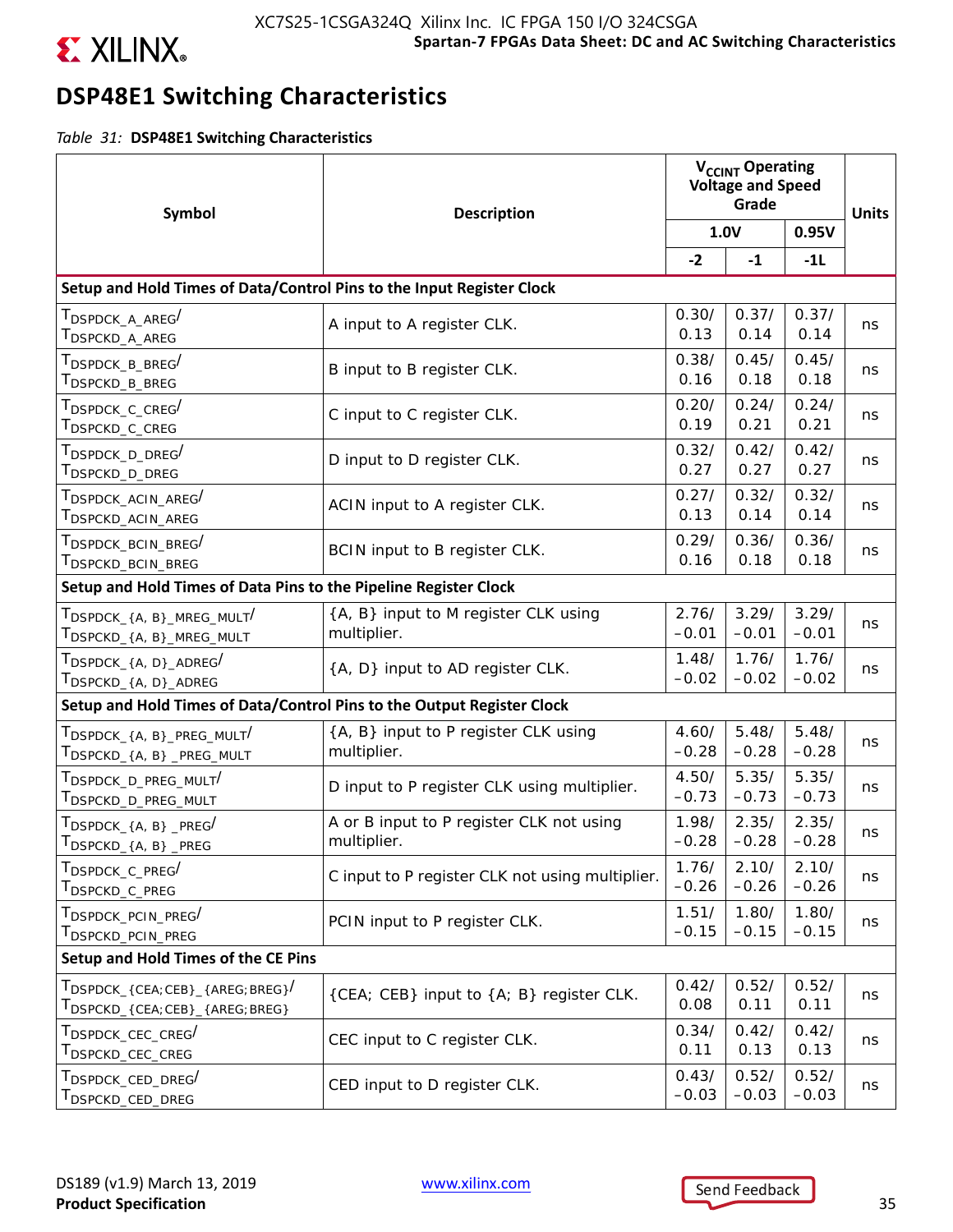

*Table 31:* **DSP48E1 Switching Characteristics** *(Cont'd)*

| Symbol                                                                        | <b>Description</b>                                           |               | V <sub>CCINT</sub> Operating<br><b>Voltage and Speed</b><br>Grade |               |              |
|-------------------------------------------------------------------------------|--------------------------------------------------------------|---------------|-------------------------------------------------------------------|---------------|--------------|
|                                                                               |                                                              |               | 1.0V                                                              | 0.95V         | <b>Units</b> |
|                                                                               |                                                              | $-2$          | $-1$                                                              | $-11$         |              |
| T <sub>DSPDCK</sub> _CEM_MREG <sup>/</sup><br>T <sub>DSPCKD_CEM_MREG</sub>    | CEM input to M register CLK.                                 | 0.21/<br>0.20 | 0.27/<br>0.23                                                     | 0.27/<br>0.23 | ns           |
| T <sub>DSPDCK</sub> _CEP_PREG <sup>/</sup><br>T <sub>DSPCKD</sub> _CEP_PREG   | CEP input to P register CLK.                                 | 0.43/<br>0.01 | 0.53/<br>0.01                                                     | 0.53/<br>0.01 | ns           |
| Setup and Hold Times of the RST Pins                                          |                                                              |               |                                                                   |               |              |
| TDSPDCK_{RSTA; RSTB}_{AREG; BREG}<br>TDSPCKD_{RSTA; RSTB}_{AREG; BREG}        | {RSTA, RSTB} input to {A, B} register CLK.                   | 0.46/<br>0.13 | 0.55/<br>0.15                                                     | 0.55/<br>0.15 | ns           |
| T <sub>DSPDCK</sub> _RSTC_CREG <sup>/</sup><br>T <sub>DSPCKD</sub> _RSTC_CREG | RSTC input to C register CLK.                                | 0.08/<br>0.11 | 0.09/<br>0.12                                                     | 0.09/<br>0.12 | ns           |
| T <sub>DSPDCK</sub> _RSTD_DREG <sup>/</sup><br>T <sub>DSPCKD</sub> _RSTD_DREG | RSTD input to D register CLK                                 | 0.50/<br>0.08 | 0.59/<br>0.09                                                     | 0.59/<br>0.09 | ns           |
| T <sub>DSPDCK</sub> RSTM MREG <sup>/</sup><br>T <sub>DSPCKD</sub> _RSTM_MREG  | RSTM input to M register CLK                                 | 0.23/<br>0.24 | 0.27/<br>0.28                                                     | 0.27/<br>0.28 | ns           |
| T <sub>DSPDCK</sub> _RSTP_PREG <sup>/</sup><br>T <sub>DSPCKD</sub> _RSTP_PREG | RSTP input to P register CLK                                 | 0.30/<br>0.01 | 0.35/<br>0.01                                                     | 0.35/<br>0.01 | ns           |
| <b>Combinatorial Delays from Input Pins to Output Pins</b>                    |                                                              |               |                                                                   |               |              |
| T <sub>DSPDO</sub> _A_CARRYOUT_MULT                                           | A input to CARRYOUT output using multiplier.                 | 4.35          | 5.18                                                              | 5.18          | ns           |
| T <sub>DSPDO_D_P_MULT</sub>                                                   | D input to P output using multiplier.                        | 4.26          | 5.07                                                              | 5.07          | ns           |
| T <sub>DSPDO_B_P</sub>                                                        | B input to P output not using multiplier.                    | 1.75          | 2.08                                                              | 2.08          | ns           |
| T <sub>DSPDO_C_P</sub>                                                        | C input to P output.                                         | 1.53          | 1.82                                                              | 1.82          | ns           |
| <b>Combinatorial Delays from Input Pins to Cascading Output Pins</b>          |                                                              |               |                                                                   |               |              |
| TDSPDO_{A; B}_{ACOUT; BCOUT}                                                  | {A, B} input to {ACOUT, BCOUT} output.                       | 0.63          | 0.74                                                              | 0.74          | ns           |
| TDSPDO_{A, B}_CARRYCASCOUT_MULT                                               | {A, B} input to CARRYCASCOUT output using<br>multiplier.     | 4.65          | 5.54                                                              | 5.54          | ns           |
| TDSPDO_D_CARRYCASCOUT_MULT                                                    | D input to CARRYCASCOUT output using<br>multiplier.          | 4.54          | 5.40                                                              | 5.40          | ns           |
| TDSPDO_{A, B}_CARRYCASCOUT                                                    | {A, B} input to CARRYCASCOUT output not<br>using multiplier. | 2.03          | 2.41                                                              | 2.41          | ns           |
| T <sub>DSPDO_C</sub> _CARRYCASCOUT                                            | C input to CARRYCASCOUT output.                              | 1.81          | 2.15                                                              | 2.15          | ns           |
| <b>Combinatorial Delays from Cascading Input Pins to All Output Pins</b>      |                                                              |               |                                                                   |               |              |
| T <sub>DSPDO</sub> _ACIN_P_MULT                                               | ACIN input to P output using multiplier.                     | 4.19          | 5.00                                                              | 5.00          | ns           |
| T <sub>DSPDO</sub> ACIN P                                                     | ACIN input to P output not using multiplier.                 | 1.57          | 1.88                                                              | 1.88          | ns           |
| T <sub>DSPDO</sub> _ACIN_ACOUT                                                | ACIN input to ACOUT output.                                  | 0.44          | 0.53                                                              | 0.53          | ns           |
| TDSPDO_ACIN_CARRYCASCOUT_MULT                                                 | ACIN input to CARRYCASCOUT output using<br>multiplier.       | 4.47          | 5.33                                                              | 5.33          | ns           |
| T <sub>DSPDO_ACIN_CARRYCASCOUT</sub>                                          | ACIN input to CARRYCASCOUT output not<br>using multiplier.   | 1.85          | 2.21                                                              | 2.21          | ns           |
| T <sub>DSPDO</sub> _PCIN_P                                                    | PCIN input to P output.                                      | 1.28          | 1.52                                                              | 1.52          | ns           |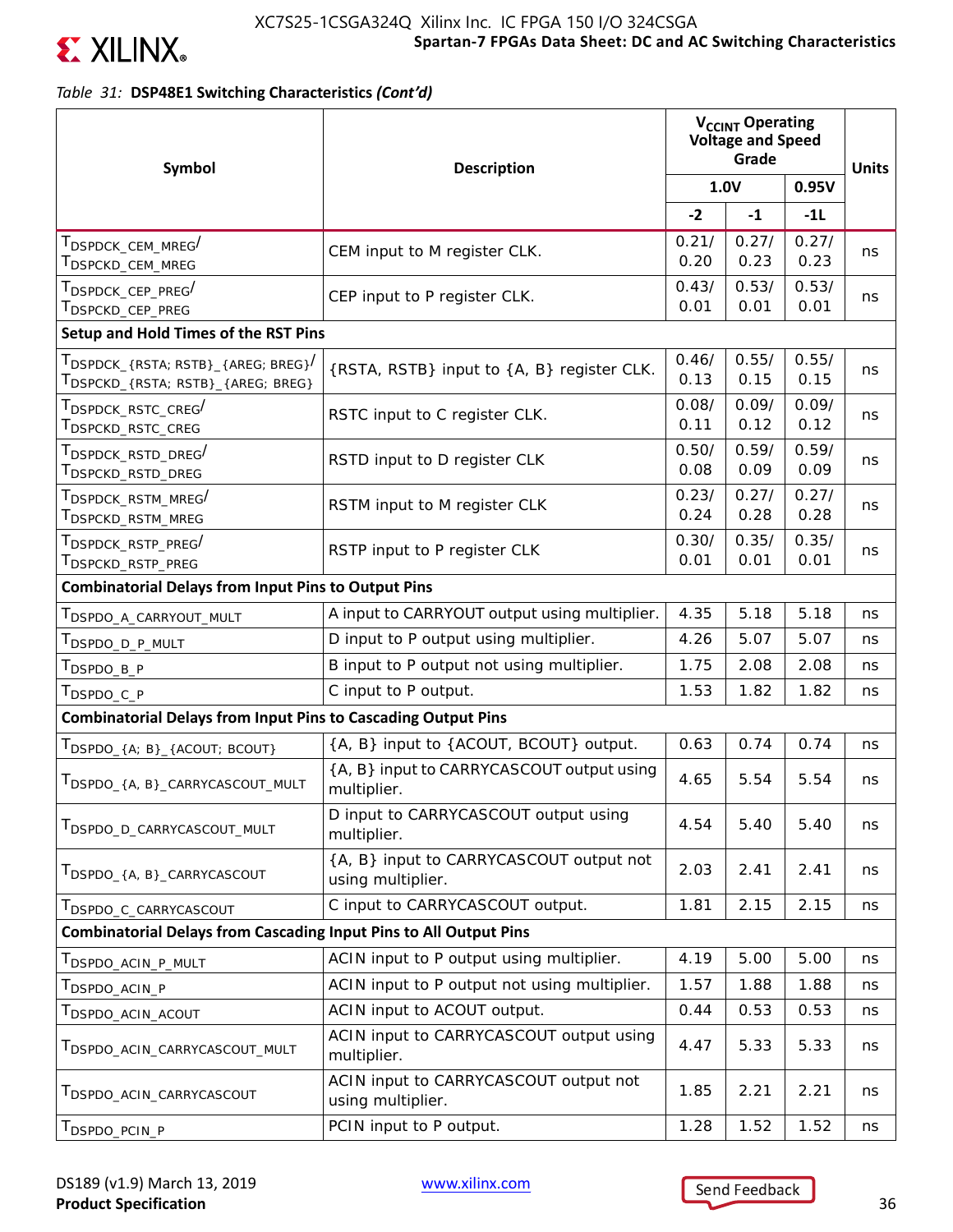

### *Table 31:* **DSP48E1 Switching Characteristics** *(Cont'd)*

| Symbol                                                           | <b>Description</b>                                               |        | V <sub>CCINT</sub> Operating<br><b>Voltage and Speed</b><br>Grade |               |              |
|------------------------------------------------------------------|------------------------------------------------------------------|--------|-------------------------------------------------------------------|---------------|--------------|
|                                                                  |                                                                  |        | 1.0V                                                              | 0.95V         | <b>Units</b> |
|                                                                  |                                                                  | $-2$   | $-1$                                                              | $-11$         |              |
| T <sub>DSPDO_PCIN_CARRYCASCOUT</sub>                             | PCIN input to CARRYCASCOUT output.                               | 1.56   | 1.85                                                              | 1.85          | ns           |
| Clock to Outs from Output Register Clock to Output Pins          |                                                                  |        |                                                                   |               |              |
| T <sub>DSPCKO_P_PREG</sub>                                       | CLK PREG to P output.                                            | 0.37   | 0.44                                                              | 0.44          | ns           |
| T <sub>DSPCKO</sub> _CARRYCASCOUT_PREG                           | CLK PREG to CARRYCASCOUT output.                                 | 0.59   | 0.69                                                              | 0.69          | ns           |
| <b>Clock to Outs from Pipeline Register Clock to Output Pins</b> |                                                                  |        |                                                                   |               |              |
| T <sub>DSPCKO</sub> _P_MREG                                      | CLK MREG to P output.                                            | 1.93   | 2.31                                                              | 2.31          | ns           |
| T <sub>DSPCKO</sub> _CARRYCASCOUT_MREG                           | CLK MREG to CARRYCASCOUT output.                                 | 2.21   | 2.64                                                              | 2.64          | ns           |
| TDSPCKO_P_ADREG_MULT                                             | CLK ADREG to P output using multiplier.                          | 3.10   | 3.69                                                              | 3.69          | ns           |
| TDSPCKO_CARRYCASCOUT_ADREG_MULT                                  | CLK ADREG to CARRYCASCOUT output using<br>multiplier.            | 3.38   | 4.02                                                              | 4.02          | ns           |
| <b>Clock to Outs from Input Register Clock to Output Pins</b>    |                                                                  |        |                                                                   |               |              |
| T <sub>DSPCKO_P_AREG_MULT</sub>                                  | CLK AREG to P output using multiplier.                           | 4.51   | 5.37                                                              | 5.37          | ns           |
| T <sub>DSPCKO</sub> _P_BREG                                      | CLK BREG to P output not using multiplier.                       | 1.87   | 2.22                                                              | 2.22          | ns           |
| $\mathsf{T}_{\mathsf{DSPCKO\_P\_CREG}}$                          | CLK CREG to P output not using multiplier.                       | 1.93   | 2.30                                                              | 2.30          | ns           |
| T <sub>DSPCKO_P_DREG_MULT</sub>                                  | CLK DREG to P output using multiplier.                           | 4.48   | 5.32                                                              | 5.32          | ns           |
| Clock to Outs from Input Register Clock to Cascading Output Pins |                                                                  |        |                                                                   |               |              |
| $T_{\sf DSPCKO\_{ACOUT; BCOUT\}_{-}}$<br>{AREG; BREG}            | CLK (ACOUT, BCOUT) to {A,B} register<br>output.                  | 0.73   | 0.87                                                              | 0.87          | ns           |
| T <sub>DSPCKO</sub> _CARRYCASCOUT_<br>{AREG, BREG}_MULT          | CLK (AREG, BREG) to CARRYCASCOUT<br>output using multiplier.     | 4.79   | 5.70                                                              | 5.70          | ns           |
| TDSPCKO_CARRYCASCOUT_BREG                                        | CLK BREG to CARRYCASCOUT output not<br>using multiplier.         | 2.15   | 2.55                                                              | 2.55          | ns           |
| TDSPCKO_CARRYCASCOUT_DREG_MULT                                   | CLK DREG to CARRYCASCOUT output using<br>multiplier.             | 4.76   | 5.65                                                              | 5.65          | ns           |
| T <sub>DSPCKO</sub> _CARRYCASCOUT_CREG                           | CLK CREG to CARRYCASCOUT output.                                 | 2.21   | 2.63                                                              | 2.63          | ns           |
| <b>Maximum Frequency</b>                                         |                                                                  |        |                                                                   |               |              |
| $\mathsf{F}_{\mathsf{MAX}}$                                      | With all registers used.                                         |        | 550.66 464.25 464.25                                              |               | <b>MHz</b>   |
| F <sub>MAX_PATDET</sub>                                          | With pattern detector.                                           |        | 465.77 392.93 392.93                                              |               | <b>MHz</b>   |
| F <sub>MAX_MULT_NOMREG</sub>                                     | Two register multiply without MREG.                              |        | 305.62 257.47 257.47                                              |               | MHz          |
| FMAX_MULT_NOMREG_PATDET                                          | Two register multiply without MREG with<br>pattern detect.       |        | 277.62 233.92 233.92                                              |               | <b>MHz</b>   |
| FMAX_PREADD_MULT_NOADREG                                         | Without ADREG.                                                   |        | 346.26 290.44 290.44                                              |               | MHz          |
| F <sub>MAX_PREADD_MULT_NOADREG_PATDET</sub>                      | Without ADREG with pattern detect.                               |        | 346.26 290.44 290.44                                              |               | <b>MHz</b>   |
| F <sub>MAX_NOPIPELINEREG</sub>                                   | Without pipeline registers (MREG, ADREG).                        | 227.01 |                                                                   | 190.69 190.69 | MHz          |
| F <sub>MAX_NOPIPELINEREG_PATDET</sub>                            | Without pipeline registers (MREG, ADREG)<br>with pattern detect. | 211.15 |                                                                   | 177.43 177.43 | <b>MHz</b>   |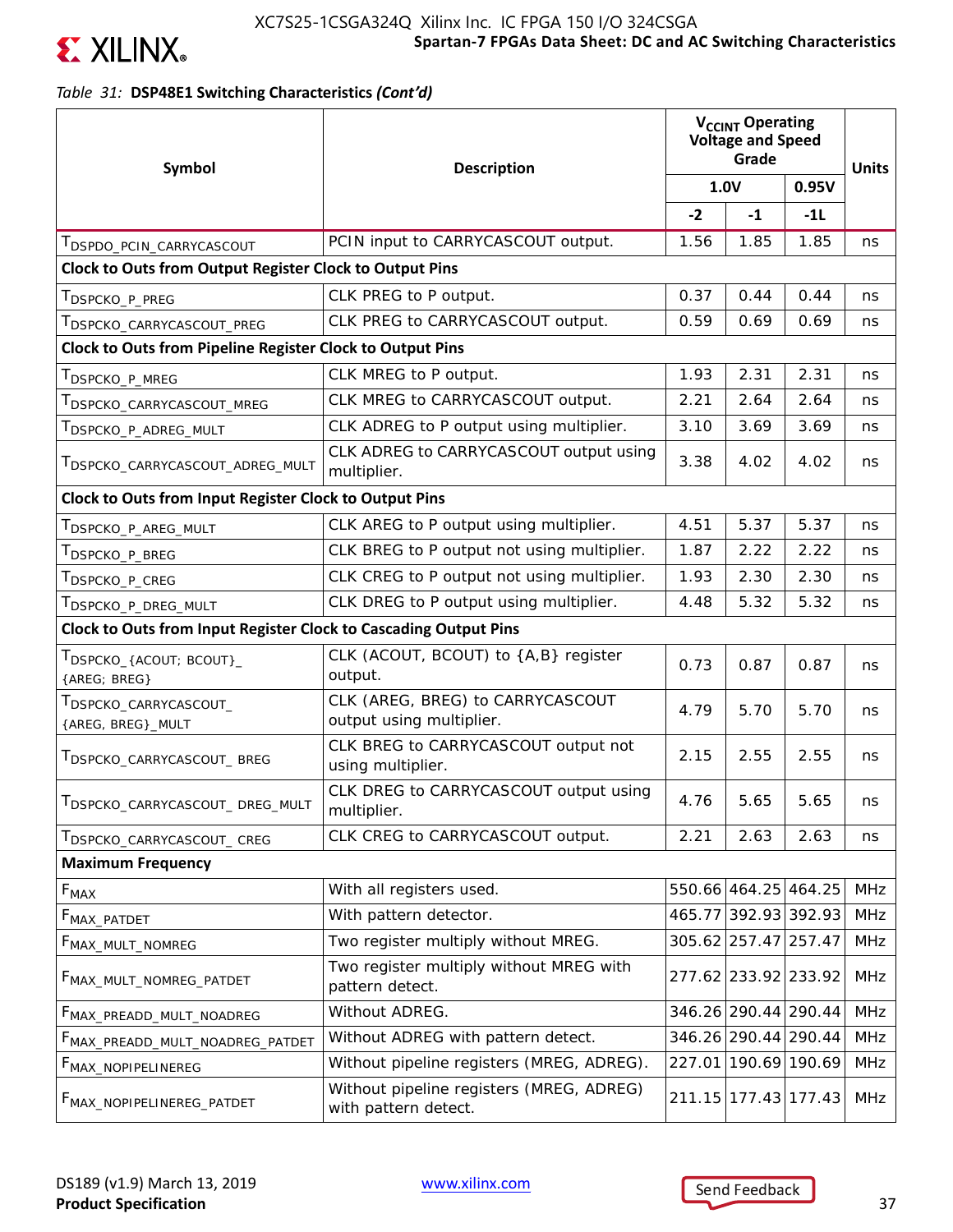

# **Clock Buffers and Networks**

### *Table 32:* **Global Clock Switching Characteristics (Including BUFGCTRL)**

|                                                   |                                 | V <sub>CCINT</sub> Operating Voltage and<br><b>Speed Grade</b> |           |           |              |
|---------------------------------------------------|---------------------------------|----------------------------------------------------------------|-----------|-----------|--------------|
| Symbol                                            | <b>Description</b>              |                                                                | 1.0V      | 0.95V     | <b>Units</b> |
|                                                   |                                 | $-2$                                                           | $-1$      | $-11$     |              |
| $T_{\text{BCCCK\_CE}}/T_{\text{BCCKC\_CE}}^{(1)}$ | CE pins setup/hold.             | 0.13/0.40                                                      | 0.16/0.41 | 0.16/0.41 | ns           |
| $T_{\text{BCCCK\_S}}/T_{\text{BCCKC\_S}}^{(1)}$   | S pins setup/hold.              | 0.13/0.40                                                      | 0.16/0.41 | 0.16/0.41 | ns           |
| $T_{\text{BCCKO}\_\text{O}}^{(2)}$                | BUFGCTRL delay from 10/11 to O. | 0.09                                                           | 0.10      | 0.10      | ns           |
| <b>Maximum Frequency</b>                          |                                 |                                                                |           |           |              |
| $F_{MAX\_BUFG}$                                   | Global clock tree (BUFG).       | 628.00                                                         | 464.00    | 464.00    | <b>MHz</b>   |

#### **Notes:**

1. T<sub>BCCCK</sub> c<sub>E</sub> and T<sub>BCCKC</sub> c<sub>E</sub> must be satisfied to assure glitch-free operation of the global clock when switching between clocks. These parameters do not apply to the BUFGMUX primitive that assures glitch-free opera optional; only needing to be satisfied if device operation requires simulation matches on a cycle-for-cycle basis when switching between clocks.

2. T<sub>BGCKO</sub>  $_0$  (BUFG delay from I0 to O) values are the same as T<sub>BCCKO</sub>  $_0$  values.

### *Table 33:* **Input/Output Clock Switching Characteristics (BUFIO)**

| Symbol                   | <b>Description</b>              | V <sub>CCINT</sub> Operating Voltage and<br>Speed Grade |        |        |              |
|--------------------------|---------------------------------|---------------------------------------------------------|--------|--------|--------------|
|                          |                                 | 1.0V                                                    |        | 0.95V  | <b>Units</b> |
|                          |                                 | -2                                                      | -1     | -11    |              |
| BIOCKO_O                 | Clock to out delay from I to O. | 1.26                                                    | 1.54   | 1.54   | ns           |
| <b>Maximum Frequency</b> |                                 |                                                         |        |        |              |
| F <sub>MAX_BUFIO</sub>   | I/O clock tree (BUFIO).         | 680.00                                                  | 600.00 | 600.00 | <b>MHz</b>   |

### *Table 34:* **Regional Clock Buffer Switching Characteristics (BUFR)**

| Symbol                           | <b>Description</b>                                                  | V <sub>CCINT</sub> Operating Voltage and<br><b>Speed Grade</b> |        |        |              |
|----------------------------------|---------------------------------------------------------------------|----------------------------------------------------------------|--------|--------|--------------|
|                                  |                                                                     | <b>1.0V</b>                                                    |        | 0.95V  | <b>Units</b> |
|                                  |                                                                     | $-2$                                                           | $-1$   | $-11$  |              |
| $\mathsf{T}_{\mathsf{BRCKO\_O}}$ | Clock to out delay from I to O.                                     | 0.76                                                           | 0.99   | 0.99   | ns.          |
| <b>BRCKO O BYP</b>               | Clock to out delay from I to O with Divide Bypass<br>attribute set. | 0.39                                                           | 0.52   | 0.52   | ns           |
| BRDO O                           | Propagation delay from CLR to O.                                    | 0.85                                                           | 1.09   | 1.09   | ns           |
| <b>Maximum Frequency</b>         |                                                                     |                                                                |        |        |              |
| $F_{MAX_BUFF}(1)$                | Regional clock tree (BUFR).                                         | 375.00                                                         | 315.00 | 315.00 | <b>MHz</b>   |

#### **Notes:**

1. The maximum input frequency to the BUFR is the BUFIO  $F_{MAX}$  frequency.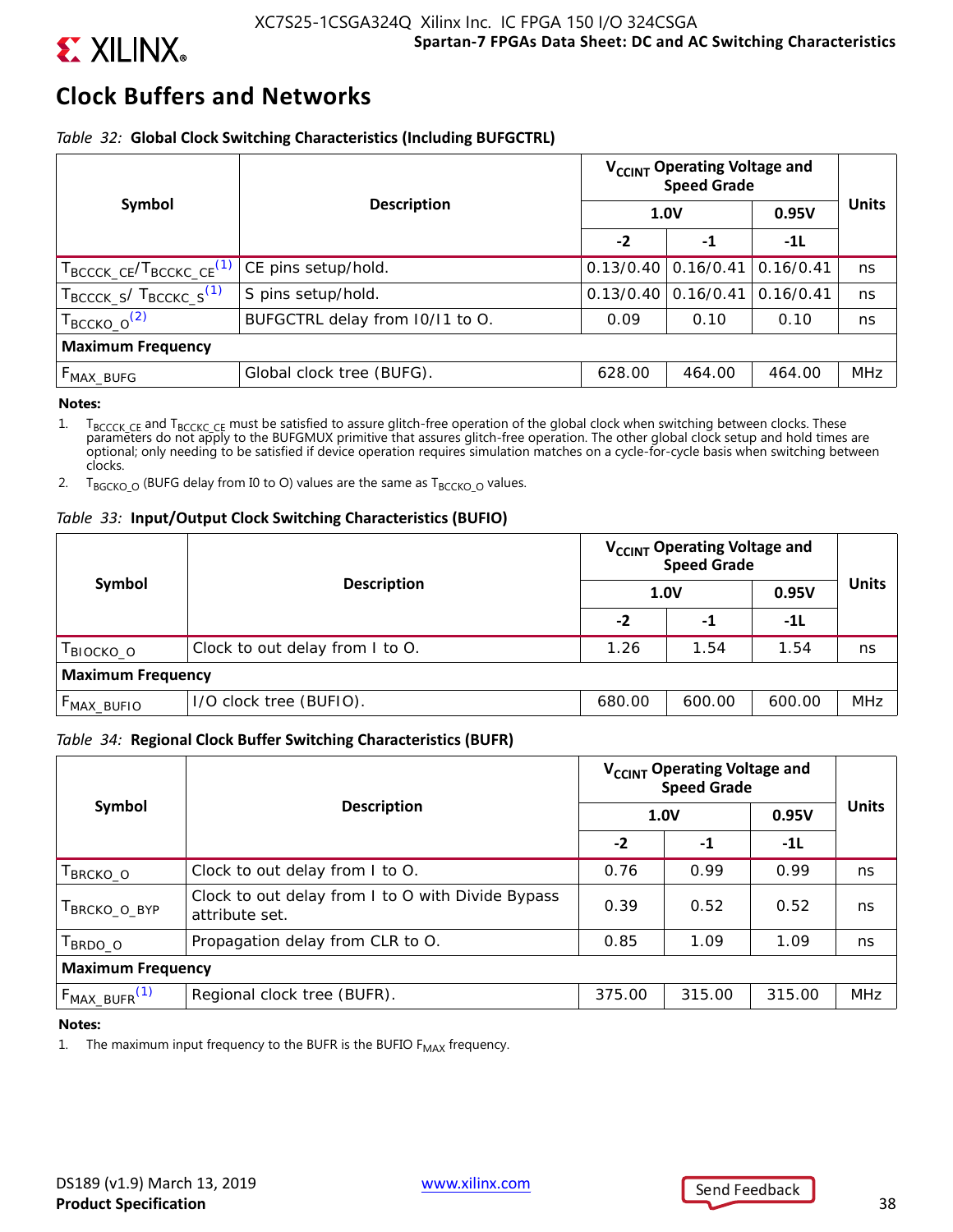

### *Table 35:* **Horizontal Clock Buffer Switching Characteristics (BUFH)**

|                          |                                            |                            | V <sub>CCINT</sub> Operating Voltage and Speed |           |              |
|--------------------------|--------------------------------------------|----------------------------|------------------------------------------------|-----------|--------------|
| Symbol                   |                                            | <b>Description</b><br>1.0V |                                                | 0.95V     | <b>Units</b> |
|                          |                                            | $-2$                       | -1                                             | $-11$     |              |
| I внско_о                | BUFH delay from I to O.                    | 0.11                       | 0.13                                           | 0.13      | ns           |
|                          | TBHCCK_CE/TBHCKC_CE CE pin setup and hold. | 0.22/0.15                  | 0.28/0.21                                      | 0.28/0.21 | ns           |
| <b>Maximum Frequency</b> |                                            |                            |                                                |           |              |
| $F_{MAX_BUFH}$           | Horizontal clock buffer (BUFH).            | 628.00                     | 464.00                                         | 464.00    | <b>MHz</b>   |

### *Table 36:* **Duty Cycle Distortion and Clock-Tree Skew**

|                         |                                              |               |      | V <sub>CCINT</sub> Operating Voltage and<br><b>Speed Grade</b> |       |              |
|-------------------------|----------------------------------------------|---------------|------|----------------------------------------------------------------|-------|--------------|
| Symbol                  | <b>Description</b>                           | <b>Device</b> |      | 1.0V                                                           | 0.95V | <b>Units</b> |
|                         |                                              |               | $-2$ | $-1$                                                           | $-1L$ |              |
| $T_{\mathsf{DCD\_CLK}}$ | Global clock tree duty-cycle distortion. (1) | All           | 0.20 | 0.20                                                           | 0.20  | ns           |
|                         |                                              | XC7S6         | 0.05 | 0.06                                                           | 0.06  | ns           |
|                         |                                              | <b>XC7S15</b> | 0.05 | 0.06                                                           | 0.06  | ns           |
|                         | <b>XC7S25</b>                                | 0.26          | 0.26 | 0.26                                                           | ns    |              |
|                         |                                              | <b>XC7S50</b> | 0.26 | 0.26                                                           | 0.26  | ns           |
|                         |                                              | <b>XC7S75</b> | 0.33 | 0.36                                                           | 0.36  | ns           |
|                         | Global clock tree skew. <sup>(2)</sup>       | XC7S100       | 0.33 | 0.36                                                           | 0.36  | ns           |
| T <sub>CKSKEW</sub>     |                                              | XA7S6         | 0.05 | 0.06                                                           | N/A   | ns           |
|                         |                                              | <b>XA7S15</b> | 0.05 | 0.06                                                           | N/A   | ns           |
|                         |                                              | <b>XA7S25</b> | 0.26 | 0.26                                                           | N/A   | ns           |
|                         |                                              | <b>XA7S50</b> | 0.26 | 0.26                                                           | N/A   | ns           |
|                         |                                              | <b>XA7S75</b> | 0.33 | 0.36                                                           | N/A   | ns           |
|                         |                                              | XA7S100       | 0.33 | 0.36                                                           | N/A   | ns           |
| DCD_BUFIO               | I/O clock tree duty cycle distortion.        | All           | 0.14 | 0.14                                                           | 0.14  | ns           |
| T <sub>BUFIOSKEW</sub>  | I/O clock tree skew across one clock region. | All           | 0.03 | 0.03                                                           | 0.03  | ns           |
| DCD_BUFR                | Regional clock tree duty cycle distortion.   | All           | 0.18 | 0.18                                                           | 0.18  | ns           |

#### **Notes:**

1. These parameters represent the worst-case duty cycle distortion observable at the I/O flip flops. For all I/O standards, IBIS can be used to calculate any additional duty cycle distortion that might be caused by asymmetrical rise/fall times.

2. The T<sub>CKSKEW</sub> value represents the worst-case clock-tree skew observable between sequential I/O elements. Significantly less clock-tree skew exists for I/O registers that are close to each other and fed by the same or adjacent clock-tree branches. Use the Xilinx timing analysis tools to evaluate clock skew specific to your application.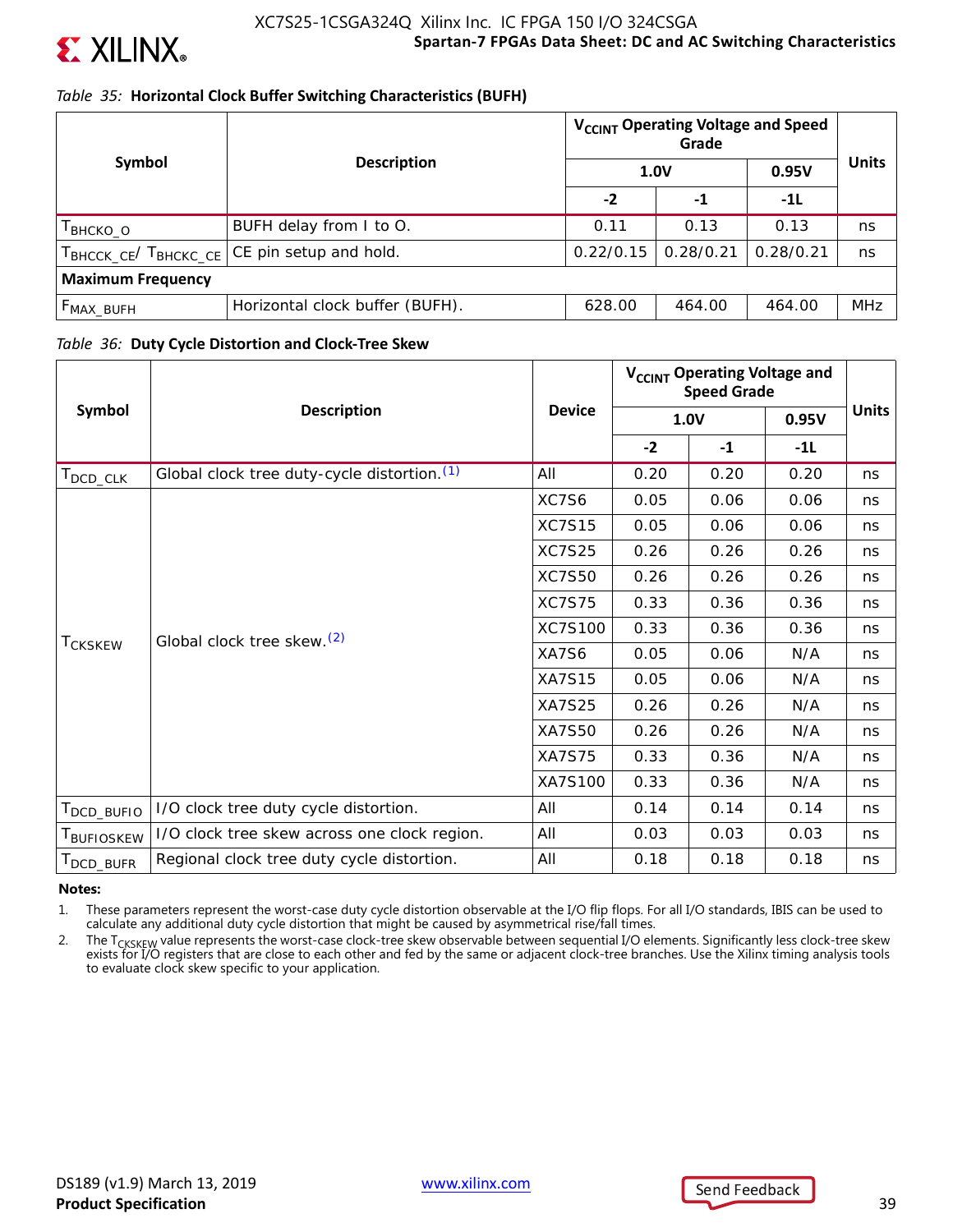

# **MMCM Switching Characteristics**

*Table 37:* **MMCM Specification**

|                                                        |                                                            |           | V <sub>CCINT</sub> Operating Voltage and Speed<br>Grade |                                         |              |
|--------------------------------------------------------|------------------------------------------------------------|-----------|---------------------------------------------------------|-----------------------------------------|--------------|
| Symbol                                                 | <b>Description</b>                                         |           | <b>1.0V</b>                                             | 0.95V                                   | <b>Units</b> |
|                                                        |                                                            | $-2$      | $-1$                                                    | $-11$                                   |              |
| MMCM_F <sub>INMAX</sub>                                | Maximum input clock frequency.                             | 800.00    | 800.00                                                  | 800.00                                  | <b>MHz</b>   |
| MMCM_F <sub>INMIN</sub>                                | Minimum input clock frequency.                             | 10.00     | 10.00                                                   | 10.00                                   | <b>MHz</b>   |
| MMCM_F <sub>INJITTER</sub>                             | Maximum input clock period jitter.                         |           |                                                         | < 20% of clock input period or 1 ns Max |              |
|                                                        | Allowable input duty cycle: 10-49 MHz.                     | 25        | 25                                                      | 25                                      | %            |
|                                                        | Allowable input duty cycle: 50-199<br>MHz.                 | 30        | 30                                                      | 30                                      | %            |
| MMCM_F <sub>INDUTY</sub>                               | Allowable input duty cycle: 200-399<br>MHz.                | 35        | 35                                                      | 35                                      | %            |
|                                                        | Allowable input duty cycle: 400-499<br>MHz.                | 40        | 40                                                      | 40                                      | %            |
|                                                        | Allowable input duty cycle: > 500 MHz.                     | 45        | 45                                                      | 45                                      | %            |
| MMCM_F <sub>MIN_PSCLK</sub>                            | Minimum dynamic phase-shift clock<br>frequency.            | 0.01      | 0.01                                                    | 0.01                                    | <b>MHz</b>   |
| MMCM_F <sub>MAX_PSCLK</sub>                            | Maximum dynamic phase-shift clock<br>frequency.            | 500.00    | 450.00                                                  | 450.00                                  | <b>MHz</b>   |
| MMCM_F <sub>VCOMIN</sub>                               | Minimum MMCM VCO frequency.                                | 600.00    | 600.00                                                  | 600.00                                  | <b>MHz</b>   |
| MMCM_F <sub>VCOMAX</sub>                               | Maximum MMCM VCO frequency.                                | 1440.00   | 1200.00                                                 | 1200.00                                 | <b>MHz</b>   |
|                                                        | Low MMCM bandwidth at typical. <sup>(1)</sup>              | 1.00      | 1.00                                                    | 1.00                                    | <b>MHz</b>   |
| MMCM_F <sub>BANDWIDTH</sub>                            | High MMCM bandwidth at typical. <sup>(1)</sup>             | 4.00      | 4.00                                                    | 4.00                                    | <b>MHz</b>   |
| MMCM_T <sub>STATPHAOFFSET</sub>                        | Static phase offset of the MMCM<br>outputs. <sup>(2)</sup> | 0.12      | 0.12                                                    | 0.12                                    | ns           |
| MMCM_T <sub>OUTJITTER</sub>                            | MMCM output jitter.                                        |           | Note 3                                                  |                                         |              |
| MMCM_T <sub>OUTDUTY</sub>                              | MMCM output clock duty-cycle<br>precision. <sup>(4)</sup>  | 0.20      | 0.20                                                    | 0.20                                    | ns           |
| MMCM_T <sub>LOCKMAX</sub>                              | MMCM maximum lock time.                                    | 100.00    | 100.00                                                  | 100.00                                  | $\mu s$      |
| MMCM_F <sub>OUTMAX</sub>                               | MMCM maximum output frequency.                             | 800.00    | 800.00                                                  | 800.00                                  | <b>MHz</b>   |
| MMCM_F <sub>OUTMIN</sub>                               | MMCM minimum output frequency. (5)(6)                      | 4.69      | 4.69                                                    | 4.69                                    | <b>MHz</b>   |
| MMCM_T <sub>EXTFDVAR</sub>                             | External clock feedback variation.                         |           |                                                         | < 20% of clock input period or 1 ns Max |              |
| MMCM_RST <sub>MINPULSE</sub>                           | Minimum reset pulse width.                                 | 5.00      | 5.00                                                    | 5.00                                    | ns           |
| MMCM_F <sub>PFDMAX</sub>                               | Maximum frequency at the phase<br>frequency detector.      | 500.00    | 450.00                                                  | 450.00                                  | <b>MHz</b>   |
| MMCM_F <sub>PFDMIN</sub>                               | Minimum frequency at the phase<br>frequency detector.      | 10.00     | 10.00                                                   | 10.00                                   | <b>MHz</b>   |
| MMCM_T <sub>FBDELAY</sub>                              | Maximum delay in the feedback path.                        |           |                                                         | 3 ns Max or one CLKIN cycle             |              |
| MMCM Switching Characteristics Setup and Hold          |                                                            |           |                                                         |                                         |              |
| $\mathsf{T}_{\mathsf{MMCMDCK\_PSEN}}/$<br>MMCMCKD_PSEN | Setup and hold of phase-shift enable.                      | 1.04/0.00 | 1.04/0.00                                               | 1.04/0.00                               | ns           |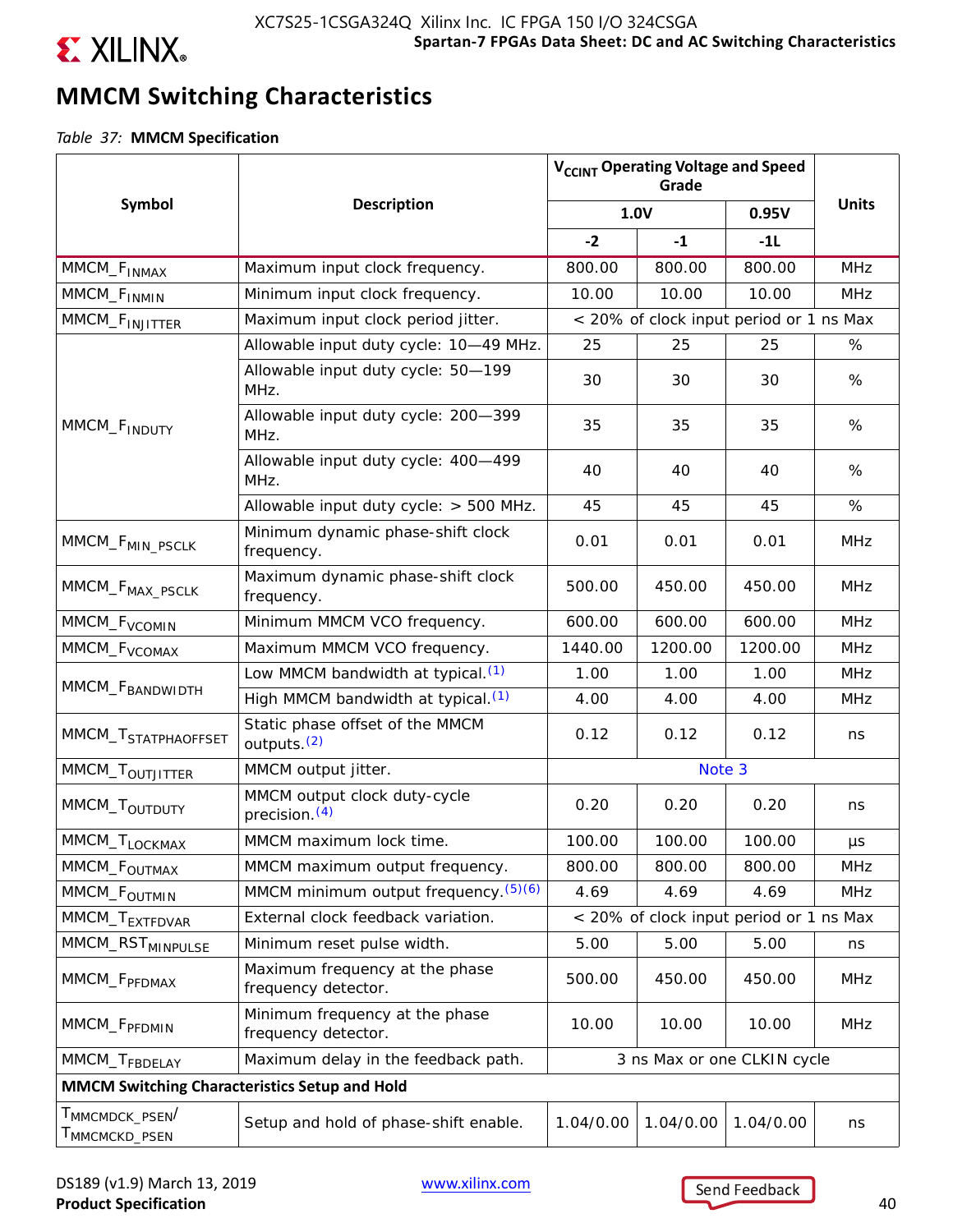

### *Table 37:* **MMCM Specification** *(Cont'd)*

|                                                                                    |                                                                   | V <sub>CCINT</sub> Operating Voltage and Speed |           |           |              |  |
|------------------------------------------------------------------------------------|-------------------------------------------------------------------|------------------------------------------------|-----------|-----------|--------------|--|
| Symbol                                                                             | <b>Description</b>                                                | 1.0V                                           |           | 0.95V     | <b>Units</b> |  |
|                                                                                    |                                                                   | $-2$                                           | $-1$      | $-1L$     |              |  |
| T <sub>MMCMDCK</sub> _PSINCDEC <sup>/</sup><br>T <sub>MMCMCKD</sub> _PSINCDEC      | Setup and hold of phase-shift<br>increment/decrement.             | 1.04/0.00                                      | 1.04/0.00 | 1.04/0.00 | ns           |  |
| T <sub>MMCMCKO</sub> _PSDONE                                                       | Phase shift clock-to-out of PSDONE.                               | 0.68                                           | 0.81      | 0.81      | ns           |  |
|                                                                                    | Dynamic Reconfiguration Port (DRP) for MMCM Before and After DCLK |                                                |           |           |              |  |
| T <sub>MMCMDCK</sub> _DADDR <sup>/</sup><br>$\mathsf{T}_{\mathsf{MMCMCKD\_DADDR}}$ | DADDR setup/hold.                                                 | 1.40/0.15                                      | 1.63/0.15 | 1.63/0.15 | ns, Min      |  |
| T <sub>MMCMDCK</sub> DI <sup>/</sup><br>T <sub>MMCMCKD</sub> <sub>DI</sub>         | DI setup/hold.                                                    | 1.40/0.15                                      | 1.63/0.15 | 1.63/0.15 | ns, Min      |  |
| T <sub>MMCMDCK</sub> _DEN <sup>/</sup><br>T <sub>MMCMCKD</sub> _DEN                | DEN setup/hold.                                                   | 1.97/0.00                                      | 2.29/0.00 | 2.29/0.00 | ns, Min      |  |
| T <sub>MMCMDCK</sub> _ <sub>DWE</sub> /<br>T <sub>MMCMCKD</sub> _DWE               | DWE setup/hold.                                                   | 1.40/0.15                                      | 1.63/0.15 | 1.63/0.15 | ns, Min      |  |
| MMCMCKO_DRDY                                                                       | CLK to out of DRDY.                                               | 0.72                                           | 0.99      | 0.99      | ns, Max      |  |
| <b>F<sub>DCK</sub></b>                                                             | DCLK frequency.                                                   | 200.00                                         | 200.00    | 200.00    | MHz, Max     |  |

**Notes:** 

- 1. The MMCM does not filter typical spread-spectrum input clocks because they are usually far below the bandwidth filter frequencies.
- 2. The static offset is measured between any MMCM outputs with identical phase.
- 3. Values for this parameter are available in the *Clocking Wizard* [Ref 8].
- 4. Includes global clock buffer.
- 5. Calculated as  $F_{VCO}/128$  assuming output duty cycle is 50%.
- 6. When CLKOUT4\_CASCADE = TRUE, MMCM\_ $F_{\text{OUTMIN}}$  is 0.036 MHz.

## **PLL Switching Characteristics**

*Table 38:* **PLL Specification**

|                           |                                          | V <sub>CCINT</sub> Operating Voltage and Speed |                                         |         |              |
|---------------------------|------------------------------------------|------------------------------------------------|-----------------------------------------|---------|--------------|
| Symbol                    | <b>Description</b>                       |                                                | 1.0V                                    | 0.95V   | <b>Units</b> |
|                           |                                          | $-2$                                           | $-1$                                    | $-1L$   |              |
| PLL_F <sub>INMAX</sub>    | Maximum input clock frequency.           | 800.00                                         | 800.00                                  | 800.00  | <b>MHz</b>   |
| PLL_F <sub>INMIN</sub>    | Minimum input clock frequency.           | 19.00                                          | 19.00                                   | 19.00   | <b>MHz</b>   |
| PLL_F <sub>INJITTER</sub> | Maximum input clock period jitter.       |                                                | < 20% of clock input period or 1 ns Max |         |              |
|                           | Allowable input duty cycle: 19-49 MHz.   | 25                                             | 25                                      | 25      | %            |
|                           | Allowable input duty cycle: 50-199 MHz.  | 30                                             | 30                                      | 30      | %            |
| PLL_F <sub>INDUTY</sub>   | Allowable input duty cycle: 200-399 MHz. | 35                                             | 35                                      | 35      | %            |
|                           | Allowable input duty cycle: 400-499 MHz. | 40                                             | 40                                      | 40      | %            |
|                           | Allowable input duty cycle: >500 MHz.    | 45                                             | 45                                      | 45      | %            |
| PLL_F <sub>VCOMIN</sub>   | Minimum PLL VCO frequency.               | 800.00                                         | 800.00                                  | 800.00  | <b>MHz</b>   |
| PLL_F <sub>VCOMAX</sub>   | Maximum PLL VCO frequency.               | 1866.00                                        | 1600.00                                 | 1600.00 | <b>MHz</b>   |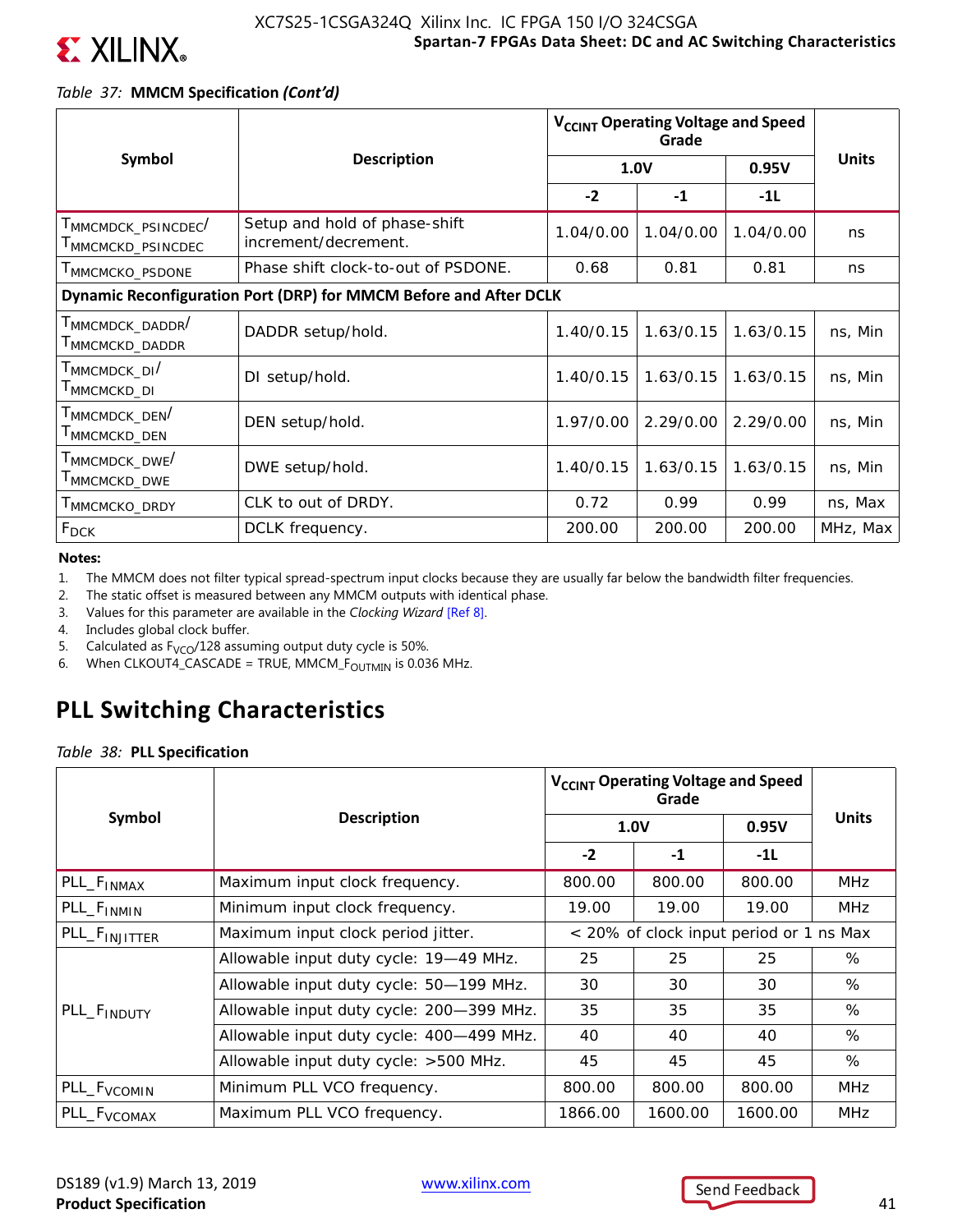

### **Spartan-7 FPGAs Data Sheet: DC and AC Switching Characteristics** XC7S25-1CSGA324Q Xilinx Inc. IC FPGA 150 I/O 324CSGA

### *Table 38:* **PLL Specification**

|                                                                      |                                                                  |           | V <sub>CCINT</sub> Operating Voltage and Speed<br>Grade |                                         |              |
|----------------------------------------------------------------------|------------------------------------------------------------------|-----------|---------------------------------------------------------|-----------------------------------------|--------------|
| Symbol                                                               | <b>Description</b>                                               |           | 1.0V                                                    | 0.95V                                   | <b>Units</b> |
|                                                                      |                                                                  | $-2$      | $-1$                                                    | $-11$                                   |              |
|                                                                      | Low PLL bandwidth at typical.                                    | 1.00      | 1.00                                                    | 1.00                                    | <b>MHz</b>   |
| PLL_F <sub>BANDWIDTH</sub>                                           | High PLL bandwidth at typical. (1)                               | 4.00      | 4.00                                                    | 4.00                                    | <b>MHz</b>   |
| PLL_T <sub>STATPHAOFFSET</sub>                                       | Static phase offset of the PLL outputs. <sup>(2)</sup>           | 0.12      | 0.12                                                    | 0.12                                    | ns           |
| PLL_T <sub>OUTJITTER</sub>                                           | PLL output jitter.                                               |           | Note 3                                                  |                                         |              |
| PLL_T <sub>OUTDUTY</sub>                                             | PLL output clock duty-cycle precision. (4)                       | 0.20      | 0.20                                                    | 0.20                                    | ns           |
| PLL_T <sub>LOCKMAX</sub>                                             | PLL maximum lock time.                                           | 100.00    | 100.00                                                  | 100.00                                  | μs           |
| PLL_F <sub>OUTMAX</sub>                                              | PLL maximum output frequency.                                    | 800.00    | 800.00                                                  | 800.00                                  | <b>MHz</b>   |
| PLL_F <sub>OUTMIN</sub>                                              | PLL minimum output frequency. (5)                                | 6.25      | 6.25                                                    | 6.25                                    | <b>MHz</b>   |
| PLL_T <sub>EXTFDVAR</sub>                                            | External clock feedback variation.                               |           |                                                         | < 20% of clock input period or 1 ns Max |              |
| PLL_RST <sub>MINPULSE</sub>                                          | Minimum reset pulse width.                                       | 5.00      | 5.00                                                    | 5.00                                    | ns           |
| PLL_F <sub>PFDMAX</sub>                                              | Maximum frequency at the phase<br>frequency detector.            | 500.00    | 450.00                                                  | 450.00                                  | <b>MHz</b>   |
| PLL_F <sub>PFDMIN</sub>                                              | Minimum frequency at the phase frequency<br>detector.            | 19.00     | 19.00                                                   | 19.00                                   | <b>MHz</b>   |
| PLL_T <sub>FBDELAY</sub>                                             | Maximum delay in the feedback path.                              |           |                                                         | 3 ns Max or one CLKIN cycle             |              |
|                                                                      | Dynamic Reconfiguration Port (DRP) for PLL Before and After DCLK |           |                                                         |                                         |              |
| T <sub>PLLDCK</sub> DADDR <sup>/</sup><br>T <sub>PLLCKD</sub> _DADDR | Setup and hold of D address.                                     | 1.40/0.15 | 1.63/0.15                                               | 1.63/0.15                               | ns, Min      |
| T <sub>PLLDCK</sub> DI <sup>/</sup><br>T <sub>PLLCKD</sub> _DI       | Setup and hold of D input.                                       | 1.40/0.15 | 1.63/0.15                                               | 1.63/0.15                               | ns, Min      |
| T <sub>PLLDCK</sub> _DEN <sup>/</sup><br>T <sub>PLLCKD</sub> _DEN    | Setup and hold of D enable.                                      | 1.97/0.00 | 2.29/0.00                                               | 2.29/0.00                               | ns, Min      |
| T <sub>PLLDCK</sub> DWE <sup>/</sup><br>T <sub>PLLCKD</sub> _DWE     | Setup and hold of D write enable.                                | 1.40/0.15 | 1.63/0.15                                               | 1.63/0.15                               | ns, Min      |
| T <sub>PLLCKO</sub> _DRDY                                            | CLK to out of DRDY.                                              | 0.72      | 0.99                                                    | 0.99                                    | ns, Max      |
| $F_{DCK}$                                                            | DCLK frequency.                                                  | 200.00    | 200.00                                                  | 200.00                                  | MHz, Max     |

#### **Notes:**

1. The PLL does not filter typical spread-spectrum input clocks because they are usually far below the bandwidth filter frequencies.

2. The static offset is measured between any PLL outputs with identical phase.

3. Values for this parameter are available in the *Clocking Wizard* [Ref 8].

4. Includes global clock buffer.

5. Calculated as FVCO/128 assuming output duty cycle is 50%.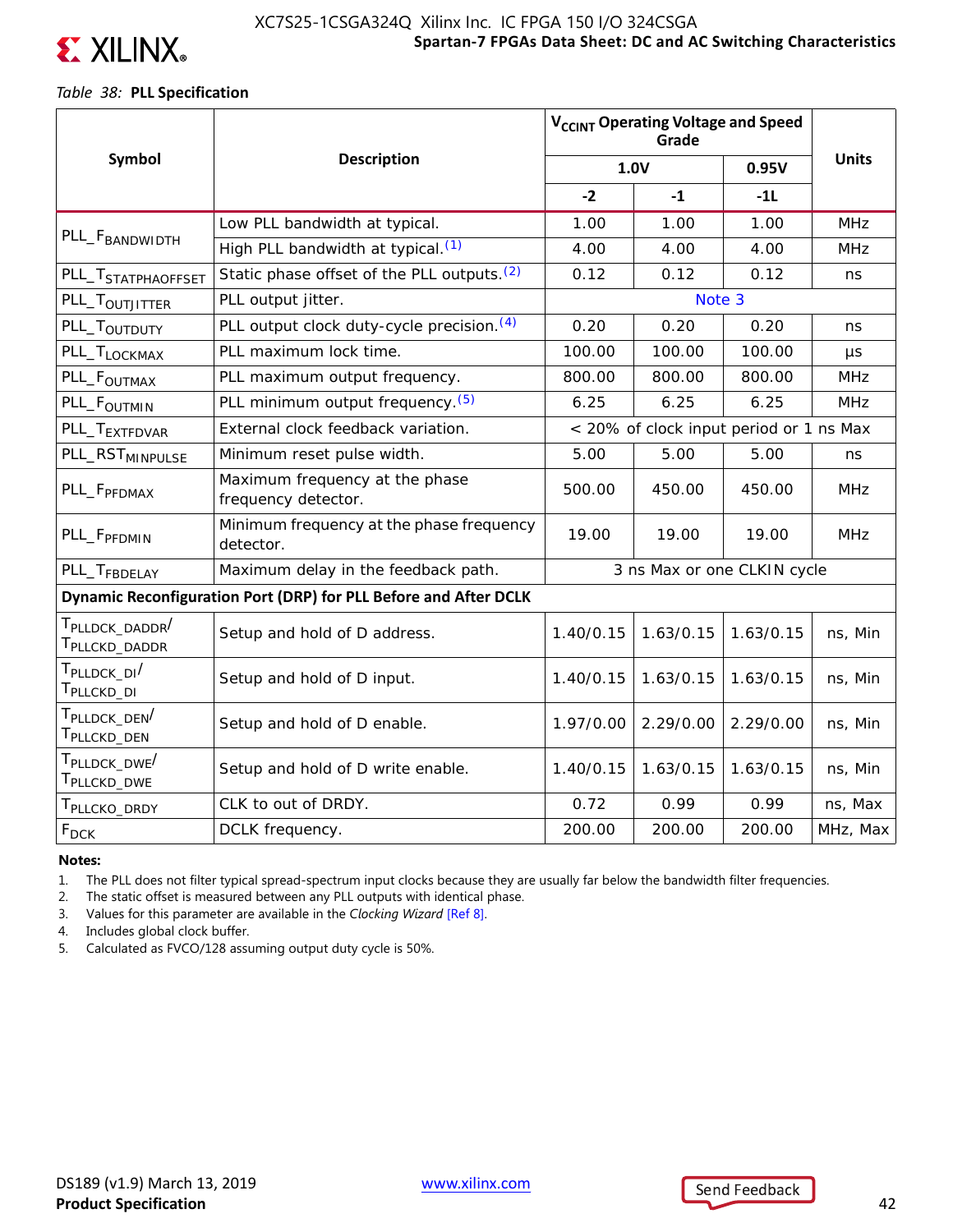

# **Device Pin-to-Pin Output Parameter Guidelines**

*Table 39:* **Clock-Capable Clock Input to Output Delay Without MMCM/PLL (Near Clock Region)(1)**

|        |                                                                                                            |               | V <sub>CCINT</sub> Operating Voltage and<br><b>Speed Grade</b> |             |       |              |
|--------|------------------------------------------------------------------------------------------------------------|---------------|----------------------------------------------------------------|-------------|-------|--------------|
| Symbol | <b>Description</b>                                                                                         | <b>Device</b> |                                                                | <b>1.0V</b> | 0.95V | <b>Units</b> |
|        |                                                                                                            |               | $-2$                                                           | $-1$        | -1L   |              |
|        | SSTL15 Clock-Capable Clock Input to Output Delay using Output Flip-Flop, Fast Slew Rate, without MMCM/PLL. |               |                                                                |             |       |              |
| TICKOF | Clock-capable clock input and OUTFF at                                                                     | XC7S6         | 5.55                                                           | 6.50        | 6.50  | ns           |
|        | pins/banks closest to the BUFGs without<br>MMCM/PLL (near clock region). <sup>(2)</sup>                    | <b>XC7S15</b> | 5.55                                                           | 6.50        | 6.50  | ns           |
|        |                                                                                                            | <b>XC7S25</b> | 5.55                                                           | 6.44        | 6.44  | ns           |
|        |                                                                                                            | <b>XC7S50</b> | 5.71                                                           | 6.62        | 6.62  | ns           |
|        |                                                                                                            | <b>XC7S75</b> | 5.73                                                           | 6.71        | 6.71  | ns           |
|        |                                                                                                            | XC7S100       | 5.73                                                           | 6.71        | 6.71  | ns.          |
|        |                                                                                                            | XA7S6         | 5.55                                                           | 6.50        | N/A   | ns           |
|        |                                                                                                            | <b>XA7S15</b> | 5.55                                                           | 6.50        | N/A   | ns           |
|        |                                                                                                            | <b>XA7S25</b> | 5.55                                                           | 6.44        | N/A   | ns           |
|        |                                                                                                            | <b>XA7S50</b> | 5.71                                                           | 6.62        | N/A   | ns           |
|        |                                                                                                            | <b>XA7S75</b> | 5.73                                                           | 6.71        | N/A   | ns           |
|        |                                                                                                            | XA7S100       | 5.73                                                           | 6.71        | N/A   | ns           |

#### **Notes:**

1. This table lists representative values where one global clock input drives one vertical clock line in each accessible column, and where all accessible IOB and CLB flip-flops are clocked by the global clock net.

2. Refer to the *Die Level Bank Numbering Overview* section of the *7 Series FPGA Packaging and Pinout Specification* (UG475) [Ref 4].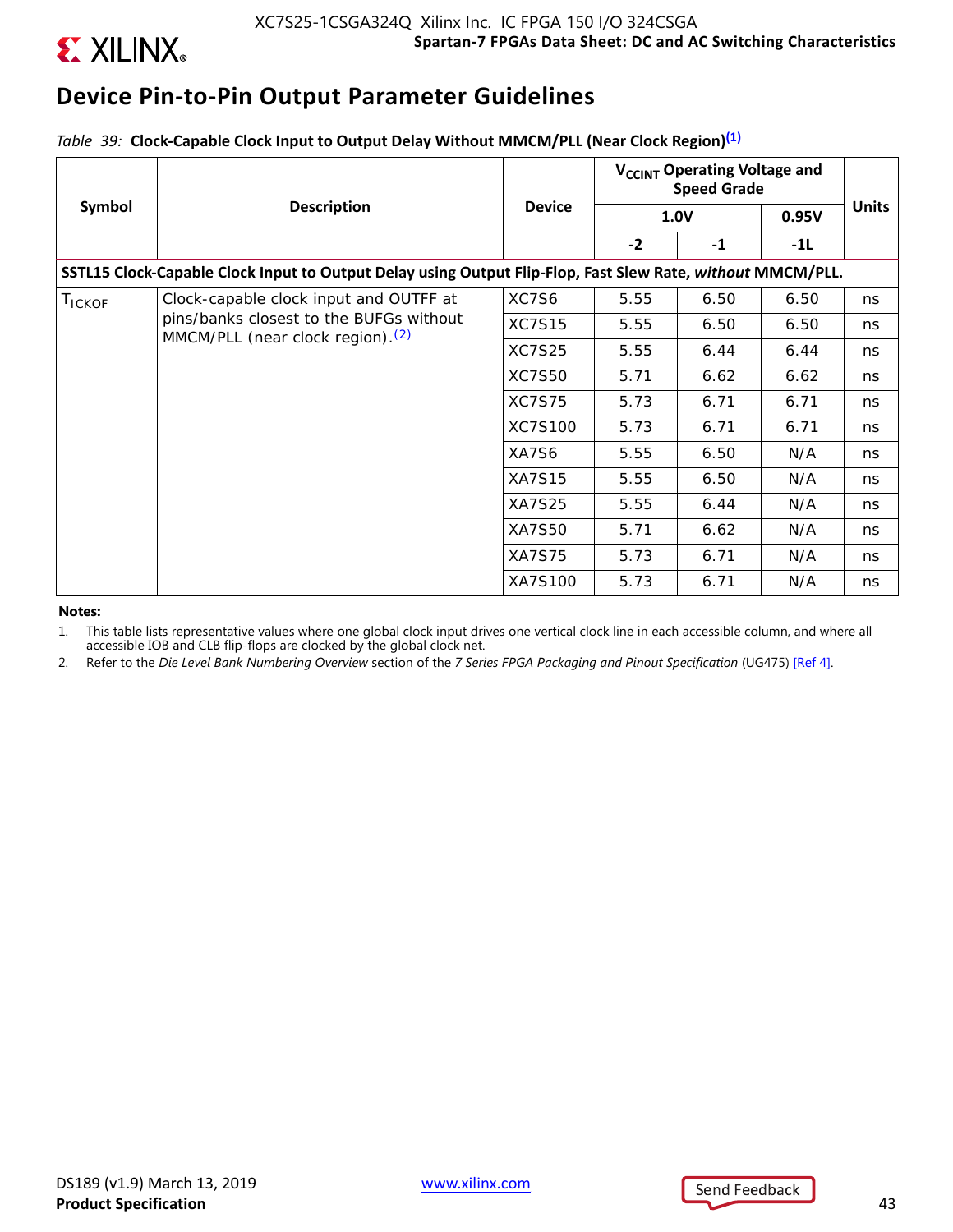

### **Spartan-7 FPGAs Data Sheet: DC and AC Switching Characteristics** XC7S25-1CSGA324Q Xilinx Inc. IC FPGA 150 I/O 324CSGA

## *Table 40:* **Clock-Capable Clock Input to Output Delay Without MMCM/PLL (Far Clock Region)(1)**

|                   |                                                                                                            |               | V <sub>CCINT</sub> Operating Voltage and<br><b>Speed Grade</b> |             |       |              |
|-------------------|------------------------------------------------------------------------------------------------------------|---------------|----------------------------------------------------------------|-------------|-------|--------------|
| Symbol            | <b>Description</b>                                                                                         | <b>Device</b> |                                                                | <b>1.0V</b> | 0.95V | <b>Units</b> |
|                   |                                                                                                            |               | $-2$                                                           | $-1$        | -1L   |              |
|                   | SSTL15 Clock-Capable Clock Input to Output Delay using Output Flip-Flop, Fast Slew Rate, without MMCM/PLL. |               |                                                                |             |       |              |
| <b>I</b> ICKOFFAR | Clock-capable clock input and OUTFF at                                                                     | XC7S6         | 5.55                                                           | 6.50        | 6.50  | ns           |
|                   | pins/banks farthest from the BUFGs without<br>MMCM/PLL (far clock region). <sup>(2)</sup>                  | <b>XC7S15</b> | 5.55                                                           | 6.50        | 6.50  | ns           |
|                   |                                                                                                            | <b>XC7S25</b> | 5.55                                                           | 6.44        | 6.44  | ns           |
|                   |                                                                                                            | <b>XC7S50</b> | 5.71                                                           | 6.62        | 6.62  | ns           |
|                   |                                                                                                            | <b>XC7S75</b> | 6.01                                                           | 7.02        | 7.02  | ns           |
|                   |                                                                                                            | XC7S100       | 6.01                                                           | 7.02        | 7.02  | ns           |
|                   |                                                                                                            | XA7S6         | 5.55                                                           | 6.50        | N/A   | ns           |
|                   |                                                                                                            | <b>XA7S15</b> | 5.55                                                           | 6.50        | N/A   | ns           |
|                   |                                                                                                            | <b>XA7S25</b> | 5.55                                                           | 6.44        | N/A   | ns           |
|                   |                                                                                                            | <b>XA7S50</b> | 5.71                                                           | 6.62        | N/A   | ns           |
|                   |                                                                                                            | <b>XA7S75</b> | 6.01                                                           | 7.02        | N/A   | ns           |
|                   |                                                                                                            | XA7S100       | 6.01                                                           | 7.02        | N/A   | ns           |

**Notes:** 

1. This table lists representative values where one global clock input drives one vertical clock line in each accessible column, and where all accessible IOB and CLB flip-flops are clocked by the global clock net.

2. Refer to the *Die Level Bank Numbering Overview* section of the *7 Series FPGA Packaging and Pinout Specification* (UG475) [Ref 4].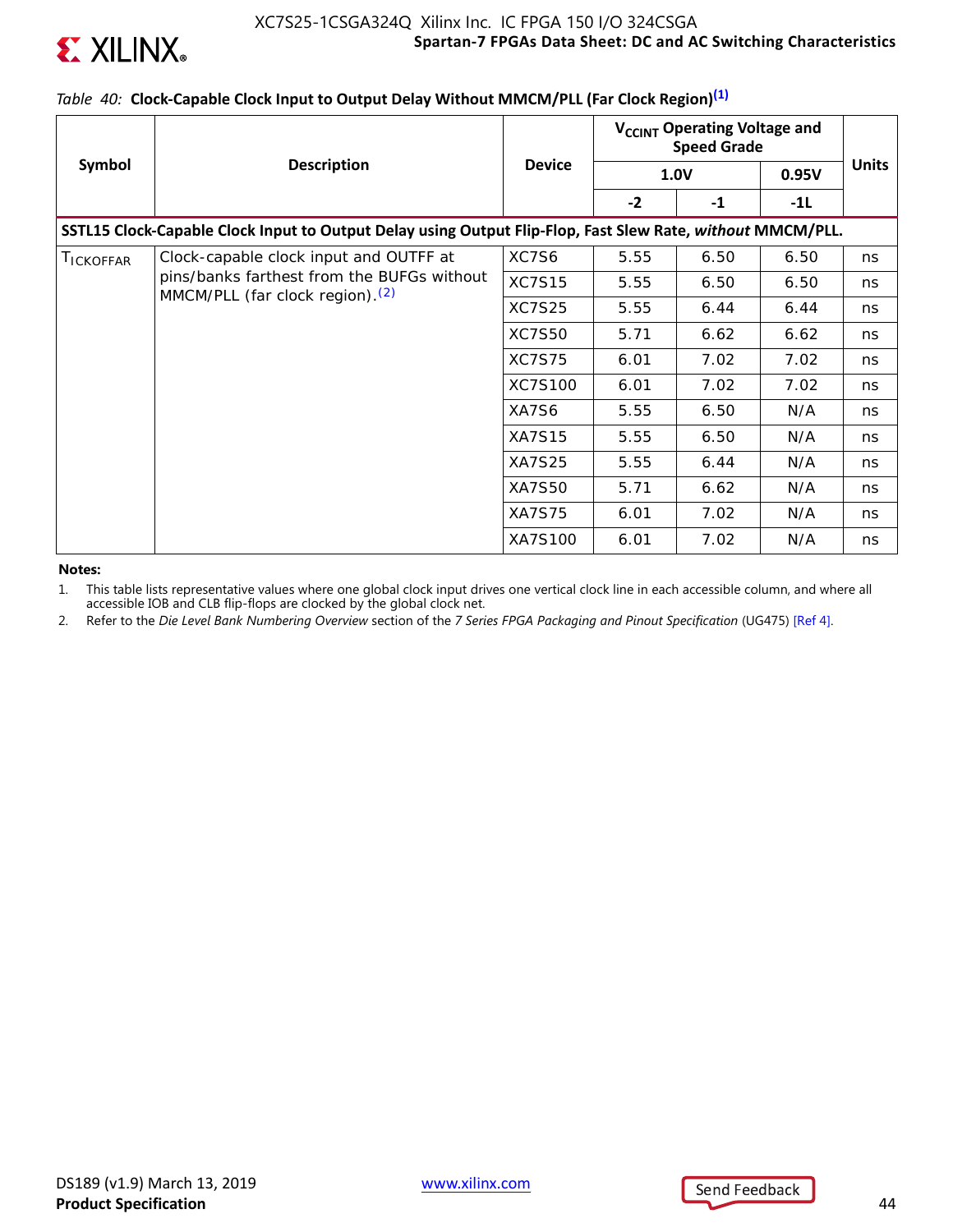

### *Table 41:* **Clock-Capable Clock Input to Output Delay With MMCM(1)**

|              |                                                                                                     |               | V <sub>CCINT</sub> Operating Voltage and<br><b>Speed Grade</b> |             |       |              |
|--------------|-----------------------------------------------------------------------------------------------------|---------------|----------------------------------------------------------------|-------------|-------|--------------|
| Symbol       | <b>Description</b>                                                                                  | <b>Device</b> |                                                                | <b>1.0V</b> | 0.95V | <b>Units</b> |
|              |                                                                                                     |               | $-2$                                                           | $-1$        | -1L   |              |
|              | SSTL15 Clock-Capable Clock Input to Output Delay using Output Flip-Flop, Fast Slew Rate, with MMCM. |               |                                                                |             |       |              |
| TICKOFMMCMCC | Clock-capable clock input and OUTFF with                                                            | XC7S6         | 1.03                                                           | 1.03        | 1.03  | ns           |
|              | MMCM <sub>1</sub> (2)                                                                               | <b>XC7S15</b> | 1.03                                                           | 1.03        | 1.03  | ns           |
|              |                                                                                                     | <b>XC7S25</b> | 1.00                                                           | 1.00        | 1.00  | ns           |
|              |                                                                                                     | <b>XC7S50</b> | 1.00                                                           | 1.00        | 1.00  | ns           |
|              |                                                                                                     | <b>XC7S75</b> | 1.00                                                           | 1.00        | 1.00  | ns           |
|              |                                                                                                     | XC7S100       | 1.00                                                           | 1.00        | 1.00  | ns           |
|              |                                                                                                     | XA7S6         | 1.03                                                           | 1.03        | N/A   | ns           |
|              |                                                                                                     | <b>XA7S15</b> | 1.03                                                           | 1.03        | N/A   | ns           |
|              |                                                                                                     | <b>XA7S25</b> | 1.00                                                           | 1.00        | N/A   | ns           |
|              |                                                                                                     | <b>XA7S50</b> | 1.00                                                           | 1.00        | N/A   | ns           |
|              |                                                                                                     | <b>XA7S75</b> | 1.00                                                           | 1.00        | N/A   | ns           |
|              |                                                                                                     | XA7S100       | 1.00                                                           | 1.00        | N/A   | ns           |

**Notes:** 

1. This table lists representative values where one global clock input drives one vertical clock line in each accessible column, and where all accessible IOB and CLB flip-flops are clocked by the global clock net.

2. MMCM output jitter is already included in the timing calculation.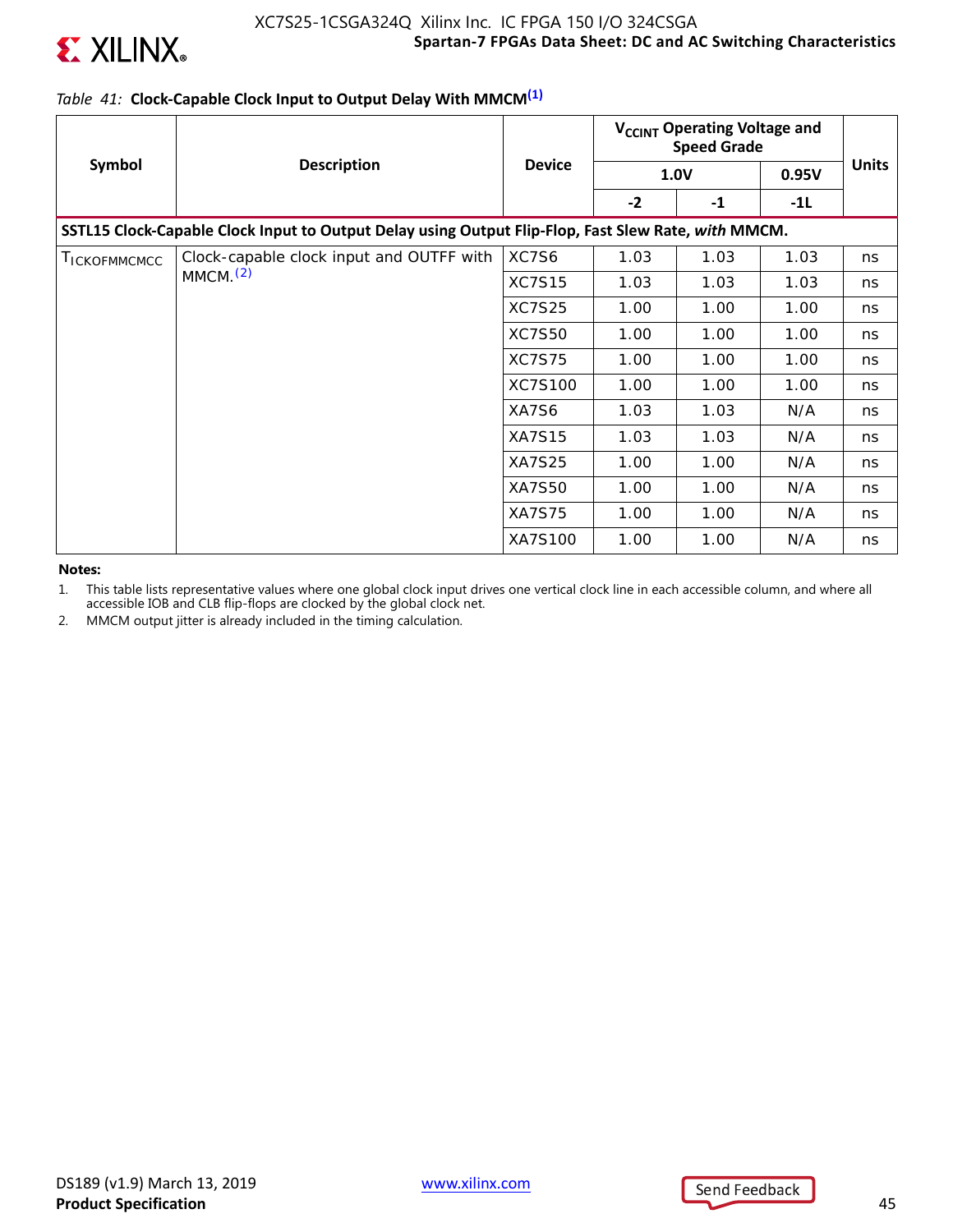

### *Table 42:* **Clock-Capable Clock Input to Output Delay With PLL(1)**

|                    |                                                                                                    |               | V <sub>CCINT</sub> Operating Voltage and<br><b>Speed Grade</b> |             |       |              |
|--------------------|----------------------------------------------------------------------------------------------------|---------------|----------------------------------------------------------------|-------------|-------|--------------|
| Symbol             | <b>Description</b>                                                                                 | <b>Device</b> |                                                                | <b>1.0V</b> | 0.95V | <b>Units</b> |
|                    |                                                                                                    |               | $-2$                                                           | $-1$        | $-1L$ |              |
|                    | SSTL15 Clock-Capable Clock Input to Output Delay using Output Flip-Flop, Fast Slew Rate, with PLL. |               |                                                                |             |       |              |
| <b>TICKOFPLLCC</b> | Clock-capable clock input and OUTFF with                                                           | XC7S6         | 0.85                                                           | 0.85        | 0.85  | ns           |
|                    | PLL.(2)                                                                                            | <b>XC7S15</b> | 0.85                                                           | 0.85        | 0.85  | ns           |
|                    | <b>XC7S25</b>                                                                                      | 0.83          | 0.83                                                           | 0.83        | ns    |              |
|                    | <b>XC7S50</b>                                                                                      | 0.83          | 0.83                                                           | 0.83        | ns    |              |
|                    |                                                                                                    | <b>XC7S75</b> | 0.83                                                           | 0.83        | 0.83  | ns           |
|                    |                                                                                                    | XC7S100       | 0.83                                                           | 0.83        | 0.83  | ns           |
|                    |                                                                                                    | XA7S6         | 0.85                                                           | 0.85        | N/A   | ns           |
|                    |                                                                                                    | <b>XA7S15</b> | 0.85                                                           | 0.85        | N/A   | ns           |
|                    |                                                                                                    | <b>XA7S25</b> | 0.83                                                           | 0.83        | N/A   | ns           |
|                    |                                                                                                    | <b>XA7S50</b> | 0.83                                                           | 0.83        | N/A   | ns           |
|                    |                                                                                                    | <b>XA7S75</b> | 0.83                                                           | 0.83        | N/A   | ns           |
|                    |                                                                                                    | XA7S100       | 0.83                                                           | 0.83        | N/A   | ns           |

#### **Notes:**

1. This table lists representative values where one global clock input drives one vertical clock line in each accessible column, and where all accessible IOB and CLB flip-flops are clocked by the global clock net.

2. PLL output jitter is already included in the timing calculation.

#### *Table 43:* **Pin-to-Pin, Clock-to-Out using BUFIO**

| Symbol         | <b>Description</b>                                                                                   |                      | V <sub>CCINT</sub> Operating Voltage and Speed<br>Grade<br><b>1.0V</b> | 0.95V | Units |
|----------------|------------------------------------------------------------------------------------------------------|----------------------|------------------------------------------------------------------------|-------|-------|
|                | $-2$                                                                                                 | -1                   | -11                                                                    |       |       |
|                | SSTL15 Clock-Capable Clock Input to Output Delay using Output Flip-Flop, Fast Slew Rate, with BUFIO. |                      |                                                                        |       |       |
| <b>ICKOFCS</b> | Clock to out of I/O clock.                                                                           | 5.61<br>6.64<br>6.64 |                                                                        | ns    |       |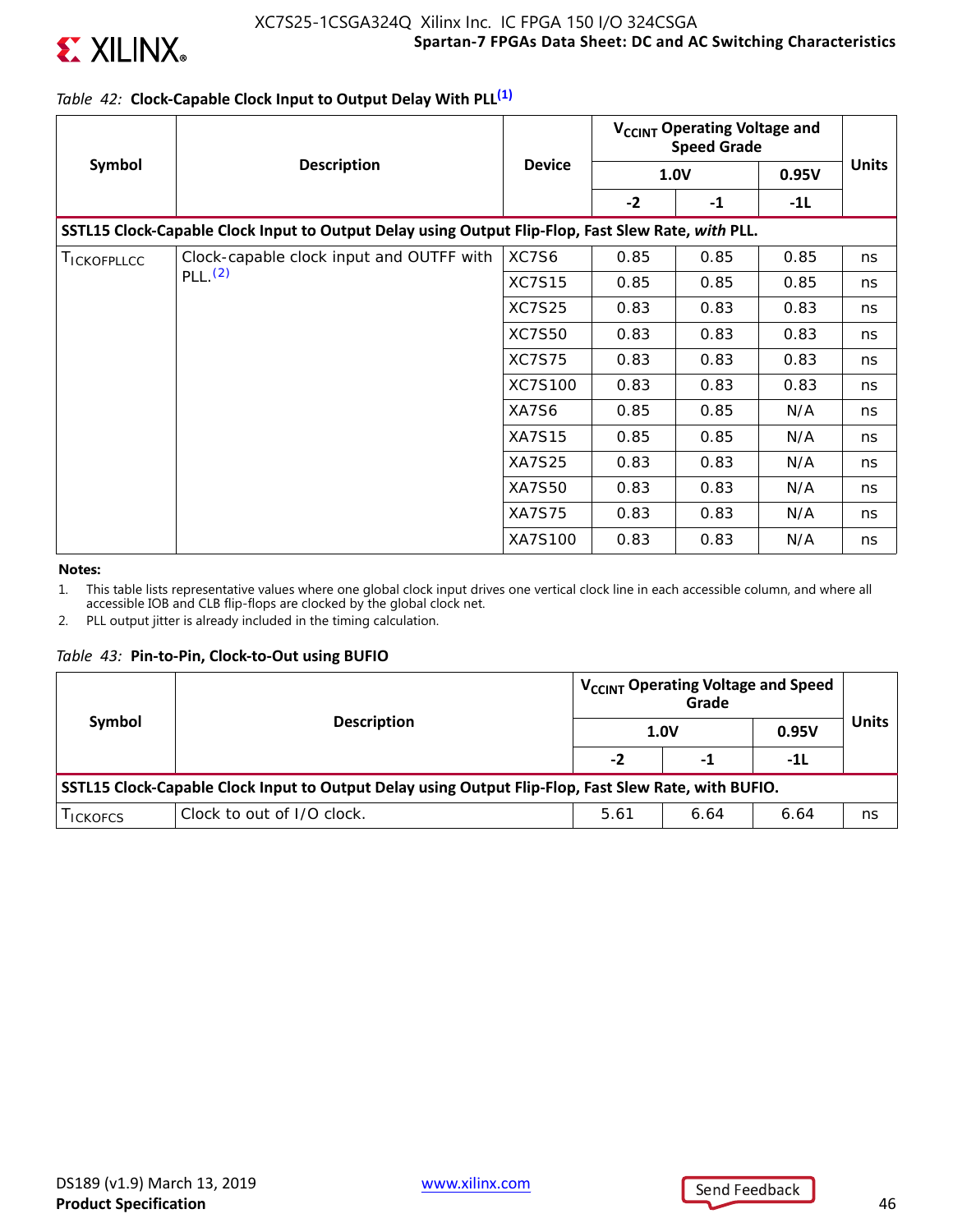

# **Device Pin-to-Pin Input Parameter Guidelines**

All devices are 100% functionally tested. Values are expressed in nanoseconds unless otherwise noted.

### *Table 44:* **Global Clock Input Setup and Hold Without MMCM/PLL with ZHOLD\_DELAY on HR I/O Banks**

|                      | <b>Description</b>                                                                                  |               | V <sub>CCINT</sub> Operating Voltage and Speed |              |              |              |
|----------------------|-----------------------------------------------------------------------------------------------------|---------------|------------------------------------------------|--------------|--------------|--------------|
| Symbol               |                                                                                                     | <b>Device</b> | <b>1.0V</b>                                    |              | 0.95V        | <b>Units</b> |
|                      |                                                                                                     |               | $-2$                                           | $-1$         | $-11$        |              |
|                      | Input Setup and Hold Time Relative to Global Clock Input Signal for SSTL15 Standard. <sup>(1)</sup> |               |                                                |              |              |              |
| $T_{\mathsf{PSFD}}/$ | Full delay (legacy delay or default                                                                 | XC7S6         | $2.76/-0.40$                                   | $3.17/-0.40$ | $3.17/-0.40$ | ns           |
| $T_{\sf PHFD}$       | delay) global clock input and $IF(2)$                                                               | <b>XC7S15</b> | $2.76/-0.40$                                   | $3.17/-0.40$ | $3.17/-0.40$ | ns.          |
|                      | without MMCM/PLL with ZHOLD_DELAY<br>on HR I/O banks.                                               | <b>XC7S25</b> | $2.67/-0.37$                                   | $3.12/-0.37$ | $3.12/-0.37$ | ns           |
|                      |                                                                                                     | <b>XC7S50</b> | $2.66/-0.28$                                   | $3.11/-0.28$ | $3.11/-0.28$ | ns           |
|                      |                                                                                                     | <b>XC7S75</b> | $2.91/-0.33$                                   | $3.36/-0.33$ | $3.36/-0.33$ | ns.          |
|                      |                                                                                                     | XC7S100       | $2.91/-0.33$                                   | $3.36/-0.33$ | $3.36/-0.33$ | ns           |
|                      |                                                                                                     | XA7S6         | $2.76/-0.40$                                   | $3.17/-0.40$ | N/A          | ns           |
|                      |                                                                                                     | <b>XA7S15</b> | $2.76/-0.40$                                   | $3.17/-0.40$ | N/A          | ns           |
|                      |                                                                                                     | XA7S25        | $2.67/-0.37$                                   | $3.12/-0.37$ | N/A          | ns           |
|                      |                                                                                                     | XA7S50        | $2.66/-0.28$                                   | $3.11/-0.28$ | N/A          | ns           |
|                      |                                                                                                     | <b>XA7S75</b> | $2.91/-0.33$                                   | $3.36/-0.33$ | N/A          | ns           |
|                      |                                                                                                     | XA7S100       | $2.91/-0.33$                                   | $3.36/-0.33$ | N/A          | ns           |

**Notes:** 

1. Setup and hold times are measured over worst case conditions (process, voltage, temperature). Setup time is measured relative to the global clock input signal using the slowest process, highest temperature, and lowest voltage. Hold time is measured relative to the global clock input signal using the fastest process, lowest temperature, and highest voltage.

2. IFF = Input flip-flop or latch.



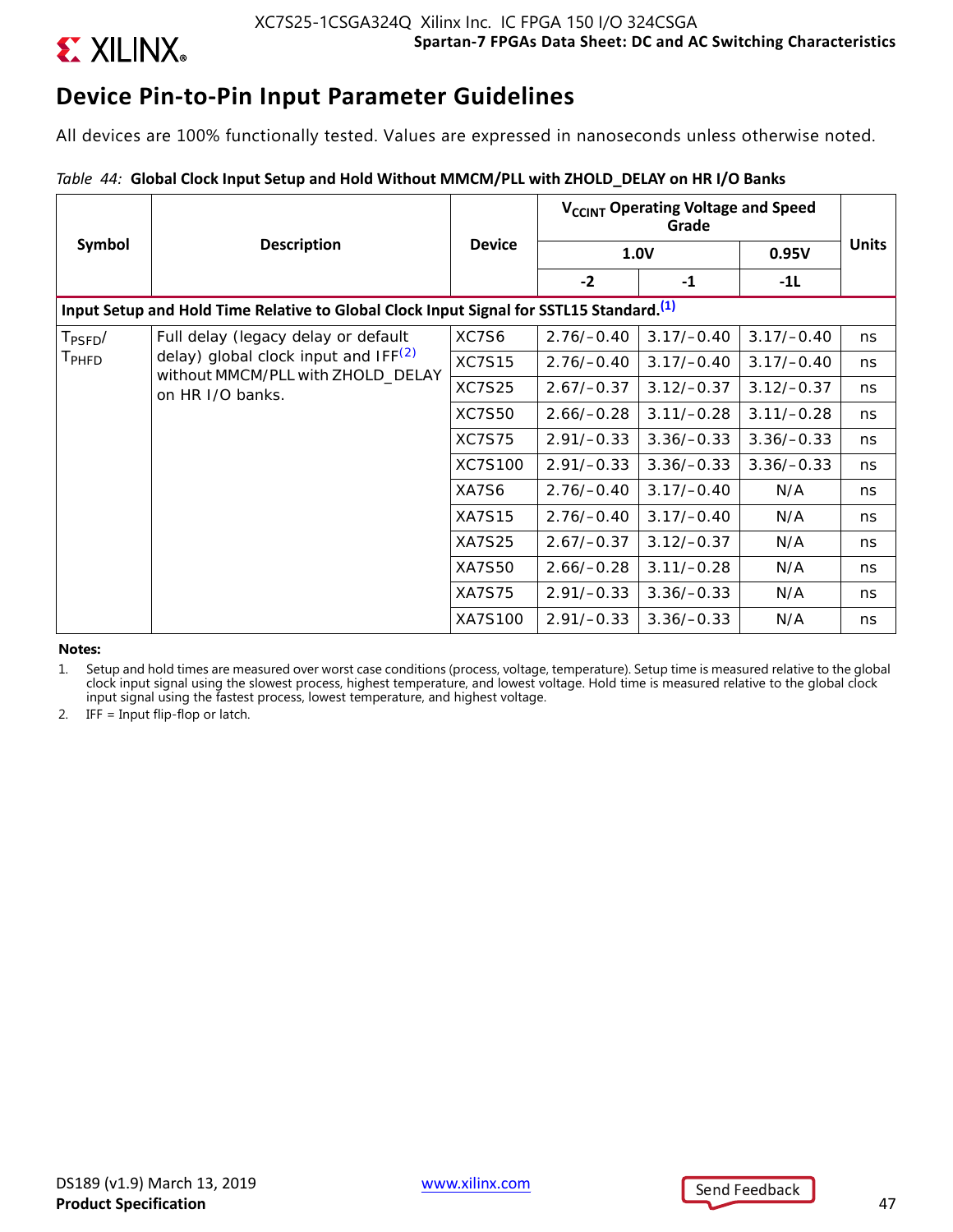

### **Spartan-7 FPGAs Data Sheet: DC and AC Switching Characteristics** XC7S25-1CSGA324Q Xilinx Inc. IC FPGA 150 I/O 324CSGA

### *Table 45:* **Clock-Capable Clock Input Setup and Hold With MMCM**

|                         | <b>Description</b>                                                                          | <b>Device</b> | V <sub>CCINT</sub> Operating Voltage and Speed |              |              |              |
|-------------------------|---------------------------------------------------------------------------------------------|---------------|------------------------------------------------|--------------|--------------|--------------|
| Symbol                  |                                                                                             |               | <b>1.0V</b>                                    |              | 0.95V        | <b>Units</b> |
|                         |                                                                                             |               | $-2$                                           | $-1$         | $-1L$        |              |
|                         | Input Setup and Hold Time Relative to Global Clock Input Signal for SSTL15 Standard. (1)(2) |               |                                                |              |              |              |
| T <sub>PSMMCMCC</sub> / | No delay clock-capable clock input and                                                      | XC7S6         | $2.73/-0.59$                                   | $3.27/-0.59$ | $3.27/-0.59$ | ns           |
| <b>I</b> PHMMCMCC       | IFF <sup>(3)</sup> with MMCM.                                                               | <b>XC7S15</b> | $2.73/-0.59$                                   | $3.27/-0.59$ | $3.27/-0.59$ | ns           |
|                         |                                                                                             | <b>XC7S25</b> | $2.69/-0.61$                                   | $3.21/-0.61$ | $3.21/-0.61$ | ns           |
|                         |                                                                                             | <b>XC7S50</b> | $2.81/-0.62$                                   | $3.35/-0.62$ | $3.35/-0.62$ | ns           |
|                         |                                                                                             | <b>XC7S75</b> | $2.81/-0.62$                                   | $3.36/-0.62$ | $3.36/-0.62$ | ns           |
|                         |                                                                                             | XC7S100       | $2.81/-0.62$                                   | $3.36/-0.62$ | $3.36/-0.62$ | ns           |
|                         |                                                                                             | XA7S6         | $2.73/-0.59$                                   | $3.27/-0.59$ | N/A          | ns           |
|                         |                                                                                             | XA7S15        | $2.73/-0.59$                                   | $3.27/-0.59$ | N/A          | ns           |
|                         |                                                                                             | XA7S25        | $2.69/-0.61$                                   | $3.21/-0.61$ | N/A          | ns           |
|                         |                                                                                             | XA7S50        | $2.81/-0.62$                                   | $3.35/-0.62$ | N/A          | ns           |
|                         |                                                                                             | <b>XA7S75</b> | $2.81/-0.62$                                   | $3.36/-0.62$ | N/A          | ns           |
|                         |                                                                                             | XA7S100       | $2.81/-0.62$                                   | $3.36/-0.62$ | N/A          | ns           |

**Notes:** 

1. Setup and hold times are measured over worst case conditions (process, voltage, temperature). Setup time is measured relative to the global clock input signal using the slowest process, highest temperature, and lowest voltage. Hold time is measured relative to the global clock input signal using the fastest process, lowest temperature, and highest voltage.

2. Use IBIS to determine any duty-cycle distortion incurred using various standards.

3. IFF = Input flip-flop or latch.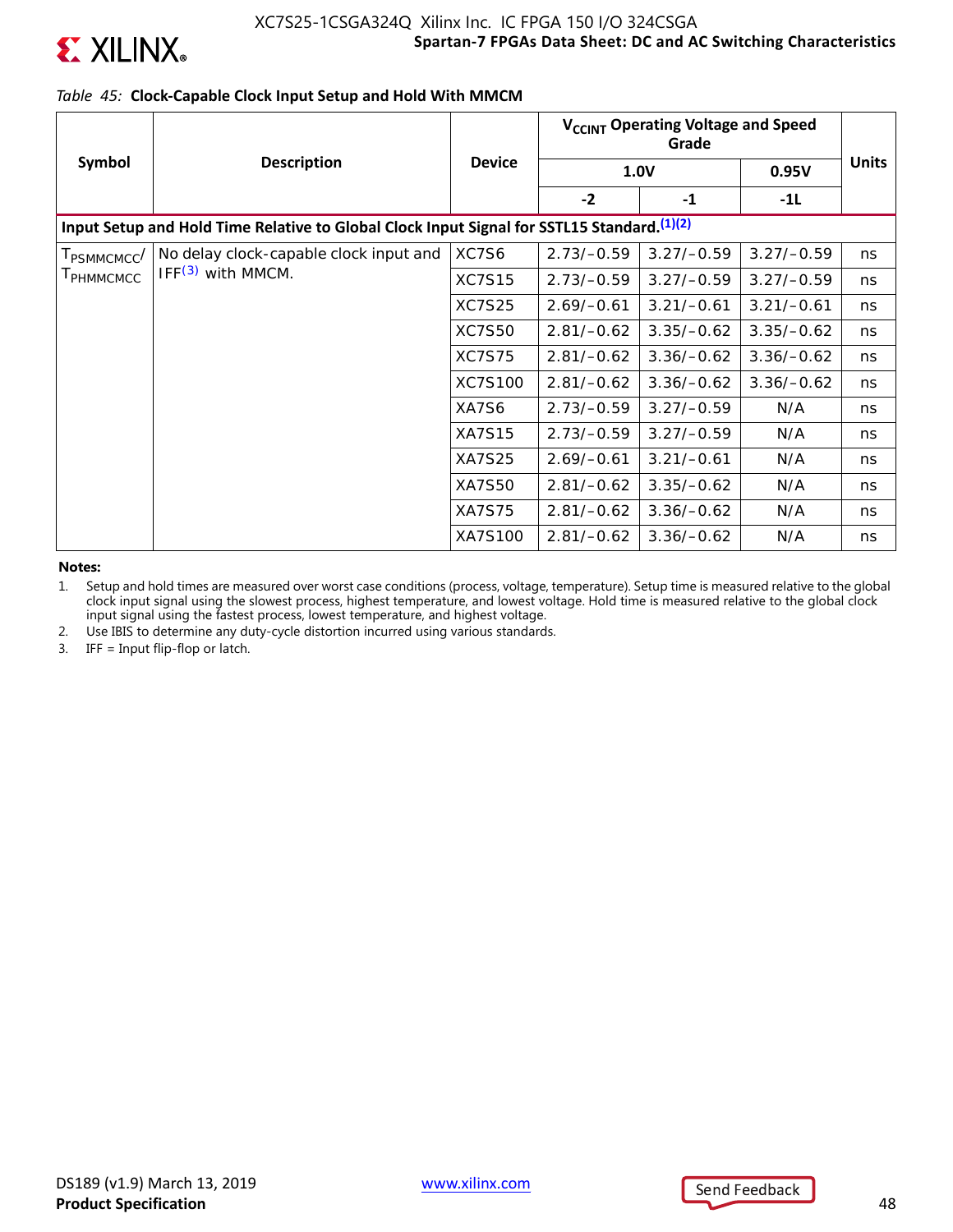

### *Table 46:* **Clock-Capable Clock Input Setup and Hold With PLL**

|                        | <b>Description</b>                                                                                 | <b>Device</b> | V <sub>CCINT</sub> Operating Voltage and Speed |              |              |              |
|------------------------|----------------------------------------------------------------------------------------------------|---------------|------------------------------------------------|--------------|--------------|--------------|
| Symbol                 |                                                                                                    |               | 1.0V                                           |              | 0.95V        | <b>Units</b> |
|                        |                                                                                                    |               | $-2$                                           | $-1$         | $-11$        |              |
|                        | Input Setup and Hold Time Relative to Clock-Capable Clock Input Signal for SSTL15 Standard. (1)(2) |               |                                                |              |              |              |
| T <sub>PSPLLCC</sub> / | No delay clock-capable clock input and                                                             | XC7S6         | $3.07/-0.17$                                   | $3.69/-0.17$ | $3.69/-0.17$ | ns           |
| T <sub>PHPLLCC</sub>   | $IFF(3)$ with PLL.                                                                                 | <b>XC7S15</b> | $3.07/-0.17$                                   | $3.69/-0.17$ | $3.69/-0.17$ | ns           |
|                        |                                                                                                    | <b>XC7S25</b> | $3.04/-0.19$                                   | $3.64/-0.19$ | $3.64/-0.19$ | ns           |
|                        |                                                                                                    | <b>XC7S50</b> | $3.15/-0.19$                                   | $3.77/-0.19$ | $3.77/-0.19$ | ns           |
|                        |                                                                                                    | <b>XC7S75</b> | $3.15/-0.19$                                   | $3.78/-0.19$ | $3.78/-0.19$ | ns           |
|                        |                                                                                                    | XC7S100       | $3.15/-0.19$                                   | $3.78/-0.19$ | $3.78/-0.19$ | ns           |
|                        |                                                                                                    | XA7S6         | $3.07/-0.17$                                   | $3.69/-0.17$ | N/A          | ns           |
|                        |                                                                                                    | <b>XA7S15</b> | $3.07/-0.17$                                   | $3.69/-0.17$ | N/A          | ns           |
|                        |                                                                                                    | XA7S25        | $3.04/-0.19$                                   | $3.64/-0.19$ | N/A          | ns           |
|                        |                                                                                                    | XA7S50        | $3.15/-0.19$                                   | $3.77/-0.19$ | N/A          | ns           |
|                        |                                                                                                    | <b>XA7S75</b> | $3.15/-0.19$                                   | $3.78/-0.19$ | N/A          | ns           |
|                        |                                                                                                    | XA7S100       | $3.15/-0.19$                                   | $3.78/-0.19$ | N/A          | ns           |

**Notes:** 

1. Setup and hold times are measured over worst case conditions (process, voltage, temperature). Setup time is measured relative to the global clock input signal using the slowest process, highest temperature, and lowest voltage. Hold time is measured relative to the global clock input signal using the fastest process, lowest temperature, and highest voltage.

2. Use IBIS to determine any duty-cycle distortion incurred using various standards.

3. IFF = Input flip-flop or latch.

### *Table 47:* **Data Input Setup and Hold Times Relative to a Forwarded Clock Input Pin Using BUFIO**

| Symbol | V <sub>CCINT</sub> Operating Voltage and Speed<br><b>Description</b>                               |      | Grade                                  |       | <b>Units</b> |  |  |  |
|--------|----------------------------------------------------------------------------------------------------|------|----------------------------------------|-------|--------------|--|--|--|
|        |                                                                                                    | 1.0V |                                        | 0.95V |              |  |  |  |
|        |                                                                                                    | -2   | -1                                     | -1L   |              |  |  |  |
|        | Input Setup and Hold Time Relative to a Forwarded Clock Input Pin Using BUFIO for SSTL15 Standard. |      |                                        |       |              |  |  |  |
|        | T <sub>PSCS</sub> /T <sub>PHCS</sub> Setup and hold of I/O clock.                                  |      | $-0.38/1.46$ $-0.38/1.73$ $-0.38/1.76$ |       | ns           |  |  |  |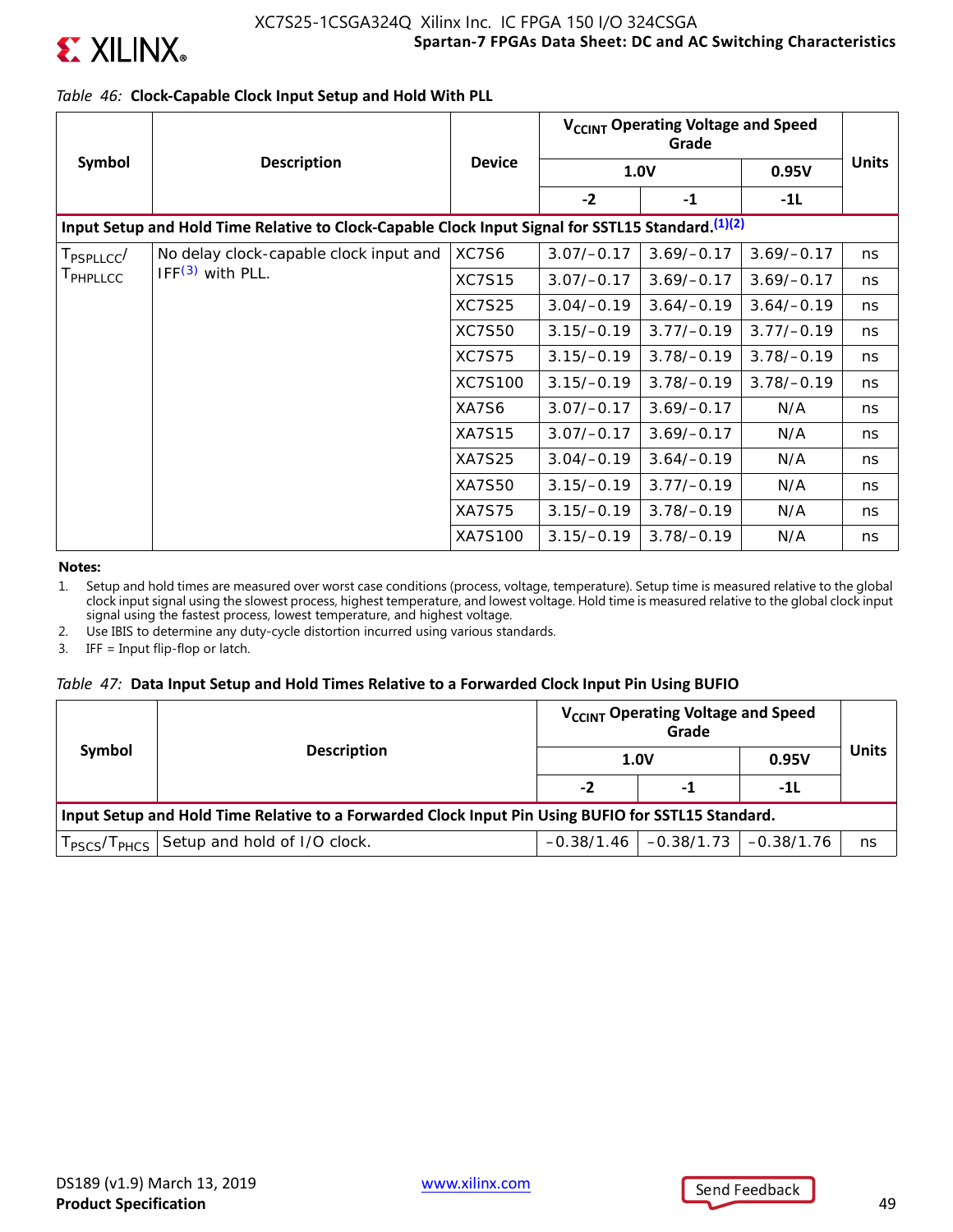

### **Spartan-7 FPGAs Data Sheet: DC and AC Switching Characteristics** XC7S25-1CSGA324Q Xilinx Inc. IC FPGA 150 I/O 324CSGA

#### *Table 48:* **Sample Window**

|                   |                                                             |      | V <sub>CCINT</sub> Operating Voltage and Speed |       |              |
|-------------------|-------------------------------------------------------------|------|------------------------------------------------|-------|--------------|
| Symbol            | <b>Description</b>                                          | 1.0V |                                                | 0.95V | <b>Units</b> |
|                   |                                                             | -2   | -1                                             | -11   |              |
| <sup>I</sup> SAMP | Sampling error at receiver pins. (1)                        | 0.64 | 0.70                                           | 0.70  | ns           |
| I SAMP_BUFIO      | Sampling error at receiver pins using BUFIO. <sup>(2)</sup> | 0.40 | 0.46                                           | 0.46  | ns           |

#### **Notes:**

1. This parameter indicates the total sampling error of the Spartan-7 FPGAs DDR input registers, measured across voltage, temperature, and process. The characterization methodology uses the MMCM to capture the DDR input registers' edges of operation. These measurements include:

- CLK0 MMCM jitter
- MMCM accuracy (phase offset)
- MMCM phase shift resolution
- These measurements do not include package or clock tree skew.
- 2. This parameter indicates the total sampling error of the Spartan-7 FPGAs DDR input registers, measured across voltage, temperature, and process. The characterization methodology uses the BUFIO clock network and IDELAY to capture the DDR input registers' edges of operation. These measurements do not include package or clock tree skew.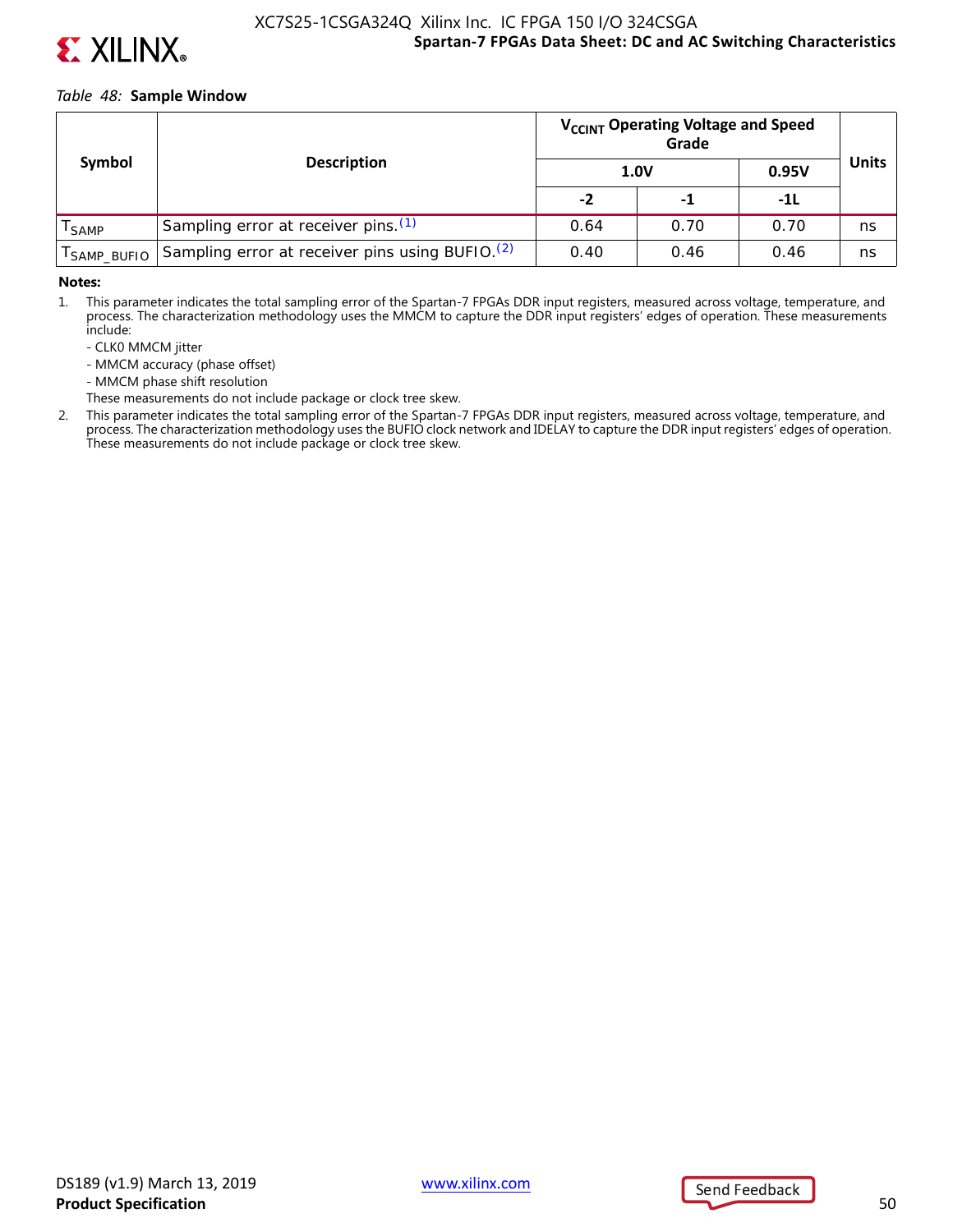

# **Additional Package Parameter Guidelines**

The parameters in this section provide the necessary values for calculating timing budgets for Spartan-7 FPGA clock transmitter and receiver data-valid windows.

## *Table 49:* **Package Skew(1)**

| Symbol               | <b>Description</b>           | <b>Device</b> | Package        | Value | <b>Units</b> |
|----------------------|------------------------------|---------------|----------------|-------|--------------|
|                      |                              |               | CPGA196        | 44    | ps           |
|                      |                              | XC7S6         | CSGA225        | 83    | ps           |
|                      |                              |               | FTGB196        | 65    | ps           |
|                      |                              |               | CPGA196        | 44    | ps           |
|                      |                              | <b>XC7S15</b> | CSGA225        | 83    | ps           |
|                      |                              |               | FTGB196        | 65    | ps           |
|                      |                              |               | CSGA225        | 93    | ps           |
|                      |                              | <b>XC7S25</b> | CSGA324        | 62    | ps           |
|                      |                              |               | FTGB196        | 83    | ps           |
|                      |                              |               | CSGA324        | 80    | ps           |
|                      |                              | <b>XC7S50</b> | FGGA484        | 110   | ps           |
|                      | Package skew. <sup>(2)</sup> |               | FTGB196        | 103   | ps           |
|                      |                              | <b>XC7S75</b> | FGGA484        | 117   | ps           |
|                      |                              |               | FGGA676        | 110   | ps           |
| T <sub>PKGSKEW</sub> |                              | XC7S100       | FGGA484        | 117   | ps           |
|                      |                              |               | <b>FGGA676</b> | 110   | ps           |
|                      |                              | XA7S6         | CPGA196        | 44    | ps           |
|                      |                              |               | CSGA225        | 83    | ps           |
|                      |                              | <b>XA7S15</b> | CPGA196        | 44    | ps           |
|                      |                              |               | CSGA225        | 83    | ps           |
|                      |                              | <b>XA7S25</b> | CSGA225        | 93    | ps           |
|                      |                              |               | CSGA324        | 62    | ps           |
|                      |                              | <b>XA7S50</b> | CSGA324        | 80    | ps           |
|                      |                              |               | FGGA484        | 110   | ps           |
|                      |                              | <b>XA7S75</b> | FGGA484        | 117   | ps           |
|                      |                              |               | FGGA676        | 110   | ps           |
|                      |                              | XC7S100       | FGGA484        | 117   | ps           |
|                      |                              |               | <b>FGGA676</b> | 110   | ps           |

#### **Notes:**

- 1. Package delay information is available for these device/package combinations. This information can be used to deskew the package.
- 2. These values represent the worst-case skew between any two SelectIO resources in the package: shortest delay to longest delay from die pad to ball.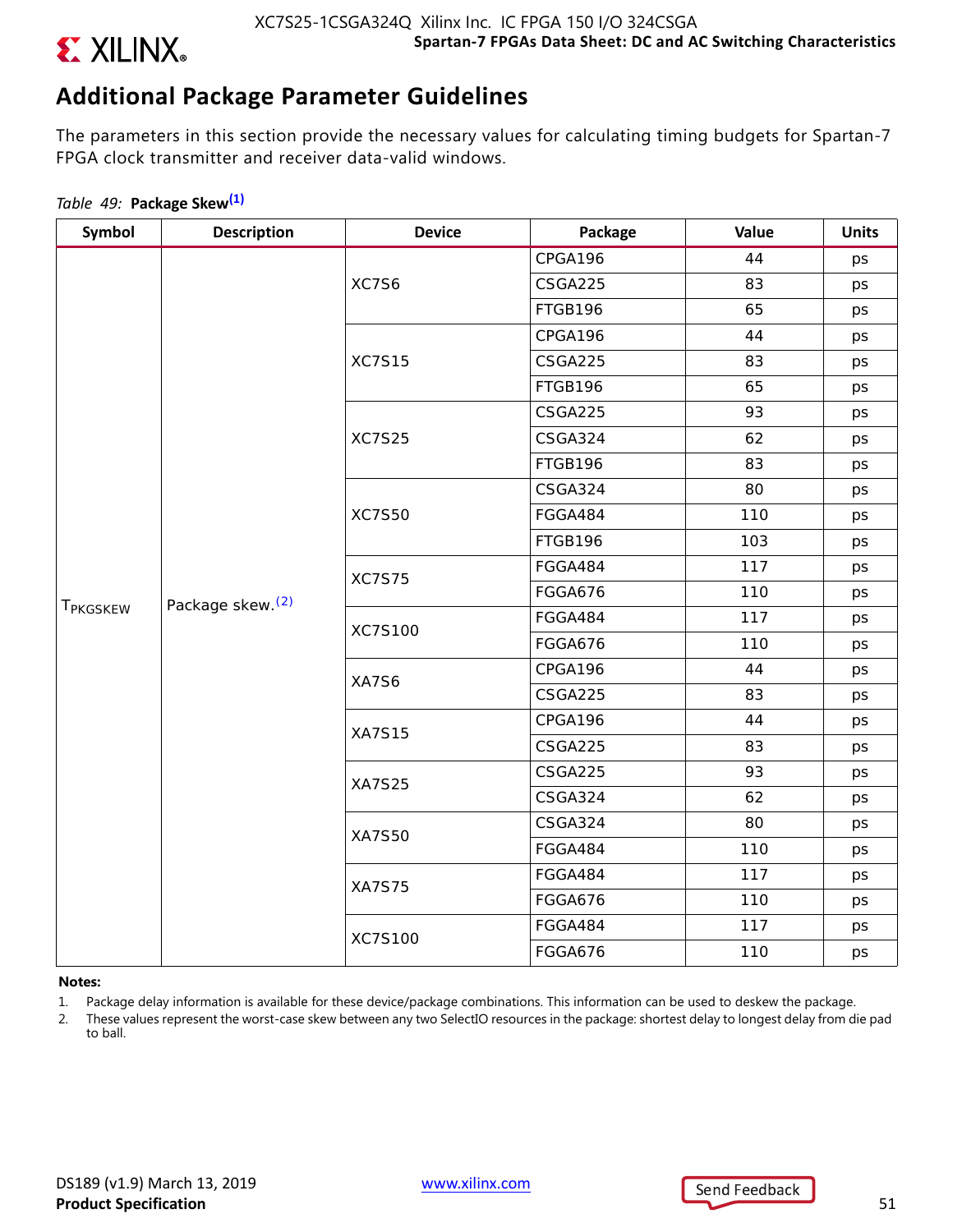

# **XADC Specifications**

The *7 Series FPGAs Overview* (DS180) [Ref 1] and *XA Spartan-7 Automotive FPGA Data Sheet: Overview* (DS171) [Ref 2] list the devices that contain a 7 series XADC dual 12-Bit 1 MSPS analog-to-digital converter.

### *Table 50:* **XADC Specifications**

| Parameter                                                                                                                                                                  | Symbol      | <b>Comments/Conditions</b>                                                                                   | Min                      | <b>Typ</b>               | Max                | <b>Units</b> |  |  |
|----------------------------------------------------------------------------------------------------------------------------------------------------------------------------|-------------|--------------------------------------------------------------------------------------------------------------|--------------------------|--------------------------|--------------------|--------------|--|--|
| $V_{CCADC} = 1.8V \pm 5\%$ , $V_{REFP} = 1.25V$ , $V_{REFN} = 0V$ , ADCCLK = 26 MHz, $-55^{\circ}C \le T_i \le 125^{\circ}C$ .<br>Typical values at $T_i = +40^{\circ}C$ . |             |                                                                                                              |                          |                          |                    |              |  |  |
| <b>ADC Accuracy</b> <sup>(1)</sup>                                                                                                                                         |             |                                                                                                              |                          |                          |                    |              |  |  |
| Resolution                                                                                                                                                                 |             |                                                                                                              | 12                       | $\overline{\phantom{0}}$ | $\qquad \qquad -$  | <b>Bits</b>  |  |  |
|                                                                                                                                                                            |             | $-40^{\circ}$ C $\leq T_i \leq 100^{\circ}$ C                                                                | $\overline{\phantom{0}}$ |                          | ±2                 | <b>LSBs</b>  |  |  |
| Integral nonlinearity <sup>(2)</sup>                                                                                                                                       | INL         | $-55^{\circ}$ C $\leq T_j < -40^{\circ}$ C; 100°C $\lt T_j \leq 125^{\circ}$ C                               | —                        |                          | $\pm 3$            | <b>LSBs</b>  |  |  |
| Differential nonlinearity                                                                                                                                                  | <b>DNL</b>  | No missing codes, guaranteed monotonic.                                                                      |                          |                          | ±1                 | <b>LSBs</b>  |  |  |
|                                                                                                                                                                            |             | $-40^{\circ}$ C $\leq$ T <sub>i</sub> $\leq$ 100°C                                                           | —                        | $\overline{\phantom{0}}$ | $\pm 8$            | <b>LSBs</b>  |  |  |
| Offset error                                                                                                                                                               | Unipolar    | $-55^{\circ}$ C $\leq T_i < -40^{\circ}$ C; 100°C $\lt T_i \leq 125^{\circ}$ C                               | —                        | —                        | ±12                | <b>LSBs</b>  |  |  |
|                                                                                                                                                                            | Bipolar     | $-55^{\circ}$ C $\leq$ T <sub>j</sub> $\leq$ 125°C                                                           | —                        |                          | ±4                 | <b>LSBs</b>  |  |  |
| Gain error                                                                                                                                                                 |             |                                                                                                              |                          |                          | ±0.5               | %            |  |  |
| Offset matching                                                                                                                                                            |             |                                                                                                              | —                        | $\overline{\phantom{0}}$ | 4                  | <b>LSBs</b>  |  |  |
| Gain matching                                                                                                                                                              |             |                                                                                                              |                          | —                        | 0.3                | %            |  |  |
| Sample rate                                                                                                                                                                |             |                                                                                                              |                          |                          | $\mathbf{1}$       | MS/s         |  |  |
| Signal to noise ratio $(2)$                                                                                                                                                | <b>SNR</b>  | $F_{SAMPLE}$ = 500 KS/s, $F_{IN}$ = 20 kHz                                                                   | 60                       |                          |                    | dB           |  |  |
|                                                                                                                                                                            |             | External 1.25V reference.                                                                                    | —                        | —                        | 2                  | <b>LSBs</b>  |  |  |
| RMS code noise                                                                                                                                                             |             | On-chip reference.                                                                                           | —                        | 3                        |                    | <b>LSBs</b>  |  |  |
| Total harmonic distortion <sup>(2)</sup>                                                                                                                                   | <b>THD</b>  | $F_{SAMPLE}$ = 500 KS/s, $F_{IN}$ = 20 kHz                                                                   | 70                       |                          |                    | dB           |  |  |
| Analog Inputs <sup>(3)</sup>                                                                                                                                               |             |                                                                                                              |                          |                          |                    |              |  |  |
|                                                                                                                                                                            |             | Unipolar operation.                                                                                          | $\mathbf 0$              | $\overline{ }$           | $\mathbf{1}$       | $\vee$       |  |  |
|                                                                                                                                                                            |             | Bipolar operation.                                                                                           | $-0.5$                   | $\overline{\phantom{0}}$ | $+0.5$             | $\vee$       |  |  |
| ADC input ranges                                                                                                                                                           |             | Unipolar common mode range (FS input).                                                                       | 0                        | $\qquad \qquad -$        | $+0.5$             | V            |  |  |
|                                                                                                                                                                            |             | Bipolar common mode range (FS input).                                                                        | $+0.5$                   | —                        | $+0.6$             | $\vee$       |  |  |
| Maximum external channel input<br>ranges                                                                                                                                   |             | Adjacent analog channels set within these<br>ranges should not corrupt measurements<br>on adjacent channels. | $-0.1$                   |                          | V <sub>CCADC</sub> | $\vee$       |  |  |
| Full-resolution bandwidth                                                                                                                                                  | <b>FRBW</b> | Auxiliary channel full resolution<br>bandwidth.                                                              | 250                      |                          |                    | kHz          |  |  |
| <b>On-chip Sensors</b>                                                                                                                                                     |             |                                                                                                              |                          |                          |                    |              |  |  |
|                                                                                                                                                                            |             | $-40^{\circ}$ C ≤ T <sub>j</sub> ≤ 100°C                                                                     | —                        | -                        | ±4                 | $^{\circ}$ C |  |  |
| Temperature sensor error                                                                                                                                                   |             | $-55^{\circ}$ C $\leq$ T <sub>j</sub> < $-40^{\circ}$ C; 100°C < T <sub>j</sub> $\leq$ 125°C                 | -                        | —                        | $\pm 6$            | $^{\circ}$ C |  |  |
|                                                                                                                                                                            |             | $-40^{\circ}$ C $\leq T_i \leq 100^{\circ}$ C                                                                | -                        | —                        | ±1                 | %            |  |  |
| Supply sensor error                                                                                                                                                        |             | $-55^{\circ}$ C $\leq T_j < -40^{\circ}$ C; 100°C $\lt T_j \leq 125^{\circ}$ C                               | -                        | —                        | ±2                 | %            |  |  |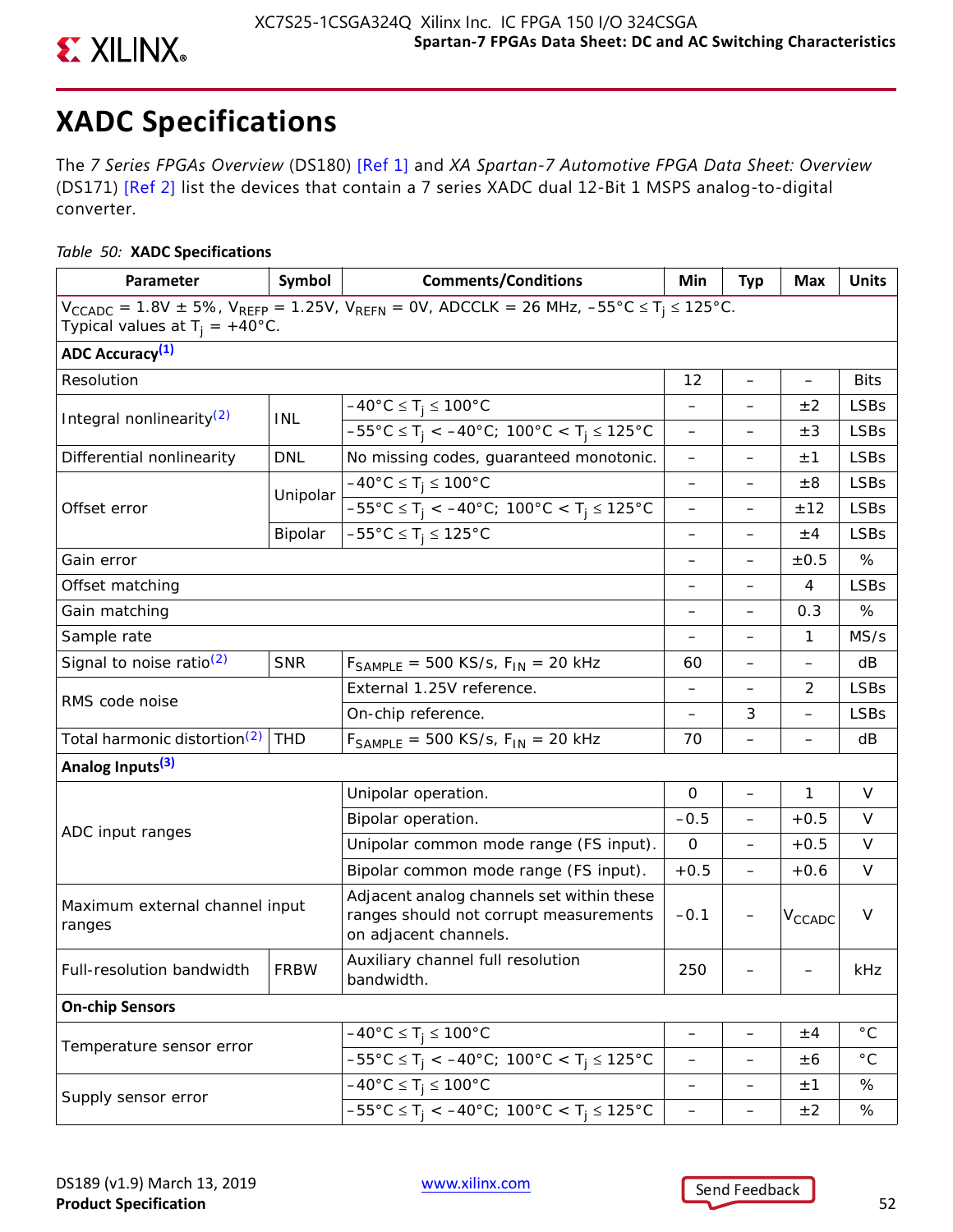

### *Table 50:* **XADC Specifications** *(Cont'd)*

| Parameter                      | Symbol            | <b>Comments/Conditions</b>                                                                                                                              | Min    | <b>Typ</b> | <b>Max</b> | <b>Units</b> |
|--------------------------------|-------------------|---------------------------------------------------------------------------------------------------------------------------------------------------------|--------|------------|------------|--------------|
| Conversion Rate <sup>(4)</sup> |                   |                                                                                                                                                         |        |            |            |              |
| Conversion time:<br>continuous | $t_{\text{CONV}}$ | Number of ADCCLK cycles.                                                                                                                                | 26     |            | 32         | Cycles       |
| Conversion time: event         | $t_{\text{CONV}}$ | Number of CLK cycles.                                                                                                                                   |        |            | 21         | Cycles       |
| DRP clock frequency            | <b>DCLK</b>       | DRP clock frequency.                                                                                                                                    | 8      |            | 250        | <b>MHz</b>   |
| ADC clock frequency            | <b>ADCCLK</b>     | Derived from DCLK.                                                                                                                                      | 1      |            | 26         | <b>MHz</b>   |
| DCLK duty cycle                |                   |                                                                                                                                                         | 40     |            | 60         | %            |
| XADC Reference <sup>(5)</sup>  |                   |                                                                                                                                                         |        |            |            |              |
| External reference             | <b>V</b> REFP     | Externally supplied reference voltage.                                                                                                                  | 1.20   | 1.25       | 1.30       | $\vee$       |
| On-chip reference              |                   | Ground V <sub>REFP</sub> pin to AGND,<br>$-40^{\circ}$ C $\leq$ T <sub>i</sub> $\leq$ 100°C                                                             | 1.2375 | 1.25       | 1.2625     | $\vee$       |
|                                |                   | Ground VREFP pin to AGND,<br>$-55^{\circ}$ C $\leq$ T <sub>i</sub> $\lt$ $-40^{\circ}$ C; 100 $^{\circ}$ C $\lt$ T <sub>i</sub> $\leq$ 125 $^{\circ}$ C | 1.225  | 1.25       | 1.275      | $\vee$       |

#### **Notes:**

1. Offset and gain errors are removed by enabling the XADC automatic gain calibration feature. The values are specified for when this feature is enabled.

- 2. Only specified for bitstream option XADCEnhancedLinearity = ON.
- 3. For a detailed description, see the *ADC* chapter in the *7 Series FPGAs and Zynq-7000 SoC XADC Dual 12-Bit 1 MSPS Analog-to-Digital Converter User Guide* (UG480) [Ref 9].
- 4. For a detailed description, see the *Timing* chapter in the *7 Series FPGAs and Zynq-7000 SoC XADC Dual 12-Bit 1 MSPS Analog-to-Digital Converter User Guide* (UG480) [Ref 9].
- 5. Any variation in the reference voltage from the nominal V<sub>REFP</sub> = 1.25V and V<sub>REFN</sub> = 0V will result in a deviation from the ideal transfer<br>function. This also impacts the accuracy of the internal sensor measurements ( ratiometric type applications allowing reference to vary by  $\pm 4\%$  is permitted.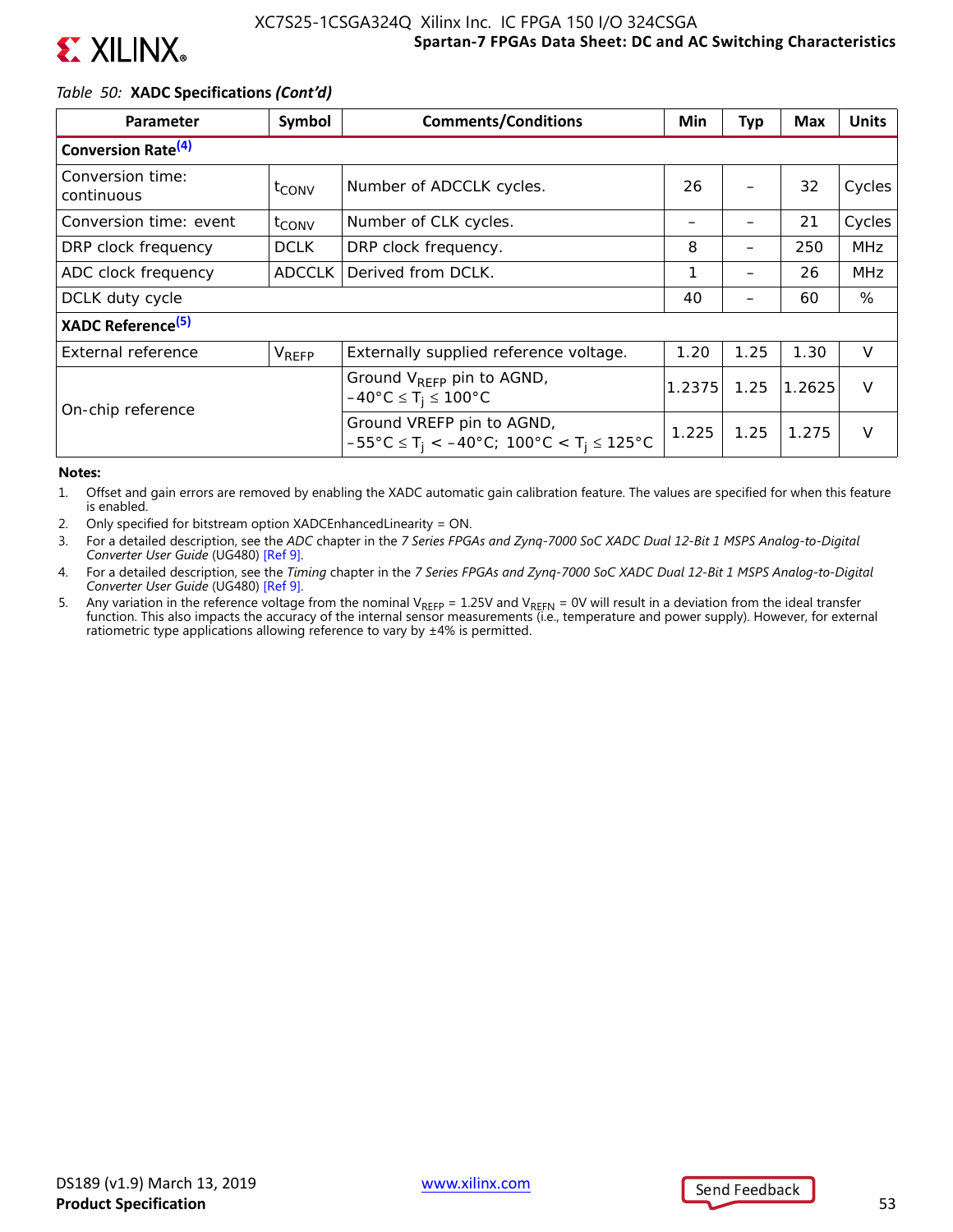

# **Configuration Switching Characteristics**

*Table 51:* **Configuration Switching Characteristics**

|                                                        |                                                                   |           | V <sub>CCINT</sub> Operating Voltage and Speed<br>Grade |           |                |
|--------------------------------------------------------|-------------------------------------------------------------------|-----------|---------------------------------------------------------|-----------|----------------|
| <b>Symbol</b>                                          | <b>Description</b><br>1.0V                                        |           |                                                         | 0.95V     | <b>Units</b>   |
|                                                        |                                                                   | $-2$      | $-1$                                                    | $-11$     |                |
|                                                        | <b>Power-up Timing Characteristics</b>                            |           |                                                         |           |                |
| $T_{PL}$ (1)                                           | Program latency.                                                  | 5.00      | 5.00                                                    | 5.00      | ms, Max        |
|                                                        | Power-on reset<br>(50 ms ramp rate time).                         | 10/50     | 10/50                                                   | 10/50     | ms,<br>Min/Max |
| T <sub>POR</sub> <sup>(2)</sup>                        | Power-on reset<br>(1 ms ramp rate time).                          | 10/35     | 10/35                                                   | 10/35     | ms,<br>Min/Max |
| T <sub>PROGRAM</sub>                                   | Program pulse width.                                              | 250.00    | 250.00                                                  | 250.00    | ns, Min        |
|                                                        | <b>CCLK Output (Master Mode)</b>                                  |           |                                                         |           |                |
| $T_{ICCK}$                                             | Master CCLK output delay.                                         | 150.00    | 150.00                                                  | 150.00    | ns, Min        |
| <b>T</b> MCCKL                                         | Master CCLK clock Low time duty cycle.                            | 40/60     | 40/60                                                   | 40/60     | %, Min/Max     |
| <b>T</b> MCCKH                                         | Master CCLK clock High time duty cycle.                           | 40/60     | 40/60                                                   | 40/60     | %, Min/Max     |
|                                                        | Master CCLK frequency.                                            | 100.00    | 100.00                                                  | 100.00    | MHz, Max       |
| $F_{MCCK}$                                             | Master CCLK frequency for AES encrypted x16. <sup>(2)</sup>       | 50.00     | 50.00                                                   | 50.00     | MHz, Max       |
| F <sub>MCCK</sub> _START                               | Master CCLK frequency at start of configuration.<br>3.00<br>3.00  |           |                                                         | 3.00      | MHz, Typ       |
| <b>FMCCKTOL</b>                                        | Frequency tolerance, master mode with respect to<br>nominal CCLK. |           | ±50                                                     | ±50       | %, Max         |
| <b>CCLK Input (Slave Modes)</b>                        |                                                                   |           |                                                         |           |                |
| <b>TSCCKL</b>                                          | Slave CCLK clock minimum Low time.                                | 2.50      | 2.50                                                    | 2.50      | ns, Min        |
| $\sf{T}_{SCCKH}$                                       | Slave CCLK clock minimum High time.                               | 2.50      | 2.50                                                    | 2.50      | ns, Min        |
| F <sub>SCCK</sub>                                      | Slave CCLK frequency.                                             | 100.00    | 100.00                                                  | 100.00    | MHz, Max       |
|                                                        | <b>EMCCLK Input (Master Mode)</b>                                 |           |                                                         |           |                |
| T <sub>EMCCKL</sub>                                    | External master CCLK Low time.                                    | 2.50      | 2.50                                                    | 2.50      | ns, Min        |
| T <sub>EMCCKH</sub>                                    | External master CCLK High time.                                   | 2.50      | 2.50                                                    | 2.50      | ns, Min        |
| FEMCCK                                                 | External master CCLK frequency.                                   | 100.00    | 100.00                                                  | 100.00    | MHz, Max       |
|                                                        | <b>Internal Configuration Access Port</b>                         |           |                                                         |           |                |
| <b>F</b> <sub>ICAPCK</sub>                             | Internal configuration access port (ICAPE2) clock<br>frequency.   | 100.00    | 100.00                                                  | 100.00    | MHz, Max       |
|                                                        | <b>Master/Slave Serial Mode Programming Switching</b>             |           |                                                         |           |                |
| $T_{DCCK}$<br>$T_{\text{CCKD}}$                        | $D_{IN}$ setup/hold.                                              | 4.00/0.00 | 4.00/0.00                                               | 4.00/0.00 | ns, Min        |
| $T_{\text{CCO}}$                                       | $D_{\text{OUT}}$ clock to out.                                    | 8.00      | 8.00                                                    | 8.00      | ns, Max        |
|                                                        | <b>SelectMAP Mode Programming Switching</b>                       |           |                                                         |           |                |
| $\texttt{T}_{\texttt{SMDCCK}}/$<br>T <sub>SMCCKD</sub> | D[31:00] setup/hold.                                              | 4.00/0.00 | 4.00/0.00                                               | 4.00/0.00 | ns, Min        |

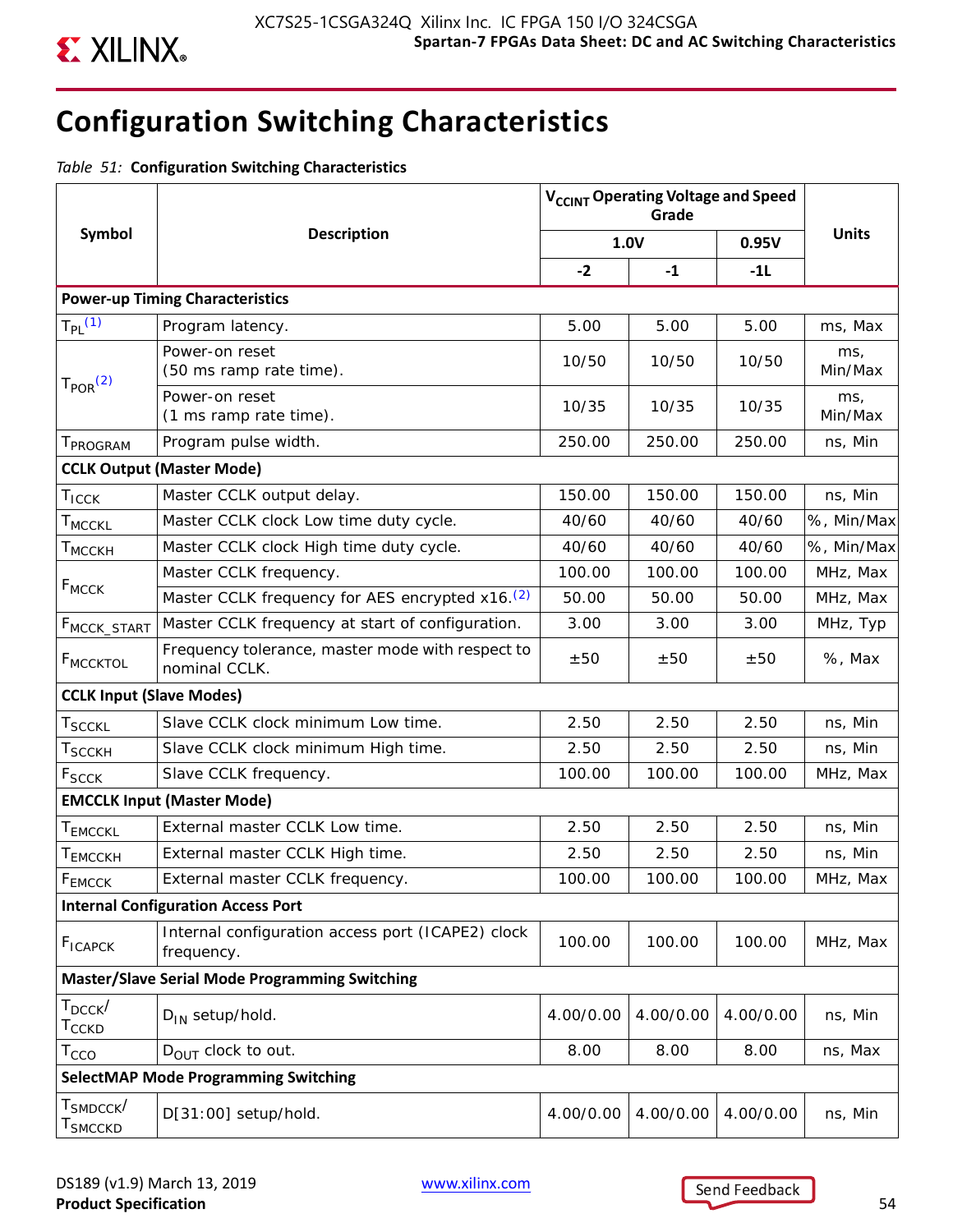

### *Table 51:* **Configuration Switching Characteristics** *(Cont'd)*

|                                                 |                                                                 |           | V <sub>CCINT</sub> Operating Voltage and Speed<br>Grade |           |              |
|-------------------------------------------------|-----------------------------------------------------------------|-----------|---------------------------------------------------------|-----------|--------------|
| Symbol                                          | <b>Description</b>                                              | 1.0V      |                                                         | 0.95V     | <b>Units</b> |
|                                                 |                                                                 | $-2$      | $-1$                                                    | $-11$     |              |
| Т <sub>SMCSCCК</sub> /<br>$\sf{T}_{SMCCKCS}$    | CSI_B setup/hold.                                               | 4.00/0.00 | 4.00/0.00                                               | 4.00/0.00 | ns, Min      |
| ${\sf T}_{\sf SMWCCK} /$<br>Т $_{\rm SMCCKW}$   | RDWR_B setup/hold.                                              |           | 10.00/0.00 10.00/0.00 10.00/0.00                        |           | ns, Min      |
| T <sub>SMCKCSO</sub>                            | CSO_B clock to out (330 $\Omega$ pull-up resistor<br>required). | 7.00      | 7.00                                                    | 7.00      | ns, Max      |
| $T_{SMCO}$                                      | D[31:00] clock to out in readback.                              | 8.00      | 8.00                                                    | 8.00      | ns, Max      |
| FRBCCK                                          | Readback frequency.                                             | 100.00    | 100.00                                                  | 100.00    | MHz, Max     |
| <b>Boundary-Scan Port Timing Specifications</b> |                                                                 |           |                                                         |           |              |
| T <sub>TAPTCK</sub> /<br>T <sub>TCKTAP</sub>    | TMS and TDI setup/hold.                                         | 3.00/2.00 | 3.00/2.00                                               | 3.00/2.00 | ns, Min      |
| T <sub>TCKTDO</sub>                             | TCK falling edge to TDO output.                                 | 7.00      | 7.00                                                    | 7.00      | ns, Max      |
| $F_{TCK}$                                       | TCK frequency.                                                  | 66.00     | 66.00                                                   | 66.00     | MHz, Max     |
|                                                 | SPI Flash Master Mode Programming Switching                     |           |                                                         |           |              |
| $T_{SPIDCC}$<br>T <sub>SPICCD</sub>             | D[03:00] setup/hold.                                            | 3.00/0.00 | 3.00/0.00                                               | 3.00/0.00 | ns, Min      |
| $T_{\mathsf{SPICCM}}$                           | MOSI clock to out.                                              | 8.00      | 8.00                                                    | 8.00      | ns, Max      |
| ${\sf T}_{\sf SPICCFC}$                         | FCS_B clock to out.                                             | 8.00      | 8.00                                                    | 8.00      | ns, Max      |
| <b>STARTUPE2 Ports</b>                          |                                                                 |           |                                                         |           |              |
| T <sub>USRCCLKO</sub>                           | STARTUPE2 USRCCLKO input to CCLK output.                        | 0.50/6.70 | 0.50/7.50                                               | 0.50/7.50 | ns, Min/Max  |
| <b>F</b> CFGMCLK                                | STARTUPE2 CFGMCLK output frequency.                             | 65.00     | 65.00                                                   | 65.00     | MHz, Typ     |
| FCFGMCLKTOL                                     | STARTUPE2 CFGMCLK output frequency tolerance.                   | ±50       | ±50                                                     | ±50       | %, Max       |
| <b>Device DNA Access Port</b>                   |                                                                 |           |                                                         |           |              |
| <b>F</b> <sub>DNACK</sub>                       | DNA access port (DNA_PORT).                                     | 100.00    | 100.00                                                  | 100.00    | MHz, Max     |

**Notes:** 

1. To support longer delays in configuration, use the design solutions described in the *7 Series FPGA Configuration User Guide* (UG470) [Ref 10].

2. See the *7 Series FPGAs Overview* (DS180) [Ref 1] and *XA Spartan-7 Automotive FPGA Data Sheet: Overview* (DS171) [Ref 2] for a list of devices that support bitstream encryption.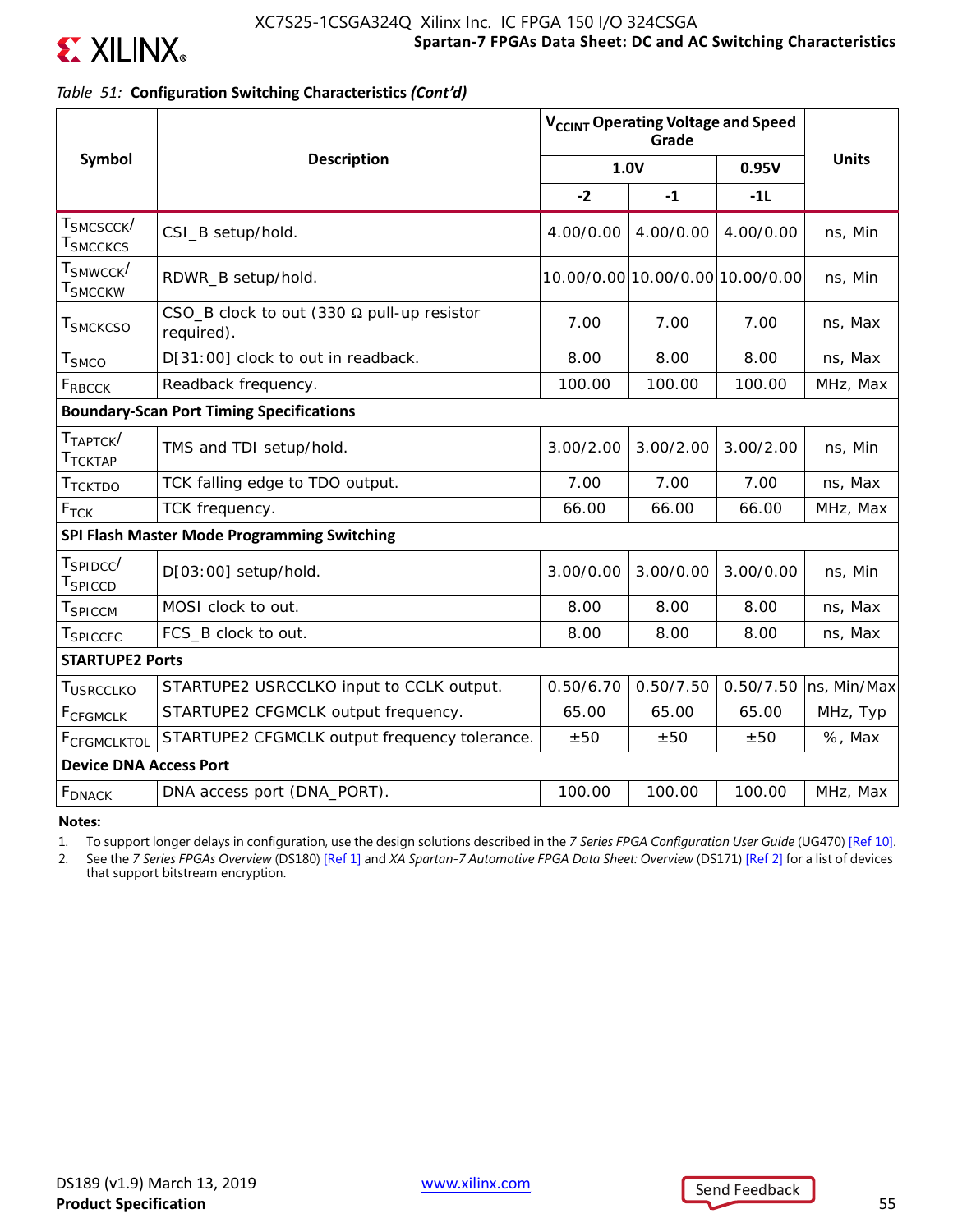

# **eFUSE Programming Conditions**

Table 52 lists the programming conditions specifically for eFUSE. For more information, see the *7 Series FPGA Configuration User Guide* (UG470) [Ref 10].

### *Table 52:* **eFUSE Programming Conditions(1)**

| Symbol     | <b>Description</b>                      | Min | Тур                      | Max | <b>Units</b>   |
|------------|-----------------------------------------|-----|--------------------------|-----|----------------|
| <b>IFS</b> | $\sqrt{C_{\text{CAUX}}}$ supply current |     | -                        | 115 | mA             |
|            | Temperature range                       | 15  | $\overline{\phantom{0}}$ | 125 | $\circ$ $\sim$ |

**Notes:** 

1. The FPGA must not be configured during eFUSE programming.

# **References**

- 1. *7 Series FPGAs Overview* [\(DS180](https://www.xilinx.com/cgi-bin/docs/ndoc?t=data_sheets;d=ds180_7Series_Overview.pdf))
- 2. *XA Spartan-7 Automotive FPGA Data Sheet: Overview* [\(DS171](https://www.xilinx.com/cgi-bin/docs/ndoc?t=data_sheets;d=ds171-xa-spartan7-overview.pdf))
- 3. *7 Series FPGAs SelectIO Resources User Guide* [\(UG471\)](https://www.xilinx.com/cgi-bin/docs/ndoc?t=user_guides;d=ug471_7Series_SelectIO.pdf)
- 4. *7 Series FPGA Packaging and Pinout Specification* ([UG475\)](https://www.xilinx.com/cgi-bin/docs/ndoc?t=user_guides;d=ug475_7Series_Pkg_Pinout.pdf)
- 5. *7 Series FPGAs PCB Design Guide* ([UG483](https://www.xilinx.com/cgi-bin/docs/ndoc?t=user_guides;d=ug483_7Series_PCB.pdf))
- 6. *Xilinx Power Estimator* spreadsheet tool [\(XPE\)](http://www.xilinx.com/products/technology/power/xpe.html)
- 7. *Zynq-7000 SoC and 7 Series Devices Memory Interface Solutions User Guide* ([UG586\)](https://www.xilinx.com/cgi-bin/docs/ipdoc?c=mig_7series;v=latest;d=ug586_7Series_MIS.pdf)
- 8. See the [Clocking Wizard](ttp://www.xilinx.com/products/intellectual-property/clocking_wizard.htm) in Vivado software.
- 9. *7 Series FPGAs and Zynq-7000 SoC XADC Dual 12-Bit 1 MSPS Analog-to-Digital Converter User Guide* ([UG480](https://www.xilinx.com/cgi-bin/docs/ndoc?t=user_guides;d=ug480_7Series_XADC.pdf))
- 10. *7 Series FPGA Configuration User Guide* ([UG470](https://www.xilinx.com/cgi-bin/docs/ndoc?t=user_guides;d=ug470_7Series_Config.pdf))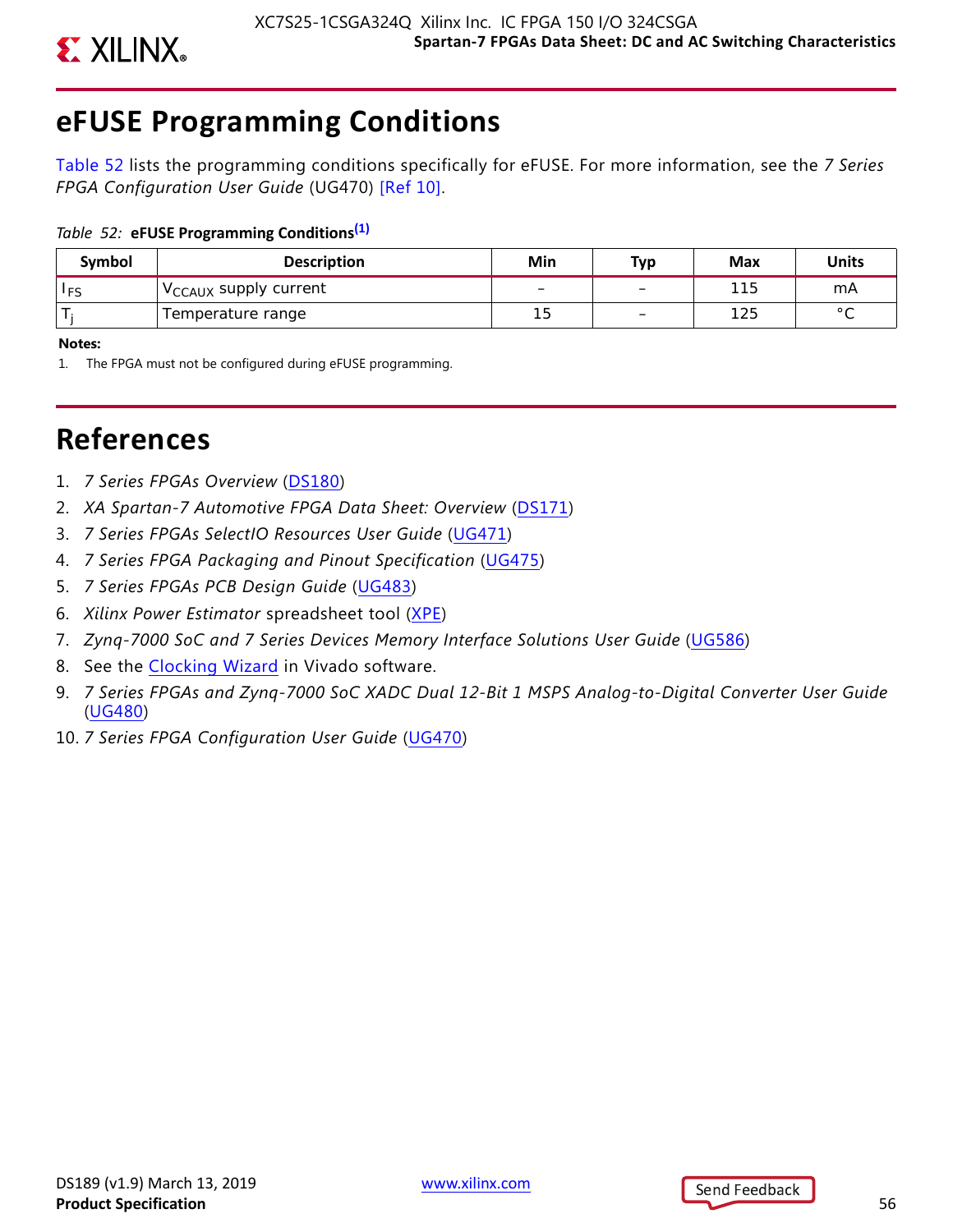

# **Revision History**

The following table shows the revision history for this document:

| <b>Date</b> | <b>Version</b> | <b>Description of Revisions</b>                                                                                                                                                                                                                                                                                                                                                                                                                                                                                                                                                                                                                                                                                                                                                                                                                                                            |
|-------------|----------------|--------------------------------------------------------------------------------------------------------------------------------------------------------------------------------------------------------------------------------------------------------------------------------------------------------------------------------------------------------------------------------------------------------------------------------------------------------------------------------------------------------------------------------------------------------------------------------------------------------------------------------------------------------------------------------------------------------------------------------------------------------------------------------------------------------------------------------------------------------------------------------------------|
| 03/13/2019  | 1.9            | Removed FTGB196 package from XA7S6, XA7S15, XA7S25, and XA7S50 devices in<br>Table 49.                                                                                                                                                                                                                                                                                                                                                                                                                                                                                                                                                                                                                                                                                                                                                                                                     |
| 09/28/2018  | 1.8            | Removed description of -1Q speed grade only being available in XA Spartan-7 FPGAs<br>from second paragraph of Introduction.                                                                                                                                                                                                                                                                                                                                                                                                                                                                                                                                                                                                                                                                                                                                                                |
| 07/31/2018  | 1.7            | In Table 12, updated Vivado tools version to 2018.2.1. In Table 13, moved all speed<br>grades for all devices to Production. In Table 14, added Vivado tools version for<br>XC7S6, XC7S15, XC7S75, XC7S100, XA7S6, XA7S15, XA7S75, and XA7S100.                                                                                                                                                                                                                                                                                                                                                                                                                                                                                                                                                                                                                                            |
| 06/18/2018  | 1.6            | In Table 12, updated Vivado tools version to 2018.2. In Table 13, moved all speed<br>grades except -1Q (1.0V) for XC7S6 and XC7S15 to Production. In Table 14, added<br>Vivado tools version for XC7S6 and XC7S15.                                                                                                                                                                                                                                                                                                                                                                                                                                                                                                                                                                                                                                                                         |
| 04/04/2018  | 1.5            | Added XA7S6, XA7S15, XA7S25, XA7S75, and XA7S100 devices throughout. In<br>Table 5, updated typical quiescent supply current values for XC7S25 and XC7S50<br>devices, and added values for XC7S6, XC7S15, XC7S75, and XC7S100 devices. In<br>Table 6, updated table title and $I_{CCLNTMIN}$ and $I_{CCAUXMIN}$ for XC7S75 and XC7S100<br>devices. In Table 13, moved all speed grades for XC7S6 and XC7S15 to Preliminary,<br>moved -1LI (0.95V) speed grade for XC7S25 to Production, and moved all speed<br>grades except -1Q (1.0V) for XC7S75 and XC7S100 from Preliminary to Production.<br>In Table 14, added Vivado tools version for XC7S25, XC7S75, and XC7S100. In<br>Table 36, Table 39, Table 40, Table 41, Table 42, Table 44, Table 45, and Table 46,<br>changed parameter value for XA7S50 to N/A. In Table 49, added package skew<br>values for XC7S6 and XC7S15 devices. |
| 12/22/2017  | 1.4            | In Table 12, updated Vivado tools version to 2017.4. In Table 13, moved all speed<br>grades for XC7S75 and XC7S100 from Advance to Preliminary and all speed grades<br>except -1LI (0.95V) for XC7S25 from Advance to Production. In Table 14, added<br>Vivado tools version for XC7S25. Added Note 2 to Table 16. In Table 49, added<br>package skew values for XC7S25 device in CSGA324 package and XC7S75 and<br>XC7S100 devices in FGGA676 package.                                                                                                                                                                                                                                                                                                                                                                                                                                    |
| 11/20/2017  | 1.3            | Added XA7S50 device throughout. Updated description of offered temperature<br>ranges in second paragraph of Introduction. Added row for junction temperature $(T_i)$<br>at expanded (Q) temperature to Table 2. Added -1Q (1.0V) speed grade to Table 5,<br>and Table 13 to Table 16. In Table 12, updated Vivado tools version to 2017.3. In<br>Table 49, added package skew values for XC7S25, XC7S50, XC7S75, and XC7S100<br>devices in CSGA225, FTGB196, and FGGA484 packages. Added XA Spartan-7<br>Automotive FPGA Data Sheet: Overview (DS171) to References.                                                                                                                                                                                                                                                                                                                       |
| 06/20/2017  | 1.2            | Updated paragraph before Table 6. In Table 12, updated Vivado tools version to<br>2017.2. In Table 13, moved all speed grades for XC7S50 from Preliminary to<br>Production and updated Note 1. In Table 14, added Vivado tools version for XC7S50.<br>In Table 49, added package skew value for XC7S50 device in FGGA484 package.                                                                                                                                                                                                                                                                                                                                                                                                                                                                                                                                                          |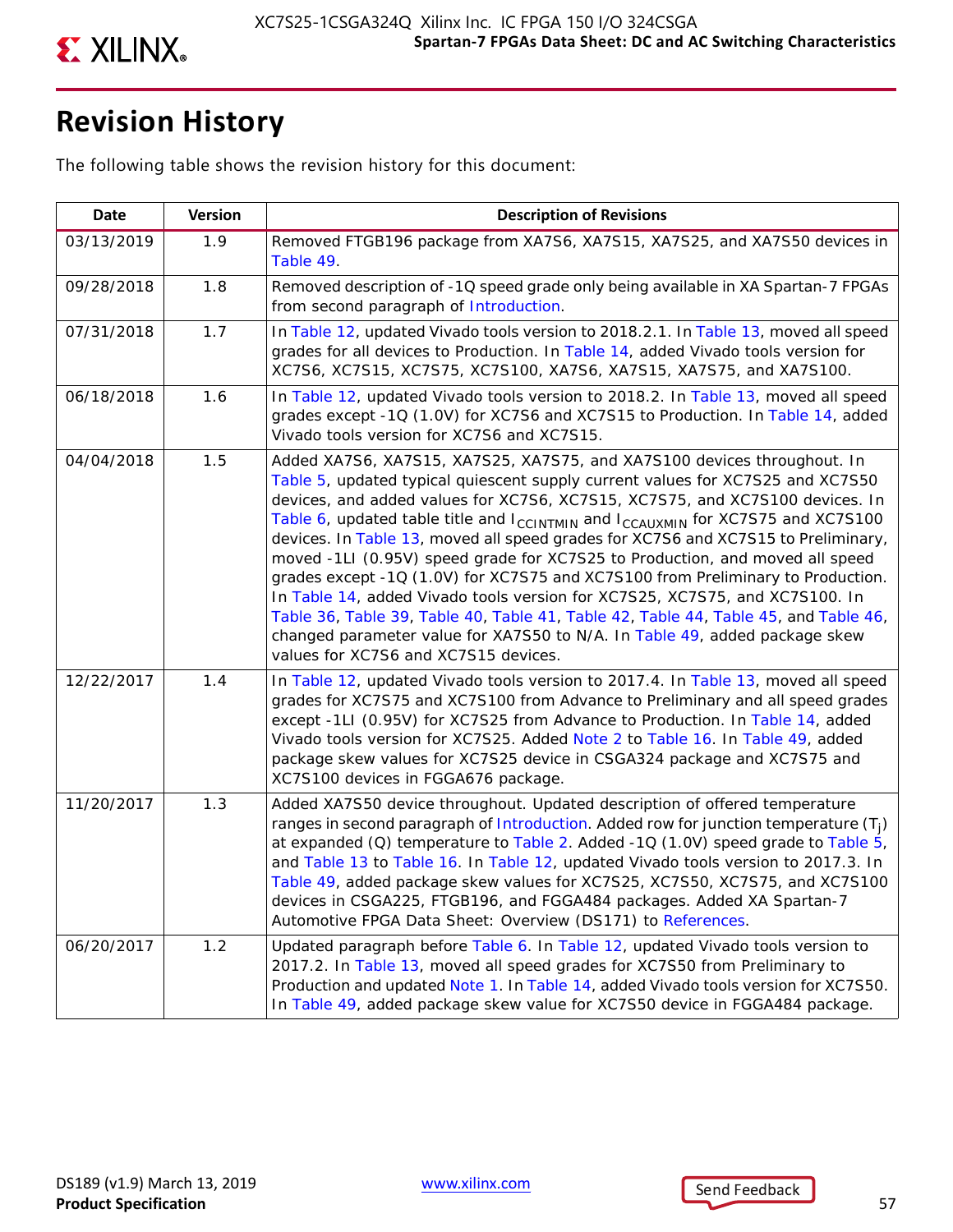

| Date       | <b>Version</b> | <b>Description of Revisions</b>                                                                                                                                                                                                                                                                                                                                                                                                                                                                                                                                                                               |
|------------|----------------|---------------------------------------------------------------------------------------------------------------------------------------------------------------------------------------------------------------------------------------------------------------------------------------------------------------------------------------------------------------------------------------------------------------------------------------------------------------------------------------------------------------------------------------------------------------------------------------------------------------|
| 04/07/2017 | 1.1            | Added 1.35V to Note 5 in Table 2. In Table 12, updated Vivado tools version to<br>2016.4. In Table 13, moved all speed grades for XC7S50 from Advance to<br>Preliminary. Removed SFI-4.1 and SPI-4.2 from descriptions of SDR LVDS receiver<br>and DDR LVDS receiver, respectively, in Table 15. In Table 25, changed<br>TIDELAYRESOLUTION UNITS from ps to us. Removed BUFMR from Note 1 in Table 34. In<br>Table 49, replaced TQGA144 with FTGB196 for XC7S6, XC7S15, and XC7S25<br>devices, added FTGB196 package for XC7S50 device, and added package skew value<br>for XC7S50 device in CSGA324 package. |
| 09/27/2016 | 1.0            | Initial Xilinx release.                                                                                                                                                                                                                                                                                                                                                                                                                                                                                                                                                                                       |

# **Please Read: Important Legal Notices**

The information disclosed to you hereunder (the "Materials") is provided solely for the selection and use of Xilinx products. To the maximum extent permitted by applicable law: (1) Materials are made available "AS IS" and with all faults, Xilinx hereby DISCLAIMS ALL WARRANTIES AND CONDITIONS, EXPRESS, IMPLIED, OR STATUTORY, INCLUDING BUT NOT LIMITED TO WARRANTIES OF MERCHANTABILITY, NON-INFRINGEMENT, OR FITNESS FOR ANY PARTICULAR PURPOSE; and (2) Xilinx shall not be liable (whether in contract or tort, including negligence, or under any other theory of liability) for any loss or damage of any kind or nature related to, arising under, or in connection with, the Materials (including your use of the Materials), including for any direct, indirect, special, incidental, or consequential loss or damage (including loss of data, profits, goodwill, or any type of loss or damage suffered as a result of any action brought by a third party) even if such damage or loss was reasonably foreseeable or Xilinx had been advised of the possibility of the same. Xilinx assumes no obligation to correct any errors contained in the Materials or to notify you of updates to the Materials or to product specifications. You may not reproduce, modify, distribute, or publicly display the Materials without prior written consent. Certain products are subject to the terms and conditions of Xilinx's limited warranty, please refer to Xilinx's Terms of Sale which can be viewed at [www.xilinx.com/legal.htm#tos;](www.xilinx.com/legal.htm#tos) IP cores may be subject to warranty and support terms contained in a license issued to you by Xilinx. Xilinx products are not designed or intended to be fail-safe or for use in any application requiring fail-safe performance; you assume sole risk and liability for use of Xilinx products in such critical applications, please refer to Xilinx's Terms of Sale which can be viewed at [www.xilinx.com/legal.htm#tos.](www.xilinx.com/legal.htm#tos)

# **Automotive Applications Disclaimer**

AUTOMOTIVE PRODUCTS (IDENTIFIED AS "XA" IN THE PART NUMBER) ARE NOT WARRANTED FOR USE IN THE DEPLOYMENT OF AIRBAGS OR FOR USE IN APPLICATIONS THAT AFFECT CONTROL OF A VEHICLE ("SAFETY APPLICATION") UNLESS THERE IS A SAFETY CONCEPT OR REDUNDANCY FEATURE CONSISTENT WITH THE ISO 26262 AUTOMOTIVE SAFETY STANDARD ("SAFETY DESIGN"). CUSTOMER SHALL, PRIOR TO USING OR DISTRIBUTING ANY SYSTEMS THAT INCORPORATE PRODUCTS, THOROUGHLY TEST SUCH SYSTEMS FOR SAFETY PURPOSES. USE OF PRODUCTS IN A SAFETY APPLICATION WITHOUT A SAFETY DESIGN IS FULLY AT THE RISK OF CUSTOMER, SUBJECT ONLY TO APPLICABLE LAWS AND REGULATIONS GOVERNING LIMITATIONS ON PRODUCT LIABILITY.

© Copyright 2016–2019 Xilinx, Inc. Xilinx, the Xilinx logo, Artix, ISE, Kintex, Spartan, Virtex, Vivado, Zynq, and other designated brands included herein are trademarks of Xilinx in the United States and other countries. All other trademarks are the property of their respective owners.